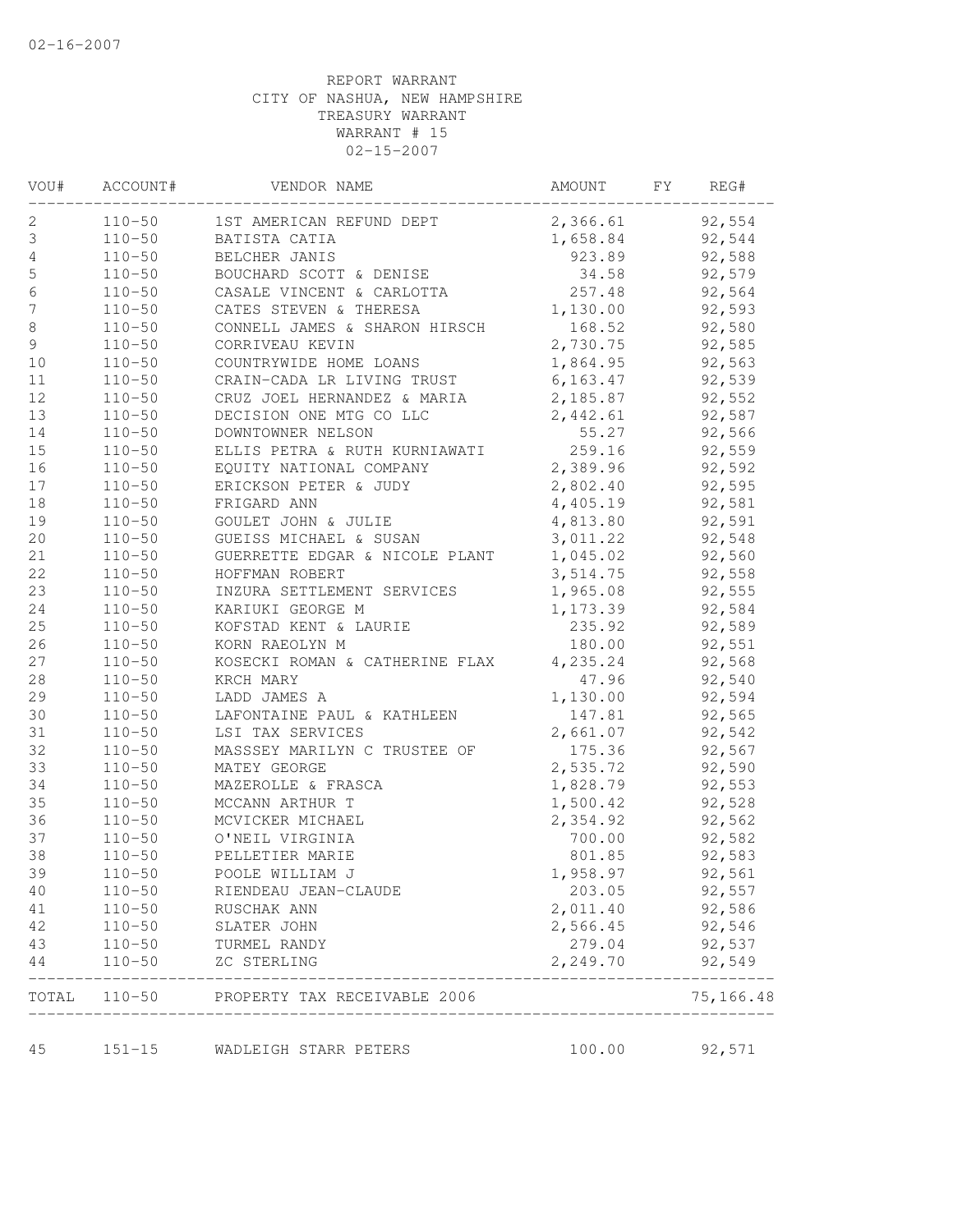| VOU#     | ACCOUNT#                 | VENDOR NAME                                                                      | AMOUNT           | REG#<br>FΥ                |  |
|----------|--------------------------|----------------------------------------------------------------------------------|------------------|---------------------------|--|
| TOTAL    | $151 - 15$               | A/R LEASED PARKING SPACES                                                        |                  | 100.00                    |  |
| 46<br>47 | $170 - 00$<br>$170 - 00$ | NEW ENGLAND PAPER & SUPPLY<br>POSTMASTER                                         | 620.06<br>390.00 | 92,510<br>92,930          |  |
| TOTAL    | $170 - 00$               | INVENTORY OF SUPPLIES                                                            |                  | 1,010.06                  |  |
| 48       | $176 - 06$               | PITNEY BOWES                                                                     | 6,000.00         | 92,931                    |  |
| TOTAL    | $176 - 06$               | POSTAGE METER                                                                    |                  | 6,000.00                  |  |
| 49       | $214 - 1$                | NH RETIREMENT SYSTEM                                                             | 204, 132.49      | 302                       |  |
| TOTAL    | $214 - 1$                | PENSION 1                                                                        |                  | 204, 132.49               |  |
| 49       | $214 - 2$                | NH RETIREMENT SYSTEM                                                             | 88,050.67        | 302                       |  |
| TOTAL    | $214 - 2$                | PENSION 2                                                                        |                  | 88,050.67                 |  |
| 49       | $214 - 4$                | NH RETIREMENT SYSTEM                                                             | 90,867.35        | 302                       |  |
| TOTAL    | $214 - 4$                | PENSION 4 - POLICE                                                               |                  | 90,867.35                 |  |
| 49       | $214 - 5$                | NH RETIREMENT SYSTEM                                                             | 88,566.24        | 302                       |  |
| TOTAL    | $214 - 5$                | PENSION 4 - FIRE                                                                 |                  | 88,566.24                 |  |
| 49       | $214 - 8$                | NH RETIREMENT SYSTEM                                                             | 1,432.10         | 302                       |  |
| TOTAL    | $214 - 8$                | PENSION 8                                                                        |                  | 1,432.10                  |  |
| 50       | $214 - A$                | ANTHEM BLUE CROSS BLUE SHIELD                                                    | 46,793.96        | 295                       |  |
| TOTAL    | $214 - A$                | BLUE CROSS HMO-SCHOOL                                                            |                  | 46,793.96                 |  |
|          |                          | 51 214-B HARVARD PILGRIM HEALTH CARE 11,074.33                                   | ---------        | 296                       |  |
|          |                          | TOTAL 214-B HARVARD COM HP-SCHOOL                                                |                  | 11,074.33                 |  |
| 52<br>53 | $214 - BD$               | 214-BD FEDERAL RESERVE BANK OF CLEVEL<br>FEDERAL RESERVE BANK OF CLEVEL 1,350.00 | 400.00           | 92,258<br>92,262<br>$---$ |  |
|          |                          | TOTAL 214-BD BONDS DEDUCTION                                                     |                  | 1,750.00                  |  |
|          |                          |                                                                                  |                  |                           |  |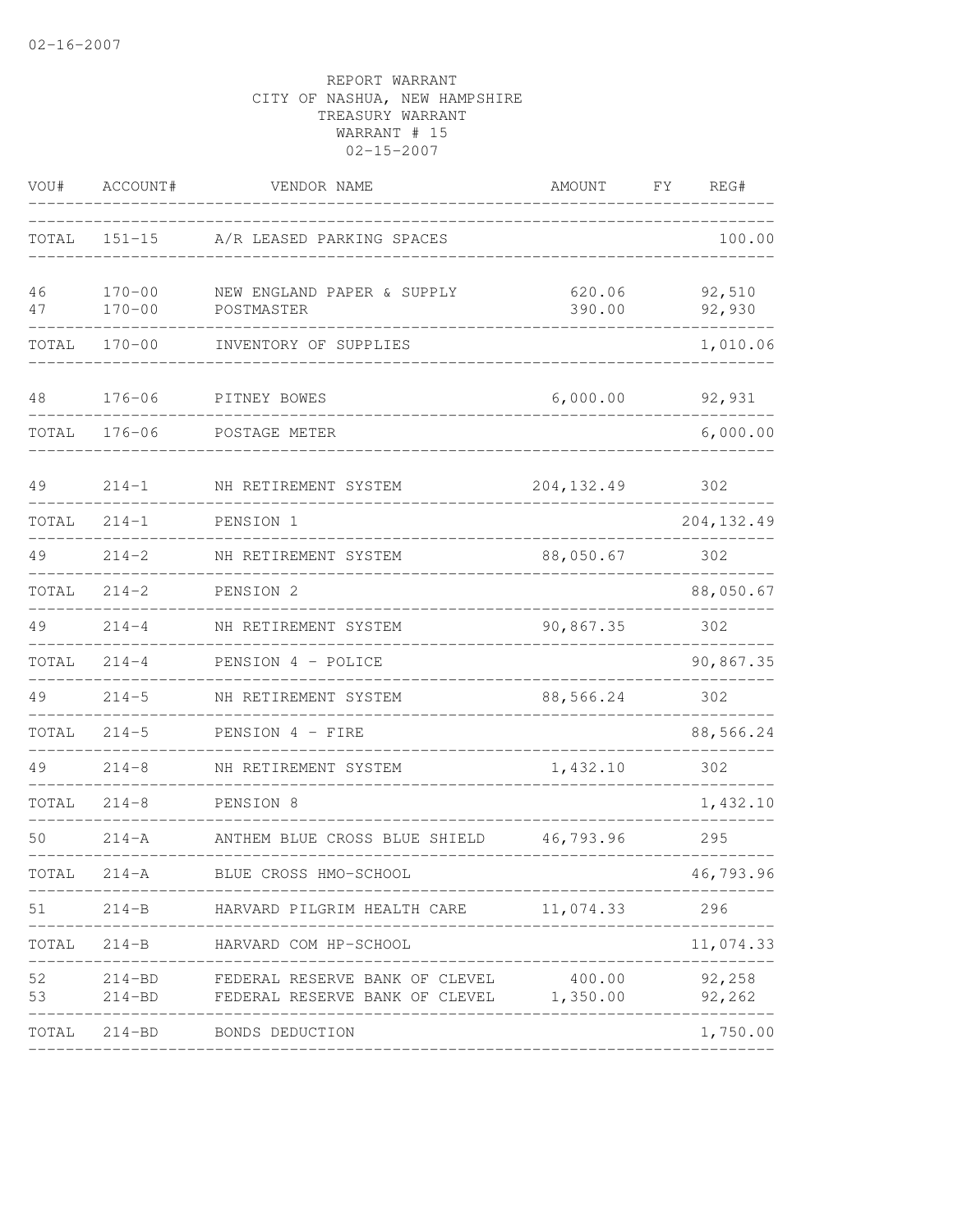| VOU#                 | ACCOUNT#                                     | VENDOR NAME                                                         | AMOUNT                               | FΥ<br>REG#                           |
|----------------------|----------------------------------------------|---------------------------------------------------------------------|--------------------------------------|--------------------------------------|
| 54<br>55             | $214 - BH$<br>$214 - BH$                     | ANTHEM BLUE CROSS BLUE SHIELD<br>ANTHEM BLUE CROSS BLUE SHIELD      | 111,044.57<br>36, 255.85             | 290<br>295                           |
| TOTAL                | $214 - BH$                                   | BLUE/CROSS HMO- CITY                                                |                                      | 147,300.42                           |
| 56<br>57             | $214 - C$<br>$214 - C$                       | ANTHEM BLUE CROSS BLUE SHIELD<br>ANTHEM BLUE CROSS BLUE SHIELD      | 84.65<br>456.71                      | 290<br>295                           |
| TOTAL                | $214 - C$                                    | B/C B/S J PLAN-DED SCHOOL                                           |                                      | 541.36                               |
| 58<br>59<br>60<br>61 | $214-DC$<br>$214-DC$<br>$214-DC$<br>$214-DC$ | BIANCHI ROBERT<br>DANEAU PAULA<br>DELANEY AMANDA<br>GAGNON PATRICIA | 208.00<br>192.00<br>192.31<br>700.00 | 92,408<br>92,277<br>92,438<br>92,462 |
| TOTAL                | $214-DC$                                     | DEPENDENT CARE DEDUCTION                                            |                                      | 1,292.31                             |
| 62                   | $214-FS$                                     | BENEFIT STRATEGIES INC                                              | 27,011.49                            | 291                                  |
| TOTAL                | $214-FS$                                     | FLEXIBLE SPENDING ACCOUNT -                                         |                                      | 27,011.49                            |
| 63                   | $214 - H$                                    | NORTHEAST DELTA                                                     | 949.49                               | 297                                  |
| TOTAL                | $214 - H$                                    | N.E.DELTA-SCHOOL                                                    |                                      | 949.49                               |
| 64                   | $214 - HC$                                   | HARVARD PILGRIM HEALTH CARE                                         | 48, 214.50                           | 296                                  |
| TOTAL                | $214-HC$                                     | HARVARD COM HP                                                      |                                      | 48, 214.50                           |
| 65<br>66             | $214 - HJ$<br>$214 - HJ$                     | ANTHEM BLUE CROSS BLUE SHIELD<br>ANTHEM BLUE CROSS BLUE SHIELD      | 11,595.43<br>57,585.68               | 290<br>295                           |
| TOTAL                | $214 - HJ$                                   | BC/BS J PLAN DED-CITY                                               |                                      | 69,181.11                            |
| 66                   | $214-I$                                      | ANTHEM BLUE CROSS BLUE SHIELD                                       | 26, 165.88                           | 295                                  |
| TOTAL                | $214-I$                                      | B/C P.O.S-SCHOOL                                                    |                                      | 26, 165.88                           |
| 67                   | $214 - K$                                    | CHASE INSURANCE                                                     | 97.00                                | 300                                  |
|                      |                                              | TOTAL 214-K KEMPER TERM LIFE INSURANCE                              |                                      | 97.00                                |
| 68<br>69             | $214-P$                                      | 214-P NORTHEAST DELTA<br>NORTHEAST DELTA<br>_____________________   | 9,991.26<br>11,016.89                | 292<br>297                           |
| TOTAL                |                                              | 214-P NORTHEAST DELTA DEDUCTION                                     |                                      | --------------<br>21,008.15          |
| 70                   | $214 - PO$                                   | ANTHEM BLUE CROSS BLUE SHIELD 24,098.31                             |                                      | 290                                  |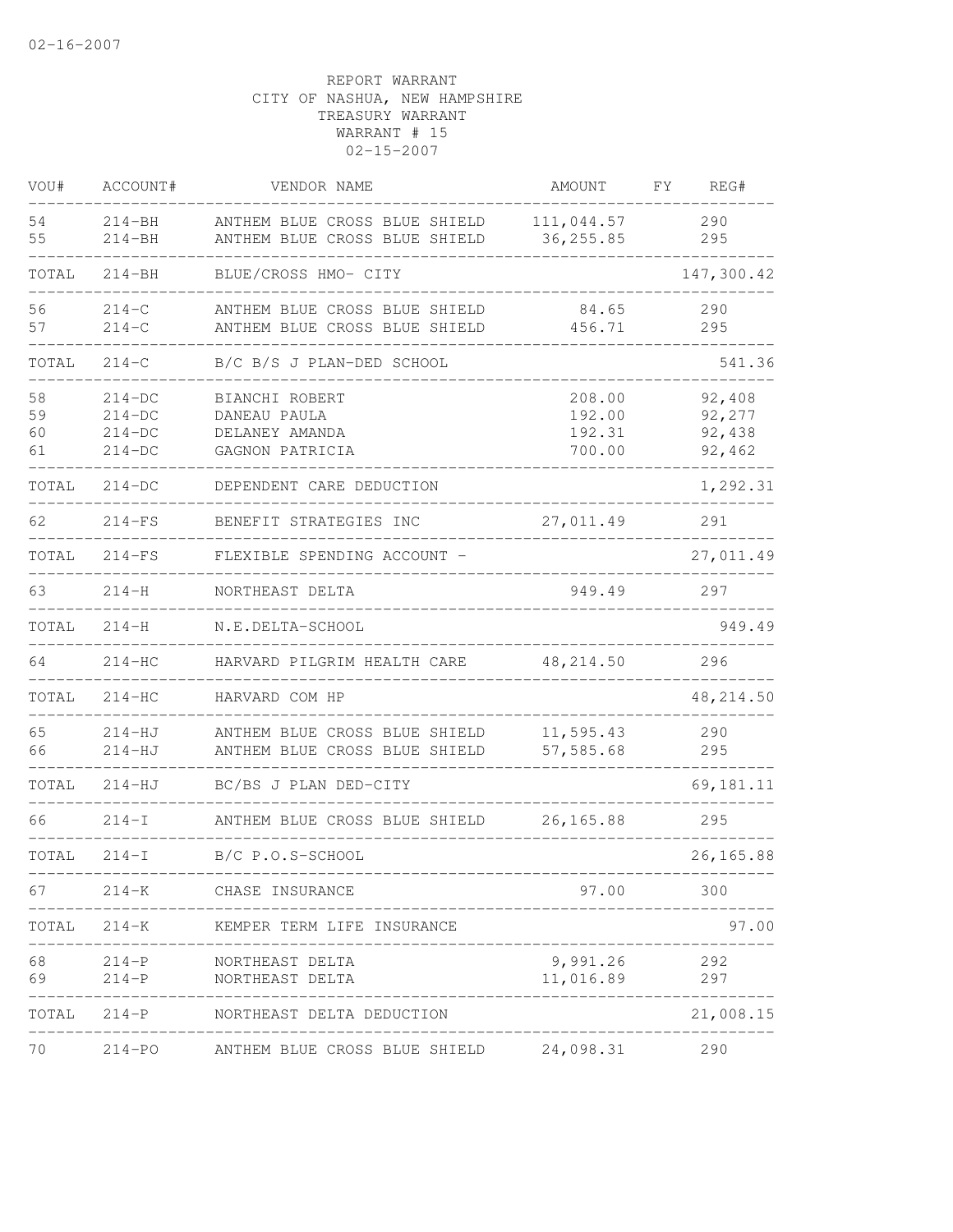| VOU#             | ACCOUNT#                               | VENDOR NAME                                               | AMOUNT                  | FY REG#                    |
|------------------|----------------------------------------|-----------------------------------------------------------|-------------------------|----------------------------|
| 71               | $214 - PQ$                             | ANTHEM BLUE CROSS BLUE SHIELD 13,019.68                   |                         | 295                        |
| TOTAL            | $214 - PQ$                             | BC/BS POINT OF SERV- CITY                                 |                         | 37, 117.99                 |
| 72               | $214-TS$                               | AMERIPRISE FINANCIAL INC                                  | 148.21                  | 92,257                     |
| TOTAL            | $214-TS$                               | TSA DEDUCTION                                             |                         | 148.21                     |
| 73               | $214 - W$                              | BOSTON MUTUAL LIFE INSURANCE                              | 13, 126.62              | 298                        |
| TOTAL            | $214 - W$                              | WHOLE LIFE DEDUCTION                                      |                         | 13, 126.62                 |
| 74               | $257 - 00$                             | JACK DANIELS MOTORS                                       | 200.00                  | 92,577                     |
| TOTAL            | $257 - 00$                             | MV REFUND PENDING                                         |                         | 200.00                     |
| 75<br>76<br>77   | $258 - 00$<br>$258 - 00$<br>$258 - 00$ | <b>BAXTER BORIS</b><br>GUEVARA JORGE A<br>METZGER DONNA R | 20.00<br>35.00<br>25.00 | 92,572<br>92,574<br>92,575 |
| TOTAL            | $258 - 00$                             | TVB REFUND PENDING                                        |                         | 80.00                      |
| 191,44<br>191,44 | $268 - 00$<br>$268 - 00$               | AC MOORE INC<br>HIRNI CHERYL                              | 15.72<br>36.99          | 92,777<br>92,719           |
| TOTAL            | $268 - 00$                             | SCHOLARSHIP FUNDRAISER                                    |                         | 52.71                      |
| 78               | $292 - 25$                             | HUDSON PAVING & EXCAVATION INC                            | 4,970.83                | 92,912                     |
| TOTAL            | $292 - 25$                             | RETAINAGE PAYABLE- HUDSON PAV                             |                         | 4,970.83                   |
| 78               | $292 - 26$                             | HUDSON PAVING & EXCAVATION INC                            | 27.48                   | 92,912                     |
| TOTAL            | $292 - 26$                             | RETAINAGE INTEREST-HUDSON PAV                             |                         | 27.48                      |
|                  |                                        |                                                           |                         |                            |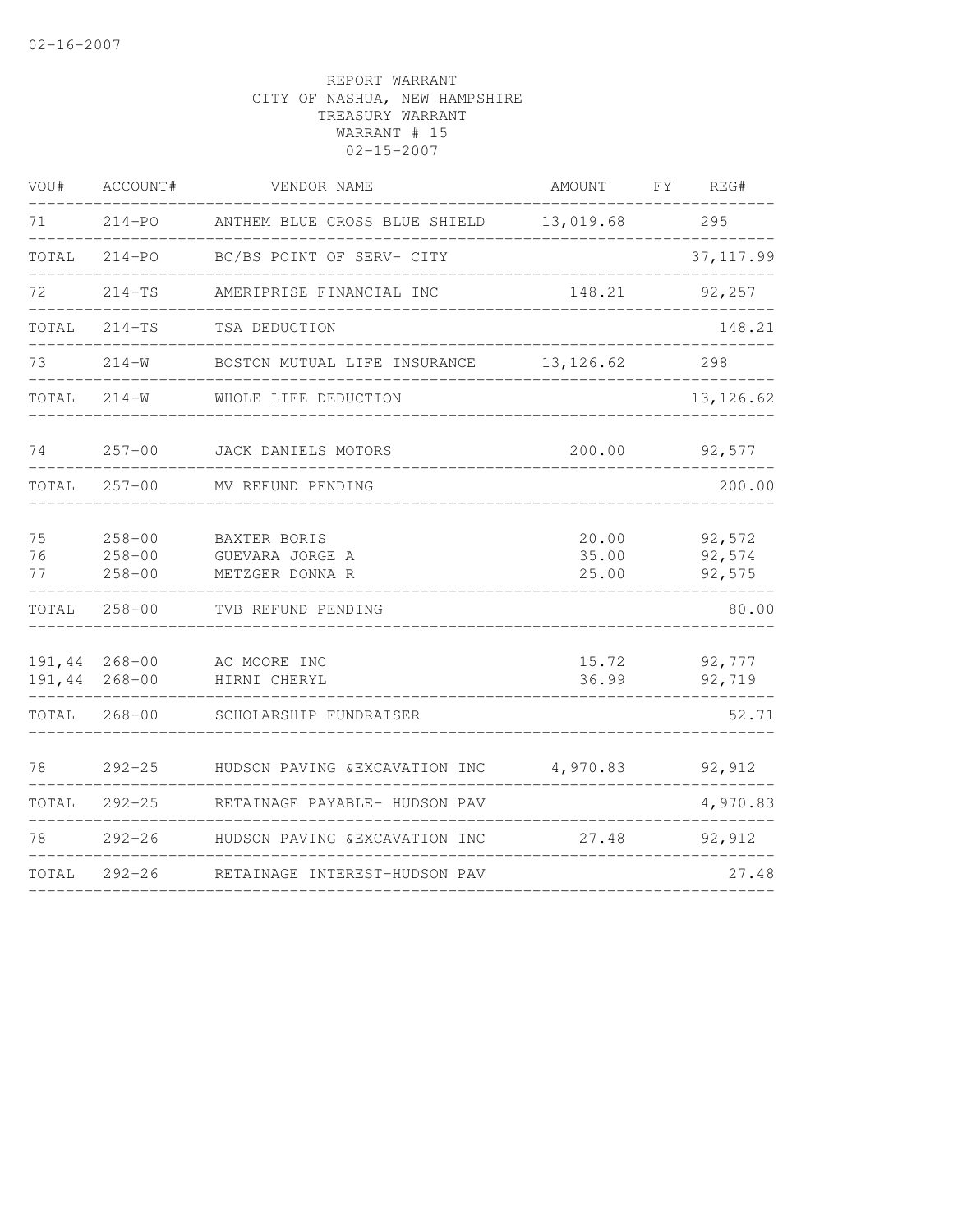| VOU#  | ACCOUNT#                  | VENDOR NAME                         | AMOUNT                                 | FΥ | REG#     |
|-------|---------------------------|-------------------------------------|----------------------------------------|----|----------|
| 79    | 305-59100                 | ANDERSON CECIL                      | 200.00                                 |    | 92,478   |
| 80    | 305-59100                 | JEYNES MIKE                         | 312.50                                 |    | 92,400   |
| 81    | 305-59100                 | JOHNSON PETER N                     | 325.00                                 |    | 92, 477  |
| 82    | 305-59100                 | WALLENT FRANK J                     | 150.00<br>____________________________ |    | 92,362   |
| TOTAL | 305                       | SRF - CIVIC & COMM ACTIVITIES       |                                        |    | 987.50   |
|       |                           | 191,442 3053-49050 THOMSON LEARNING | 625.54                                 |    | 92,753   |
| TOTAL | 305                       | NHS ACADEMY OF FINANCE              |                                        |    | 625.54   |
|       |                           |                                     |                                        |    |          |
|       | 191,443 3077-49075 SERESC |                                     | 1,808.03                               |    | 92,293   |
|       |                           | TOTAL 307 HS COMPETENCY/ASSESSMENT  |                                        |    | 1,808.03 |
| 83    | 308-83013                 | ANTHEM BLUE CROSS BLUE SHIELD       | 101, 175.14                            |    | 290      |
| 84    | 308-83013                 | ANTHEM BLUE CROSS BLUE SHIELD       | 51,985.82                              |    | 295      |
| 85    | 308-83016                 | HARVARD PILGRIM HEALTH CARE         | 21, 253.99                             |    | 296      |
| 85    | 308-83017                 | HARVARD PILGRIM HEALTH CARE         | 50, 125.69                             |    | 296      |
| 86    | 308-83019                 | ANTHEM BLUE CROSS BLUE SHIELD       | 37, 911.11                             |    | 290      |
| 87    | 308-83020                 | NORTHEAST DELTA                     | 6, 183.40                              |    | 292      |
| 87    | 308-83021                 | NORTHEAST DELTA                     | 3,560.32                               |    | 292      |
| 88    | 308-83041                 | DEVINE MILLIMET & BRANCH PA<br>W    | 9,157.74                               |    | 92,619   |
| 89    | 308-83051                 | ANDREWS WAYNE                       | 68,000.00                              |    | 92,264   |
| 90    | 308-83051                 | SEAN SULLIVAN ESQ COOK & MOLAN      | 17,000.00                              |    | 92,265   |
| 91    | 308-83053                 | APPLE NASHUA<br>W/C                 | 1,468.00                               |    | 92,348   |
| 92    | 308-83053                 | ASSOCIATED RADIOLOGISTS PA<br>W/    | 154.00                                 |    | 92,615   |
| 93    | 308-83053                 | BALANCE PHYS THERAPY & HUMAN P      | 2,190.35                               |    | 92,524   |
| 94    | 308-83053                 | CONCENTRA INTEGRATED SERVICES       | 749.54                                 |    | 92,316   |
| 95    | 308-83053                 | DARTMOUTH-HITCHCOCK CLINIC          | 1,497.00                               |    | 92,663   |
| 96    | 308-83053                 | EMERGENCY PHYSICIANS OF DERRY       | 148.00                                 |    | 92,450   |
| 97    | 308-83053                 | FOUR SEASONS ORTHOPAEDIC CTR        | 2,281.00                               |    | 92,643   |
| 98    | 308-83053                 | GREATER NASHUA EMERGENCY PHYS       | 344.00                                 |    | 92,634   |
| 99    | 308-83053                 | HEALTHSOUTH HOLDINGS INC<br>W/C     | 3,071.00                               |    | 92,621   |
| 100   | 308-83053                 | HULSLANDER BRUCE DC W/C             | 300.00                                 |    | 92,626   |
| 101   | 308-83053                 | LOWELL GENERAL HOSPITAL<br>W/C      | 4,684.00                               |    | 92,653   |
| 102   | 308-83053                 | NASHUA ANESTHESIA PARTNERS<br>W     | 680.00                                 |    | 92,646   |
| 103   | 308-83053                 | NASHUA RADIOLOGY PA<br>W/C          | 114.00                                 |    | 92,616   |
| 104   | 308-83053                 | NORTHEAST REHAB HOSPITAL            | 927.50                                 |    | 92,662   |
| 105   | 308-83053                 | OCCUPATIONAL HEALTH CTRS SOUTH      | 166.93                                 |    | 92,441   |
| 106   | 308-83053                 | PHARMACY MANAGEMENT SERVICES I      | 501.19                                 |    | 92,405   |
| 107   | 308-83053                 | SJ PHYSICIAN SERVICES<br>W/C        | 284.50                                 |    | 92,275   |
| 108   | 308-83053                 | SO NH REGIONAL MEDICAL CENTER       | 26,208.19                              |    | 92,617   |
| 109   | 308-83053                 | ST JOSEPH'S HOSPITAL W/C            | 7,772.00                               |    | 92,342   |
| 110   | 308-83053                 | TEEBOOM KEVIN                       | 100.00                                 |    | 92,514   |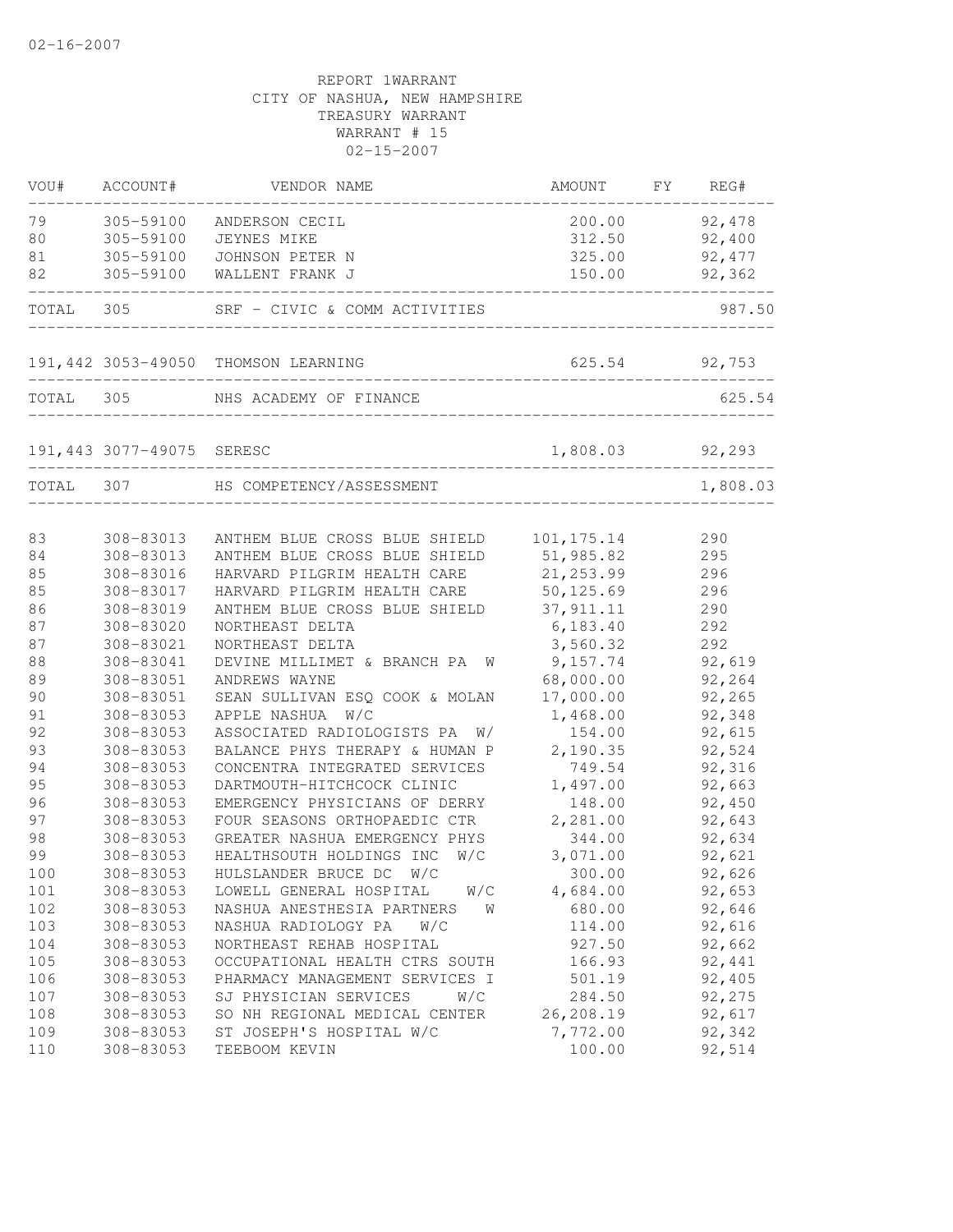| VOU#  | ACCOUNT#           | VENDOR NAME                      | AMOUNT    | FY. | REG#       |
|-------|--------------------|----------------------------------|-----------|-----|------------|
| 111   | 308-83053          | THIRD PARTY SOLUTIONS<br>W/C     | 941.76    |     | 92,637     |
| 112   | 308-83053          | W/C<br>WALGREEN CO               | 71.49     |     | 92,625     |
| 113   | 308-83053          | WOLF RALPH R<br>MD<br>W/C        | 79.00     |     | 92,623     |
| 114   | 308-83054          | APPLE NASHUA<br>W/C              | 4,406.00  |     | 92,348     |
| 115   | 308-83054          | ASSOCIATED RADIOLOGISTS PA<br>W/ | 270.00    |     | 92,615     |
| 116   | 308-83054          | BOXBORO ACUPUNCTURE LLC/CYNTHI   | 225.00    |     | 92,550     |
| 117   | 308-83054          | CENTERS FOR PAIN SOLUTIONS       | 1,210.00  |     | 92,289     |
| 118   | 308-83054          | CPTE-NASHUA<br>W/C               | 913.00    |     | 92,333     |
| 119   | 308-83054          | DARTMOUTH-HITCHCOCK CLINIC       | 2,287.00  |     | 92,663     |
| 120   | 308-83054          | DIONNE CLAUDIA M                 | 15.00     |     | 92,538     |
| 121   | 308-83054          | FOUNDATION MEDICAL PARTNERS      | 93.00     |     | 92,639     |
| 122   | 308-83054          | FOUR SEASONS ORTHOPAEDIC CTR     | 1,265.00  |     | 92,643     |
| 123   | 308-83054          | GRANITE STATE ANESTHESIOLOGIST   | 2,369.00  |     | 92,322     |
| 124   | 308-83054          | HACKER PETER S MD<br>W/C         | 181.00    |     | 92,350     |
| 125   | 308-83054          | LEWIS PHYSICAL MEDICINE ASSOC    | 90.00     |     | 92,271     |
| 126   | 308-83054          | NASHUA RADIOLOGY PA<br>W/C       | 825.00    |     | 92,616     |
| 127   | 308-83054          | OCCUPATIONAL HEALTH CTRS SOUTH   | 5,404.89  |     | 92,441     |
| 128   | 308-83054          | PAIN SOLUTIONS PLLC              | 1,165.00  |     | 92,419     |
| 129   | 308-83054          | PERFORMANCE REHAB INC            | 235.00    |     | 92,374     |
| 130   | 308-83054          | SJ PHYSICIAN SERVICES<br>W/C     | 85.00     |     | 92,275     |
| 131   | 308-83054          | SO NH REGIONAL MEDICAL CENTER    | 4,792.62  |     | 92,617     |
| 132   | 308-83054          | ST JOSEPH BUSINESS & HEALTH      | 586.00    |     | 92,428     |
| 133   | 308-83054          | ST JOSEPH'S HOSPITAL W/C         | 10,420.50 |     | 92,342     |
| 134   | 308-83054          | THIRD PARTY SOLUTIONS<br>W/C     | 1,435.50  |     | 92,637     |
| 135   | 308-83054          | WOLF RALPH R MD<br>W/C           | 3,040.00  |     | 92,623     |
| 136   | 308-83055          | DEVINE MILLIMET & BRANCH PA<br>W | 1,054.90  |     | 92,619     |
| 137   | 308-83055          | DOWNEAST INVESTIGATIONS INC      | 1,045.32  |     | 92,665     |
| 138   | 308-83055          | TREASURER STATE OF NH            | 250.00    |     | 93,007     |
| 139   | 308-83056          | NEXTEL COMMUNICATIONS            | 35.21     |     | 93,002     |
| 140   | 308-83058          | HUFF & GAUTHIER INC              | 2,563.35  |     | 92,412     |
| 141   | 308-83060          | BABE RUTH LEAGUE INC             | 5,475.00  |     | 92,998     |
| 142   | 308-83063          | D & R TOWING INC                 | 8,020.00  |     | 92,893     |
| 143   | 308-83063          | DUNNE'S ENTERPRISES LLC          | 3,050.00  |     | 92,336     |
| 144   | 308-83075          | <b>JORDAN DAWN</b>               | 964.68    |     | 92,535     |
| 145   | 308-83160          | OCCUPATIONAL HEALTH CENTERS      | 12,610.00 |     | 92,509     |
| 146   | 308-83199          | STANLEY ELEVATOR CO INC          | 2,851.59  |     | 92,598     |
| TOTAL | 308                | SRF - INSURANCE                  |           |     | 500,320.22 |
|       |                    |                                  |           |     |            |
|       | 191,444 3086-49050 | MIND GARDEN                      | 607.50    |     | 92,878     |
|       | 191,445 3086-64192 | STAPLES BUSINESS ADVANTAGE       | 27.97     |     | 92,635     |
|       | 3086-82025         | NH RETIREMENT SYSTEM             | 635.35    | 302 |            |
|       | 3086-83006         | ANTHEM BLUE CROSS BLUE SHIELD    | 2,376.77  | 295 |            |
|       | 3086-83009         | NORTHEAST DELTA                  | 134.65    | 297 |            |
|       | 191,446 3086-91040 | COTE RICHARD                     | 74.69     |     | 92,707     |
|       |                    |                                  |           |     |            |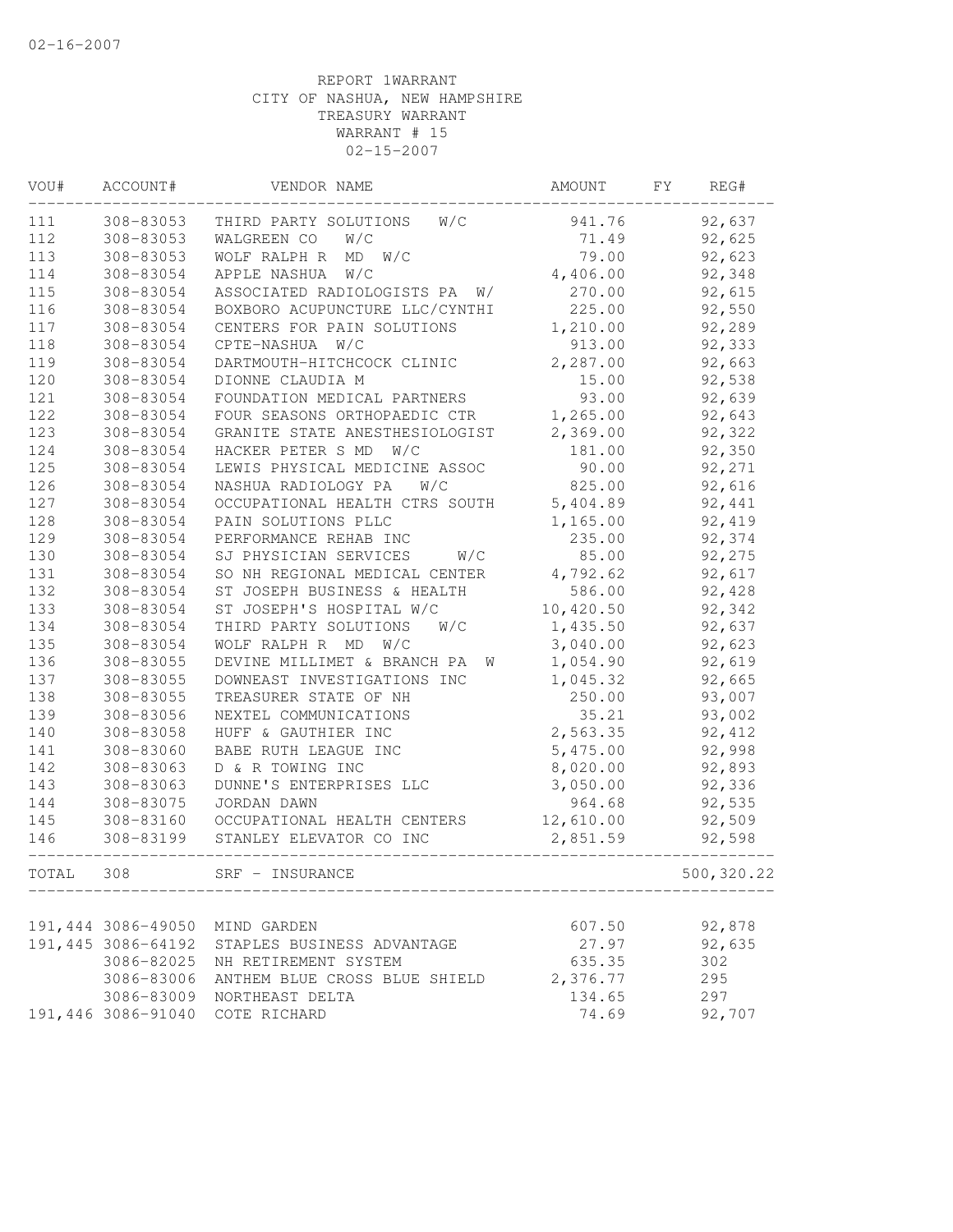| VOU#  | ACCOUNT#                                 | VENDOR NAME                                   | AMOUNT         | FY<br>REG#       |
|-------|------------------------------------------|-----------------------------------------------|----------------|------------------|
|       |                                          | TOTAL 308 JAVITS GRANT PROGRAM                |                | 3,856.93         |
|       |                                          | 191,447 3097-41015 STAPLES BUSINESS ADVANTAGE | 26.24          | 92,635           |
|       | 191,448 3097-49075                       | CENTRAL PAPER PRODUCTS CO                     | 8,902.67       | 92,916           |
|       | 191,449 3097-49085                       | COCA COLA                                     | 3,486.65       | 92,738           |
|       | 191,450 3097-49085                       | COSTA FRUIT & PRODUCE CO INC                  | 27,908.26      | 92,927           |
|       | 191, 451 3097-49085                      | EAST SIDE ENTREES INC                         | 455.97         | 92,799           |
|       | 191,452 3097-49085                       | FANTINI BAKING CO., INC.                      | 3,676.14       | 92,814           |
|       | 191,452 3097-49085                       | FANTINI BAKING CO., INC.                      | 314.94         | 92,815           |
|       | 191,453 3097-49085                       | GARELICK FARMS-LYNN                           | 19,514.61      | 92,613           |
|       | 191,454 3097-49085                       | GILL'S PIZZA CO.                              | 7,678.55       | 92,800           |
|       | 191, 455 3097-49085                      | M SAUNDERS INC                                | 5,988.69       | 92,790           |
|       | 191,456 3097-49085                       | MCKEE FOODS CORP                              | 270.72         | 92,445           |
|       | 191,457 3097-49085                       | NEW ENGLAND ICE CREAM                         | 1,996.04       | 92,806           |
|       | 191,458 3097-49085                       | ORIGINAL CRISPY PIZZA CRUST CO                | 2,017.48       | 92,504           |
|       | 191,459 3097-49085                       | SURPLUS DISTRIBUTION SECTION                  | 2,260.50       | 92,599           |
|       | 191,460 3097-64335                       | NORTHEAST FOOD SVC EQUIPMENT &                | 2,861.80       | 92,332           |
|       | 191,461 3097-74092                       | AFFILIATED HVAC SERVICES LLC                  | 409.47         | 92,764           |
|       | 191,462 3097-74092                       | CASCO                                         | 605.30         | 92,304           |
|       | 191,463 3097-74092                       | PCS REVENUE CONTROL SYSTEMS IN                | 92.00          | 92, 415          |
|       | 3097-82025                               | NH RETIREMENT SYSTEM                          | 3,292.14       | 302              |
|       | 3097-83006                               | ANTHEM BLUE CROSS BLUE SHIELD                 | 19,938.64      | 295              |
|       | 3097-83006                               | HARVARD PILGRIM HEALTH CARE                   | 7,205.67       | 296              |
|       | 3097-83009                               | NORTHEAST DELTA                               | 1,549.37       | 297              |
|       | 191,464 3097-91005<br>191,465 3097-91005 | KIMBELL JEANETTE                              | 79.54<br>48.74 | 92,743<br>92,702 |
|       | 191,466 3097-91005                       | RALPH PAULE<br>SILVA RICHARD                  | 9.70           | 92,758           |
|       | 191,467 3097-91005                       | SLOSEK ODETTE                                 | 44.26          | 92,728           |
|       | 191,468 3097-94005                       | SCHOOL NUTRITION ASSOCIATION                  | 8.00           | 92,808           |
| TOTAL | 309                                      | SRF - FOOD SERVICES                           |                | 120,642.09       |
|       |                                          |                                               |                |                  |
|       | 191,469 3117-78007 BEST FORD             |                                               | 295.08         | 92,302           |
|       | 191,470 3117-78007 DFA INC               |                                               | 438.69         | 92,734           |
|       | 191,471 3117-78007                       | MACMULKIN CHEVROLET INC                       | 137.60         | 92,429           |
|       |                                          | TOTAL 311 DRIVER'S EDUCATION                  |                | 871.37           |
|       |                                          |                                               |                |                  |
| 154   | 312-41015                                | STAPLES BUSINESS ADVANTAGE                    | 186.28         | 92,685           |
| 156   | 312-43005                                | PRINTGRAPHICS OF MAINE                        | 765.00         | 299              |
| 155   | 312-43005                                | PRINTGRAPHICS OF MAINE                        | 425.08         | 92,371           |
| 157   | 312-64080                                | NORTHERN FOREIGN CAR PARTS INC                | 162.29         | 92,928           |
| 158   |                                          | 312-705 D & R TOWING INC                      | 300.00         | 92,893           |
| 159   | 312-705                                  | DECELLES AUTO CLINIC INC                      | 415.00         | 92,657           |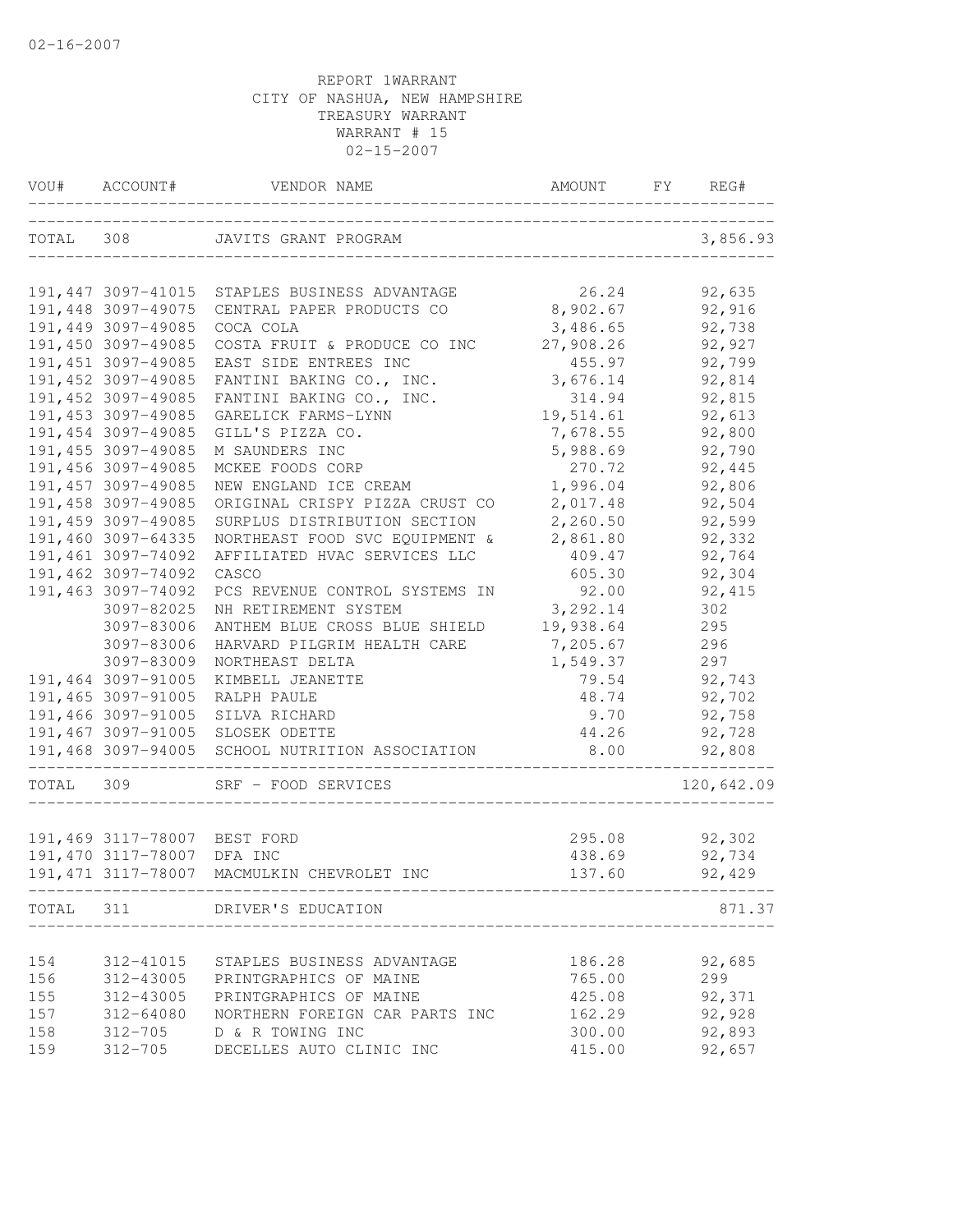| VOU#       | ACCOUNT#                         | VENDOR NAME                                       | AMOUNT           | $\boldsymbol{\mathrm{F}}\boldsymbol{\mathrm{Y}}$ | REG#             |
|------------|----------------------------------|---------------------------------------------------|------------------|--------------------------------------------------|------------------|
| 160<br>161 |                                  | 312-705 SALOME JOHN J<br>312-705 VERTIGANS ANDREW | 210.00<br>35.00  |                                                  | 92,533<br>92,932 |
| TOTAL      | 312                              | SRF - FINANCIAL SERVICES                          |                  |                                                  | 2,498.65         |
|            | 191, 472 3122-49035              | AMSCO SCHOOL PUBLICATIONS INC                     | 149.51           |                                                  | 92,292           |
|            | 191, 473 3122-49035              | BARNES & NOBLE INC                                | 213.86           |                                                  | 92,269           |
|            | 191, 474 3122-49035              | MASSACHUSETTS SAFETY COUNCIL                      | 141.90           |                                                  | 92,879           |
|            | 191,475 3122-54009<br>3122-54009 | TELEGRAPH PUBLISHING COMPANY<br>THE LOWELL SUN    | 988.79<br>594.00 |                                                  | 92,913<br>93,000 |
| TOTAL 312  |                                  | ADULT ED/CONTINUING ED                            |                  |                                                  | 2,088.06         |
|            |                                  |                                                   |                  |                                                  |                  |
| 163        | 320-01340                        | HUNT MEMORIAL BUILDING                            | 77.47            |                                                  | 92,655           |
| 164        | 320-01340                        | SOLY CANTO                                        | 1,000.00         |                                                  | 92,933           |
| TOTAL      | 320                              | SRF - HUNT BUILDING                               |                  |                                                  | 1,077.47         |
| 165        |                                  | 323-41015 DHL EXPRESS USA INC                     |                  |                                                  | 27.86 92,401     |
| TOTAL 323  |                                  | $SRF - GIS$                                       |                  |                                                  | 27.86            |
|            |                                  | 191,476 3247-64192 PROTECH FITNESS LLC            | 1,402.76         |                                                  | 92,853           |
| TOTAL      | 324                              | ATHLETICS-ENTERPRISE FUND                         |                  |                                                  | 1,402.76         |
| 166        | 331-01430                        | NEXTEL COMMUNICATIONS                             | 239.44           |                                                  | 93,022           |
| 167        | $331 - 01663$                    | THE CHILD ADVOCACY CTR OF HILL                    | 4,830.00         |                                                  | 92,517           |
| 168        | 331-31050                        | ARCH WIRELESS                                     | 183.56           |                                                  | 93,062           |
| 169        | 331-62022                        | PORTER OFFICE MACHINES CORP                       | 79.12            |                                                  | 92,284           |
| 170        | $331 - 64030$                    | PERFECTA CAMERA CORP                              | 141.20           |                                                  | 92,628           |
| 171        | $331 - 64255$                    | MOTOROLA                                          | 24,893.28        |                                                  | 92,389           |
| 172        | $331 - 64255$                    | TESSCO TECHNOLOGIES INC                           | 107.43           |                                                  | 92,480           |
| 173        | 331-78007                        | GRAPPONE AUTO JUNCTION                            | 398.99           |                                                  | 92,926           |
| 174        | 331-78007                        | HEFFERAN TIMOTHY                                  | 8.00             |                                                  | 92,934           |
| 175        | 331-78007                        | NORTHERN FOREIGN CAR PARTS INC                    | 19.43            |                                                  | 92,928           |
| 176        | 331-82030                        | NH RETIREMENT SYSTEM                              | 2,504.20         |                                                  | 302              |
| 177        | 331-94005                        | HILL SHAWN                                        | 970.44           |                                                  | 92,935           |
| 178        | 331-94005                        | MARTYNY TODD                                      | 175.00           |                                                  | 92,936           |
| TOTAL      | 331                              | SRF - POLICE DEPARTMENT                           |                  |                                                  | 34,550.09        |
|            |                                  |                                                   |                  |                                                  |                  |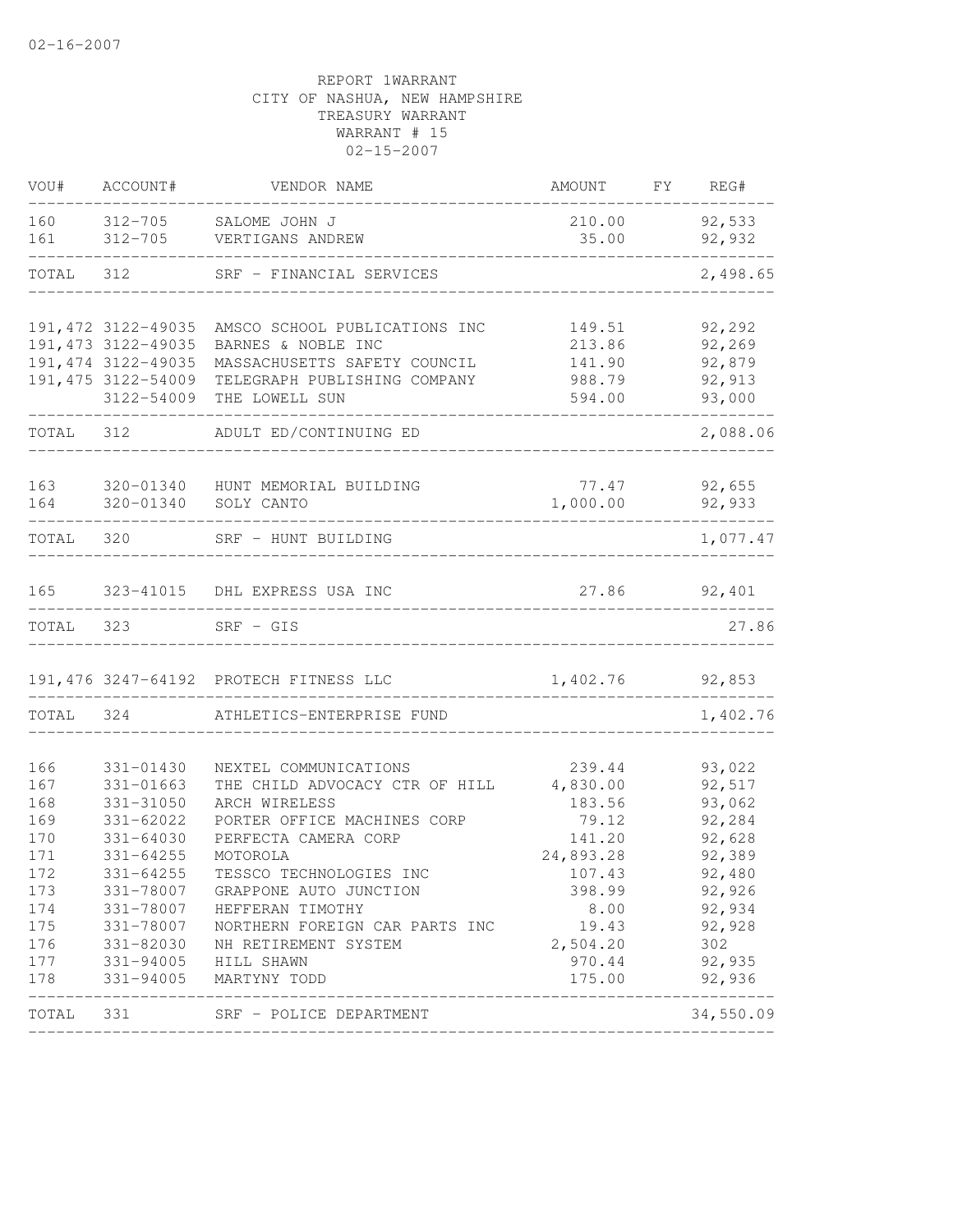|            | VOU# ACCOUNT#                                                                                                                                         | VENDOR NAME                                                                                                                                                | AMOUNT FY                                                                 | REG#                                                                |
|------------|-------------------------------------------------------------------------------------------------------------------------------------------------------|------------------------------------------------------------------------------------------------------------------------------------------------------------|---------------------------------------------------------------------------|---------------------------------------------------------------------|
|            |                                                                                                                                                       | 191, 477 3317-49075 PLOURDE MICHAEL                                                                                                                        |                                                                           | 123.73 92,722                                                       |
| TOTAL 331  |                                                                                                                                                       | TITLE I SCHL IMPR-FES                                                                                                                                      |                                                                           | 123.73                                                              |
|            |                                                                                                                                                       | 179 332-64040 THE GPS STORE<br>180 332-64094 FIRE & RESCUE INSTITUTE                                                                                       | 5,013.24<br>9,500.00                                                      | 92,937<br>92,424                                                    |
|            | TOTAL 332                                                                                                                                             | SRF - FIRE DEPARTMENT                                                                                                                                      |                                                                           | 14,513.24                                                           |
|            |                                                                                                                                                       | 191,478 3327-49075 EDMONDS CAROL<br>191,479 3327-49075 SCHOLASTIC INC                                                                                      |                                                                           | 34.05 92,712<br>849.95 92,938                                       |
|            |                                                                                                                                                       | TOTAL 332 TITLE I SCHL IMPRV LEDGE ST                                                                                                                      | ___________                                                               | 884.00                                                              |
|            |                                                                                                                                                       | 191,480 3337-49075 GEER BRUCE<br>________________                                                                                                          | 74.45 92,713                                                              |                                                                     |
|            |                                                                                                                                                       | TOTAL 333 TITLE I SCHL IMPRV MT PLEASANT                                                                                                                   |                                                                           | 74.45                                                               |
|            |                                                                                                                                                       | 191,481 3347-49075 JEANNOTTE'S MARKET                                                                                                                      |                                                                           | 48.71 92,386                                                        |
| TOTAL 334  |                                                                                                                                                       | TITLE I SCHL IMPRV AMHERST ST                                                                                                                              |                                                                           | 48.71                                                               |
|            | 191,482 3357-49075<br>191,483 3357-49075<br>191,484 3357-49075<br>191, 485 3357-49075<br>191,486 3357-49075<br>3357-82025<br>3357-83006<br>3357-83009 | DANEAU PAULA<br>KENNEY DONNA<br>MOREHOUSE LINDA<br>O'DOHERTY MARY<br>RILEY NANCY<br>NH RETIREMENT SYSTEM<br>HARVARD PILGRIM HEALTH CARE<br>NORTHEAST DELTA | 16.18<br>11.79<br>38.70<br>27.30<br>131.40<br>191.32<br>1,000.79<br>80.23 | 92,766<br>92,802<br>92,723<br>92,714<br>92,703<br>302<br>296<br>297 |
|            | 191,486 3357-91040                                                                                                                                    | RILEY NANCY                                                                                                                                                | 86.51                                                                     | 92,703                                                              |
| TOTAL 335  |                                                                                                                                                       | TITLE IB READ 1ST MT PLEASANT                                                                                                                              |                                                                           | 1,584.22                                                            |
|            |                                                                                                                                                       | 191,487 3387-49050 LAERDAL MEDICAL CORP<br>191,488 3387-53103 YOUTH COUNCIL (THE)<br>-----------                                                           | 8,200.00                                                                  | 613.85 92,644<br>92,779                                             |
| TOTAL 338  |                                                                                                                                                       | TITLE IV SDF YOUTH COUNCIL                                                                                                                                 |                                                                           | 8,813.85                                                            |
| 184<br>185 |                                                                                                                                                       | 341-01966 COMMUNITY COUNCIL OF NASHUA NH 6,127.77<br>341-31015 NEXTEL COMMUNICATIONS                                                                       | 251.08                                                                    | 92,679<br>93,002                                                    |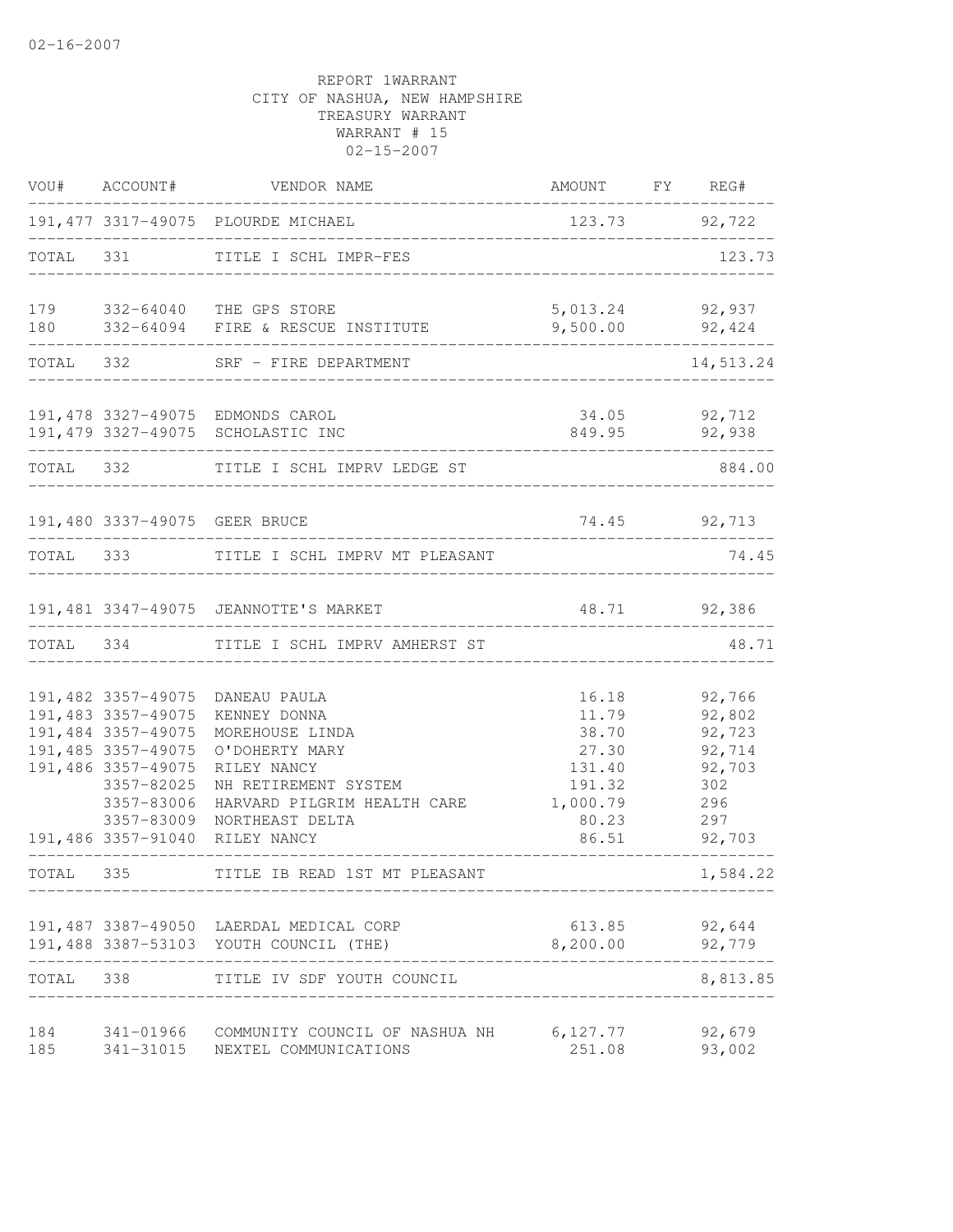| VOU#      | ACCOUNT#           | VENDOR NAME                                | AMOUNT FY | REG#     |
|-----------|--------------------|--------------------------------------------|-----------|----------|
| 186       |                    | 341-53075 SPRAGUE-MARTINEZ LINDA           | 1,250.00  | 92,260   |
| 186       | 341-91005          | SPRAGUE-MARTINEZ LINDA                     | 334.28    | 92,260   |
|           |                    | 187 341-94014 ARIAS DONNA                  | 173.21    | 92,491   |
| 188       |                    | 341-94014 RIVIER COLLEGE                   | 393.75    | 93,029   |
| TOTAL 341 |                    | SRF - COMMUNITY SERVICES                   |           | 8,530.09 |
| 189       | 342-01340          | CLIA LABORATORY PROGRAM                    | 300.00    | 93,008   |
| 190       | 342-31045          | NEXTEL COMMUNICATIONS                      | 68.42     | 93,002   |
| 191       | 342-47010          | NH MEDICAL/DENTAL SUPPLY LLC/D             | 200.36    | 92,470   |
| 192       | 342-47010          | STERICYCLE INC                             | 35.00     | 92,274   |
| 193       | 342-91025          | CARON CHRISTINE                            | 48.06     | 92,433   |
| 194       | 342-91025          | WENDT BETTY                                | 100.40    | 92,676   |
| 195       | 342-94014          | SHEEHAN KEVIN                              | 200.00    | 92,612   |
| 196       | 342-94014          | WENDT BETTY                                | 50.00     | 92,676   |
|           |                    |                                            |           |          |
| TOTAL 342 |                    | SRF - COMMUNITY HEALTH                     |           | 1,002.24 |
|           |                    |                                            |           |          |
|           |                    | 191,489 3437-53109 MAINE PARENT FEDERATION | 4,999.00  | 92,846   |
|           |                    | TOTAL 343 TITLE IV 21ST CENT QUAL.STAFF    |           | 4,999.00 |
|           |                    |                                            |           |          |
|           |                    | 191,490 3440-31005 NEXTEL COMMUNICATIONS   | 118.95    | 92,992   |
|           | 191,491 3440-49075 | COGSWELL CATHERINE                         | 76.66     | 92,772   |
|           | 191,492 3440-49075 | GARELICK FARMS-LYNN                        | 316.89    | 92,613   |
|           | 191,492 3440-49075 | GARELICK FARMS-LYNN                        | 26.48     | 92,614   |
|           | 191,493 3440-49075 | HAMM LINDA                                 | 42.26     | 92,774   |
|           | 191,494 3440-49075 | MARKET BASKET                              | 38.53     | 92,490   |
|           | 191,495 3440-49075 | MARTIAL ARTS OUTFITTERS LLC                | 45.00     | 92,783   |
|           | 191,496 3440-49075 | SAKELARIS JENNIFER                         | 342.56    | 92,794   |
|           | 191,497 3440-49075 | SAM'S CLUB                                 | 114.88    | 93,073   |
|           | 191,498 3440-49075 | WALMART COMMUNITY                          | 170.98    | 92,688   |
| TOTAL 344 |                    | AFTER SCHOOL PROGRAM                       |           | 1,293.19 |
|           |                    |                                            |           |          |
|           | 191,499 3447-31050 | NEXTEL COMMUNICATIONS                      | 302.99    | 92,992   |
|           | 191,500 3447-53103 | STATE OF NH CRIMINAL RECORDS               | 78.00     | 92,939   |
|           | 191,501 3447-55020 | FIRST STUDENT INC                          | 1,892.10  | 92,756   |
|           | 3447-82025         | NH RETIREMENT SYSTEM                       | 925.74    | 302      |
|           | 3447-83006         | ANTHEM BLUE CROSS BLUE SHIELD              | 1,358.73  | 295      |
|           | 3447-83009         | NORTHEAST DELTA                            | 42.67     | 297      |
|           | 191,502 3447-91040 | CEPAITIS JOHN                              | 306.03    | 92,708   |
|           | 191,503 3447-91040 | MARRIOTT AT SABLE OAKS                     | 1,189.84  | 92,880   |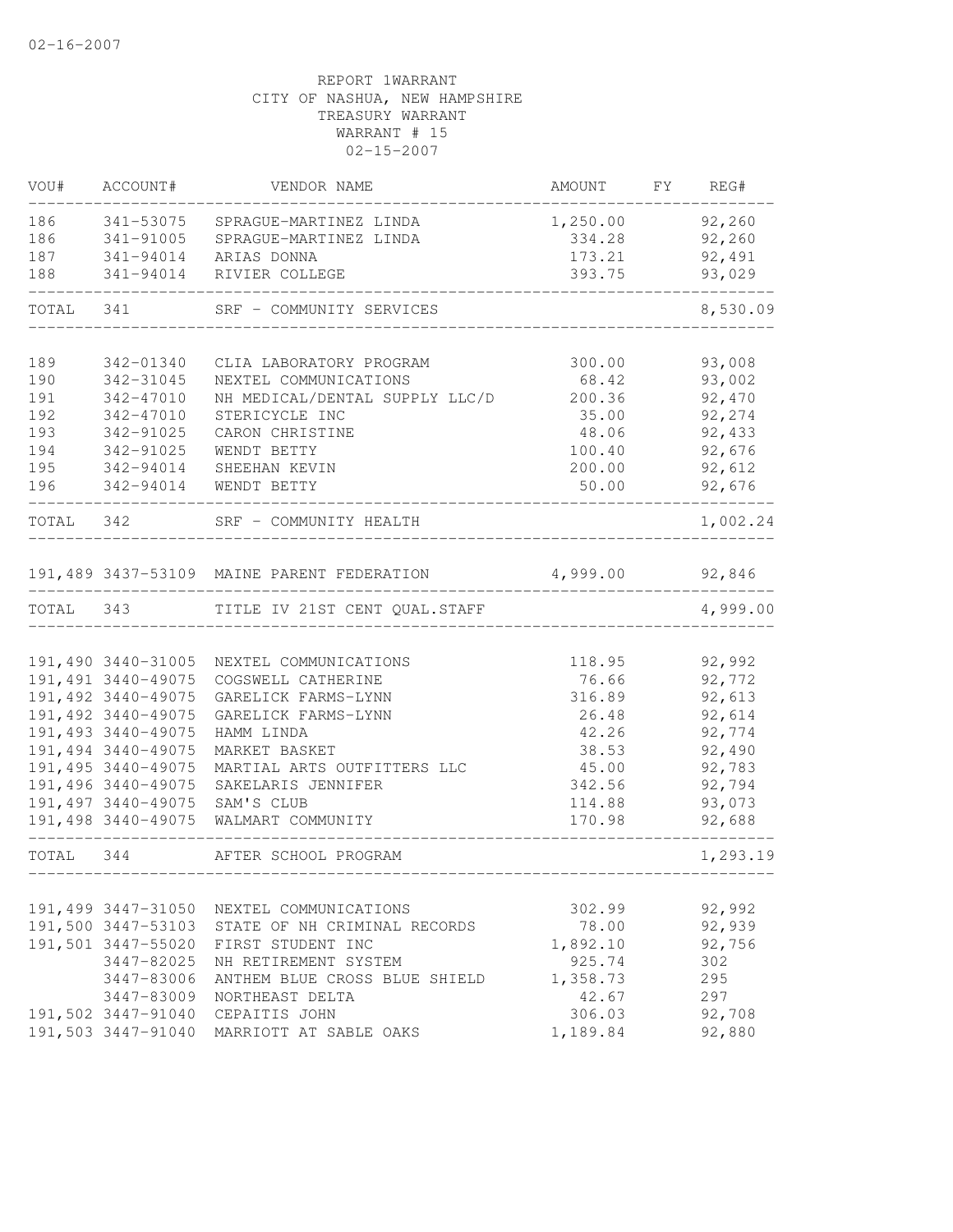| VOU#      | ACCOUNT#                 | VENDOR NAME                                                  | AMOUNT FY REG#       |            |
|-----------|--------------------------|--------------------------------------------------------------|----------------------|------------|
|           | TOTAL 344                | TITLE IV SDF 21ST CENTURY                                    | __________________   | 6,096.10   |
|           | 191,504 3507-49035       | BARNES & NOBLE.COM                                           | 118.80               | 92,805     |
|           | 3507-82025               | NH RETIREMENT SYSTEM                                         | 1,576.93             | 302        |
|           | 3507-83006<br>3507-83006 | ANTHEM BLUE CROSS BLUE SHIELD<br>HARVARD PILGRIM HEALTH CARE | 6,542.81<br>1,851.45 | 295<br>296 |
|           | 191,505 3507-91040       | CARLTON CECILE                                               | 713.94               | 92,711     |
|           | 191,506 3507-91040       | LANGILLE KYLE M                                              | 96.37                | 92,699     |
|           | 191,507 3507-91040       | LUTERAN JULIA                                                | 307.30               | 92,771     |
| TOTAL 350 |                          | TITLE 11A TEACHER QUALITY                                    |                      | 11,207.60  |
|           | 3516-82025               | NH RETIREMENT SYSTEM                                         | 227.86               | 302        |
|           |                          | 3516-83006 ANTHEM BLUE CROSS BLUE SHIELD                     | 1,006.50             | 295        |
|           |                          | 3516-83009 NORTHEAST DELTA                                   | 80.23                | 297        |
| TOTAL     |                          | 351 TITLE IID ENHANCE ED THRU TECH                           |                      | 1,314.59   |
| 206       |                          | 352-53075 WETLAND CONSULTING SRVS/ROBERT 549.50 92,280       |                      |            |
| TOTAL 352 |                          | SRF - PARKS AND RECREATION                                   |                      | 549.50     |
|           |                          |                                                              |                      |            |
|           | 3557-82025               | NH RETIREMENT SYSTEM<br>HARVARD PILGRIM HEALTH CARE          | 352.12               | 302        |
|           | 3557-83006<br>3557-83009 | NORTHEAST DELTA                                              | 1,000.79<br>80.23    | 296<br>297 |
|           | 191,508 3557-91040       | HEALEY CHARLES                                               | 77.20                | 92,751     |
|           | 191,509 3557-91040       | LUMBRA VIRGINIA                                              | 109.26               | 92,726     |
|           | 191,510 3557-91040       | MARTELL CYNTHIA                                              | 75.84                | 92,735     |
|           |                          | 191,511 3557-91040 ROGER MARIA                               | 72.84                | 92,770     |
|           | 191,512 3557-97040       | LUMBRA VIRGINIA                                              | 56.56                | 92,726     |
| TOTAL 355 |                          |                                                              |                      | 1,824.84   |
|           |                          | 191,513 3587-49075 CARLTON CECILE                            | 161.78               | 92,711     |
|           |                          | 191,514 3587-49075 RIVIER COLLEGE                            | 79.00                | 92,364     |
| TOTAL     | 358                      | TITLE II PART B MATH/SCIENCE                                 |                      | 240.78     |
| 210       | 373-53075                | NASHUA REGIONAL PLANNING COMMI                               | 1,800.00             | 92,922     |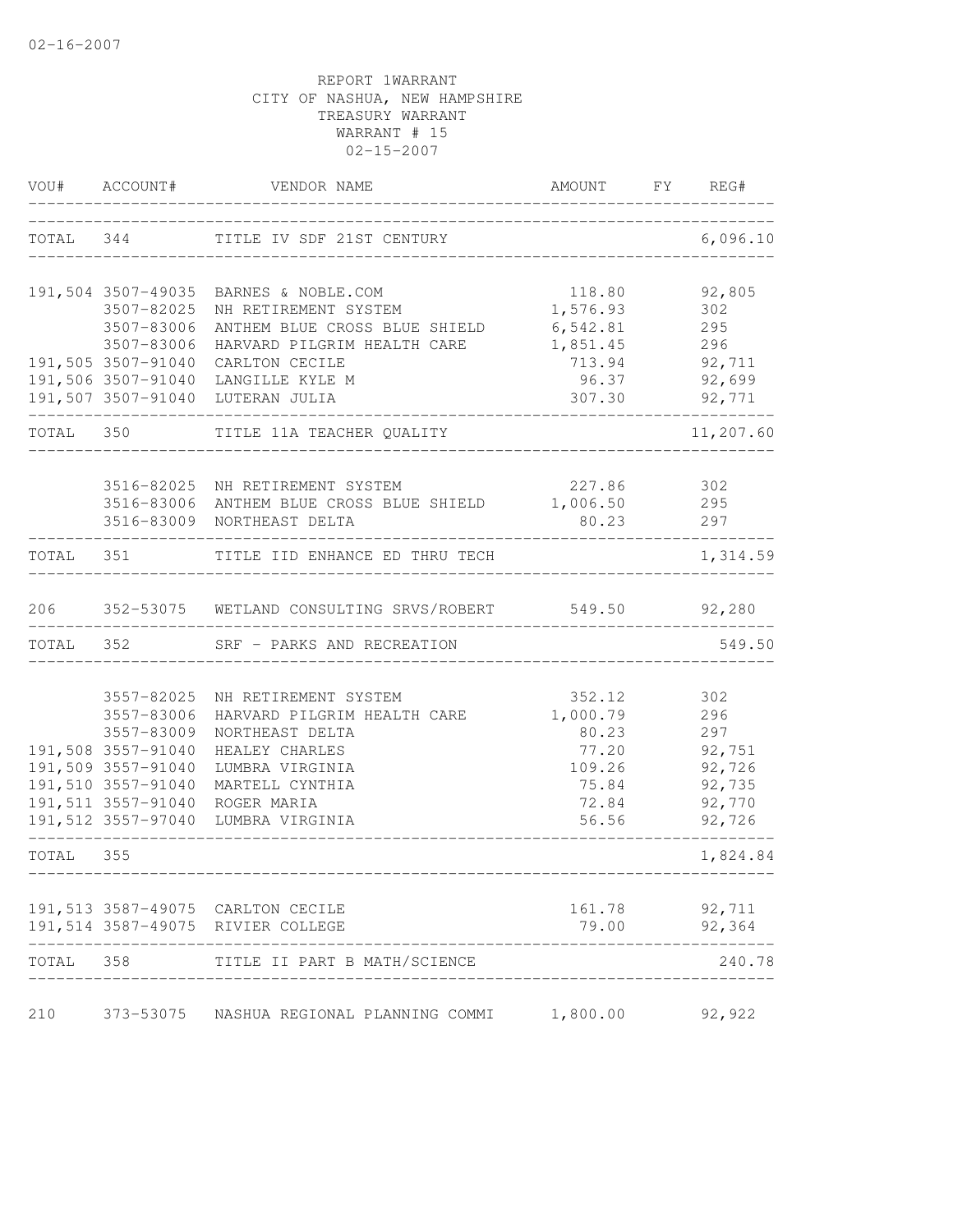| TOTAL 373<br>1,800.00<br>SRF - ECONOMIC DEVELOPMENT<br>16,103.00<br>211<br>374-07040<br>92,940<br>M & L HOME IMPROVEMENT &<br>212<br>374-07120<br>2,681.81<br>92,675<br>NASHUA AREA HEALTH CENTER<br>1,395.00<br>213<br>374-07143<br>TURNSTONE CORP/RETAINAGE<br>305<br>214<br>12,555.00<br>92,327<br>374-07143<br>TURNSTONE CORPORATION<br>215<br>NEIGHBORHOOD HOUSING SERVICES<br>4,545.46<br>92,519<br>374-07145<br>2,369.64<br>92,519<br>215<br>374-07188<br>NEIGHBORHOOD HOUSING SERVICES<br>93,002<br>216<br>374-07340<br>28.90<br>NEXTEL COMMUNICATIONS<br>217<br>374-07340<br>357.00<br>92,913<br>TELEGRAPH PUBLISHING COMPANY<br>218<br>374-09031<br>ST JOSEPH BUSINESS & HEALTH<br>130.00<br>92,428<br>219<br>374-09031<br>157.80<br>TRANSIT MANAGEMENT OF NASHUA<br>289<br>220<br>374-09031<br>150.93<br>304<br>TRANSIT MANAGEMENT OF NASHUA<br>221<br>374-09054<br>382.50<br>93,067<br>VERMONT TRANSIT CO INC<br>222<br>374-09061<br>ARAMARK UNIFORM SERVICES<br>27.00<br>92,402<br>223<br>374-09061<br>KINNEY TOWING & TRANSPORTATION<br>100.00<br>92,497<br>92,335<br>224<br>374-09061<br>SAFETY KLEEN SYSTEMS INC<br>385.86<br>92,990<br>225<br>374-09071<br>SHATTUCK MALONE OIL CO<br>2,826.20<br>226<br>374-09091<br>1,087.45<br>92,302<br>BEST FORD<br>227<br>374-09091<br>959.66<br>92,624<br>GILLIG CORP<br>228<br>374-09091<br>GZA GEOENVIRONMENTAL INC<br>444.50<br>92,750<br>229<br>374-09091<br>134.22<br>92,651<br>RYDER FLEET PRODUCTS.COM INC<br>230<br>374-09091<br>3,334.09<br>92,685<br>STAPLES BUSINESS ADVANTAGE<br>231<br>374-09091<br>92,907<br>SUBURBAN AUTO & TRUCK PARTS IN<br>404.52<br>232<br>240.33<br>93,052<br>374-09104<br>PUBLIC SERVICE OF NH<br>233<br>1,361.24<br>92,369<br>374-09123<br>EASTMAN REALTY INC<br>234<br>374-09133<br>190.50<br>93,002<br>NEXTEL COMMUNICATIONS<br>235<br>374-09201<br>17,275.02<br>TRANSIT MANAGEMENT OF NASHUA<br>289<br>236<br>374-09201<br>18, 194.63<br>TRANSIT MANAGEMENT OF NASHUA<br>304<br>237<br>374-09208<br>TRANSIT MANAGEMENT OF NASHUA<br>587.10<br>289<br>238<br>587.10<br>374-09208<br>TRANSIT MANAGEMENT OF NASHUA<br>304<br>239<br>374-09211<br>1,711.74<br>289<br>TRANSIT MANAGEMENT OF NASHUA<br>240<br>374-09211<br>1,785.55<br>304<br>TRANSIT MANAGEMENT OF NASHUA<br>241<br>374-09214<br>51.60<br>289<br>TRANSIT MANAGEMENT OF NASHUA<br>242<br>51.94<br>304<br>374-09214<br>TRANSIT MANAGEMENT OF NASHUA<br>92,359<br>243<br>374-09221<br>FIRST TRANSIT INC<br>16,200.00<br>374-09261 ARAMARK UNIFORM SERVICES<br>66.93<br>92,402<br>244<br>_______________<br>108,864.22<br>TOTAL 374<br>SRF - URBAN PROGRAMS<br>92,690<br>122.00<br>191,515 3767-49035 INTERNATIONAL READING ASSOC<br>92,909<br>191,516 3767-49050 CAMERALAND LLC<br>25.00<br>191,517 3767-49050 PELLETIER VIVIAN<br>92,704<br>38.65<br>92,635<br>191,518 3767-49050 STAPLES BUSINESS ADVANTAGE<br>79.98<br>191,519 3767-53101 COLBY ROSE L<br>92,857<br>329.10 | VOU# | ACCOUNT# | VENDOR NAME | AMOUNT | FY | REG# |
|---------------------------------------------------------------------------------------------------------------------------------------------------------------------------------------------------------------------------------------------------------------------------------------------------------------------------------------------------------------------------------------------------------------------------------------------------------------------------------------------------------------------------------------------------------------------------------------------------------------------------------------------------------------------------------------------------------------------------------------------------------------------------------------------------------------------------------------------------------------------------------------------------------------------------------------------------------------------------------------------------------------------------------------------------------------------------------------------------------------------------------------------------------------------------------------------------------------------------------------------------------------------------------------------------------------------------------------------------------------------------------------------------------------------------------------------------------------------------------------------------------------------------------------------------------------------------------------------------------------------------------------------------------------------------------------------------------------------------------------------------------------------------------------------------------------------------------------------------------------------------------------------------------------------------------------------------------------------------------------------------------------------------------------------------------------------------------------------------------------------------------------------------------------------------------------------------------------------------------------------------------------------------------------------------------------------------------------------------------------------------------------------------------------------------------------------------------------------------------------------------------------------------------------------------------------------------------------------------------------------------------------------------------------------------------------------------------------------------------------------------------------------------------------------------------------------------------------------------------------------------------------------------------------------------------------|------|----------|-------------|--------|----|------|
|                                                                                                                                                                                                                                                                                                                                                                                                                                                                                                                                                                                                                                                                                                                                                                                                                                                                                                                                                                                                                                                                                                                                                                                                                                                                                                                                                                                                                                                                                                                                                                                                                                                                                                                                                                                                                                                                                                                                                                                                                                                                                                                                                                                                                                                                                                                                                                                                                                                                                                                                                                                                                                                                                                                                                                                                                                                                                                                                       |      |          |             |        |    |      |
|                                                                                                                                                                                                                                                                                                                                                                                                                                                                                                                                                                                                                                                                                                                                                                                                                                                                                                                                                                                                                                                                                                                                                                                                                                                                                                                                                                                                                                                                                                                                                                                                                                                                                                                                                                                                                                                                                                                                                                                                                                                                                                                                                                                                                                                                                                                                                                                                                                                                                                                                                                                                                                                                                                                                                                                                                                                                                                                                       |      |          |             |        |    |      |
|                                                                                                                                                                                                                                                                                                                                                                                                                                                                                                                                                                                                                                                                                                                                                                                                                                                                                                                                                                                                                                                                                                                                                                                                                                                                                                                                                                                                                                                                                                                                                                                                                                                                                                                                                                                                                                                                                                                                                                                                                                                                                                                                                                                                                                                                                                                                                                                                                                                                                                                                                                                                                                                                                                                                                                                                                                                                                                                                       |      |          |             |        |    |      |
|                                                                                                                                                                                                                                                                                                                                                                                                                                                                                                                                                                                                                                                                                                                                                                                                                                                                                                                                                                                                                                                                                                                                                                                                                                                                                                                                                                                                                                                                                                                                                                                                                                                                                                                                                                                                                                                                                                                                                                                                                                                                                                                                                                                                                                                                                                                                                                                                                                                                                                                                                                                                                                                                                                                                                                                                                                                                                                                                       |      |          |             |        |    |      |
|                                                                                                                                                                                                                                                                                                                                                                                                                                                                                                                                                                                                                                                                                                                                                                                                                                                                                                                                                                                                                                                                                                                                                                                                                                                                                                                                                                                                                                                                                                                                                                                                                                                                                                                                                                                                                                                                                                                                                                                                                                                                                                                                                                                                                                                                                                                                                                                                                                                                                                                                                                                                                                                                                                                                                                                                                                                                                                                                       |      |          |             |        |    |      |
|                                                                                                                                                                                                                                                                                                                                                                                                                                                                                                                                                                                                                                                                                                                                                                                                                                                                                                                                                                                                                                                                                                                                                                                                                                                                                                                                                                                                                                                                                                                                                                                                                                                                                                                                                                                                                                                                                                                                                                                                                                                                                                                                                                                                                                                                                                                                                                                                                                                                                                                                                                                                                                                                                                                                                                                                                                                                                                                                       |      |          |             |        |    |      |
|                                                                                                                                                                                                                                                                                                                                                                                                                                                                                                                                                                                                                                                                                                                                                                                                                                                                                                                                                                                                                                                                                                                                                                                                                                                                                                                                                                                                                                                                                                                                                                                                                                                                                                                                                                                                                                                                                                                                                                                                                                                                                                                                                                                                                                                                                                                                                                                                                                                                                                                                                                                                                                                                                                                                                                                                                                                                                                                                       |      |          |             |        |    |      |
|                                                                                                                                                                                                                                                                                                                                                                                                                                                                                                                                                                                                                                                                                                                                                                                                                                                                                                                                                                                                                                                                                                                                                                                                                                                                                                                                                                                                                                                                                                                                                                                                                                                                                                                                                                                                                                                                                                                                                                                                                                                                                                                                                                                                                                                                                                                                                                                                                                                                                                                                                                                                                                                                                                                                                                                                                                                                                                                                       |      |          |             |        |    |      |
|                                                                                                                                                                                                                                                                                                                                                                                                                                                                                                                                                                                                                                                                                                                                                                                                                                                                                                                                                                                                                                                                                                                                                                                                                                                                                                                                                                                                                                                                                                                                                                                                                                                                                                                                                                                                                                                                                                                                                                                                                                                                                                                                                                                                                                                                                                                                                                                                                                                                                                                                                                                                                                                                                                                                                                                                                                                                                                                                       |      |          |             |        |    |      |
|                                                                                                                                                                                                                                                                                                                                                                                                                                                                                                                                                                                                                                                                                                                                                                                                                                                                                                                                                                                                                                                                                                                                                                                                                                                                                                                                                                                                                                                                                                                                                                                                                                                                                                                                                                                                                                                                                                                                                                                                                                                                                                                                                                                                                                                                                                                                                                                                                                                                                                                                                                                                                                                                                                                                                                                                                                                                                                                                       |      |          |             |        |    |      |
|                                                                                                                                                                                                                                                                                                                                                                                                                                                                                                                                                                                                                                                                                                                                                                                                                                                                                                                                                                                                                                                                                                                                                                                                                                                                                                                                                                                                                                                                                                                                                                                                                                                                                                                                                                                                                                                                                                                                                                                                                                                                                                                                                                                                                                                                                                                                                                                                                                                                                                                                                                                                                                                                                                                                                                                                                                                                                                                                       |      |          |             |        |    |      |
|                                                                                                                                                                                                                                                                                                                                                                                                                                                                                                                                                                                                                                                                                                                                                                                                                                                                                                                                                                                                                                                                                                                                                                                                                                                                                                                                                                                                                                                                                                                                                                                                                                                                                                                                                                                                                                                                                                                                                                                                                                                                                                                                                                                                                                                                                                                                                                                                                                                                                                                                                                                                                                                                                                                                                                                                                                                                                                                                       |      |          |             |        |    |      |
|                                                                                                                                                                                                                                                                                                                                                                                                                                                                                                                                                                                                                                                                                                                                                                                                                                                                                                                                                                                                                                                                                                                                                                                                                                                                                                                                                                                                                                                                                                                                                                                                                                                                                                                                                                                                                                                                                                                                                                                                                                                                                                                                                                                                                                                                                                                                                                                                                                                                                                                                                                                                                                                                                                                                                                                                                                                                                                                                       |      |          |             |        |    |      |
|                                                                                                                                                                                                                                                                                                                                                                                                                                                                                                                                                                                                                                                                                                                                                                                                                                                                                                                                                                                                                                                                                                                                                                                                                                                                                                                                                                                                                                                                                                                                                                                                                                                                                                                                                                                                                                                                                                                                                                                                                                                                                                                                                                                                                                                                                                                                                                                                                                                                                                                                                                                                                                                                                                                                                                                                                                                                                                                                       |      |          |             |        |    |      |
|                                                                                                                                                                                                                                                                                                                                                                                                                                                                                                                                                                                                                                                                                                                                                                                                                                                                                                                                                                                                                                                                                                                                                                                                                                                                                                                                                                                                                                                                                                                                                                                                                                                                                                                                                                                                                                                                                                                                                                                                                                                                                                                                                                                                                                                                                                                                                                                                                                                                                                                                                                                                                                                                                                                                                                                                                                                                                                                                       |      |          |             |        |    |      |
|                                                                                                                                                                                                                                                                                                                                                                                                                                                                                                                                                                                                                                                                                                                                                                                                                                                                                                                                                                                                                                                                                                                                                                                                                                                                                                                                                                                                                                                                                                                                                                                                                                                                                                                                                                                                                                                                                                                                                                                                                                                                                                                                                                                                                                                                                                                                                                                                                                                                                                                                                                                                                                                                                                                                                                                                                                                                                                                                       |      |          |             |        |    |      |
|                                                                                                                                                                                                                                                                                                                                                                                                                                                                                                                                                                                                                                                                                                                                                                                                                                                                                                                                                                                                                                                                                                                                                                                                                                                                                                                                                                                                                                                                                                                                                                                                                                                                                                                                                                                                                                                                                                                                                                                                                                                                                                                                                                                                                                                                                                                                                                                                                                                                                                                                                                                                                                                                                                                                                                                                                                                                                                                                       |      |          |             |        |    |      |
|                                                                                                                                                                                                                                                                                                                                                                                                                                                                                                                                                                                                                                                                                                                                                                                                                                                                                                                                                                                                                                                                                                                                                                                                                                                                                                                                                                                                                                                                                                                                                                                                                                                                                                                                                                                                                                                                                                                                                                                                                                                                                                                                                                                                                                                                                                                                                                                                                                                                                                                                                                                                                                                                                                                                                                                                                                                                                                                                       |      |          |             |        |    |      |
|                                                                                                                                                                                                                                                                                                                                                                                                                                                                                                                                                                                                                                                                                                                                                                                                                                                                                                                                                                                                                                                                                                                                                                                                                                                                                                                                                                                                                                                                                                                                                                                                                                                                                                                                                                                                                                                                                                                                                                                                                                                                                                                                                                                                                                                                                                                                                                                                                                                                                                                                                                                                                                                                                                                                                                                                                                                                                                                                       |      |          |             |        |    |      |
|                                                                                                                                                                                                                                                                                                                                                                                                                                                                                                                                                                                                                                                                                                                                                                                                                                                                                                                                                                                                                                                                                                                                                                                                                                                                                                                                                                                                                                                                                                                                                                                                                                                                                                                                                                                                                                                                                                                                                                                                                                                                                                                                                                                                                                                                                                                                                                                                                                                                                                                                                                                                                                                                                                                                                                                                                                                                                                                                       |      |          |             |        |    |      |
|                                                                                                                                                                                                                                                                                                                                                                                                                                                                                                                                                                                                                                                                                                                                                                                                                                                                                                                                                                                                                                                                                                                                                                                                                                                                                                                                                                                                                                                                                                                                                                                                                                                                                                                                                                                                                                                                                                                                                                                                                                                                                                                                                                                                                                                                                                                                                                                                                                                                                                                                                                                                                                                                                                                                                                                                                                                                                                                                       |      |          |             |        |    |      |
|                                                                                                                                                                                                                                                                                                                                                                                                                                                                                                                                                                                                                                                                                                                                                                                                                                                                                                                                                                                                                                                                                                                                                                                                                                                                                                                                                                                                                                                                                                                                                                                                                                                                                                                                                                                                                                                                                                                                                                                                                                                                                                                                                                                                                                                                                                                                                                                                                                                                                                                                                                                                                                                                                                                                                                                                                                                                                                                                       |      |          |             |        |    |      |
|                                                                                                                                                                                                                                                                                                                                                                                                                                                                                                                                                                                                                                                                                                                                                                                                                                                                                                                                                                                                                                                                                                                                                                                                                                                                                                                                                                                                                                                                                                                                                                                                                                                                                                                                                                                                                                                                                                                                                                                                                                                                                                                                                                                                                                                                                                                                                                                                                                                                                                                                                                                                                                                                                                                                                                                                                                                                                                                                       |      |          |             |        |    |      |
|                                                                                                                                                                                                                                                                                                                                                                                                                                                                                                                                                                                                                                                                                                                                                                                                                                                                                                                                                                                                                                                                                                                                                                                                                                                                                                                                                                                                                                                                                                                                                                                                                                                                                                                                                                                                                                                                                                                                                                                                                                                                                                                                                                                                                                                                                                                                                                                                                                                                                                                                                                                                                                                                                                                                                                                                                                                                                                                                       |      |          |             |        |    |      |
|                                                                                                                                                                                                                                                                                                                                                                                                                                                                                                                                                                                                                                                                                                                                                                                                                                                                                                                                                                                                                                                                                                                                                                                                                                                                                                                                                                                                                                                                                                                                                                                                                                                                                                                                                                                                                                                                                                                                                                                                                                                                                                                                                                                                                                                                                                                                                                                                                                                                                                                                                                                                                                                                                                                                                                                                                                                                                                                                       |      |          |             |        |    |      |
|                                                                                                                                                                                                                                                                                                                                                                                                                                                                                                                                                                                                                                                                                                                                                                                                                                                                                                                                                                                                                                                                                                                                                                                                                                                                                                                                                                                                                                                                                                                                                                                                                                                                                                                                                                                                                                                                                                                                                                                                                                                                                                                                                                                                                                                                                                                                                                                                                                                                                                                                                                                                                                                                                                                                                                                                                                                                                                                                       |      |          |             |        |    |      |
|                                                                                                                                                                                                                                                                                                                                                                                                                                                                                                                                                                                                                                                                                                                                                                                                                                                                                                                                                                                                                                                                                                                                                                                                                                                                                                                                                                                                                                                                                                                                                                                                                                                                                                                                                                                                                                                                                                                                                                                                                                                                                                                                                                                                                                                                                                                                                                                                                                                                                                                                                                                                                                                                                                                                                                                                                                                                                                                                       |      |          |             |        |    |      |
|                                                                                                                                                                                                                                                                                                                                                                                                                                                                                                                                                                                                                                                                                                                                                                                                                                                                                                                                                                                                                                                                                                                                                                                                                                                                                                                                                                                                                                                                                                                                                                                                                                                                                                                                                                                                                                                                                                                                                                                                                                                                                                                                                                                                                                                                                                                                                                                                                                                                                                                                                                                                                                                                                                                                                                                                                                                                                                                                       |      |          |             |        |    |      |
|                                                                                                                                                                                                                                                                                                                                                                                                                                                                                                                                                                                                                                                                                                                                                                                                                                                                                                                                                                                                                                                                                                                                                                                                                                                                                                                                                                                                                                                                                                                                                                                                                                                                                                                                                                                                                                                                                                                                                                                                                                                                                                                                                                                                                                                                                                                                                                                                                                                                                                                                                                                                                                                                                                                                                                                                                                                                                                                                       |      |          |             |        |    |      |
|                                                                                                                                                                                                                                                                                                                                                                                                                                                                                                                                                                                                                                                                                                                                                                                                                                                                                                                                                                                                                                                                                                                                                                                                                                                                                                                                                                                                                                                                                                                                                                                                                                                                                                                                                                                                                                                                                                                                                                                                                                                                                                                                                                                                                                                                                                                                                                                                                                                                                                                                                                                                                                                                                                                                                                                                                                                                                                                                       |      |          |             |        |    |      |
|                                                                                                                                                                                                                                                                                                                                                                                                                                                                                                                                                                                                                                                                                                                                                                                                                                                                                                                                                                                                                                                                                                                                                                                                                                                                                                                                                                                                                                                                                                                                                                                                                                                                                                                                                                                                                                                                                                                                                                                                                                                                                                                                                                                                                                                                                                                                                                                                                                                                                                                                                                                                                                                                                                                                                                                                                                                                                                                                       |      |          |             |        |    |      |
|                                                                                                                                                                                                                                                                                                                                                                                                                                                                                                                                                                                                                                                                                                                                                                                                                                                                                                                                                                                                                                                                                                                                                                                                                                                                                                                                                                                                                                                                                                                                                                                                                                                                                                                                                                                                                                                                                                                                                                                                                                                                                                                                                                                                                                                                                                                                                                                                                                                                                                                                                                                                                                                                                                                                                                                                                                                                                                                                       |      |          |             |        |    |      |
|                                                                                                                                                                                                                                                                                                                                                                                                                                                                                                                                                                                                                                                                                                                                                                                                                                                                                                                                                                                                                                                                                                                                                                                                                                                                                                                                                                                                                                                                                                                                                                                                                                                                                                                                                                                                                                                                                                                                                                                                                                                                                                                                                                                                                                                                                                                                                                                                                                                                                                                                                                                                                                                                                                                                                                                                                                                                                                                                       |      |          |             |        |    |      |
|                                                                                                                                                                                                                                                                                                                                                                                                                                                                                                                                                                                                                                                                                                                                                                                                                                                                                                                                                                                                                                                                                                                                                                                                                                                                                                                                                                                                                                                                                                                                                                                                                                                                                                                                                                                                                                                                                                                                                                                                                                                                                                                                                                                                                                                                                                                                                                                                                                                                                                                                                                                                                                                                                                                                                                                                                                                                                                                                       |      |          |             |        |    |      |
|                                                                                                                                                                                                                                                                                                                                                                                                                                                                                                                                                                                                                                                                                                                                                                                                                                                                                                                                                                                                                                                                                                                                                                                                                                                                                                                                                                                                                                                                                                                                                                                                                                                                                                                                                                                                                                                                                                                                                                                                                                                                                                                                                                                                                                                                                                                                                                                                                                                                                                                                                                                                                                                                                                                                                                                                                                                                                                                                       |      |          |             |        |    |      |
|                                                                                                                                                                                                                                                                                                                                                                                                                                                                                                                                                                                                                                                                                                                                                                                                                                                                                                                                                                                                                                                                                                                                                                                                                                                                                                                                                                                                                                                                                                                                                                                                                                                                                                                                                                                                                                                                                                                                                                                                                                                                                                                                                                                                                                                                                                                                                                                                                                                                                                                                                                                                                                                                                                                                                                                                                                                                                                                                       |      |          |             |        |    |      |
|                                                                                                                                                                                                                                                                                                                                                                                                                                                                                                                                                                                                                                                                                                                                                                                                                                                                                                                                                                                                                                                                                                                                                                                                                                                                                                                                                                                                                                                                                                                                                                                                                                                                                                                                                                                                                                                                                                                                                                                                                                                                                                                                                                                                                                                                                                                                                                                                                                                                                                                                                                                                                                                                                                                                                                                                                                                                                                                                       |      |          |             |        |    |      |
|                                                                                                                                                                                                                                                                                                                                                                                                                                                                                                                                                                                                                                                                                                                                                                                                                                                                                                                                                                                                                                                                                                                                                                                                                                                                                                                                                                                                                                                                                                                                                                                                                                                                                                                                                                                                                                                                                                                                                                                                                                                                                                                                                                                                                                                                                                                                                                                                                                                                                                                                                                                                                                                                                                                                                                                                                                                                                                                                       |      |          |             |        |    |      |
|                                                                                                                                                                                                                                                                                                                                                                                                                                                                                                                                                                                                                                                                                                                                                                                                                                                                                                                                                                                                                                                                                                                                                                                                                                                                                                                                                                                                                                                                                                                                                                                                                                                                                                                                                                                                                                                                                                                                                                                                                                                                                                                                                                                                                                                                                                                                                                                                                                                                                                                                                                                                                                                                                                                                                                                                                                                                                                                                       |      |          |             |        |    |      |
|                                                                                                                                                                                                                                                                                                                                                                                                                                                                                                                                                                                                                                                                                                                                                                                                                                                                                                                                                                                                                                                                                                                                                                                                                                                                                                                                                                                                                                                                                                                                                                                                                                                                                                                                                                                                                                                                                                                                                                                                                                                                                                                                                                                                                                                                                                                                                                                                                                                                                                                                                                                                                                                                                                                                                                                                                                                                                                                                       |      |          |             |        |    |      |
|                                                                                                                                                                                                                                                                                                                                                                                                                                                                                                                                                                                                                                                                                                                                                                                                                                                                                                                                                                                                                                                                                                                                                                                                                                                                                                                                                                                                                                                                                                                                                                                                                                                                                                                                                                                                                                                                                                                                                                                                                                                                                                                                                                                                                                                                                                                                                                                                                                                                                                                                                                                                                                                                                                                                                                                                                                                                                                                                       |      |          |             |        |    |      |
|                                                                                                                                                                                                                                                                                                                                                                                                                                                                                                                                                                                                                                                                                                                                                                                                                                                                                                                                                                                                                                                                                                                                                                                                                                                                                                                                                                                                                                                                                                                                                                                                                                                                                                                                                                                                                                                                                                                                                                                                                                                                                                                                                                                                                                                                                                                                                                                                                                                                                                                                                                                                                                                                                                                                                                                                                                                                                                                                       |      |          |             |        |    |      |
|                                                                                                                                                                                                                                                                                                                                                                                                                                                                                                                                                                                                                                                                                                                                                                                                                                                                                                                                                                                                                                                                                                                                                                                                                                                                                                                                                                                                                                                                                                                                                                                                                                                                                                                                                                                                                                                                                                                                                                                                                                                                                                                                                                                                                                                                                                                                                                                                                                                                                                                                                                                                                                                                                                                                                                                                                                                                                                                                       |      |          |             |        |    |      |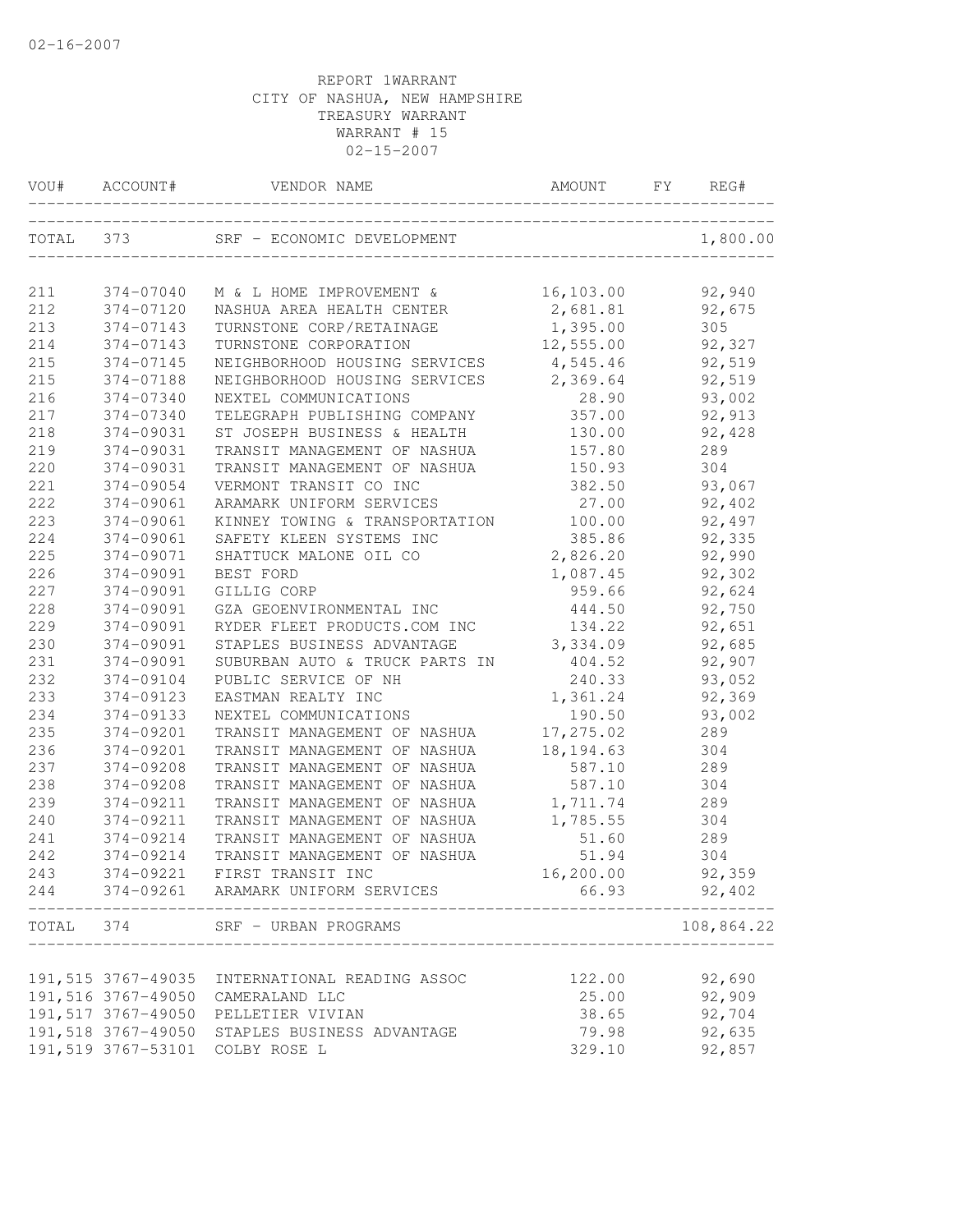| VOU#      | ACCOUNT#           | VENDOR NAME                                                                          | AMOUNT          | FY | REG#             |
|-----------|--------------------|--------------------------------------------------------------------------------------|-----------------|----|------------------|
|           | 191,520 3767-53101 | CROWDER LUCIE L                                                                      | 246.12          |    | 92,693           |
|           | 191,521 3767-53101 | HUNTINGTON LEARNING CENTER                                                           | 2,662.03        |    | 92,863           |
|           | 191,522 3767-53101 | SHEA DENISE C                                                                        | 650.00          |    | 92,859           |
|           | 191,523 3767-56020 | FIRST CHURCH                                                                         | 3,103.00        |    | 92,381           |
|           | 3767-82025         | NH RETIREMENT SYSTEM                                                                 | 776.02          |    | 302              |
|           | 3767-83006         | ANTHEM BLUE CROSS BLUE SHIELD                                                        | 3,381.94        |    | 295              |
|           | 3767-83009         | NORTHEAST DELTA                                                                      | 212.18          |    | 297              |
|           | 191,524 3767-94030 | BURNS PATRICIA                                                                       | 43.65           |    | 92,698           |
| TOTAL 376 |                    | TITLE I ESEA                                                                         |                 |    | 11,669.67        |
|           |                    | 191,525 3777-55020 FIRST STUDENT INC                                                 | 455.00          |    | 92,756           |
| TOTAL     | 377                | TITLE III ENHANCE ENG LANGUAGE                                                       |                 |    | 455.00           |
|           |                    |                                                                                      |                 |    |                  |
|           | 191,526 3887-43005 | POSTMASTER                                                                           | 78.00           |    | 92,941           |
|           | 191,527 3887-49050 | HYNES STACY                                                                          | 69.80           |    | 92,720           |
|           | 3887-82025         | NH RETIREMENT SYSTEM                                                                 | 3.16            |    | 302              |
|           | 3887-83006         | ANTHEM BLUE CROSS BLUE SHIELD                                                        | 20.30           |    | 295              |
|           | 3887-83009         | NORTHEAST DELTA                                                                      | 2.69            |    | 297              |
| TOTAL     | 388                | TITLE V INNOVATIVE PROGRAMS                                                          |                 |    | 173.95           |
|           |                    |                                                                                      |                 |    |                  |
|           | 191,528 3907-53102 | MANHEIM ZIMMERMAN AMY B                                                              | 375.00          |    | 92,871           |
|           | 191,529 3907-53102 | ROURKE MAUREEN                                                                       | 375.00          |    | 92,870           |
|           | 191,530 3907-53102 | WILLIAMS VERONICA                                                                    | 375.00          |    | 92,807           |
|           | 191,531 3907-64045 | HEWLETT PACKARD COMPANY                                                              | 46,708.40       |    | 92,393           |
|           | 191,532 3907-91040 | BENT SANDRA                                                                          | 312.08          |    | 92,874           |
| TOTAL     | 390                | VOC ED SECONDARY PERKINS                                                             |                 |    | 48, 145. 48      |
|           |                    |                                                                                      |                 |    |                  |
|           |                    | 191,533 3927-49050 LAKES REGION LINEN INC<br>191,534 3927-53100 D A BUCCI & SONS INC | 184.75<br>75.00 |    | 92,791<br>92,324 |
| TOTAL     | 392                | CULINARY ARTS                                                                        |                 |    | 259.75           |
|           |                    |                                                                                      |                 |    |                  |
|           | 191,535 3937-49050 | MARKET BASKET                                                                        | 49.00           |    | 92,490           |
|           | 3937-82025         | NH RETIREMENT SYSTEM                                                                 | 120.28          |    | 302              |
|           | 3937-83006         | ANTHEM BLUE CROSS BLUE SHIELD                                                        | 1,358.73        |    | 295              |
|           | 3937-83009         | NORTHEAST DELTA                                                                      | 134.65          |    | 297              |
|           |                    |                                                                                      |                 |    |                  |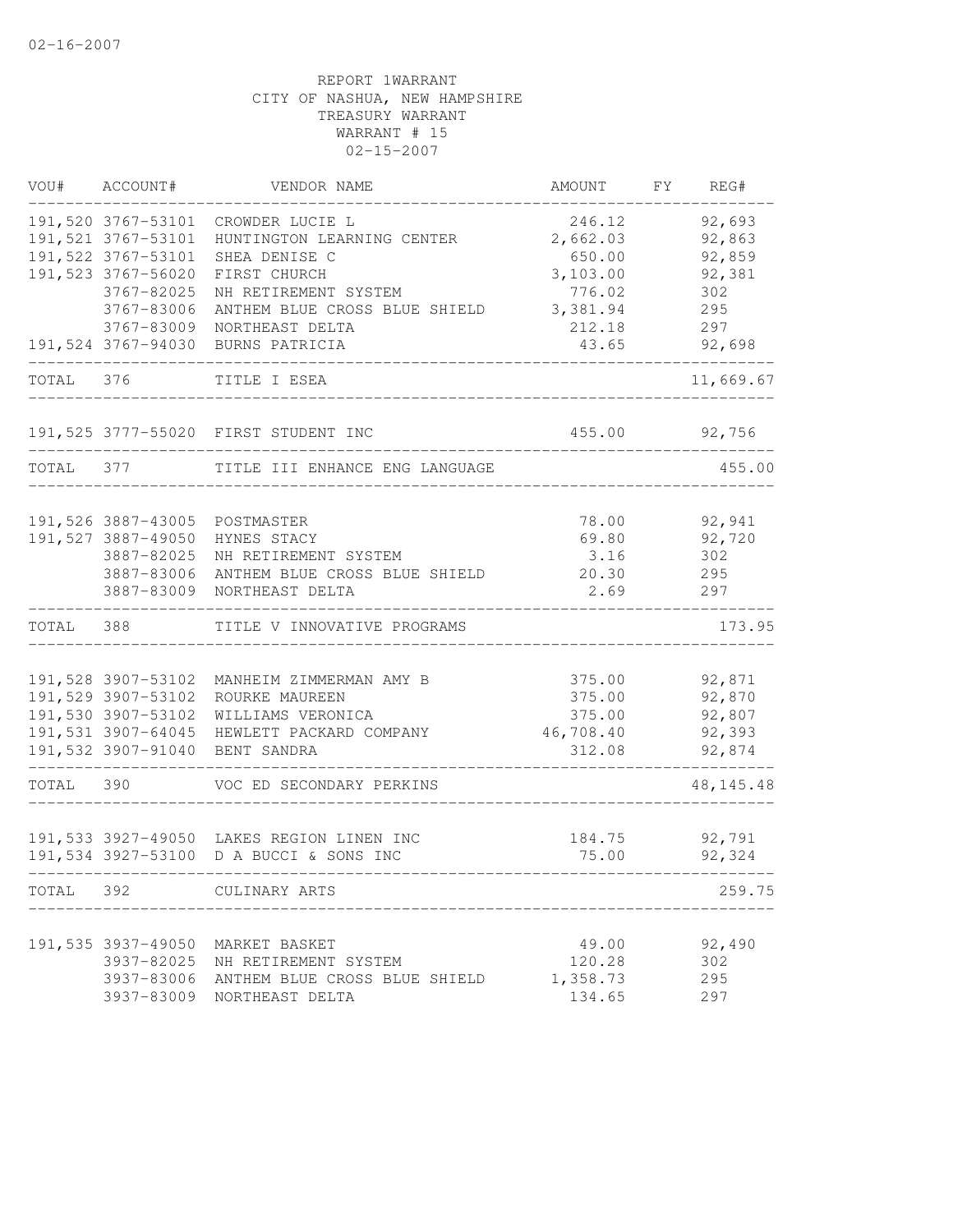| VOU# ACCOUNT#             | VENDOR NAME                                     | AMOUNT FY REG#  |           |
|---------------------------|-------------------------------------------------|-----------------|-----------|
|                           |                                                 |                 |           |
| TOTAL 393 DAY CARE        |                                                 |                 | 1,662.66  |
|                           | 191,536 3957-49050 HOUGHTON MIFFLIN GRT SOURCE  | 6,728.79        | 92,911    |
| 191,537 3957-49050        | RFB&D                                           | 35.00           | 92,811    |
|                           | 191,538 3957-53109 GREER JENNIFER               | 1,350.00        | 92,820    |
| 191,539 3957-53109        | MIND MATTERS                                    | 135.00          | 92,865    |
| 191,540 3957-53109        | WATERS MARCIA                                   | 280.02          | 92,860    |
| 191,541 3957-64045        | MULTI-STATE BILLING                             | 14,590.02       | 92,810    |
| 191,542 3957-64192        | SCHOOL SPECIALTY                                | 169.87          | 92,737    |
| 3957-82025                | NH RETIREMENT SYSTEM                            | 4,526.33        | 302       |
| 3957-83006                | ANTHEM BLUE CROSS BLUE SHIELD 26,108.21         |                 | 295       |
|                           | 3957-83006 HARVARD PILGRIM HEALTH CARE 6,054.75 |                 | 296       |
| 191,543 3957-94030 SERESC |                                                 | 80.00 00        | 92,293    |
|                           | TOTAL 395 IDEA BASIC SPEC ED                    |                 | 60,057.99 |
|                           |                                                 |                 |           |
|                           | 191,544 3977-53101 SUNBERG ROBERT               | 1,277.84 92,788 |           |
|                           | 3977-83006 ANTHEM BLUE CROSS BLUE SHIELD        | 862.09          | 295       |
|                           | TOTAL 397 SPECIAL ED LOCAL                      |                 | 2,139.93  |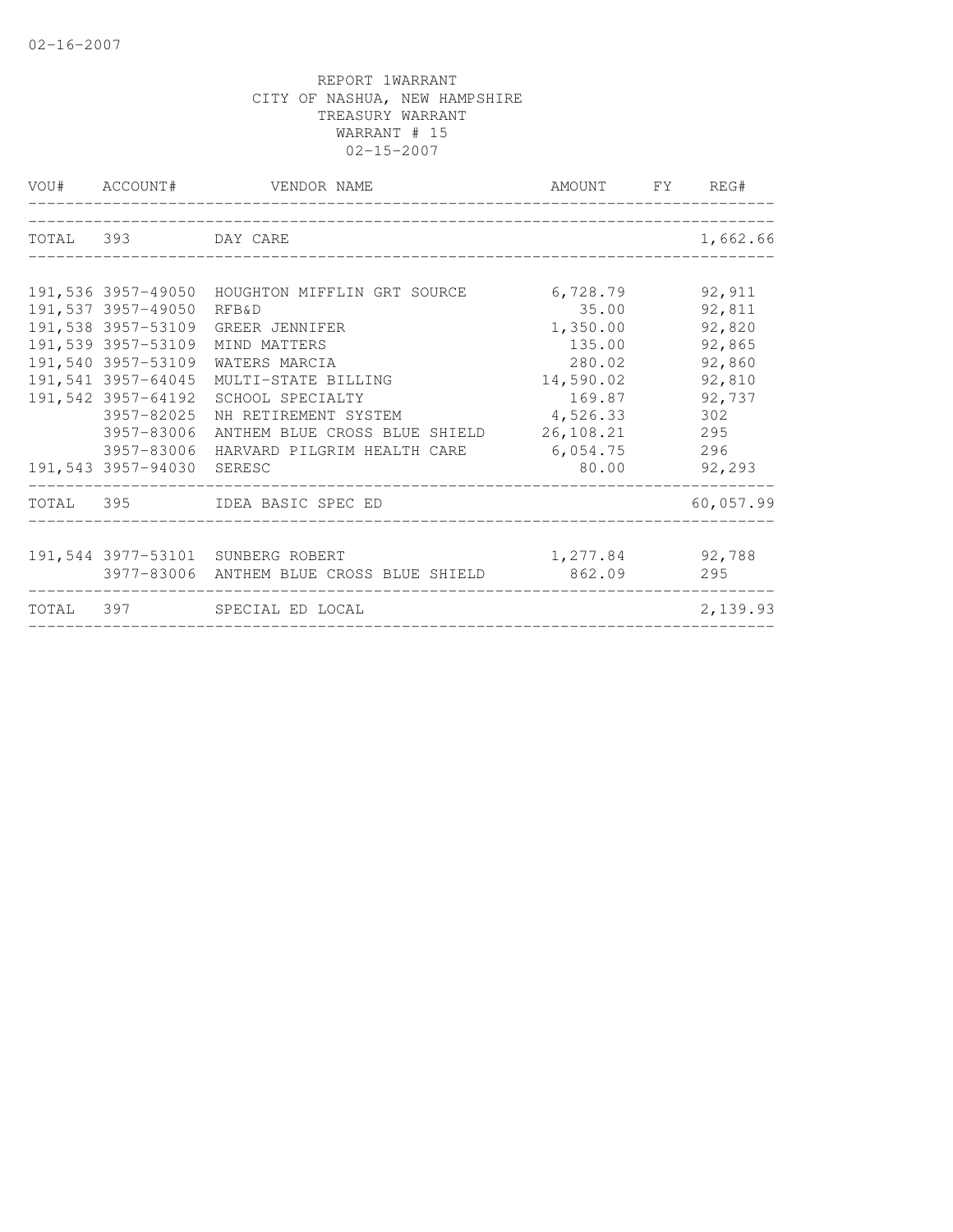|                   | VOU# ACCOUNT# | VENDOR NAME                                                                     | AMOUNT FY REG#           |                            |
|-------------------|---------------|---------------------------------------------------------------------------------|--------------------------|----------------------------|
| 258<br>259<br>260 |               | 412-180 FERAIOS ANDDREW R<br>412-180 NUSSDORF ADAM J<br>412-180 ZHU YI-EN GRACE | 27.00<br>338.00<br>26.00 | 92,573<br>92,576<br>92,578 |
|                   |               | TOTAL 412-18 FINANCIAL SERVICES<br>AUTO PERMITS                                 |                          | 391.00                     |
|                   |               | 261 413-203 TREASURER STATE OF NH                                               | 1,710.00 93,038          |                            |
|                   |               | TOTAL 413-20 CITY CLERK'S OFFICE<br>MARRIAGE LICENSES                           |                          | 1,710.00                   |
|                   |               | 261 413-303 TREASURER STATE OF NH                                               | 10,152.00 93,038         |                            |
|                   |               | TOTAL 413-30 CITY CLERK'S OFFICE<br>CERTIFIED COPIES                            |                          | 10, 152.00                 |
|                   |               | 262 431-314 CHARTRAND LINDA                                                     |                          | 19.65 92,942               |
| TOTAL             |               | 431-31 POLICE DEPARTMENT<br>SALE OF PHOTOCOPIES                                 |                          | 19.65                      |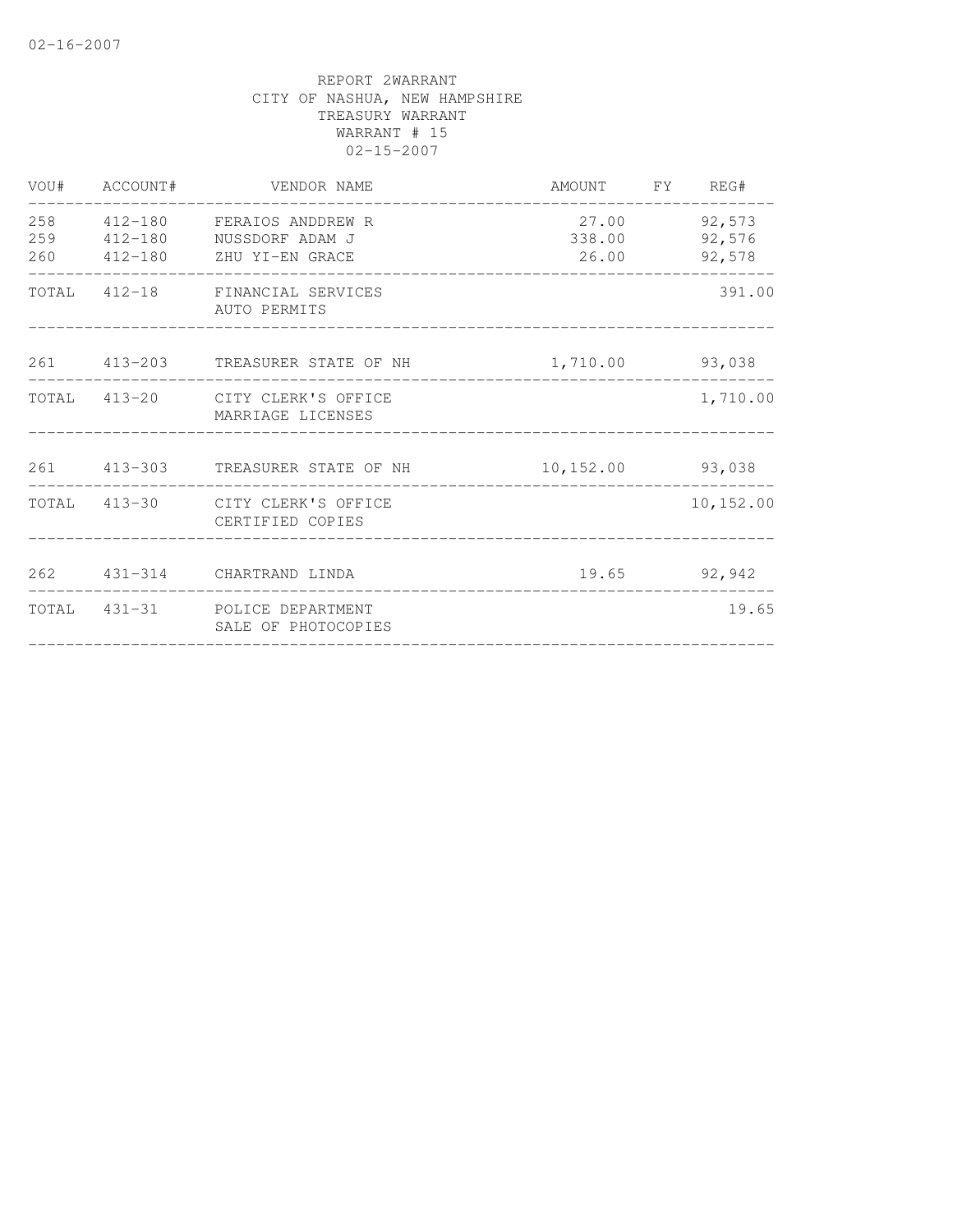| VOU#  | ACCOUNT#      | VENDOR NAME                     | AMOUNT                    | FY. | REG#        |
|-------|---------------|---------------------------------|---------------------------|-----|-------------|
| 263   | 501-31050     | VERIZON WIRELESS                | 81.80                     |     | 93,028      |
| TOTAL | 501           | MAYOR'S OFFICE                  |                           |     | 81.80       |
| 264   | 502-49025     | ASPEN PUBLISHERS INC            | 2,099.70                  |     | 93,043      |
| 265   | 502-51010     | HILLSBOROUGH COUNTY TREASURER   | 28.00                     |     | 92,910      |
| 266   | 502-49025     | LRP PUBLICATIONS                | 167.00                    |     | 93,010      |
| 267   | 502-53120     | MCNAMEE JAMES M PLLC            | 2,577.86                  |     | 92,664      |
| 268   | 502-41015     | STAPLES BUSINESS ADVANTAGE      | 28.30                     |     | 92,685      |
| 269   | 502-51015     | STRAFFORD COUNTY SHERIFF        | 25.00                     |     | 92,597      |
| TOTAL | 502           | LEGAL DEPARTMENT                |                           |     | 4,925.86    |
| 270   | 505-81004     | AREA AGENCY OF GREATER NASHUA   | 1,875.00                  |     | 92,416      |
| 271   | $505 - 81020$ | COMMUNITY COUNCIL MENTAL HEALT  | 4,500.00                  |     | 92,296      |
| 272   | 505-81039     | HUMANE SOCIETY OF NEW ENGLAND   | 7,016.67                  |     | 92, 414     |
| 273   | 505-81018     | NASHUA CHILDREN'S HOME          | 7,000.00                  |     | 92,742      |
| 274   | 505-81121     | PAL                             | 2,000.00                  |     | 93,017      |
| 275   | 505-81078     | ST JOSEPH COMMUNITY SERVICES I  | 2,095.10                  |     | 92,908      |
| 276   | 505-81026     | THE PLUS COMPANY INC            | 1,250.00                  |     | 92,323      |
| TOTAL | 505           | CIVIC & COMM. ACTIVITIES        |                           |     | 25,736.77   |
| 277   | 506-31005     | ALTURA COMMUNICATION SOLUTIONS  | 1,042.20                  |     | 92,317      |
| 278   | 506-31005     | PAETEC COMMUNICATIONS INC       | 600.00                    |     | 92,993      |
| TOTAL | 506           | TELECOMMUNICATIONS              |                           |     | 1,642.20    |
| 279   | 507-82020     | NH RETIREMENT SYSTEM            |                           |     |             |
| 279   | 507-82025     | NH RETIREMENT SYSTEM            | 136,753.88<br>119, 135.25 |     | 302         |
| 279   | 507-82030     | NH RETIREMENT SYSTEM            | 92,076.14                 |     | 302<br>302  |
| 279   | 507-82035     | NH RETIREMENT SYSTEM            | 140,380.69                |     | 302         |
| TOTAL | 507           | PENSIONS                        |                           |     | 488, 345.96 |
| 280   |               | 511-31050 NEXTEL COMMUNICATIONS | 14.75                     |     | 93,002      |
|       |               |                                 |                           |     |             |
| TOTAL | 511           | ADMINISTRATIVE SERVICES         |                           |     | 14.75       |
| 281   | 512-41055     | ADVANTAGE OFFICE SOLUTIONS INC  | 315.36                    |     | 92,671      |
| 282   | 512-59095     | ANACOMP INC                     | 281.37                    |     | 92,339      |
| 283   | 512-41010     | BFI PRINT COMMUNICATIONS INC    | 115.40                    |     | 92,444      |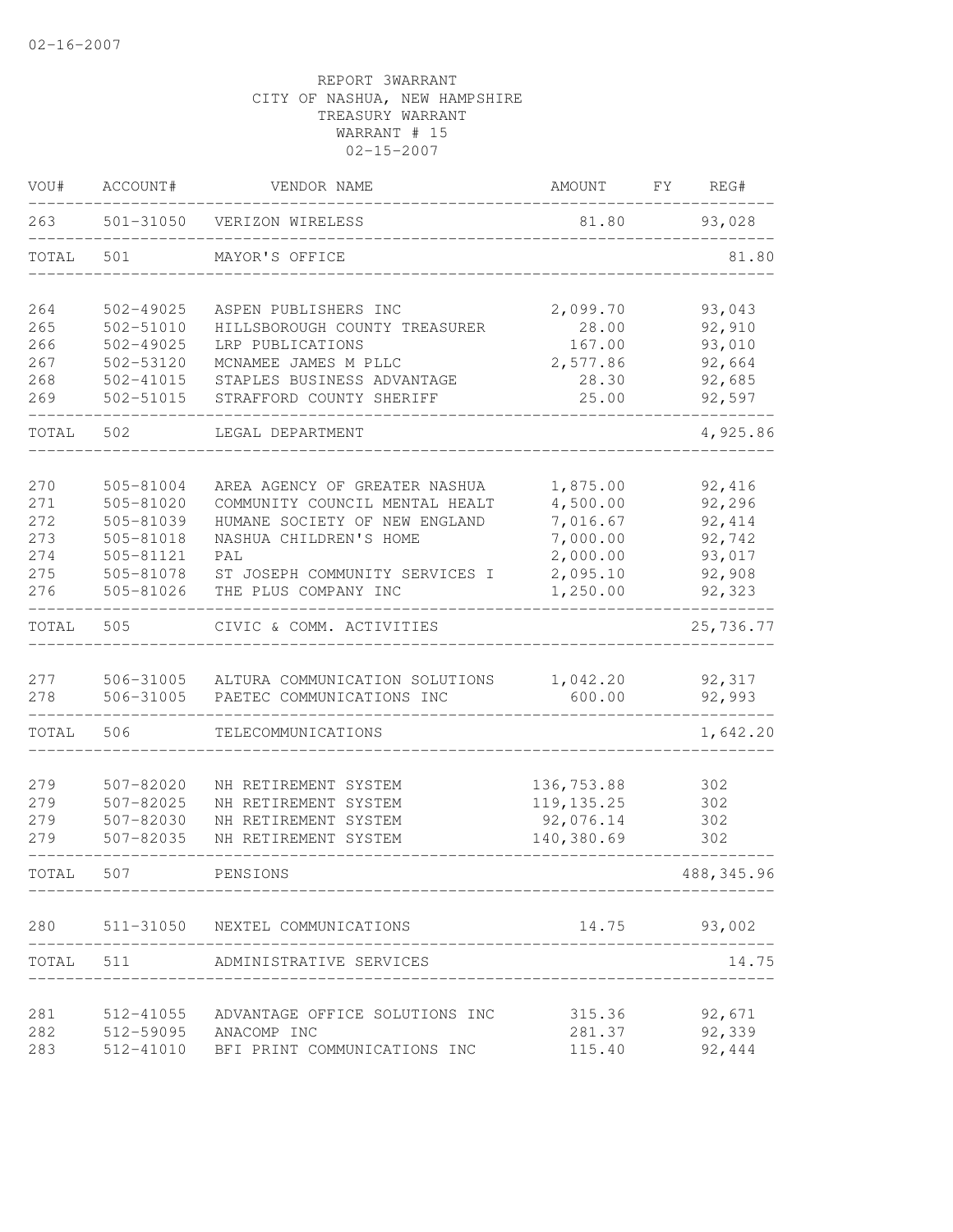| VOU#  | ACCOUNT#  | VENDOR NAME                    | AMOUNT    | FY | REG#      |
|-------|-----------|--------------------------------|-----------|----|-----------|
| 284   | 512-94005 | DEPARTMENT OF REVENUE ADMINIST | 50.00     |    | 92,536    |
| 285   | 512-43005 | FEDEX                          | 35.81     |    | 92,997    |
| 286   | 512-95005 | GOVERNMENT FINANCE OFFICERS AS | 600.00    |    | 93,037    |
| 287   | 512-43005 | PRINTGRAPHICS OF MAINE         | 765.00    |    | 299       |
| 288   | 512-59182 | PRINTGRAPHICS OF MAINE         | 425.08    |    | 92,371    |
| 289   | 512-41055 | STANDARD REGISTER COMPANY      | 212.90    |    | 92,340    |
| 290   | 512-41005 | STAPLES BUSINESS ADVANTAGE     | 81.44     |    | 92,685    |
| 290   | 512-41015 | STAPLES BUSINESS ADVANTAGE     | 183.74    |    | 92,685    |
| TOTAL | 512       | FINANCIAL SERVICES             |           |    | 3,066.10  |
| 291   |           |                                | 243.10    |    | 92,943    |
|       | 513-94005 | BERGERON PAUL                  |           |    |           |
| 292   | 513-59100 | COMPLIANCE NETWORK OF NE       | 195.00    |    | 92,516    |
| 293   | 513-41015 | STAPLES BUSINESS ADVANTAGE     | 109.82    |    | 92,685    |
| TOTAL | 513       | CITY CLERK'S OFFICE            |           |    | 547.92    |
| 294   | 515-81051 | SCHRADER BECKY                 | 551.25    |    | 92,944    |
| TOTAL | 515       | HUMAN RESOURCES                |           |    | 551.25    |
|       |           |                                |           |    |           |
| 295   | 516-66025 | GE CAPITAL INC                 | 116.47    |    | 92,674    |
| 296   | 516-54011 | TELEGRAPH PUBLISHING COMPANY   | 428.40    |    | 92,913    |
| 296   | 516-54016 | TELEGRAPH PUBLISHING COMPANY   | 730.84    |    | 92,913    |
| 297   | 516-54016 | THE LOWELL PUBLISHING CO       | 3,192.00  |    | 93,009    |
| 298   | 516-54016 | THE LOWELL SUN                 | 479.20    |    | 93,000    |
| 299   | 516-54016 | UNION LEADER CORPORATION       | 390.10    |    | 93,001    |
| TOTAL | 516       | PURCHASING DEPARTMENT          |           |    | 5,337.01  |
|       |           |                                |           |    |           |
| 300   | 517-75023 | B & S LOCKSMITHS INC           | 217.45    |    | 92,658    |
| 301   | 517-59135 | BAIN PEST CONTROL SERVICE INC  | 80.00     |    | 93,003    |
| 302   | 517-59100 | GZA GEOENVIRONMENTAL INC       | 201.50    |    | 92,750    |
| 303   | 517-75160 | HARRY W WELLS & SON INC        | 222.00    |    | 92,781    |
| 304   | 517-75023 | HEATING SPECIALTIES OF NH INC  | 44.88     |    | 92,894    |
| 305   | 517-34015 | KEYSPAN ENERGY DELIVERY        | 10,833.12 |    | 93,016    |
| 306   | 517-31050 | NEXTEL COMMUNICATIONS          | 40.19     |    | 93,002    |
| 307   | 517-32005 | PUBLIC SERVICE OF NH           | 27.84     |    | 93,052    |
| 308   |           | 517-75015 WATER CHEMICALS INC  | 80.00     |    | 92,512    |
| 308   | 517-75130 | WATER CHEMICALS INC            | 94.00     |    | 92,512    |
| TOTAL | 517       | BUILDING MAINT - CITY ADMIN    |           |    | 11,840.98 |
|       |           |                                |           |    |           |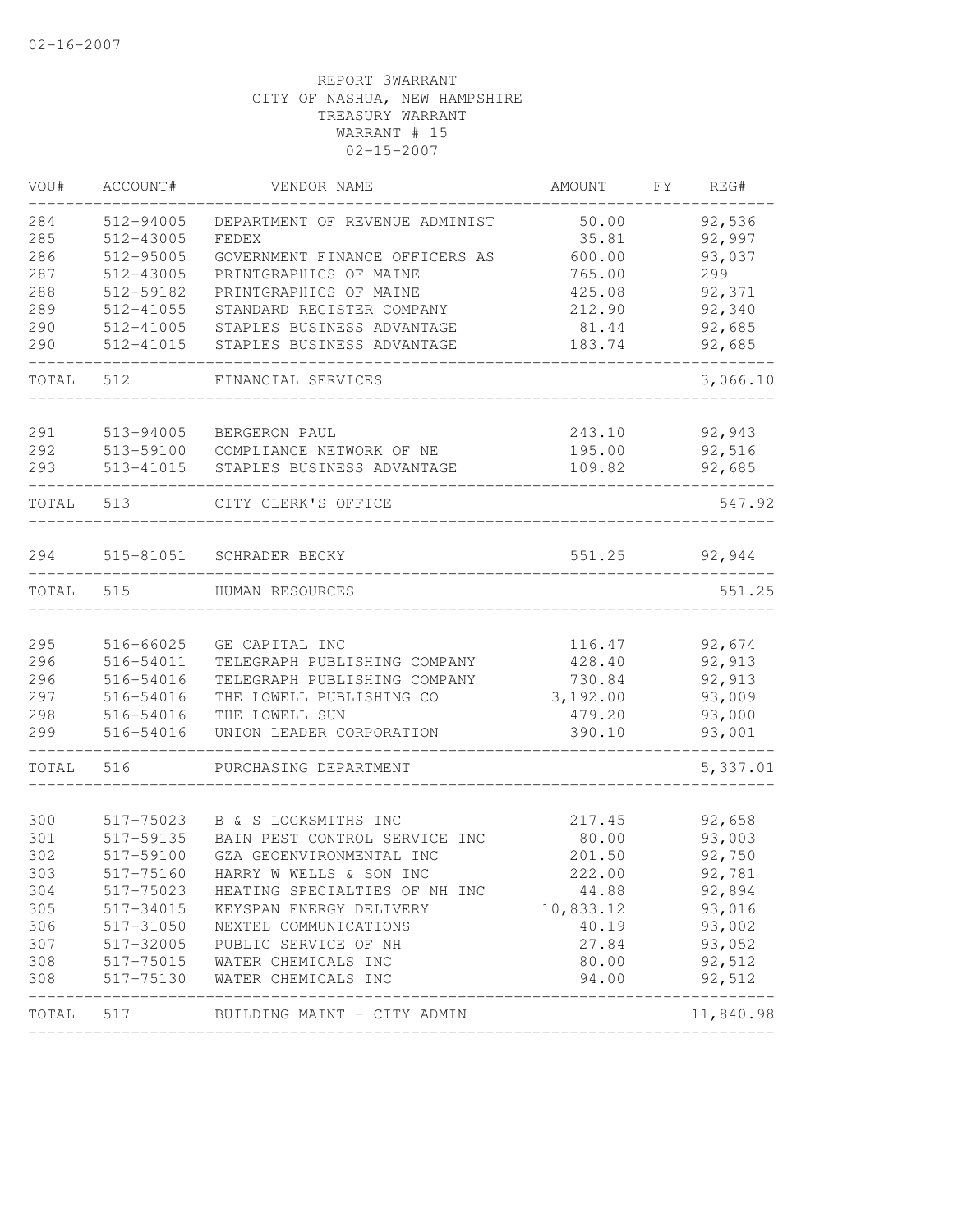| VOU#       | ACCOUNT#                   | VENDOR NAME                                     | AMOUNT           | FY. | REG#             |
|------------|----------------------------|-------------------------------------------------|------------------|-----|------------------|
| 309        | 519-75015                  | J LAWRENCE HALL INC                             | 168.28           |     | 92,925           |
| 310        | 519-41010                  | STAPLES BUSINESS ADVANTAGE                      | 64.03            |     | 92,685           |
| 311        | 519-59100                  | TREASURER STATE OF NH                           | 75.00            |     | 93,056           |
| 312        | 519-41005                  | WB MASON COMPANY INC                            | 418.58           |     | 92,330           |
| TOTAL      | 519                        | ASSESSORS                                       |                  |     | 725.89           |
|            |                            | BOOTH HILARY                                    | 520.00           |     |                  |
| 313<br>314 | 520-53100<br>$520 - 59100$ | ERICKSON CLEANING SERVICES LLC                  | 157.50           |     | 92,645<br>92,427 |
| 315        | 520-41015                  | HUNT MEMORIAL BUILDING                          | 39.51            |     | 92,655           |
| 316        | 520-75105                  | JOHNSON'S ELECTRIC SUPPLY                       | 150.00           |     | 92,379           |
| 317        | 520-59100                  | NASHUA GLASS                                    | 255.00           |     | 92,891           |
| 318        | 520-32005                  | PUBLIC SERVICE OF NH                            | 391.20           |     | 93,052           |
| TOTAL      | 520                        | HUNT BUILDING                                   |                  |     | 1,513.21         |
|            |                            |                                                 |                  |     |                  |
| 319        | 522-74030                  | COCCI COMPUTER SERVICES INC                     | 265.00           |     | 92, 472          |
| 320        | $522 - 45120$              | GOVCONNECTION INC                               | 154.27           |     | 92,279           |
| 321        | 522-57005                  | MUNICIPAL SOFTWARE CORP                         | 3,500.00         |     | 93,030           |
| 322        | 522-31050                  | NEXTEL COMMUNICATIONS                           | 202.88           |     | 93,002           |
| 323        | 522-31040                  | ROY MICHAEL                                     | 40.00            |     | 92,945           |
| 324        | 522-31040                  | TYRRELL KEN                                     | 45.95            |     | 92,640           |
| TOTAL      | 522                        | INFORMATION TECHNOLOGY                          |                  |     | 4,208.10         |
|            |                            |                                                 |                  |     |                  |
| 325        | $524 - 64045$              | GOVCONNECTION INC                               | 95.61            |     | 92,279           |
| 326        | 524-64045                  | HEWLETT PACKARD COMPANY                         | 1,249.00         |     | 92,393           |
| 327<br>328 | 524-64045<br>$524 - 64052$ | INSIGHT PUBLIC SECTOR<br>TURBOTEK COMPUTER CORP | 786.50<br>437.00 |     | 92,352<br>92,384 |
|            |                            |                                                 |                  |     |                  |
| TOTAL      | 524                        | COMPUTERS - CITYWIDE                            |                  |     | 2,568.11         |
| 329        | 531-45005                  | <b>ACTION TARGET</b>                            | 1,085.60         |     | 92,596           |
| 330        | 531-78007                  | ADAMSON INDUSTRIES CORP                         | 91.90            |     | 92,541           |
| 331        | 531-31050                  | ARCH WIRELESS                                   | 1,014.74         |     | 93,062           |
| 332        | 531-59100                  | BAER ALEXANDRA                                  | 293.00           |     | 92,505           |
| 333        | 531-94005                  | BAXTER KERRY                                    | 23.34            |     | 92,946           |
| 334        | 531-45005                  | BEN'S UNIFORMS                                  | 262.50           |     | 92,919           |
| 334        | $531 - 46040$              | BEN'S UNIFORMS                                  | 1,393.00         |     | 92,919           |
| 335        | 531-47010                  | BOUND TREE MEDICAL LLC                          | 298.32           |     | 92,297           |
| 336        | 531-45920                  | CAMERALAND LLC                                  | 284.00           |     | 92,363           |
| 336        | 531-59045                  | CAMERALAND LLC                                  | 503.65           |     | 92,363           |
| 337        | 531-78007                  | CARPARTS OF NASHUA                              | 61.01            |     | 92,301           |
| 338        | $531 - 46040$              | CASALE NEAL                                     | 50.44            |     | 92,961           |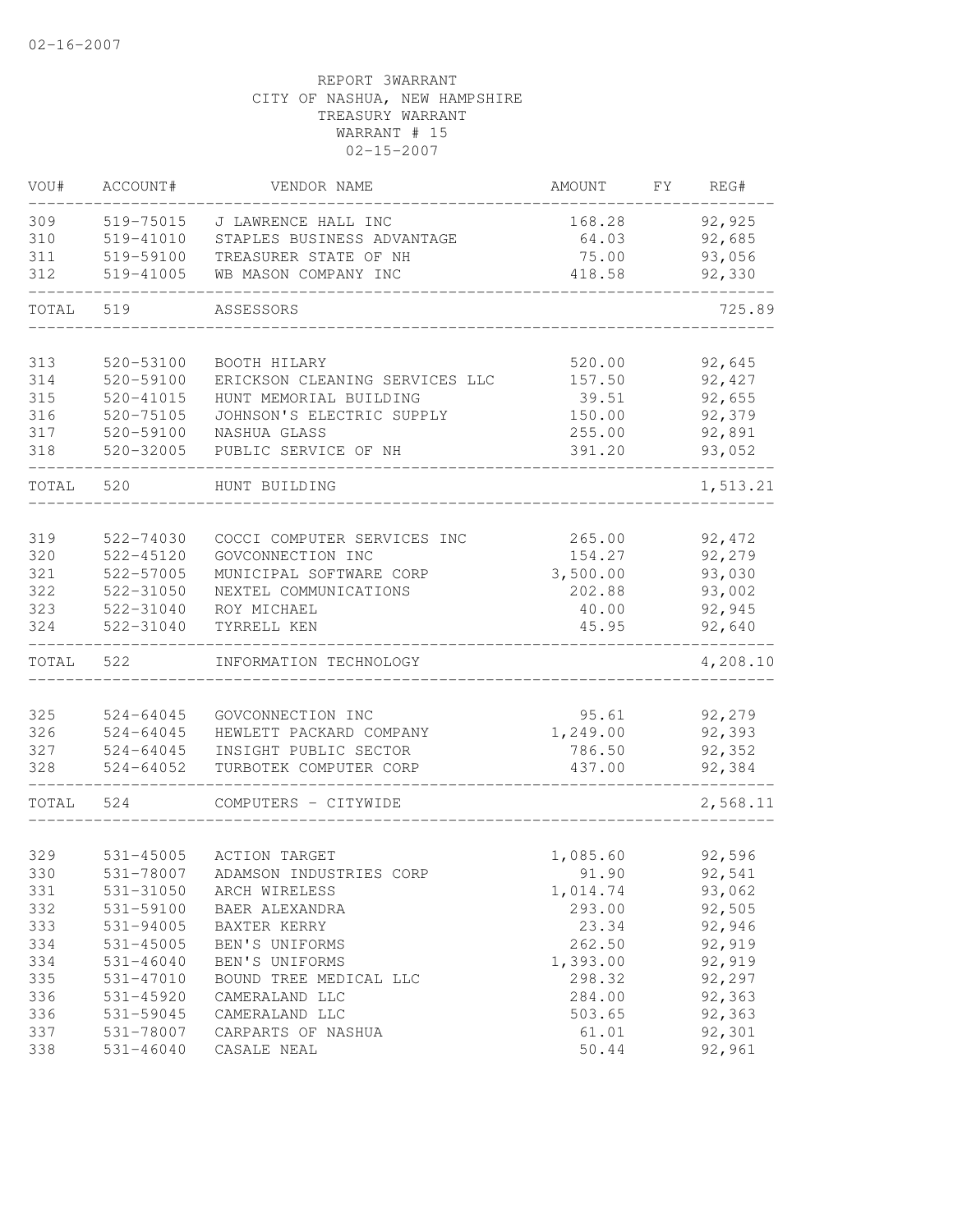| VOU# | ACCOUNT#      | VENDOR NAME                            | AMOUNT    | FY | REG#   |  |
|------|---------------|----------------------------------------|-----------|----|--------|--|
| 339  |               | 531-42000 CENTRAL PAPER PRODUCTS CO    | 144.41    |    | 92,916 |  |
| 340  |               | 531-78007 CHELMSFORD AUTO ELECTRIC INC | 149.00    |    | 92,300 |  |
| 341  | 531-31025     | CINFO PETER                            | 45.96     |    | 92,948 |  |
| 342  | 531-78075     | CODE 3 INC                             | 130.00    |    | 92,483 |  |
| 343  | 531-53125     | COLLINS KEVIN                          | 200.00    |    | 92,947 |  |
| 344  | 531-31025     | COMCAST                                | 296.14    |    | 93,051 |  |
| 345  | 531-59100     | D & R TOWING INC                       | 75.00     |    | 92,893 |  |
| 346  | 531-53070     | DANIEL WEBSTER ANIMAL HOSPITAL         | 297.65    |    | 92,443 |  |
| 347  | 531-91025     | DIFAVA MATTHEW                         | 85.09     |    | 92,962 |  |
| 348  | 531-78007     | DOWNTOWN LINCOLN-MERCURY INC           | 74.33     |    | 92,368 |  |
| 349  | 531-42000     | F W WEBB COMPANY                       | 64.20     |    | 92,373 |  |
| 350  | $531 - 46040$ | FAUTEUX MICHAEL                        | 49.98     |    | 92,965 |  |
| 351  | 531-48015     | FLEET SERVICES                         | 566.02    |    | 92,543 |  |
| 352  | 531-91025     | GAPHARDT CLARK                         | 38.80     |    | 92,959 |  |
| 352  | 531-94010     | GAPHARDT CLARK                         | 396.00    |    | 92,959 |  |
| 353  | $531 - 46040$ | GEORGE'S APPAREL                       | 119.00    |    | 92,360 |  |
| 354  | 531-98035     | GOOD MORNING SALES INC                 | 37.25     |    | 92,924 |  |
| 355  | 531-78100     | GOODYEAR AUTO SERVICE CENTER           | 36.00     |    | 92,273 |  |
| 356  | 531-94005     | GORMAN ALAEXANDER                      | 116.40    |    | 92,951 |  |
| 357  | 531-94010     | GOULDEN TIMOTHY                        | 1,500.00  |    | 92,953 |  |
| 358  | 531-78007     | GRAPPONE AUTO JUNCTION                 | 640.86    |    | 92,926 |  |
| 359  | 531-53125     | GREEN JENNIFER                         | 200.00    |    | 92,957 |  |
| 360  | 531-59100     | GZA GEOENVIRONMENTAL INC               | 127.00    |    | 92,750 |  |
| 361  | 531-46040     | HAMMOND CRAIG                          | 139.99    |    | 92,964 |  |
| 362  | 531-91025     | HAMMOND SCOTT                          | 38.80     |    | 92,963 |  |
| 363  | 531-95000     | HARVEY JOHN                            | 80.00     |    | 92,966 |  |
| 364  | 531-41015     | HEFFERAN TIMOTHY                       | 21.52     |    | 92,949 |  |
| 364  | 531-43005     | HEFFERAN TIMOTHY                       | 14.40     |    | 92,949 |  |
| 364  | 531-59100     | HEFFERAN TIMOTHY                       | 80.00     |    | 92,949 |  |
| 364  | 531-74092     | HEFFERAN TIMOTHY                       | 14.00     |    | 92,949 |  |
| 364  | 531-78007     | HEFFERAN TIMOTHY                       | 14.97     |    | 92,949 |  |
| 364  | 531-91025     | HEFFERAN TIMOTHY                       | 3.00      |    | 92,949 |  |
| 364  | 531-98029     | HEFFERAN TIMOTHY                       | 26.01     |    | 92,949 |  |
| 365  | 531-46040     | HEROES UNIFORM & SUPPLY CO             | 79.98     |    | 92,399 |  |
| 366  | 531-42000     | HOME DEPOT CREDIT SERVICES             | 296.14    |    | 93,011 |  |
| 367  | 531-75130     | J LAWRENCE HALL INC                    | 975.64    |    | 92,925 |  |
| 368  |               | 531-91025 KENNEY BRIAN                 | 38.80     |    | 92,950 |  |
| 369  | 531-34015     | KEYSPAN ENERGY DELIVERY                | 10,144.99 |    | 93,016 |  |
| 370  | 531-74145     | KUSTOM SIGNALS INC                     | 420.00    |    | 92,620 |  |
| 371  | 531-94010     | LEDOUX MICHAEL                         | 500.00    |    | 92,960 |  |
| 372  | 531-53125     | LINEHAN DENIS                          | 199.00    |    | 92,956 |  |
| 373  | 531-78007     | MAC MULKIN CHEVROLET INC               | 4.90      |    | 92,895 |  |
| 374  | 531-94005     | MAHER JEFFREY                          | 102.53    |    | 92,958 |  |
| 375  | 531-49025     | MATTHEW BENDER & CO INC                | 185.57    |    | 93,068 |  |
| 376  | 531-53125     | MORIARTY TODD                          | 200.00    |    | 92,952 |  |
| 377  | 531-31040     | NEXTEL COMMUNICATIONS                  | 51.90     |    | 93,022 |  |
| 378  | 531-78007     | NORTHERN FOREIGN CAR PARTS INC         | 826.54    |    | 92,928 |  |
| 379  | 531-95000     | NORTHERN NEW ENGLAND POLICE            | 50.00     |    | 93,044 |  |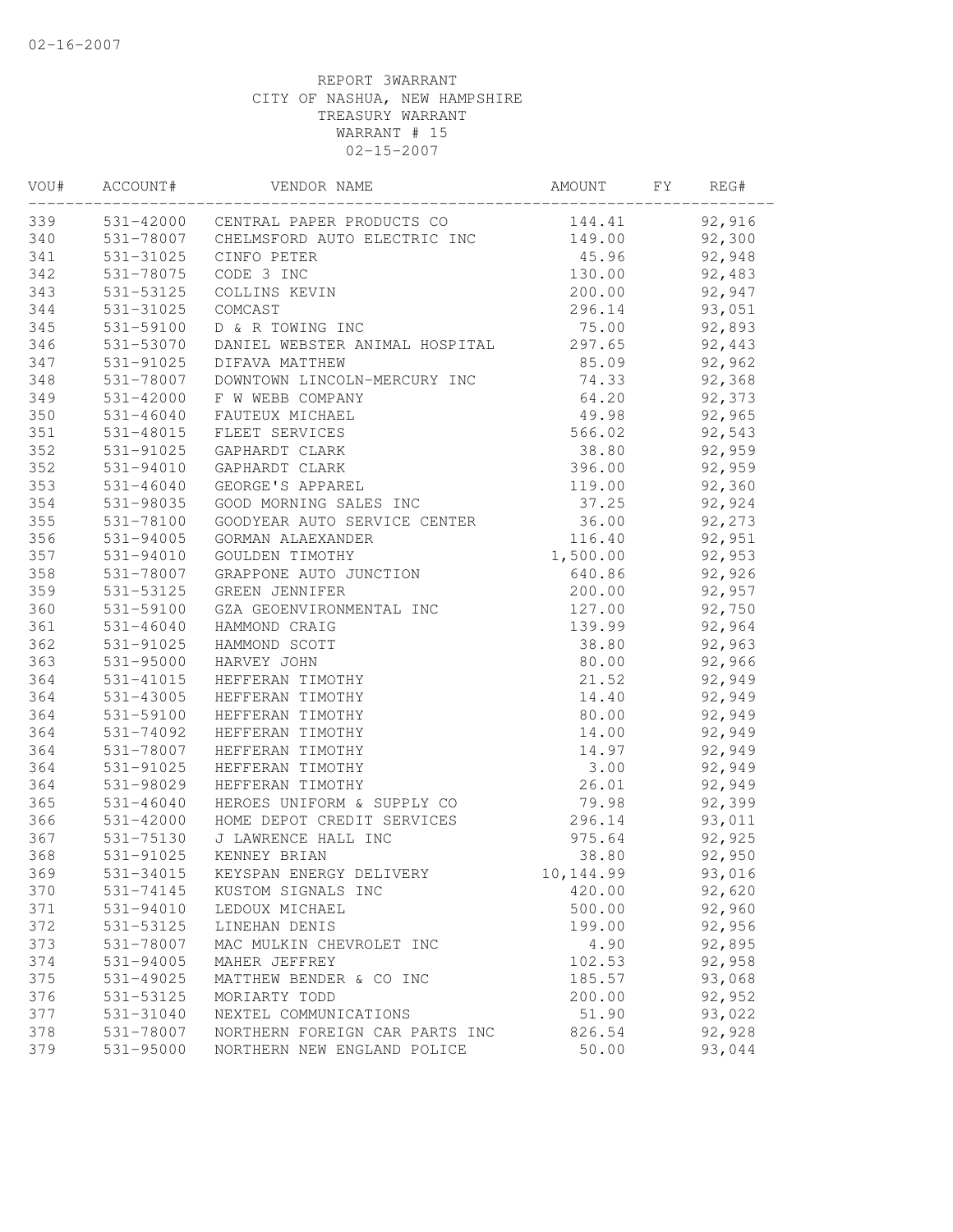| WOU#      | ACCOUNT#  | VENDOR NAME                      | AMOUNT     | FY | REG#      |
|-----------|-----------|----------------------------------|------------|----|-----------|
| 380       | 531-74092 | NU-VISION TECHNOLOGIES           | 129.00     |    | 92,534    |
| 381       | 531-46040 | O'BRIEN KEVIN                    | 18.65      |    | 92,954    |
| 381       | 531-94005 | O'BRIEN KEVIN                    | 111.75     |    | 92,954    |
| 382       | 531-45220 | PERFECTA CAMERA CORP             | 67.75      |    | 92,628    |
| 383       | 531-53125 | PRYMAK STEVEN                    | 200.00     |    | 92,955    |
| 384       | 531-32035 | PUBLIC SERVICE OF NH             | 131.41     |    | 93,052    |
| 385       | 531-45005 | RILEY'S SPORT SHOP INC           | 34, 141.02 |    | 92,285    |
| 386       | 531-78007 | ROBBINS AUTO PARTS INC           | 76.17      |    | 92,518    |
| 387       | 531-34015 | SHATTUCK MALONE OIL CO           | 858.38     |    | 92,990    |
| 388       | 531-69025 | SNAP ON TOOLS                    | 58.45      |    | 92,337    |
| 389       | 531-41005 | STAPLES BUSINESS ADVANTAGE       | 271.46     |    | 92,685    |
| 389       | 531-41015 | STAPLES BUSINESS ADVANTAGE       | 1,258.16   |    | 92,685    |
| 389       | 531-45220 | STAPLES BUSINESS ADVANTAGE       | 299.98     |    | 92,685    |
| 390       | 531-42000 | THE DURKIN CO INC                | 984.80     |    | 92,521    |
| 391       | 531-78007 | TOWERS MOTOR PARTS CORP          | 8.64       |    | 92,654    |
| 392       | 531-95000 | TREASURER STATE OF NH            | 75.00      |    | 93,056    |
| 393       | 531-43005 | UNITED PARCEL SERVICE            | 12.97      |    | 93,069    |
| 394       | 531-31025 | VERIZON                          | 518.53     |    | 93,033    |
| 395       |           | 531-95000 WORKING DOG FOUNDATION | 250.00     |    | 93,014    |
| TOTAL 531 |           | POLICE DEPARTMENT                |            |    | 64,731.39 |
|           |           |                                  |            |    |           |
| 396       | 532-31050 | ARCH WIRELESS                    | 281.60     |    | 93,062    |
| 397       | 532-78020 | B J T TRUCK REPAIR INC           | 19.25      |    | 92,897    |
| 398       | 532-79040 | BATTERIES PLUS 400               | 65.98      |    | 92,677    |
| 399       | 532-78035 | BEARINGS SPECIALTY CO INC        | 138.55     |    | 92,672    |
| 400       | 532-78020 | DOWNTOWN LINCOLN-MERCURY INC     | 208.97     |    | 92,368    |
| 401       | 532-78095 | F W WEBB COMPANY                 | 10.50      |    | 92,373    |
| 402       | 532-46030 | FIREMATIC SUPPLY CO INC          | 1,169.58   |    | 92,494    |
| 403       | 532-64192 | GAGNON GEORGE                    | 81.00      |    | 92,636    |
| 404       | 532-59100 | GZA GEOENVIRONMENTAL INC         | 381.00     |    | 92,750    |
| 405       | 532-75023 | HATFIELD ROGER                   | 77.17      |    | 92,967    |
| 405       | 532-98020 | HATFIELD ROGER                   | 15.45      |    | 92,967    |
| 406       | 532-59100 | INFORMATION MANAGEMENT CORP      | 3,500.00   |    | 92,403    |
| 407       | 532-75130 | J LAWRENCE HALL INC              | 662.50     |    | 92,925    |
| 408       | 532-78007 | JACK YOUNG COMPANY INC           | 160.32     |    | 92,906    |
| 409       | 532-78100 | JOHN BIRD DISTRIBUTING COMPANY   | 36.95      |    | 92,904    |
| 410       | 532-34015 | KEYSPAN ENERGY DELIVERY          | 8,491.88   |    | 93,016    |
| 411       | 532-75105 | M & M ELECTRICAL SUPPLY CO INC   | 7.76       |    | 92,890    |
| 412       | 532-78075 | MIKE'S CUSTOM KANVAS/MICHAEL A   | 110.00     |    | 92,306    |
| 413       | 532-95005 | NAF I                            | 55.00      |    | 93,005    |
| 414       | 532-42005 | NEW ENGLAND PAPER & SUPPLY       | 653.01     |    | 92,510    |
| 414       | 532-42010 | NEW ENGLAND PAPER & SUPPLY       | 491.34     |    | 92,510    |
| 414       | 532-42020 | NEW ENGLAND PAPER & SUPPLY       | 282.53     |    | 92,510    |
| 415       | 532-31040 | NEXTEL COMMUNICATIONS            | 528.09     |    | 93,002    |
| 416       | 532-33005 | PENNICHUCK WATER                 | 261.74     |    | 93,018    |
| 417       | 532-94005 | POWELL DAVID                     | 138.34     |    | 92,326    |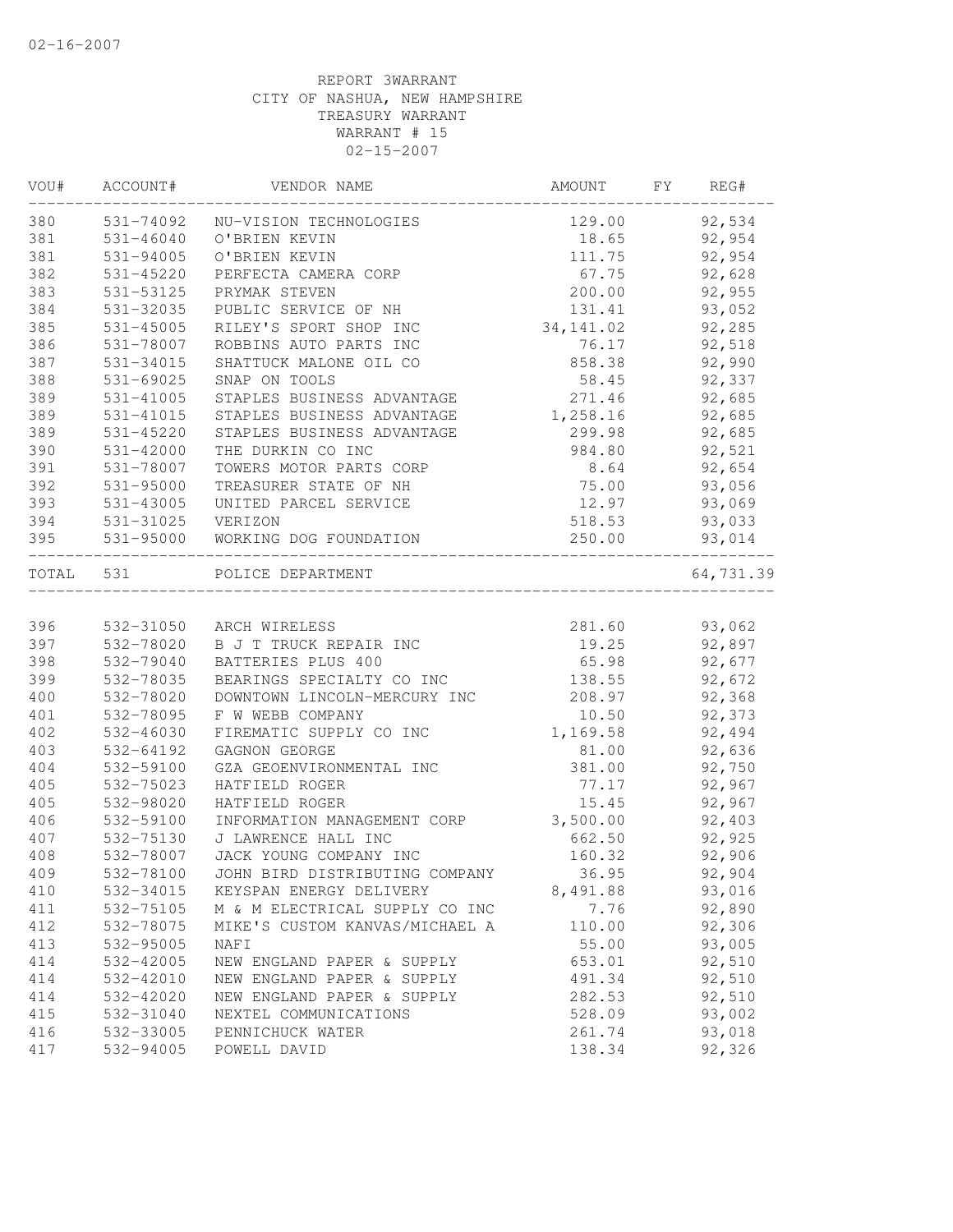| VOU#       | ACCOUNT#               | VENDOR NAME                      | AMOUNT                       | FY.<br>REG#      |
|------------|------------------------|----------------------------------|------------------------------|------------------|
| 418        | 532-74092              | PRECISION FITNESS EQUIPMENT IN   | 464.00                       | 92,630           |
| 419        | 532-32005              | PUBLIC SERVICE OF NH             | 2,159.47                     | 93,052           |
| 420        | 532-79045              | RADIO SHACK                      | 105.95                       | 92,995           |
| 421        | 532-79045              | REXEL CLS                        | 11.63                        | 92,852           |
| 422        | 532-78007              | SANEL AUTO PARTS CO              | 126.33                       | 92, 474          |
| 422        | 532-78100              | SANEL AUTO PARTS CO              | 709.57                       | 92, 474          |
| 423        | 532-34005              | SHATTUCK MALONE OIL CO           | 2,189.85                     | 92,990           |
| 424        | 532-41005              | STAPLES BUSINESS ADVANTAGE       | 54.30                        | 92,685           |
| 424        | 532-41015              | STAPLES BUSINESS ADVANTAGE       | 151.05                       | 92,685           |
| 424        | 532-49075              | STAPLES BUSINESS ADVANTAGE       | 537.53                       | 92,685           |
| 424        | 532-79045              | STAPLES BUSINESS ADVANTAGE       | 289.10                       | 92,685           |
| 425        | 532-78035              | TEXAS REFINERY CORPORATION       | 588.00                       | 92,410           |
| 426        | 532-79025              | WILLIAMS COMMUNICATIONS SERVIC   | 709.50                       | 92,786           |
| 427        | 532-98030              | ZAX SIGNAGE                      | 260.01                       | 92,397           |
| TOTAL      | 532                    | FIRE DEPARTMENT                  |                              | 26,184.80        |
| 428        |                        | 534-32020 PUBLIC SERVICE OF NH   | 54,678.05                    | 93,052           |
| TOTAL      | 534                    | STREET LIGHTING                  |                              | 54,678.05        |
|            |                        |                                  |                              |                  |
| 429        |                        | 535-81023 ARCH WIRELESS          | 63.12                        | 93,062           |
| 430        | 535-81023              | NEXTEL COMMUNICATIONS            | 72.88                        | 93,002           |
| TOTAL      | 535                    | EMERGENCY MANAGEMENT             |                              | 136.00           |
|            |                        |                                  |                              |                  |
| 431<br>432 | 536-32035<br>536-74015 | PUBLIC SERVICE OF NH<br>RADIO IP | 304.06<br>4,875.00           | 93,052<br>93,039 |
| 433        | 536-64255              | TESSCO TECHNOLOGIES INC          | 75.80                        | 92,480           |
|            |                        |                                  |                              |                  |
| TOTAL      | 536                    | CITYWIDE COMMUNICATIONS          |                              | 5,254.86         |
| 434        | 541-53165              | LANGUAGE LINE SERVICES           | 92.53                        | 92,375           |
| 435        | 541-34005              | SHATTUCK MALONE OIL CO           | 772.38                       | 92,990           |
| TOTAL 541  |                        | COMMUNITY SERVICES DIVISION      | ---------------------------- | 864.91           |
|            |                        |                                  |                              |                  |
| 436        | 542-91005              | COTE JOAN                        | 18.92                        | 92,487           |
| 437        | 542-31050              | NEXTEL COMMUNICATIONS            | 36.63                        | 93,002           |
| 438        | 542-91005              | WENDT BETTY                      | 13.04                        | 92,676           |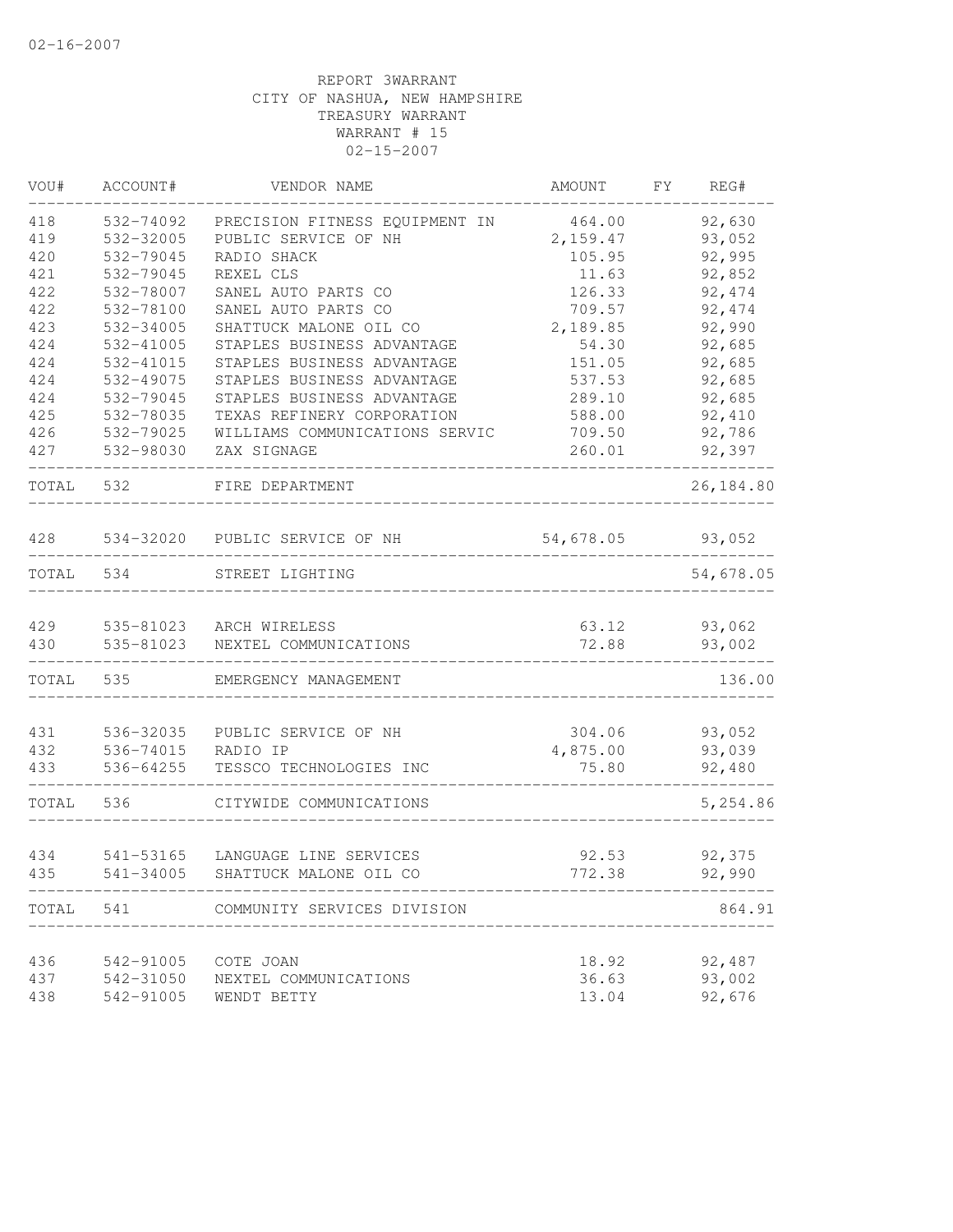|            | VOU# ACCOUNT# | VENDOR NAME                                                   | AMOUNT          | FY REG#          |
|------------|---------------|---------------------------------------------------------------|-----------------|------------------|
| TOTAL 542  |               | COMMUNITY HEALTH                                              |                 | 68.59            |
| 439<br>440 |               | 543-46030 M & N SPORTS LLC<br>543-31050 NEXTEL COMMUNICATIONS | 231.00<br>61.11 | 92,473<br>93,002 |
| TOTAL 543  |               | ENVIRONMENTAL HEALTH DEPT.                                    |                 | 292.11           |
|            |               | 441 544-94005 NEWELL CYNTHIA                                  | 12.00           | 92,610           |
| TOTAL 544  |               | WELFARE ADMINISTRATION                                        |                 | 12.00            |
| 442        | 545-97020     | 23-25 TEMPLE ST REALTY LLC                                    | 2,346.84        | 92,622           |
| 443        | 545-97020     | ABBOTT ST OXFORD HOUSE                                        | 810.00          | 92,602           |
| 444        | 545-97020     | ACKERMAN BETTY E                                              | 350.00          | 92,268           |
| 445        | 545-97020     | ALLARD JAMES                                                  | 467.30          | 92,449           |
| 446        | 545-97020     | AMHERST PARK APARTMENTS LLC                                   | 588.00          | 92,448           |
| 447        | 545-97020     | AMHERST ST ASSOCIATES                                         | 150.00          | 92,432           |
| 448        | 545-97020     | ARIAS CARLOS                                                  | 1,000.00        | 92,606           |
| 449        | 545-97020     | ARNEU LEONARD                                                 | 750.00          | 92,376           |
| 450        | 545-97020     | BISHOP REAL ESTATE MGMT INC                                   | 656.80          | 92,442           |
| 451        | 545-97020     | BLANCHARD KENNETH                                             | 550.00          | 92,656           |
| 452        | 545-97020     | BONNETTE STEPHEN                                              | 493.86          | 92,394           |
| 453        | 545-97020     | BOURDON RONALD                                                | 940.68          | 92,607           |
| 454        | 545-97020     | BUJA DONALD                                                   | 479.57          | 92,440           |
| 455        | 545-97020     | CADIEUX VINCENT                                               | 738.90          | 92,387           |
| 456        | 545-97020     | CANTERBURY APARTMENTS                                         | 862.49          | 92,299           |
| 457        | 545-97020     | CARROLL DOUGLAS                                               | 425.00          | 92,601           |
| 458        | 545-97020     | CENTRAL REALTY                                                | 209.28          | 92,506           |
| 459        | 545-97020     | CITY VIEW MANAGEMENT CO INC                                   | 250.00          | 92,684           |
| 460        | 545-97020     | CJL PROPERTIES/CHRIS LAVERTU                                  | 190.52          | 92,353           |
| 461        | 545-97020     | CONSTANT FAMILY LLC II                                        | 756.78          | 92,498           |
| 462        | 545-97020     | CORRIVEAU KEVIN                                               | 611.70          | 92,603           |
| 463        | 545-97020     | CUMMINGS MICHAEL                                              | 420.00          | 92,683           |
| 464        | 545-97020     | D'INDIA MICHELLE                                              | 656.43          | 92,608           |
| 465        | 545-97020     | DESSUREAULT HUGUETTE                                          | 420.00          | 92,313           |
| 466        | 545-97020     | DIAS EDWARD                                                   | 650.00          | 92,486           |
| 467        | 545-97020     | DOBENS REALTY                                                 | 656.80          | 92, 413          |
| 468        | 545-97020     | DOMINGUEZ CARLOS & MINERVA                                    | 650.00          | 92,969           |
| 469        | 545-97020     | DUCHARME DIANE                                                | 145.00          | 92,288           |
| 470        | 545-97020     | FEDERATED REALTY TWO LLC                                      | 636.22          | 92,499           |
| 471        | 545-97020     | FORTIER CARMEN Y                                              | 170.52          | 92,638           |
| 472        | 545-97015     | FRED FULLER OIL CO                                            | 322.35          | 93,023           |
| 473        | 545-97020     | GARCIA GABRIEL                                                | 750.00          | 92,532           |
| 474        | 545-97020     | GAUTHIER REALTY/CONNIE GAUTHIE                                | 2,281.78        | 92,682           |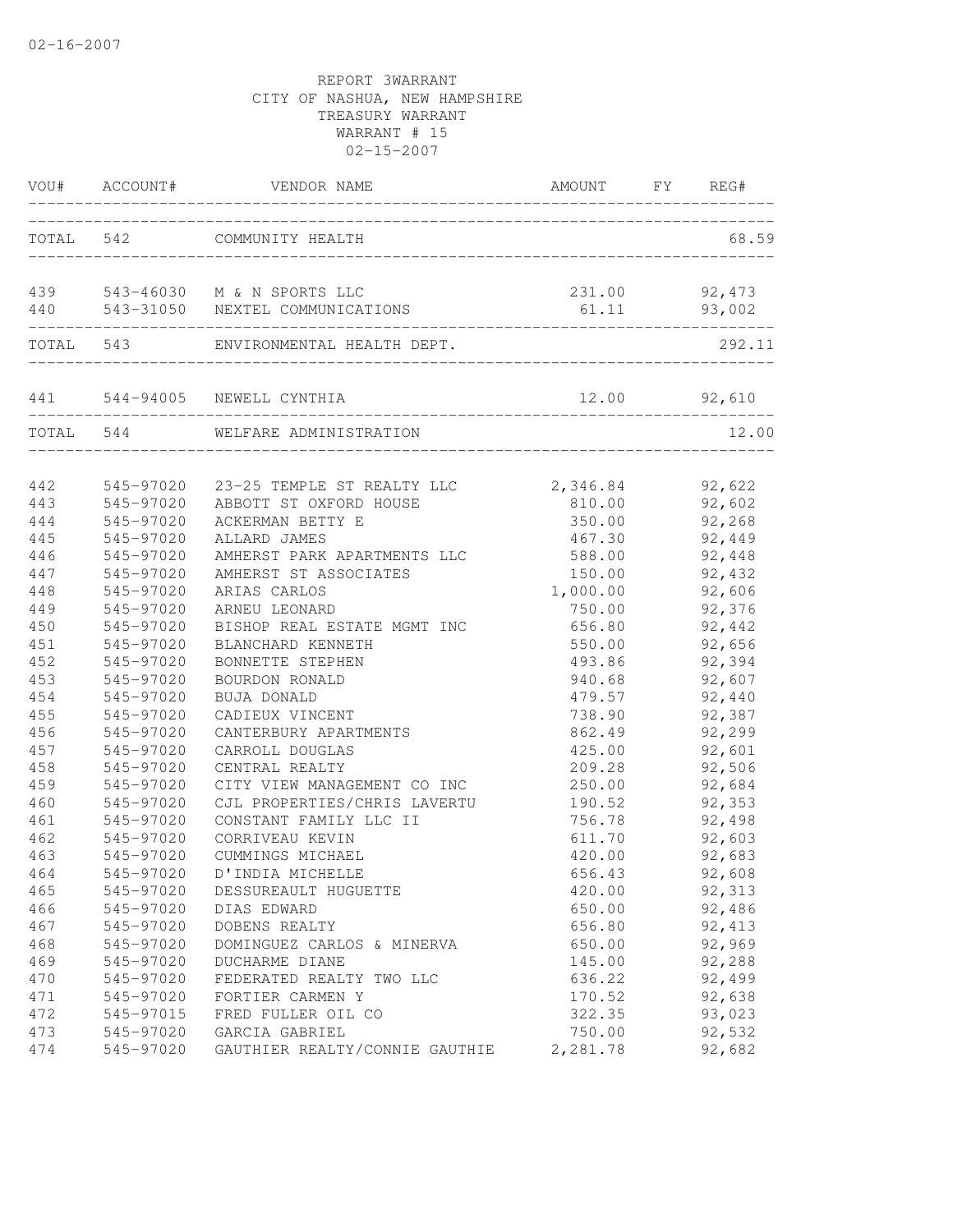| WOU#  | ACCOUNT#  | VENDOR NAME                          | AMOUNT    | FY | REG#      |
|-------|-----------|--------------------------------------|-----------|----|-----------|
| 475   | 545-97020 | GREEN MOUNTAIN PARTNERS REALTY       | 500.00    |    | 92,609    |
| 476   | 545-97020 | HEBERT JOHN W                        | 250.00    |    | 92,968    |
| 477   | 545-97020 | JENSENS'S INC                        | 941.39    |    | 92,434    |
| 478   | 545-97020 | LAFLAMME PAUL                        | 40.08     |    | 92,270    |
| 479   | 545-97020 | LAMERAND ENTERPRISES/KYLE LAME       | 887.71    |    | 92,648    |
| 480   | 545-97020 | LILLIANS MOTEL                       | 350.00    |    | 92,283    |
| 481   | 545-97020 | LOCUST ST REALTY LLC/TIMOTHY L       | 517.25    |    | 92,687    |
| 482   | 545-97020 | MACDONALD CHARLES                    | 125.00    |    | 92,970    |
| 483   | 545-97020 | MCCHANDLER LLC                       | 569.84    |    | 92,464    |
| 484   | 545-97020 | MONACO KEVIN P                       | 750.00    |    | 92,309    |
| 485   | 545-97020 | MORETTA RENAN                        | 281.25    |    | 92,600    |
| 486   | 545-97020 | MOTEL 6                              | 175.96    |    | 92,652    |
| 487   | 545-97020 | PELLETIER NORMAND                    | 681.46    |    | 92,605    |
| 488   | 545-97020 | PINE HILL GARDENS ASSOCIATION        | 600.50    |    | 92,404    |
| 489   | 545-97015 | PUBLIC SERVICE CO OF NH              | 515.57    |    | 93,059    |
| 490   | 545-97020 | QUARATIELLO NICHOLAS                 | 303.14    |    | 92,272    |
| 491   | 545-97020 | REGENT PARK ASSOCIATES               | 896.70    |    | 92,398    |
| 492   | 545-97020 | REGISTER LINDA B                     | 331.47    |    | 92,650    |
| 493   | 545-97020 | RHODES DAVID                         | 400.00    |    | 92,331    |
| 494   | 545-97015 | RICE'S PHARMACY INC                  | 51.40     |    | 93,071    |
| 495   | 545-97020 | ROUTHIER RONALD                      | 320.00    |    | 92,291    |
| 496   | 545-97020 | SNOWFLAKE REALTY                     | 685.00    |    | 92,290    |
| 497   | 545-97020 | SOUTHERN NH SERV MNGT CORP           | 100.00    |    | 92,453    |
| 498   | 545-97020 | STEWART PROPERTY MANAGEMENT          | 460.00    |    | 92,312    |
| 499   | 545-97020 | THC INVESTMENTS                      | 738.90    |    | 92,418    |
| 500   | 545-97020 | THOMPSON JOHN                        | 733.99    |    | 92, 417   |
| 501   | 545-97020 | TRIUMPH PROPERTY INVESTMENT          | 797.06    |    | 92,421    |
| 502   | 545-97015 | WINGATE'S PHARMACY INC               | 10,048.99 |    | 92,991    |
| 503   | 545-97020 | WRN REAL ESTATE LLC                  | 400.00    |    | 92,632    |
| 504   | 545-97020 | ZIS SWEENEY FUNERAL HOME INC         | 750.00    |    | 92,667    |
| TOTAL | 545       | WELFARE COSTS                        |           |    | 45,589.48 |
|       |           |                                      |           |    |           |
| 505   | 551-59100 | CORBETT CLEANING CO/STEPHEN CO       | 400.00    |    | 92,493    |
| 506   | 551-34015 | KEYSPAN ENERGY DELIVERY              | 688.04    |    | 93,016    |
| 507   | 551-41015 | NEW ENGLAND PAPER & SUPPLY           | 70.59     |    | 92,510    |
| 508   | 551-31050 | NEXTEL COMMUNICATIONS                | 287.80    |    | 93,002    |
| 509   |           | 551-91005 O'NEIL JAMES               | 140.13    |    | 92,971    |
| 510   |           | 551-41015 STAPLES BUSINESS ADVANTAGE | 126.36    |    | 92,685    |
| TOTAL | 551 7     | PUBLIC WORKS DIV & ENGINEERING       |           |    | 1,712.92  |
|       |           |                                      |           |    |           |
| 511   | 552-75021 | A & L EASTERN LABORATORIES INC       | 76.00     |    | 92,666    |
| 512   | 552-45250 | AIRGAS EAST                          | 49.00     |    | 92,354    |
| 512   |           | 552-66000 AIRGAS EAST                | 196.00    |    | 92,354    |
| 512   | 552-78100 | AIRGAS EAST                          | 97.20     |    | 92,354    |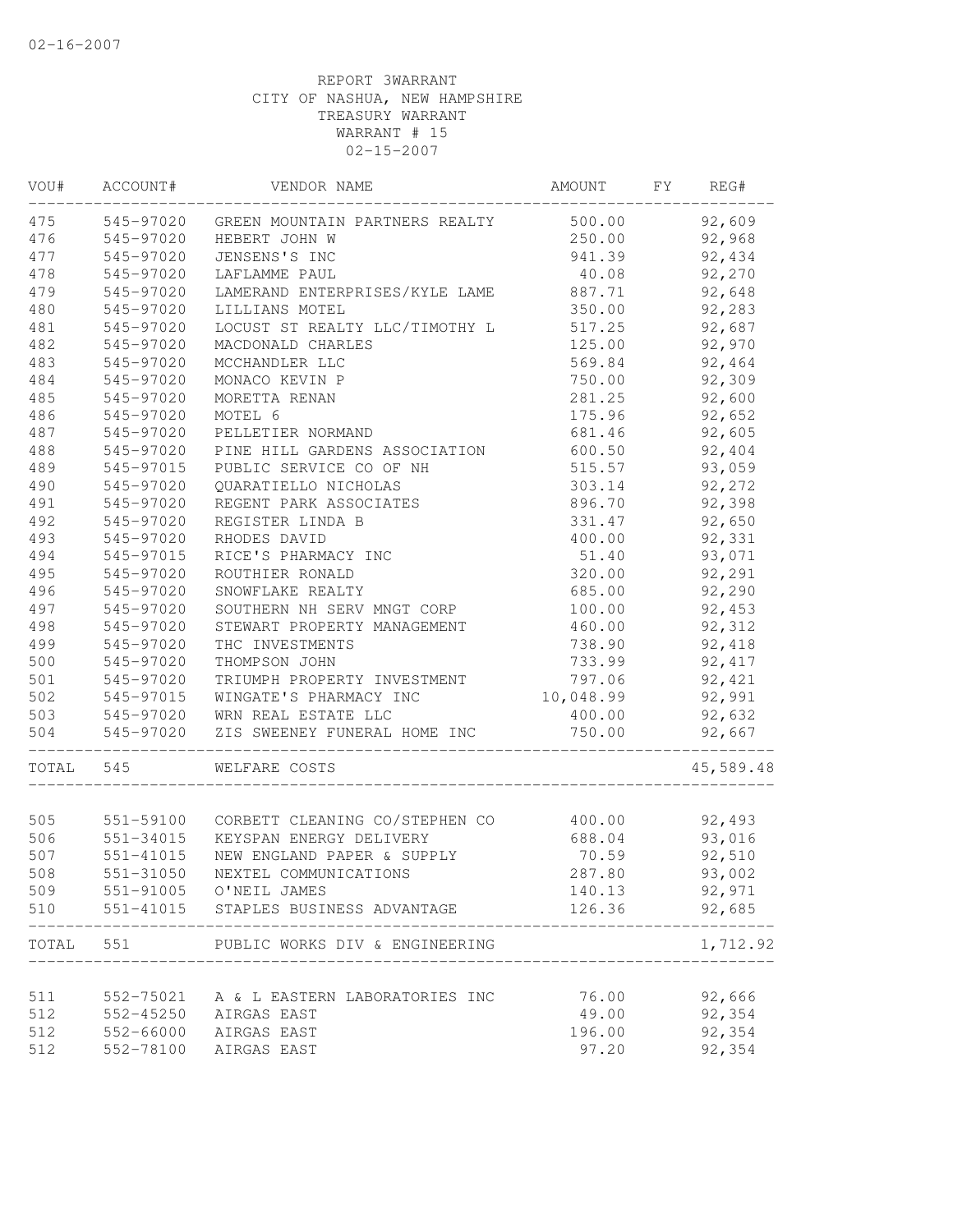| 92,547<br>552-59050<br>132.00<br>ARMSTRONG LONNIE<br>552-78100<br>B & S LOCKSMITHS INC<br>7.35<br>92,658<br>552-59050<br>92,529<br>BAZDANES CHARLES<br>414.00<br>552-59050<br>250.00<br>BYRD MARCIE<br>92,511<br>552-78007<br>37.01<br>92,301<br>CARPARTS OF NASHUA<br>552-59050<br>264.00<br>92,502<br>CHASSE MARK<br>552-75022<br>CORBETT CLEANING CO/STEPHEN CO<br>375.00<br>92,493<br>29.70<br>92,368<br>552-78007<br>DOWNTOWN LINCOLN-MERCURY INC<br>194.00<br>92,513<br>552-59050<br>DRESCHER STEPHEN<br>552-75021<br>540.00<br>92,426<br>GATE CITY FENCE CO INC<br>552-59050<br>GORSUCH JENNIFER<br>100.00<br>92,458<br>552-75022<br>GZA GEOENVIRONMENTAL INC<br>127.00<br>92,750<br>30.49<br>552-75021<br>HOME DEPOT CREDIT SERVICES<br>93,011<br>93,011<br>552-75022<br>HOME DEPOT CREDIT SERVICES<br>265.52<br>552-75040<br>HOME DEPOT CREDIT SERVICES<br>27.75<br>93,011<br>552-75135<br>HOME DEPOT CREDIT SERVICES<br>638.44<br>93,011<br>92,379<br>552-75021<br>JOHNSON'S ELECTRIC SUPPLY<br>131.05<br>92,379<br>552-75022<br>JOHNSON'S ELECTRIC SUPPLY<br>180.82<br>552-75135<br>JOHNSON'S ELECTRIC SUPPLY<br>179.06<br>92,379<br>552-34015<br>KEYSPAN ENERGY DELIVERY<br>2,437.92<br>93,016<br>552-59050<br>LEBLANC DAVID<br>540.00<br>92,460<br>892.00<br>552-59050<br>MANSOR DAVE<br>92,776<br>552-45285<br>MARSHALL SIGNS INC<br>192.00<br>92,921<br>552-78065<br>190.60<br>92,900<br>MAYNARD & LESIEUR INCORPORATED<br>82.00<br>92,972<br>552-46045<br>MCCANN ARTHUR<br>37.37<br>92,647<br>552-78007<br>NAPA AUTO PARTS<br>102.65<br>552-75022<br>NASHUA WALLPAPER & PAINT CO<br>92,488<br>552-94005<br>93,057<br>NE REGIONAL TURFGRASS FOUNDATI<br>195.00<br>552-31050<br>161.70<br>93,002<br>NEXTEL COMMUNICATIONS<br>552-33005<br>79.99<br>PENNICHUCK WATER<br>93,018<br>552-33045<br>252.20<br>PENNICHUCK WATER<br>93,018<br>552-32005<br>846.76<br>93,052<br>PUBLIC SERVICE OF NH<br>552-32030<br>PUBLIC SERVICE OF NH<br>1,272.91<br>93,052<br>435.50<br>R WHITE EQUIPMENT CENTER INC<br>92,903<br>552-46030<br>92,903<br>552-64192<br>R WHITE EQUIPMENT CENTER INC<br>1, 111.45<br>303.20<br>92,903<br>552-74085<br>R WHITE EQUIPMENT CENTER INC<br>552-75021<br>R WHITE EQUIPMENT CENTER INC<br>36.00<br>92,903<br>552-75021<br>REDIMIX COMPANIES INC<br>357.00<br>92,500<br>92,545<br>541<br>552-59050<br>260.00<br>RODON BEN<br>552-59050<br>264.00<br>92,469<br>ROY JENNIFER<br>552-59050<br>450.00<br>92,468<br>RUSH JOSEPH<br>552-59050<br>50.00<br>92,459<br>RUSH PATRICK JOSEPH<br>552-59050<br>862.00<br>92,457<br>RYAN SEAN<br>92,356<br>546<br>552-59050<br>360.00<br>SAIA FRANK<br>552-78007<br>SANEL AUTO PARTS CO<br>84.46<br>92, 474<br>552-95005<br>220.00<br>93,050<br>SPORTS TURF MANAGERS ASSOC<br>552-75021<br>16.80<br>92,507<br>STATELINE<br>552-59050<br>525.00<br>92,390<br>STUMPF THOMAS | VOU# | ACCOUNT# | VENDOR NAME | AMOUNT | FY. | REG# |  |
|---------------------------------------------------------------------------------------------------------------------------------------------------------------------------------------------------------------------------------------------------------------------------------------------------------------------------------------------------------------------------------------------------------------------------------------------------------------------------------------------------------------------------------------------------------------------------------------------------------------------------------------------------------------------------------------------------------------------------------------------------------------------------------------------------------------------------------------------------------------------------------------------------------------------------------------------------------------------------------------------------------------------------------------------------------------------------------------------------------------------------------------------------------------------------------------------------------------------------------------------------------------------------------------------------------------------------------------------------------------------------------------------------------------------------------------------------------------------------------------------------------------------------------------------------------------------------------------------------------------------------------------------------------------------------------------------------------------------------------------------------------------------------------------------------------------------------------------------------------------------------------------------------------------------------------------------------------------------------------------------------------------------------------------------------------------------------------------------------------------------------------------------------------------------------------------------------------------------------------------------------------------------------------------------------------------------------------------------------------------------------------------------------------------------------------------------------------------------------------------------------------------------------------------------------------------------------------------------------------------------------------------------------------------------------------------------------------------------------------------------------------------------------------------------------------------------------------------------|------|----------|-------------|--------|-----|------|--|
|                                                                                                                                                                                                                                                                                                                                                                                                                                                                                                                                                                                                                                                                                                                                                                                                                                                                                                                                                                                                                                                                                                                                                                                                                                                                                                                                                                                                                                                                                                                                                                                                                                                                                                                                                                                                                                                                                                                                                                                                                                                                                                                                                                                                                                                                                                                                                                                                                                                                                                                                                                                                                                                                                                                                                                                                                                             | 513  |          |             |        |     |      |  |
|                                                                                                                                                                                                                                                                                                                                                                                                                                                                                                                                                                                                                                                                                                                                                                                                                                                                                                                                                                                                                                                                                                                                                                                                                                                                                                                                                                                                                                                                                                                                                                                                                                                                                                                                                                                                                                                                                                                                                                                                                                                                                                                                                                                                                                                                                                                                                                                                                                                                                                                                                                                                                                                                                                                                                                                                                                             | 514  |          |             |        |     |      |  |
|                                                                                                                                                                                                                                                                                                                                                                                                                                                                                                                                                                                                                                                                                                                                                                                                                                                                                                                                                                                                                                                                                                                                                                                                                                                                                                                                                                                                                                                                                                                                                                                                                                                                                                                                                                                                                                                                                                                                                                                                                                                                                                                                                                                                                                                                                                                                                                                                                                                                                                                                                                                                                                                                                                                                                                                                                                             | 515  |          |             |        |     |      |  |
|                                                                                                                                                                                                                                                                                                                                                                                                                                                                                                                                                                                                                                                                                                                                                                                                                                                                                                                                                                                                                                                                                                                                                                                                                                                                                                                                                                                                                                                                                                                                                                                                                                                                                                                                                                                                                                                                                                                                                                                                                                                                                                                                                                                                                                                                                                                                                                                                                                                                                                                                                                                                                                                                                                                                                                                                                                             | 516  |          |             |        |     |      |  |
|                                                                                                                                                                                                                                                                                                                                                                                                                                                                                                                                                                                                                                                                                                                                                                                                                                                                                                                                                                                                                                                                                                                                                                                                                                                                                                                                                                                                                                                                                                                                                                                                                                                                                                                                                                                                                                                                                                                                                                                                                                                                                                                                                                                                                                                                                                                                                                                                                                                                                                                                                                                                                                                                                                                                                                                                                                             | 517  |          |             |        |     |      |  |
|                                                                                                                                                                                                                                                                                                                                                                                                                                                                                                                                                                                                                                                                                                                                                                                                                                                                                                                                                                                                                                                                                                                                                                                                                                                                                                                                                                                                                                                                                                                                                                                                                                                                                                                                                                                                                                                                                                                                                                                                                                                                                                                                                                                                                                                                                                                                                                                                                                                                                                                                                                                                                                                                                                                                                                                                                                             | 518  |          |             |        |     |      |  |
|                                                                                                                                                                                                                                                                                                                                                                                                                                                                                                                                                                                                                                                                                                                                                                                                                                                                                                                                                                                                                                                                                                                                                                                                                                                                                                                                                                                                                                                                                                                                                                                                                                                                                                                                                                                                                                                                                                                                                                                                                                                                                                                                                                                                                                                                                                                                                                                                                                                                                                                                                                                                                                                                                                                                                                                                                                             | 519  |          |             |        |     |      |  |
|                                                                                                                                                                                                                                                                                                                                                                                                                                                                                                                                                                                                                                                                                                                                                                                                                                                                                                                                                                                                                                                                                                                                                                                                                                                                                                                                                                                                                                                                                                                                                                                                                                                                                                                                                                                                                                                                                                                                                                                                                                                                                                                                                                                                                                                                                                                                                                                                                                                                                                                                                                                                                                                                                                                                                                                                                                             | 520  |          |             |        |     |      |  |
|                                                                                                                                                                                                                                                                                                                                                                                                                                                                                                                                                                                                                                                                                                                                                                                                                                                                                                                                                                                                                                                                                                                                                                                                                                                                                                                                                                                                                                                                                                                                                                                                                                                                                                                                                                                                                                                                                                                                                                                                                                                                                                                                                                                                                                                                                                                                                                                                                                                                                                                                                                                                                                                                                                                                                                                                                                             | 521  |          |             |        |     |      |  |
|                                                                                                                                                                                                                                                                                                                                                                                                                                                                                                                                                                                                                                                                                                                                                                                                                                                                                                                                                                                                                                                                                                                                                                                                                                                                                                                                                                                                                                                                                                                                                                                                                                                                                                                                                                                                                                                                                                                                                                                                                                                                                                                                                                                                                                                                                                                                                                                                                                                                                                                                                                                                                                                                                                                                                                                                                                             | 522  |          |             |        |     |      |  |
|                                                                                                                                                                                                                                                                                                                                                                                                                                                                                                                                                                                                                                                                                                                                                                                                                                                                                                                                                                                                                                                                                                                                                                                                                                                                                                                                                                                                                                                                                                                                                                                                                                                                                                                                                                                                                                                                                                                                                                                                                                                                                                                                                                                                                                                                                                                                                                                                                                                                                                                                                                                                                                                                                                                                                                                                                                             | 523  |          |             |        |     |      |  |
|                                                                                                                                                                                                                                                                                                                                                                                                                                                                                                                                                                                                                                                                                                                                                                                                                                                                                                                                                                                                                                                                                                                                                                                                                                                                                                                                                                                                                                                                                                                                                                                                                                                                                                                                                                                                                                                                                                                                                                                                                                                                                                                                                                                                                                                                                                                                                                                                                                                                                                                                                                                                                                                                                                                                                                                                                                             | 524  |          |             |        |     |      |  |
|                                                                                                                                                                                                                                                                                                                                                                                                                                                                                                                                                                                                                                                                                                                                                                                                                                                                                                                                                                                                                                                                                                                                                                                                                                                                                                                                                                                                                                                                                                                                                                                                                                                                                                                                                                                                                                                                                                                                                                                                                                                                                                                                                                                                                                                                                                                                                                                                                                                                                                                                                                                                                                                                                                                                                                                                                                             | 525  |          |             |        |     |      |  |
|                                                                                                                                                                                                                                                                                                                                                                                                                                                                                                                                                                                                                                                                                                                                                                                                                                                                                                                                                                                                                                                                                                                                                                                                                                                                                                                                                                                                                                                                                                                                                                                                                                                                                                                                                                                                                                                                                                                                                                                                                                                                                                                                                                                                                                                                                                                                                                                                                                                                                                                                                                                                                                                                                                                                                                                                                                             | 525  |          |             |        |     |      |  |
|                                                                                                                                                                                                                                                                                                                                                                                                                                                                                                                                                                                                                                                                                                                                                                                                                                                                                                                                                                                                                                                                                                                                                                                                                                                                                                                                                                                                                                                                                                                                                                                                                                                                                                                                                                                                                                                                                                                                                                                                                                                                                                                                                                                                                                                                                                                                                                                                                                                                                                                                                                                                                                                                                                                                                                                                                                             | 525  |          |             |        |     |      |  |
|                                                                                                                                                                                                                                                                                                                                                                                                                                                                                                                                                                                                                                                                                                                                                                                                                                                                                                                                                                                                                                                                                                                                                                                                                                                                                                                                                                                                                                                                                                                                                                                                                                                                                                                                                                                                                                                                                                                                                                                                                                                                                                                                                                                                                                                                                                                                                                                                                                                                                                                                                                                                                                                                                                                                                                                                                                             | 525  |          |             |        |     |      |  |
|                                                                                                                                                                                                                                                                                                                                                                                                                                                                                                                                                                                                                                                                                                                                                                                                                                                                                                                                                                                                                                                                                                                                                                                                                                                                                                                                                                                                                                                                                                                                                                                                                                                                                                                                                                                                                                                                                                                                                                                                                                                                                                                                                                                                                                                                                                                                                                                                                                                                                                                                                                                                                                                                                                                                                                                                                                             | 526  |          |             |        |     |      |  |
|                                                                                                                                                                                                                                                                                                                                                                                                                                                                                                                                                                                                                                                                                                                                                                                                                                                                                                                                                                                                                                                                                                                                                                                                                                                                                                                                                                                                                                                                                                                                                                                                                                                                                                                                                                                                                                                                                                                                                                                                                                                                                                                                                                                                                                                                                                                                                                                                                                                                                                                                                                                                                                                                                                                                                                                                                                             | 526  |          |             |        |     |      |  |
|                                                                                                                                                                                                                                                                                                                                                                                                                                                                                                                                                                                                                                                                                                                                                                                                                                                                                                                                                                                                                                                                                                                                                                                                                                                                                                                                                                                                                                                                                                                                                                                                                                                                                                                                                                                                                                                                                                                                                                                                                                                                                                                                                                                                                                                                                                                                                                                                                                                                                                                                                                                                                                                                                                                                                                                                                                             | 526  |          |             |        |     |      |  |
|                                                                                                                                                                                                                                                                                                                                                                                                                                                                                                                                                                                                                                                                                                                                                                                                                                                                                                                                                                                                                                                                                                                                                                                                                                                                                                                                                                                                                                                                                                                                                                                                                                                                                                                                                                                                                                                                                                                                                                                                                                                                                                                                                                                                                                                                                                                                                                                                                                                                                                                                                                                                                                                                                                                                                                                                                                             | 527  |          |             |        |     |      |  |
|                                                                                                                                                                                                                                                                                                                                                                                                                                                                                                                                                                                                                                                                                                                                                                                                                                                                                                                                                                                                                                                                                                                                                                                                                                                                                                                                                                                                                                                                                                                                                                                                                                                                                                                                                                                                                                                                                                                                                                                                                                                                                                                                                                                                                                                                                                                                                                                                                                                                                                                                                                                                                                                                                                                                                                                                                                             | 528  |          |             |        |     |      |  |
|                                                                                                                                                                                                                                                                                                                                                                                                                                                                                                                                                                                                                                                                                                                                                                                                                                                                                                                                                                                                                                                                                                                                                                                                                                                                                                                                                                                                                                                                                                                                                                                                                                                                                                                                                                                                                                                                                                                                                                                                                                                                                                                                                                                                                                                                                                                                                                                                                                                                                                                                                                                                                                                                                                                                                                                                                                             | 529  |          |             |        |     |      |  |
|                                                                                                                                                                                                                                                                                                                                                                                                                                                                                                                                                                                                                                                                                                                                                                                                                                                                                                                                                                                                                                                                                                                                                                                                                                                                                                                                                                                                                                                                                                                                                                                                                                                                                                                                                                                                                                                                                                                                                                                                                                                                                                                                                                                                                                                                                                                                                                                                                                                                                                                                                                                                                                                                                                                                                                                                                                             | 530  |          |             |        |     |      |  |
|                                                                                                                                                                                                                                                                                                                                                                                                                                                                                                                                                                                                                                                                                                                                                                                                                                                                                                                                                                                                                                                                                                                                                                                                                                                                                                                                                                                                                                                                                                                                                                                                                                                                                                                                                                                                                                                                                                                                                                                                                                                                                                                                                                                                                                                                                                                                                                                                                                                                                                                                                                                                                                                                                                                                                                                                                                             | 531  |          |             |        |     |      |  |
|                                                                                                                                                                                                                                                                                                                                                                                                                                                                                                                                                                                                                                                                                                                                                                                                                                                                                                                                                                                                                                                                                                                                                                                                                                                                                                                                                                                                                                                                                                                                                                                                                                                                                                                                                                                                                                                                                                                                                                                                                                                                                                                                                                                                                                                                                                                                                                                                                                                                                                                                                                                                                                                                                                                                                                                                                                             | 532  |          |             |        |     |      |  |
|                                                                                                                                                                                                                                                                                                                                                                                                                                                                                                                                                                                                                                                                                                                                                                                                                                                                                                                                                                                                                                                                                                                                                                                                                                                                                                                                                                                                                                                                                                                                                                                                                                                                                                                                                                                                                                                                                                                                                                                                                                                                                                                                                                                                                                                                                                                                                                                                                                                                                                                                                                                                                                                                                                                                                                                                                                             | 533  |          |             |        |     |      |  |
|                                                                                                                                                                                                                                                                                                                                                                                                                                                                                                                                                                                                                                                                                                                                                                                                                                                                                                                                                                                                                                                                                                                                                                                                                                                                                                                                                                                                                                                                                                                                                                                                                                                                                                                                                                                                                                                                                                                                                                                                                                                                                                                                                                                                                                                                                                                                                                                                                                                                                                                                                                                                                                                                                                                                                                                                                                             | 534  |          |             |        |     |      |  |
|                                                                                                                                                                                                                                                                                                                                                                                                                                                                                                                                                                                                                                                                                                                                                                                                                                                                                                                                                                                                                                                                                                                                                                                                                                                                                                                                                                                                                                                                                                                                                                                                                                                                                                                                                                                                                                                                                                                                                                                                                                                                                                                                                                                                                                                                                                                                                                                                                                                                                                                                                                                                                                                                                                                                                                                                                                             | 535  |          |             |        |     |      |  |
|                                                                                                                                                                                                                                                                                                                                                                                                                                                                                                                                                                                                                                                                                                                                                                                                                                                                                                                                                                                                                                                                                                                                                                                                                                                                                                                                                                                                                                                                                                                                                                                                                                                                                                                                                                                                                                                                                                                                                                                                                                                                                                                                                                                                                                                                                                                                                                                                                                                                                                                                                                                                                                                                                                                                                                                                                                             | 536  |          |             |        |     |      |  |
|                                                                                                                                                                                                                                                                                                                                                                                                                                                                                                                                                                                                                                                                                                                                                                                                                                                                                                                                                                                                                                                                                                                                                                                                                                                                                                                                                                                                                                                                                                                                                                                                                                                                                                                                                                                                                                                                                                                                                                                                                                                                                                                                                                                                                                                                                                                                                                                                                                                                                                                                                                                                                                                                                                                                                                                                                                             | 537  |          |             |        |     |      |  |
|                                                                                                                                                                                                                                                                                                                                                                                                                                                                                                                                                                                                                                                                                                                                                                                                                                                                                                                                                                                                                                                                                                                                                                                                                                                                                                                                                                                                                                                                                                                                                                                                                                                                                                                                                                                                                                                                                                                                                                                                                                                                                                                                                                                                                                                                                                                                                                                                                                                                                                                                                                                                                                                                                                                                                                                                                                             | 537  |          |             |        |     |      |  |
|                                                                                                                                                                                                                                                                                                                                                                                                                                                                                                                                                                                                                                                                                                                                                                                                                                                                                                                                                                                                                                                                                                                                                                                                                                                                                                                                                                                                                                                                                                                                                                                                                                                                                                                                                                                                                                                                                                                                                                                                                                                                                                                                                                                                                                                                                                                                                                                                                                                                                                                                                                                                                                                                                                                                                                                                                                             | 538  |          |             |        |     |      |  |
|                                                                                                                                                                                                                                                                                                                                                                                                                                                                                                                                                                                                                                                                                                                                                                                                                                                                                                                                                                                                                                                                                                                                                                                                                                                                                                                                                                                                                                                                                                                                                                                                                                                                                                                                                                                                                                                                                                                                                                                                                                                                                                                                                                                                                                                                                                                                                                                                                                                                                                                                                                                                                                                                                                                                                                                                                                             | 538  |          |             |        |     |      |  |
|                                                                                                                                                                                                                                                                                                                                                                                                                                                                                                                                                                                                                                                                                                                                                                                                                                                                                                                                                                                                                                                                                                                                                                                                                                                                                                                                                                                                                                                                                                                                                                                                                                                                                                                                                                                                                                                                                                                                                                                                                                                                                                                                                                                                                                                                                                                                                                                                                                                                                                                                                                                                                                                                                                                                                                                                                                             | 539  |          |             |        |     |      |  |
|                                                                                                                                                                                                                                                                                                                                                                                                                                                                                                                                                                                                                                                                                                                                                                                                                                                                                                                                                                                                                                                                                                                                                                                                                                                                                                                                                                                                                                                                                                                                                                                                                                                                                                                                                                                                                                                                                                                                                                                                                                                                                                                                                                                                                                                                                                                                                                                                                                                                                                                                                                                                                                                                                                                                                                                                                                             | 539  |          |             |        |     |      |  |
|                                                                                                                                                                                                                                                                                                                                                                                                                                                                                                                                                                                                                                                                                                                                                                                                                                                                                                                                                                                                                                                                                                                                                                                                                                                                                                                                                                                                                                                                                                                                                                                                                                                                                                                                                                                                                                                                                                                                                                                                                                                                                                                                                                                                                                                                                                                                                                                                                                                                                                                                                                                                                                                                                                                                                                                                                                             | 539  |          |             |        |     |      |  |
|                                                                                                                                                                                                                                                                                                                                                                                                                                                                                                                                                                                                                                                                                                                                                                                                                                                                                                                                                                                                                                                                                                                                                                                                                                                                                                                                                                                                                                                                                                                                                                                                                                                                                                                                                                                                                                                                                                                                                                                                                                                                                                                                                                                                                                                                                                                                                                                                                                                                                                                                                                                                                                                                                                                                                                                                                                             | 539  |          |             |        |     |      |  |
|                                                                                                                                                                                                                                                                                                                                                                                                                                                                                                                                                                                                                                                                                                                                                                                                                                                                                                                                                                                                                                                                                                                                                                                                                                                                                                                                                                                                                                                                                                                                                                                                                                                                                                                                                                                                                                                                                                                                                                                                                                                                                                                                                                                                                                                                                                                                                                                                                                                                                                                                                                                                                                                                                                                                                                                                                                             | 540  |          |             |        |     |      |  |
|                                                                                                                                                                                                                                                                                                                                                                                                                                                                                                                                                                                                                                                                                                                                                                                                                                                                                                                                                                                                                                                                                                                                                                                                                                                                                                                                                                                                                                                                                                                                                                                                                                                                                                                                                                                                                                                                                                                                                                                                                                                                                                                                                                                                                                                                                                                                                                                                                                                                                                                                                                                                                                                                                                                                                                                                                                             |      |          |             |        |     |      |  |
|                                                                                                                                                                                                                                                                                                                                                                                                                                                                                                                                                                                                                                                                                                                                                                                                                                                                                                                                                                                                                                                                                                                                                                                                                                                                                                                                                                                                                                                                                                                                                                                                                                                                                                                                                                                                                                                                                                                                                                                                                                                                                                                                                                                                                                                                                                                                                                                                                                                                                                                                                                                                                                                                                                                                                                                                                                             | 542  |          |             |        |     |      |  |
|                                                                                                                                                                                                                                                                                                                                                                                                                                                                                                                                                                                                                                                                                                                                                                                                                                                                                                                                                                                                                                                                                                                                                                                                                                                                                                                                                                                                                                                                                                                                                                                                                                                                                                                                                                                                                                                                                                                                                                                                                                                                                                                                                                                                                                                                                                                                                                                                                                                                                                                                                                                                                                                                                                                                                                                                                                             | 543  |          |             |        |     |      |  |
|                                                                                                                                                                                                                                                                                                                                                                                                                                                                                                                                                                                                                                                                                                                                                                                                                                                                                                                                                                                                                                                                                                                                                                                                                                                                                                                                                                                                                                                                                                                                                                                                                                                                                                                                                                                                                                                                                                                                                                                                                                                                                                                                                                                                                                                                                                                                                                                                                                                                                                                                                                                                                                                                                                                                                                                                                                             | 544  |          |             |        |     |      |  |
|                                                                                                                                                                                                                                                                                                                                                                                                                                                                                                                                                                                                                                                                                                                                                                                                                                                                                                                                                                                                                                                                                                                                                                                                                                                                                                                                                                                                                                                                                                                                                                                                                                                                                                                                                                                                                                                                                                                                                                                                                                                                                                                                                                                                                                                                                                                                                                                                                                                                                                                                                                                                                                                                                                                                                                                                                                             | 545  |          |             |        |     |      |  |
|                                                                                                                                                                                                                                                                                                                                                                                                                                                                                                                                                                                                                                                                                                                                                                                                                                                                                                                                                                                                                                                                                                                                                                                                                                                                                                                                                                                                                                                                                                                                                                                                                                                                                                                                                                                                                                                                                                                                                                                                                                                                                                                                                                                                                                                                                                                                                                                                                                                                                                                                                                                                                                                                                                                                                                                                                                             |      |          |             |        |     |      |  |
|                                                                                                                                                                                                                                                                                                                                                                                                                                                                                                                                                                                                                                                                                                                                                                                                                                                                                                                                                                                                                                                                                                                                                                                                                                                                                                                                                                                                                                                                                                                                                                                                                                                                                                                                                                                                                                                                                                                                                                                                                                                                                                                                                                                                                                                                                                                                                                                                                                                                                                                                                                                                                                                                                                                                                                                                                                             | 547  |          |             |        |     |      |  |
|                                                                                                                                                                                                                                                                                                                                                                                                                                                                                                                                                                                                                                                                                                                                                                                                                                                                                                                                                                                                                                                                                                                                                                                                                                                                                                                                                                                                                                                                                                                                                                                                                                                                                                                                                                                                                                                                                                                                                                                                                                                                                                                                                                                                                                                                                                                                                                                                                                                                                                                                                                                                                                                                                                                                                                                                                                             | 548  |          |             |        |     |      |  |
|                                                                                                                                                                                                                                                                                                                                                                                                                                                                                                                                                                                                                                                                                                                                                                                                                                                                                                                                                                                                                                                                                                                                                                                                                                                                                                                                                                                                                                                                                                                                                                                                                                                                                                                                                                                                                                                                                                                                                                                                                                                                                                                                                                                                                                                                                                                                                                                                                                                                                                                                                                                                                                                                                                                                                                                                                                             | 549  |          |             |        |     |      |  |
|                                                                                                                                                                                                                                                                                                                                                                                                                                                                                                                                                                                                                                                                                                                                                                                                                                                                                                                                                                                                                                                                                                                                                                                                                                                                                                                                                                                                                                                                                                                                                                                                                                                                                                                                                                                                                                                                                                                                                                                                                                                                                                                                                                                                                                                                                                                                                                                                                                                                                                                                                                                                                                                                                                                                                                                                                                             | 550  |          |             |        |     |      |  |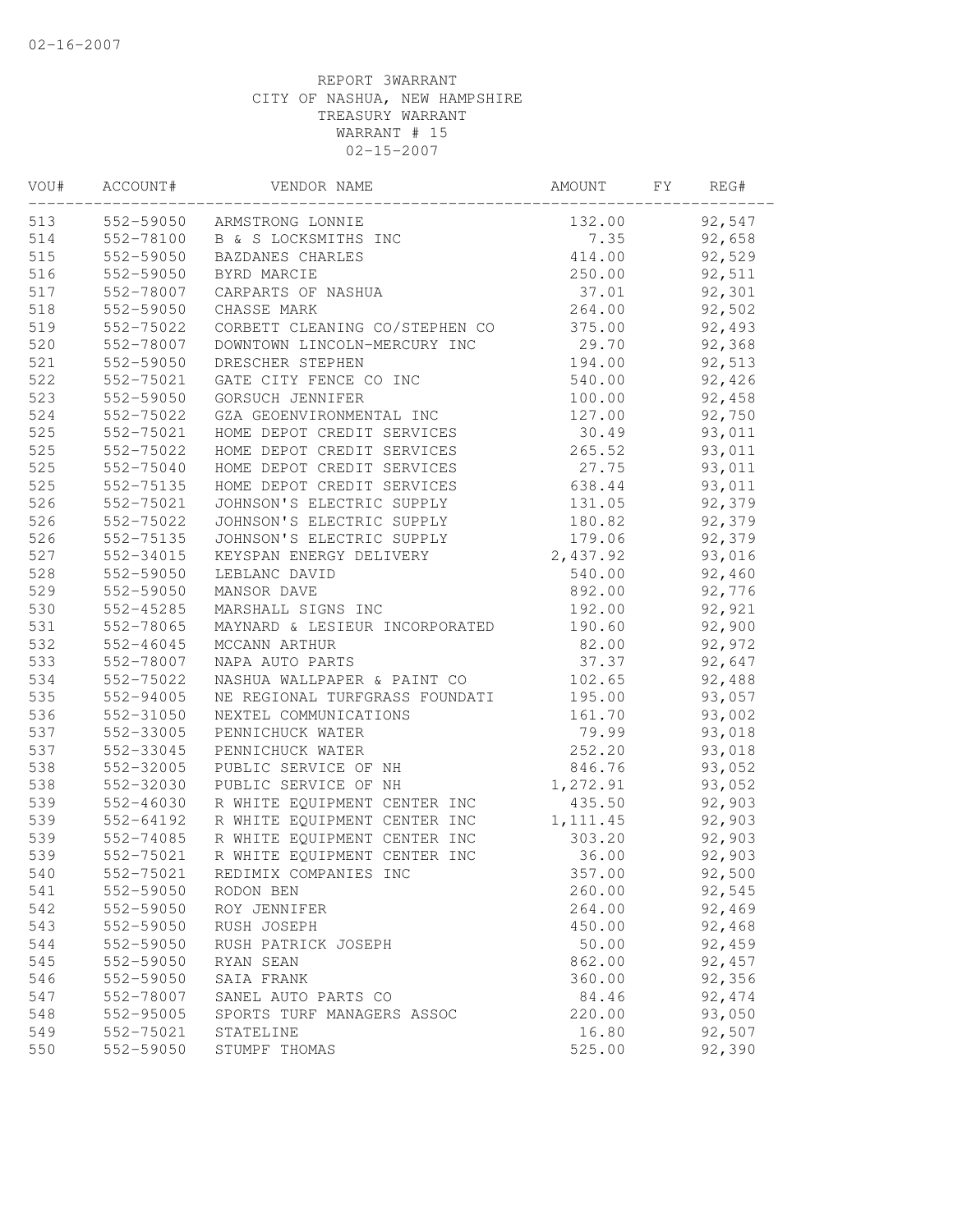| VOU#  | ACCOUNT#  | VENDOR NAME                    | AMOUNT    | FY | REG#      |
|-------|-----------|--------------------------------|-----------|----|-----------|
| 551   | 552-59050 | TETREAULT DANIELLE             | 88.00     |    | 92,556    |
| 552   | 552-75135 | THE CARDINALS INC              | 207.70    |    | 92,649    |
| 553   | 552-59050 | THOMAS ANTWAN                  | 344.00    |    | 92,461    |
| 554   | 552-59050 | TOROSIAN GEORGE                | 176.00    |    | 92,508    |
| 555   | 552-59050 | WELLIVER RON                   | 244.00    |    | 92,407    |
| TOTAL | 552       | PARKS AND RECREATION           |           |    | 18,019.60 |
| 556   | 553-31050 | ARCH WIRELESS                  | 365.00    |    | 93,062    |
| 557   | 553-78060 | B-B CHAIN                      | 45.00     |    | 92,328    |
| 558   | 553-42010 | BANNER SYSTEMS OF MASSACHUSETT | 90.00     |    | 92,889    |
| 559   | 553-47010 | BASS FIRST AID SERVICE COMPANY | 95.55     |    | 92,370    |
| 560   | 553-45175 | BOT-L-GAS INCORPORATED         | 16.50     |    | 92,905    |
| 561   | 553-59105 | CORBETT CLEANING CO/STEPHEN CO | 500.00    |    | 92,493    |
| 562   | 553-59100 | D & R TOWING INC               | 60.00     |    | 92,893    |
| 563   | 553-59160 | DECKS-N-MORE/ERIC DUCHESNE     | 345.00    |    | 93,032    |
| 564   | 553-48015 | DENNIS K BURKE INC             | 12,999.90 |    | 93,070    |
| 565   | 553-78100 | DONOVAN EQUIPMENT CO INC       | 1,751.85  |    | 92,334    |
| 566   | 553-78100 | DOWNTOWN LINCOLN-MERCURY INC   | 58.05     |    | 92,368    |
| 567   | 553-45260 | EASTERN MINERALS INC           | 15,221.08 |    | 92,673    |
| 568   | 553-75023 | F W WEBB COMPANY               | 88.80     |    | 92,373    |
| 568   | 553-75130 | F W WEBB COMPANY               | 137.02    |    | 92,373    |
| 569   | 553-59100 | GZA GEOENVIRONMENTAL INC       | 508.00    |    | 92,750    |
| 570   | 553-59160 | HILLSBOROUGH PROPERTIES        | 509.28    |    | 93,034    |
| 571   | 553-49075 | HOME DEPOT CREDIT SERVICES     | 29.97     |    | 93,011    |
| 572   | 553-75130 | J LAWRENCE HALL INC            | 2,111.09  |    | 92,925    |
| 573   | 553-59135 | J P CHEMICAL CO INC            | 55.00     |    | 92,455    |
| 574   | 553-75130 | JOLT ELECTRIC & OIL BURNER SER | 1,241.00  |    | 92,522    |
| 575   | 553-59160 | KD WELDING & FABRICATING/KENT  | 269.50    |    | 93,025    |
| 576   | 553-59160 | KERRY'S POOL & SPA             | 132.54    |    | 93,026    |
| 577   | 553-34015 | KEYSPAN ENERGY DELIVERY        | 13,070.86 |    | 93,016    |
| 578   | 553-78100 | LIBERTY INTN'L TRUCKS OF NH LL | 608.99    |    | 92,898    |
| 579   | 553-78100 | MAC MULKIN CHEVROLET INC       | 117.40    |    | 92,895    |
| 580   | 553-59160 | MARINO JOHN                    | 256.50    |    | 93,024    |
| 581   | 553-59160 | MARINO JOHN III                | 217.23    |    | 93,021    |
| 582   | 553-59160 | MARINO MICHAEL                 | 207.07    |    | 93,045    |
| 583   | 553-69025 | MAYNARD & LESIEUR INCORPORATED | 89.00     |    | 92,900    |
| 584   | 553-45260 | MORTON SALT                    | 36,543.22 |    | 92,467    |
| 585   | 553-49075 | NAPA AUTO PARTS                | 20.58     |    | 92,647    |
| 585   | 553-69025 | NAPA AUTO PARTS                | 19.08     |    | 92,647    |
| 585   | 553-78100 | NAPA AUTO PARTS                | 557.64    |    | 92,647    |
| 586   | 553-45060 | NASHUA LUMBER COMPANY INC      | 160.00    |    | 92,901    |
| 587   | 553-31050 | NEXTEL COMMUNICATIONS          | 174.51    |    | 93,002    |
| 588   | 553-45265 | PITCHERVILLE SAND & GRAVEL INC | 1,911.00  |    | 92,377    |
| 589   | 553-49075 | R WHITE EQUIPMENT CENTER INC   | 7.95      |    | 92,903    |
| 589   | 553-69025 | R WHITE EQUIPMENT CENTER INC   | 54.00     |    | 92,903    |
| 589   | 553-69030 | R WHITE EQUIPMENT CENTER INC   | 95.00     |    | 92,903    |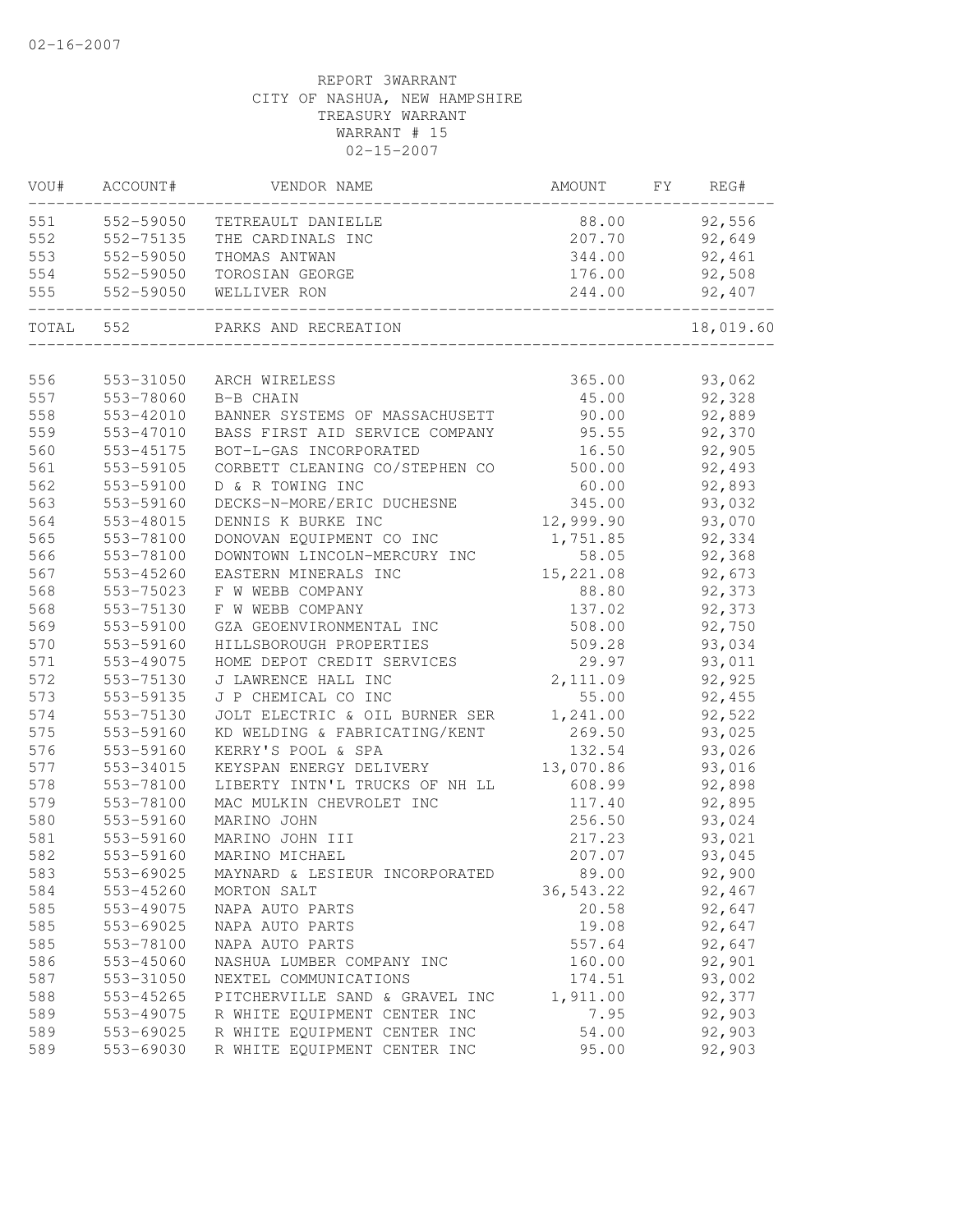| VOU#  | ACCOUNT#  | VENDOR NAME                                 | AMOUNT   | FΥ<br>REG# |
|-------|-----------|---------------------------------------------|----------|------------|
| 590   | 553-49075 | RO-BRAND PRODUCTS INC                       | 113.22   | 92,659     |
| 590   | 553-78100 | RO-BRAND PRODUCTS INC                       | 70.61    | 92,659     |
| 591   | 553-49075 | SANEL AUTO PARTS CO                         | 132.83   | 92, 474    |
| 591   | 553-69025 | SANEL AUTO PARTS CO                         | 101.68   | 92,474     |
| 591   | 553-78075 | SANEL AUTO PARTS CO                         | 121.67   | 92, 474    |
| 591   | 553-78100 | SANEL AUTO PARTS CO                         | 214.15   | 92,474     |
| 592   | 553-59160 | SAYCO TREE & LANDSCAPING INC                | 294.00   | 93,031     |
| 593   | 553-59100 | SIMPLEXGRINNELL                             | 380.00   | 92,286     |
| 594   | 553-69025 | SNAP ON TOOLS                               | 91.35    | 92,337     |
| 595   | 553-41015 | STAPLES BUSINESS ADVANTAGE                  | 79.57    | 92,685     |
| 596   | 553-69025 | SUNBELT RENTALS                             | 119.94   | 92,525     |
| 597   | 553-59160 | T DEAN CONTRACTING                          | 740.74   | 93,013     |
| 598   | 553-46045 | UNIFIRST CORPORATION                        | 1,030.37 | 92,668     |
| 599   | 553-59160 | WAYE JASON                                  | 255.48   | 93,049     |
| TOTAL | 553       | STREET DEPARTMENT                           |          | 94, 485.77 |
|       |           |                                             |          |            |
| 600   | 555-59100 | CORBETT CLEANING CO/STEPHEN CO              | 160.00   | 92,493     |
| 601   | 555-74170 | ELECTRIC LIGHT COMPANY INC                  | 2,465.00 | 92,789     |
| 602   | 555-45285 | FASTENAL CO                                 | 78.92    | 92,321     |
| 603   | 555-59320 | MAYNARD & LESIEUR INCORPORATED              | 121.80   | 92,900     |
| 604   | 555-31050 | NEXTEL COMMUNICATIONS                       | 246.22   | 93,002     |
| 605   | 555-45285 | PERMA-LINE CORP OF NEW ENGLAND              | 614.00   | 92,318     |
| 606   | 555-32025 | PUBLIC SERVICE OF NH                        | 193.07   | 93,052     |
| 606   | 555-32025 | PUBLIC SERVICE OF NH                        | 1,919.25 | 93,053     |
| 606   | 555-32025 | PUBLIC SERVICE OF NH                        | 690.86   | 93,054     |
| 607   | 555-59320 | SANEL AUTO PARTS CO                         | 84.98    | 92, 474    |
| 608   | 555-94005 | UNH TECHNOLOGY TRANSFER CTR                 | 235.00   | 93,004     |
| 609   | 555-43005 | UNITED PARCEL SERVICE                       | 10.27    | 93,069     |
| TOTAL | 555       | TRAFFIC DEPARTMENT                          |          | 6,819.37   |
|       |           |                                             |          |            |
| 610   | 557-75023 | CORRIVEAU ROUTHIER INC                      | 23.94    | 92,892     |
| 611   | 557-64035 | MUNICIPAL SUPPLY SALES CO                   | 1,316.95 | 92,641     |
| 612   | 557-31050 | NEXTEL COMMUNICATIONS                       | 34.36    | 93,002     |
| 613   | 557-32005 | PUBLIC SERVICE OF NH                        | 3,533.90 | 93,054     |
| TOTAL | 557       | PARKING LOTS<br>___________________________ |          | 4,909.15   |
|       |           |                                             |          |            |
| 614   | 561-59100 | GZA GEOENVIRONMENTAL INC                    | 254.00   | 92,750     |
| 615   | 561-74085 | NASHUA OUTDOOR POWER EQUIP                  | 54.87    | 92,484     |
| 616   | 561-33005 | PENNICHUCK WATER                            | 162.39   | 93,018     |
| 617   | 561-32005 | PUBLIC SERVICE OF NH                        | 108.29   | 93,054     |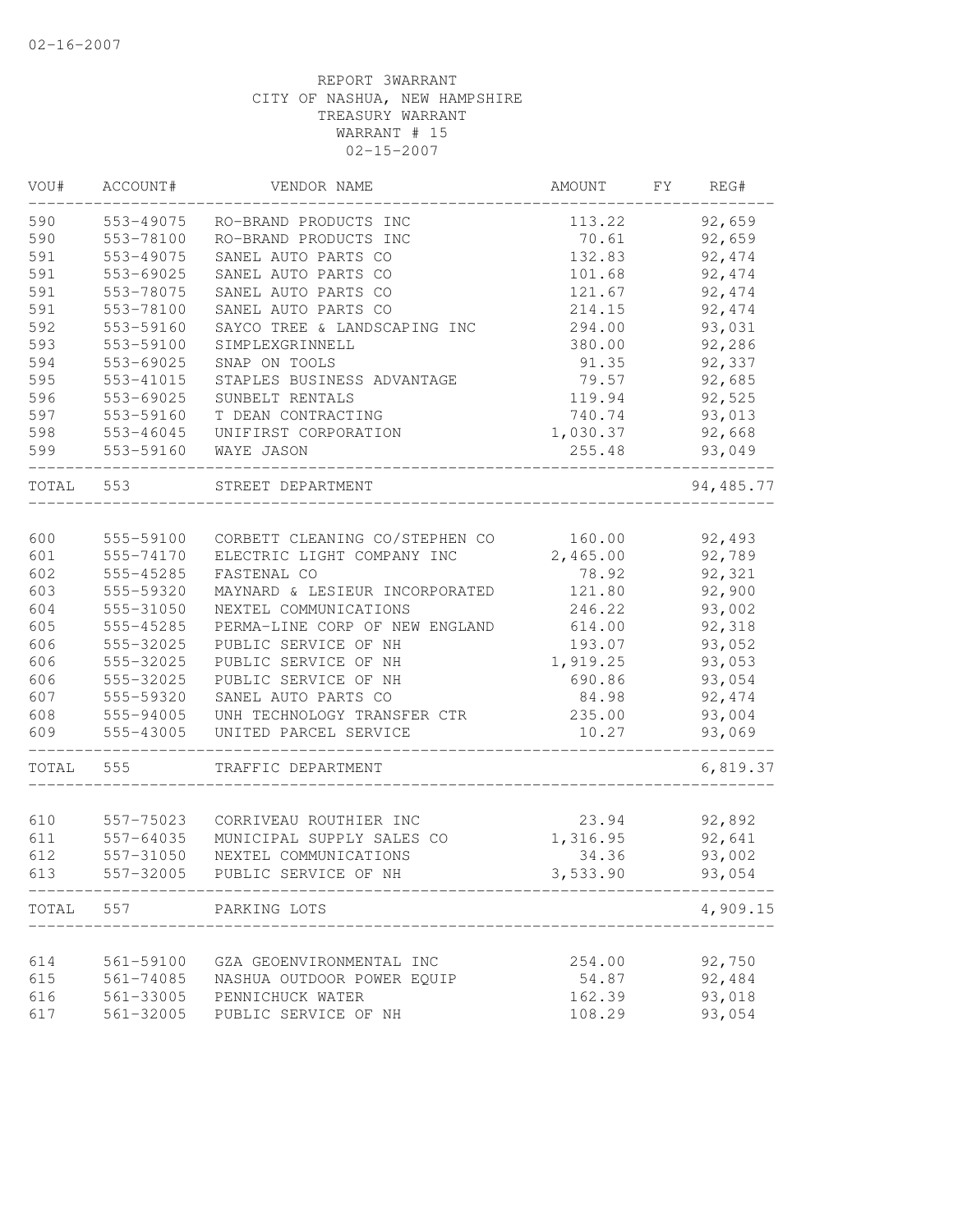|                                 | VOU# ACCOUNT#                                                 | VENDOR NAME                                                                                                                          | AMOUNT FY REG#                                      |                                      |
|---------------------------------|---------------------------------------------------------------|--------------------------------------------------------------------------------------------------------------------------------------|-----------------------------------------------------|--------------------------------------|
|                                 |                                                               | TOTAL 561 EDGEWOOD CEMETERY                                                                                                          |                                                     | 579.55                               |
|                                 |                                                               | 618 563-74085 GZA GEOENVIRONMENTAL INC                                                                                               | 60.00                                               | 92,750                               |
|                                 | TOTAL 563                                                     | WOODLAWN CEMETERY                                                                                                                    | ___________________________________                 | 60.00                                |
|                                 | ________________                                              | 619 571-41015 STAPLES BUSINESS ADVANTAGE 415.62 92,685                                                                               | ___________________________________                 |                                      |
|                                 | TOTAL 571                                                     | COMMUNITY DEVELOPMENT                                                                                                                |                                                     | 415.62                               |
| 620<br>621<br>622<br>623<br>624 | 572-51010<br>572-44005<br>572-49025<br>572-98045<br>572-31050 | HILLSBOROUGH COUNTY TREASURER<br>IMTEK REPROGRAPHICS INC<br>MATTHEW BENDER & CO INC<br>NATIONAL TRUST FORUM<br>NEXTEL COMMUNICATIONS | 171.95 92,910<br>444.96<br>22.25<br>115.00<br>12.60 | 92,754<br>93,068<br>93,061<br>93,002 |
| TOTAL 572                       |                                                               | PLANNING DEPARTMENT                                                                                                                  |                                                     | 766.76                               |
|                                 |                                                               | 624 573-31050 NEXTEL COMMUNICATIONS                                                                                                  | 36.63 93,002                                        |                                      |
|                                 | TOTAL 573                                                     | ECONOMIC DEVELOPMENT                                                                                                                 |                                                     | 36.63                                |
| 625<br>626<br>627               | 575-41015<br>575-45220<br>575-45050                           | ALPHAGRAPHICS<br>AMERICAN LIBRARY ASSOCIATION<br>BAKER & TAYLOR                                                                      | 6.60<br>162.00<br>1,307.83                          | 92,479<br>92,604<br>92,365           |
| 627<br>627<br>628<br>629        | 575-45050<br>575-45050<br>575-45050<br>575-42005              | BAKER & TAYLOR<br>BAKER & TAYLOR<br>BAKER & TAYLOR ENTERTAINMENT<br>CENTRAL PAPER PRODUCTS CO                                        | 1,440.41<br>1,675.94<br>455.31<br>52.81             | 92,366<br>92,367<br>92,358<br>92,916 |
| 629<br>630<br>631<br>632        | 575-42020<br>575-45220<br>575-45220<br>575-45220              | CENTRAL PAPER PRODUCTS CO<br>DEMCO INC<br>GAYLORD BROS INC<br>GENERAL BOOK COVERS                                                    | 565.96<br>152.97<br>730.25<br>170.07                | 92,916<br>92,361<br>92,915<br>92,310 |
| 633<br>634<br>635               | 575-45050<br>575-45905<br>575-75130                           | IDEARC MEDIA CORP<br>IMATECH INC<br>JOHNSON CONTROLS INC                                                                             | 62.40<br>99.50<br>6,300.00                          | 93,064<br>93,066<br>92,420           |
| 636<br>637<br>638<br>639        | 575-34015<br>575-45050<br>575-45050<br>575-57010              | KEYSPAN ENERGY DELIVERY<br>LEACH LIBRARY<br>MATTHEW BENDER & CO INC<br>MV COMMUNICATIONS INC                                         | 5,797.32<br>30.95<br>81.60<br>66.00                 | 93,016<br>93,065<br>93,068<br>92,295 |
| 640<br>641                      | 575-31040<br>575-94005                                        | NEXTEL COMMUNICATIONS<br>NHEMA                                                                                                       | 95.13<br>197.00                                     | 93,002<br>93,060                     |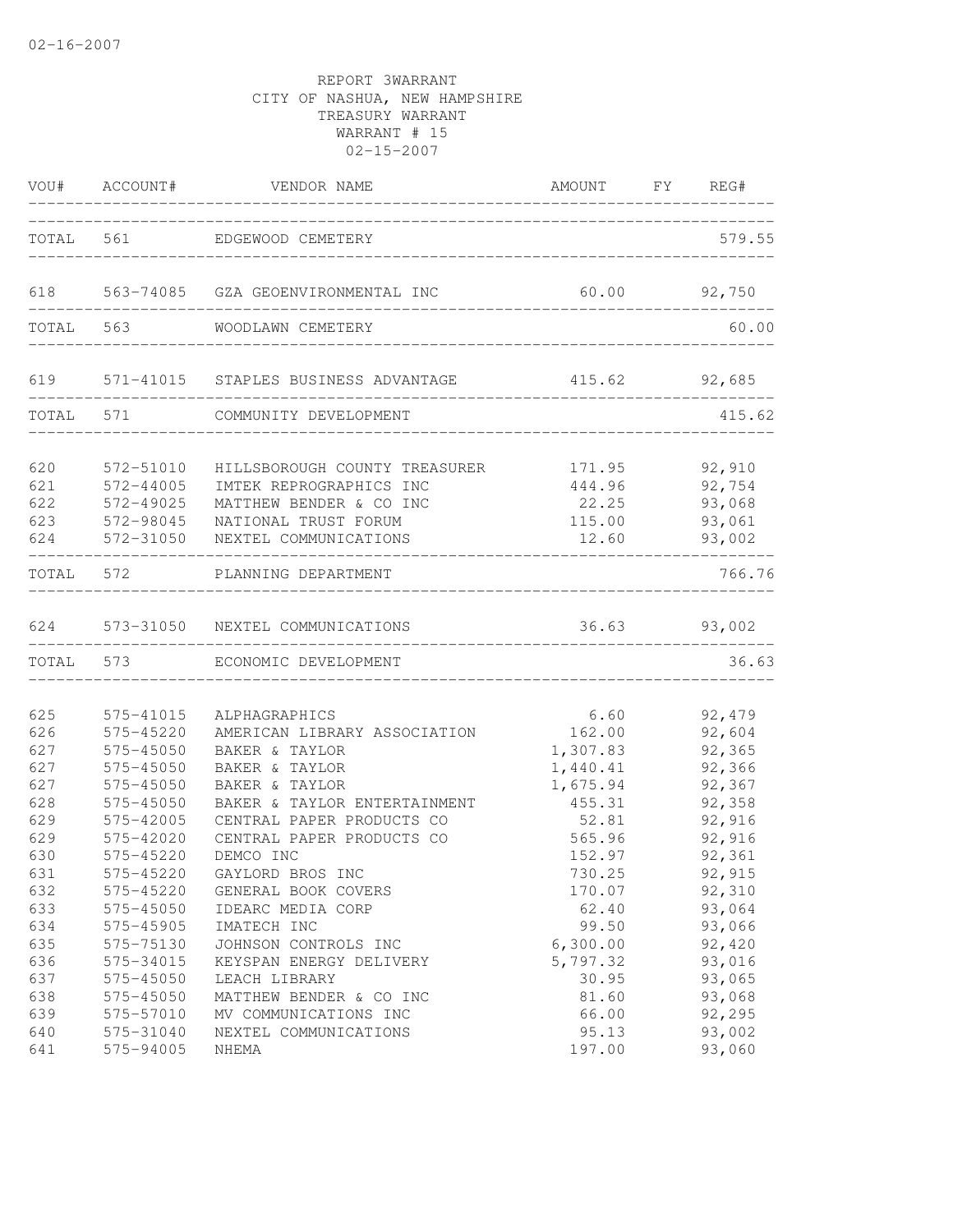| VOU#      | ACCOUNT#          | VENDOR NAME                                     | AMOUNT   | FY | REG#      |
|-----------|-------------------|-------------------------------------------------|----------|----|-----------|
| 642       | 575-95005         | NHLA                                            | 45.00    |    | 93,027    |
| 643       | 575-45150         | ORIENTAL TRADING CO INC                         | 54.70    |    | 92,739    |
| 644       | 575-32005         | PUBLIC SERVICE OF NH                            | 80.82    |    | 93,054    |
| 645       | 575-45050         | RANDOM HOUSE INC                                | 81.00    |    | 92,689    |
| 646       | 575-45050         | RECORDED BOOKS LLC                              | 247.25   |    | 92,669    |
| 647       | 575-59100         | ROUNDY MICHAEL                                  | 130.00   |    | 92,973    |
| 648       | 575-45050         | RR BOWKER LLC                                   | 338.58   |    | 92,495    |
| 649       | 575-45050         | THOMSON GALE                                    | 582.64   |    | 92,396    |
| 650       | 575-72060         | UNIVISIONS CRIMSON GROUP                        | 425.00   |    | 92,611    |
| TOTAL 575 |                   | PUBLIC LIBRARIES                                |          |    | 21,435.04 |
| 651       |                   | 577-49025 MATTHEW BENDER & CO INC               | 54.90    |    | 93,068    |
| 652       |                   | 577-31050 NEXTEL COMMUNICATIONS                 | 13.45    |    | 93,002    |
| TOTAL 577 |                   | CODE ENFORCEMENT                                |          |    | 68.35     |
|           |                   |                                                 |          |    |           |
|           |                   | 191,545 581-53103 ACUCARE NURSING PROFESSIONALS | 573.30   |    | 92,717    |
|           | 191,546 581-42110 | ALARMAX DISTRIBUTORS INC                        | 215.19   |    | 92,697    |
|           | 191,547 581-46040 | ALL SEASONS                                     | 41.95    |    | 92,325    |
|           | 191,548 581-72065 | ALTERNATIVE COMMUNICATIONS SER                  | 71.00    |    | 92,642    |
|           | 191,549 581-64192 | ALTO US INC                                     | 750.22   |    | 92,740    |
|           | 191,550 581-59130 | ALTOBELLO MICHAEL                               | 216.00   |    | 92,840    |
| 653       | 581-53100         | ANACOMP INC                                     | 63.76    |    | 92,339    |
|           | 191,551 581-31050 | ARCH WIRELESS                                   | 726.73   |    | 93,062    |
|           | 191,552 581-42130 | ARCSOURCE INC                                   | 93.90    |    | 92,476    |
|           | 191,553 581-49075 | B & S LOCKSMITHS INC                            | 348.89   |    | 92,658    |
|           | 191,554 581-49030 | BARNES & NOBLE INC                              | 138.07   |    | 92,269    |
|           | 191,554 581-49035 | BARNES & NOBLE INC                              | 84.53    |    | 92,269    |
|           | 191,555 581-49050 | BELLETETES INC                                  | 144.71   |    | 92,465    |
|           | 191,555 581-49075 | BELLETETES INC                                  | 294.48   |    | 92,465    |
|           | 191,556 581-78007 | BEST FORD                                       | 191.59   |    | 92,302    |
|           | 191,557 581-42110 | BEYOND COMPONENTS INC                           | 205.53   |    | 92,349    |
|           | 191,558 581-59130 | BILODEAU MAURICE                                | 74.00    |    | 92,436    |
|           | 191,559 581-59130 | BIRMINGHAM THOMAS                               | 148.00   |    | 92,873    |
|           | 191,560 581-53100 | BOISVERT PETER T                                | 39.00    |    | 92,877    |
|           | 191,561 581-59130 | BOUCHARD WARREN                                 | 108.00   |    | 92,819    |
|           | 191,562 581-59130 | BUFAGNA BRIAN                                   | 95.00    |    | 92,826    |
|           | 191,563 581-49050 | BURMAX CO INC                                   | 745.70   |    | 92,785    |
|           | 191,564 581-49050 | BUSTEED MARIANNE                                | 37.49    |    | 92,809    |
|           | 191,565 581-49910 | C&H DISTRIBUTORS INC                            | 138.00   |    | 92,466    |
|           | 191,566 581-59130 | CAHILL BRIAN                                    | 108.00   |    | 92,841    |
|           | 191,567 581-55015 | CANFIELD BRAD                                   | 712.95   |    | 92,784    |
|           | 191,568 581-42130 | CAPP INC                                        | 7,356.20 |    | 92,691    |
|           | 191,569 581-91005 | CARLTON CECILE                                  | 90.21    |    | 92,711    |
|           | 191,570 581-55015 | CARSON KATHLEEN                                 | 147.44   |    | 92,294    |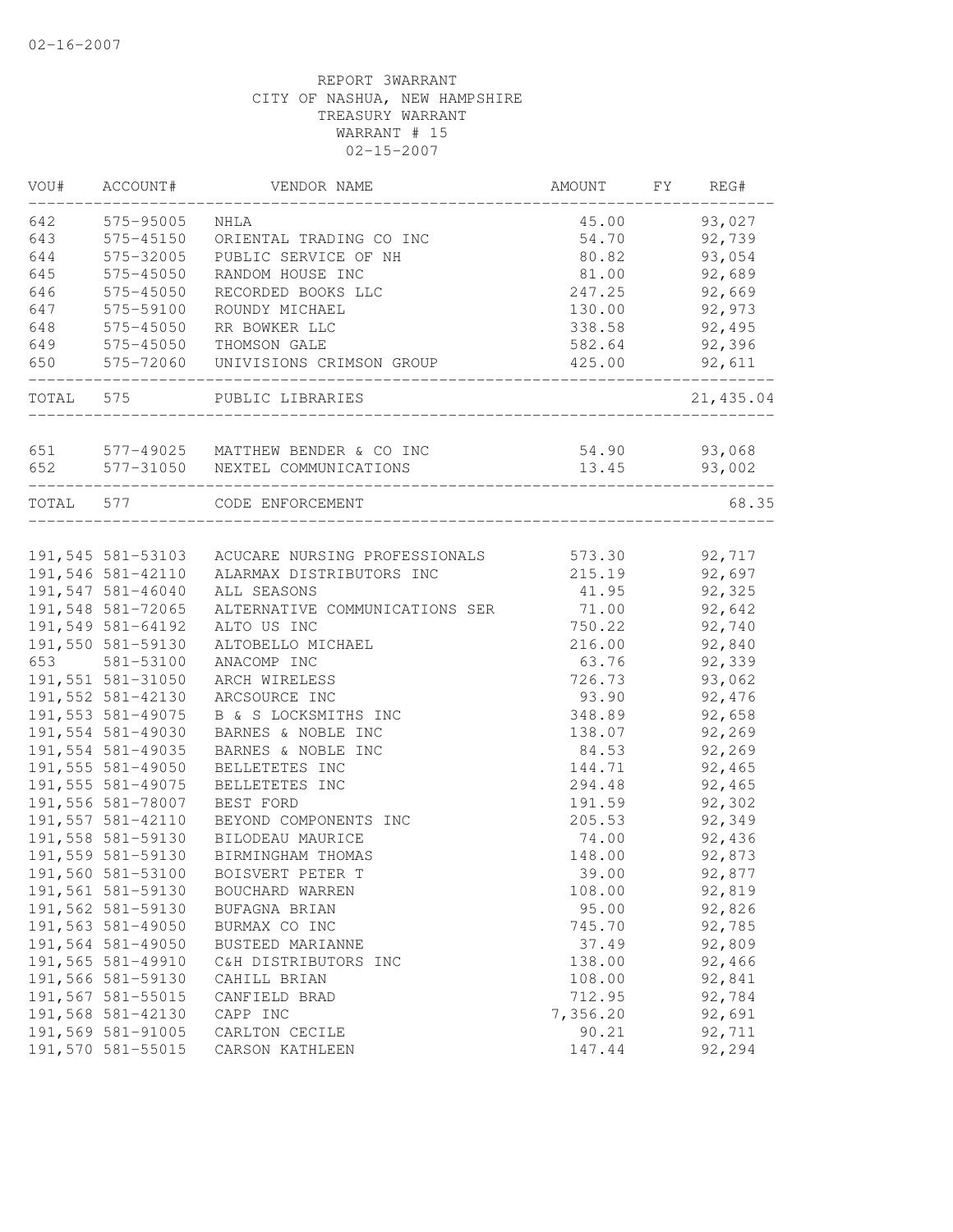| VOU# | ACCOUNT#          | VENDOR NAME                    | AMOUNT     | FΥ | REG#   |  |
|------|-------------------|--------------------------------|------------|----|--------|--|
|      | 191,571 581-49050 | CARTRIDGE WORLD                | 320.00     |    | 92,821 |  |
|      | 191,572 581-42020 | CENTRAL PAPER PRODUCTS CO      | 7,202.88   |    | 92,916 |  |
|      | 191,573 581-59130 | CHAMPA CHRISTINE               | 74.00      |    | 92,866 |  |
|      | 191,574 581-59130 | CHESTNUTT DAVE                 | 108.00     |    | 92,344 |  |
|      | 191,575 581-49050 | CHILDCRAFT EDUCATION CORP      | 44.81      |    | 92,701 |  |
|      | 191,576 581-53102 | CHRISTIAN PARTY RENTAL INC     | 957.53     |    | 92,974 |  |
|      | 191,577 581-53103 | CLARK ASSOCIATES/DEBBIE CLARK  | 21,552.50  |    | 92,346 |  |
|      | 191,578 581-59130 | COLLINGS MARK                  | 108.00     |    | 92,888 |  |
|      | 191,579 581-49050 | COLLINS EDUCATION ASSOCIATES L | 99.00      |    | 92,795 |  |
|      | 191,580 581-53103 | COMPASSIONATE STAFFING LLC     | 1,417.50   |    | 92,501 |  |
|      | 191,581 581-42130 | CONTROL TECHNOLOGIES INC       | 85.72      |    | 92,692 |  |
|      | 191,582 581-49910 | CORRIVEAU ROUTHIER INC         | 314.60     |    | 92,892 |  |
|      | 191,583 581-59130 | CROSBY MICHAEL                 | 398.00     |    | 92,823 |  |
|      | 191,584 581-49050 | CURRICULUM ASSOCIATES, INC     | 38.25      |    | 92,741 |  |
|      | 191,585 581-49050 | DEMCO INC                      | 19.12      |    | 92,361 |  |
|      | 191,586 581-91005 | DEMETER KAREN                  | 110.00     |    | 92,762 |  |
|      | 191,587 581-55015 | DERRY COOPERATIVE SCHOOL DISTR | 1,345.00   |    | 92,858 |  |
|      | 191,588 581-91005 | DERRY MARSHALL                 | 163.09     |    | 92,355 |  |
|      | 191,589 581-49075 | DESIGN & CONSTRUCTION RESOURCE | 60.95      |    | 92,773 |  |
|      | 191,590 581-51015 | DEVINE MILLIMET & BRANCH       | 4,023.29   |    | 92,482 |  |
|      | 191,591 581-49050 | DOWNES & READER HARDWOOD CO IN | 2,616.00   |    | 92,329 |  |
|      | 191,592 581-91005 | DOWNING CHRISTINE              | 42.68      |    | 92,706 |  |
|      | 191,593 581-91005 | DUSTIN MARIANNE                | 46.95      |    | 92,725 |  |
|      | 191,594 581-47010 | <b>DWYER ARLENE</b>            | 37.14      |    | 92,733 |  |
|      | 191,595 581-42120 | F W WEBB COMPANY               | 271.50     |    | 92,373 |  |
|      | 191,595 581-49050 | F W WEBB COMPANY               | 10.30      |    | 92,373 |  |
|      | 191,596 581-49075 | FASTENAL CO                    | 53.94      |    | 92,321 |  |
|      | 191,597 581-43005 | FEDEX                          | 38.88      |    | 92,997 |  |
|      | 191,598 581-55010 | FIRST STUDENT INC              | 661.82     |    | 92,756 |  |
|      | 191,599 581-49075 | FIRST STUDENT INC              | 88.12      |    | 92,767 |  |
|      | 191,599 581-55005 | FIRST STUDENT INC              | 3, 118.25  |    | 92,767 |  |
|      | 191,599 581-55005 | FIRST STUDENT INC              | 4,692.04   |    | 92,768 |  |
|      | 191,599 581-55005 | FIRST STUDENT INC              | 1,856.13   |    | 92,769 |  |
|      | 191,599 581-55015 | FIRST STUDENT INC              | 44,222.74  |    | 92,767 |  |
|      | 191,599 581-55025 | FIRST STUDENT INC              | 8,190.50   |    | 92,767 |  |
|      | 191,599 581-55035 | FIRST STUDENT INC              | 859.99     |    | 92,767 |  |
|      | 191,600 581-91005 | FITZGERALD JR ROBERT P         | 32.01      |    | 92,867 |  |
|      | 191,601 581-91005 | FLANAGAN PRISCILLA             | 25.95      |    | 92,729 |  |
| 654  | 581-83061         | FLEGAL LAW OFFICE, ATTY FOR JU | 250,000.00 |    | 92,975 |  |
|      | 191,602 581-49050 | FLINN SCIENTIFIC INC           | 143.07     |    | 92,382 |  |
|      | 191,603 581-49030 | FOLLETT LIBRARY RESOURCES      | 946.44     |    | 92,315 |  |
|      | 191,604 581-59130 | FRONK KEITH                    | 74.00      |    | 92,813 |  |
|      | 191,605 581-59130 | GADBOIS GERALD                 | 108.00     |    | 92,267 |  |
|      | 191,606 581-94010 | GILBERT SARAH                  | 1,010.40   |    | 92,855 |  |
|      | 191,607 581-91005 | GINGRAS LISA                   | 48.02      |    | 92,782 |  |
|      | 191,608 581-59130 | GODDU DAN                      | 54.00      |    | 92,383 |  |
|      | 191,609 581-42110 | GRANITE CITY ELECTRIC SUPPLY C | 967.82     |    | 92,812 |  |
|      | 191,610 581-47010 | GRANITE STATE PAPER & TAPE     | 93.10      |    | 92,752 |  |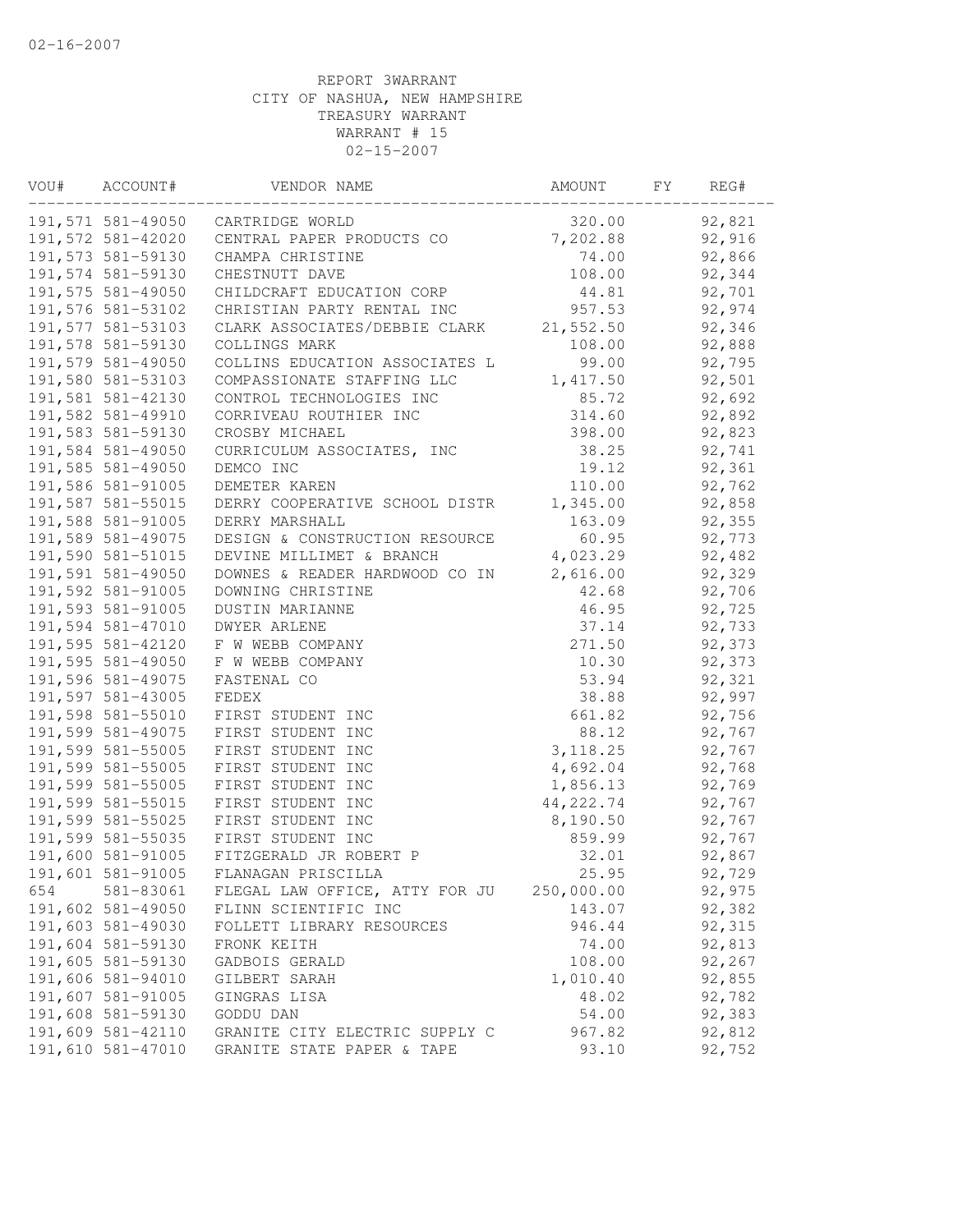| VOU# | ACCOUNT#          | VENDOR NAME                    | AMOUNT    | FY | REG#   |
|------|-------------------|--------------------------------|-----------|----|--------|
|      | 191,611 581-91005 | GREENBERG ELLEN                | 403.59    |    | 92,864 |
|      | 191,612 581-42130 | GREENFIELD INDUSTRIES INC      | 255.00    |    | 92,341 |
|      | 191,613 581-53102 | GRIFFIN REEVES LYNNE           | 3,000.00  |    | 92,988 |
| 655  | 581-53100         | GZA GEOENVIRONMENTAL INC       | 889.00    |    | 92,750 |
|      | 191,614 581-49050 | HAAN CRAFTS CORP               | 117.05    |    | 92,787 |
|      | 191,615 581-59130 | HANSBERRY DAVID                | 54.00     |    | 92,872 |
|      | 191,616 581-91005 | HARDING JAY                    | 331.18    |    | 92,736 |
|      | 191,617 581-74092 | HARRIS EQUIPMENT REPAIR SERVIC | 526.73    |    | 92,899 |
|      | 191,618 581-94030 | HEALEY CHARLES                 | 38.60     |    | 92,751 |
|      | 191,619 581-53103 | HEALTHY AT HOME INC            | 135.00    |    | 92,744 |
|      | 191,620 581-59130 | HENDERSON MICHAEL              | 216.00    |    | 92,825 |
|      | 191,621 581-59130 | HENDERSON WILFRED              | 108.00    |    | 92,633 |
|      | 191,622 581-47010 | HENRY SCHEIN INC               | 245.80    |    | 92,793 |
|      | 191,623 581-64045 | HEWLETT PACKARD COMPANY        | 1,399.00  |    | 92,393 |
|      | 191,624 581-42120 | HOBART SERVICE                 | 258.88    |    | 92,319 |
|      | 191,625 581-59130 | HOLEWA ROBERT                  | 54.00     |    | 92,298 |
|      | 191,626 581-49075 | HOME DEPOT CREDIT SERVICES     | 248.00    |    | 92,747 |
|      | 191,627 581-94030 | HORNE LORRAINE                 | 29.10     |    | 92,709 |
|      | 191,628 581-31005 | HOTTEL CHRISTOPHER             | 846.55    |    | 92,848 |
|      | 191,629 581-53100 | HOWE MICHAEL F                 | 39.00     |    | 92,875 |
|      | 191,630 581-59130 | HUDON MARK                     | 108.00    |    | 92,869 |
|      | 191,631 581-94010 | HUNSINGER MELISSA              | 7,200.00  |    | 92,851 |
|      | 191,632 581-59130 | HURLEY DONALD                  | 54.00     |    | 92,818 |
|      | 191,633 581-41040 | INTEGRATED OFFICE SOLUTIONS    | 1,636.00  |    | 92,705 |
|      | 191,634 581-42110 | INTERSTATE BATTERIES OF SO NH  | 614.65    |    | 92,845 |
|      | 191,635 581-49050 | J W PEPPER & SON INC           | 961.83    |    | 92,395 |
|      | 191,636 581-59130 | JOHNSON EVAN                   | 270.00    |    | 92,839 |
|      | 191,637 581-44005 | JOSTENS INC                    | 2,875.00  |    | 92,732 |
|      | 191,638 581-53100 | KASTENS STACEY                 | 39.00     |    | 92,929 |
|      | 191,639 581-34015 | KEYSPAN ENERGY DELIVERY        | 82,795.00 |    | 92,760 |
|      | 191,640 581-59130 | KOHM JASON                     | 108.00    |    | 92,827 |
|      | 191,641 581-91005 | KOSOW CARMEN                   | 108.03    |    | 92,746 |
|      | 191,642 581-64192 | KRUEGER INT'L INC              | 352.35    |    | 92,763 |
|      | 191,643 581-59130 | KUBA GARY                      | 108.00    |    | 92,835 |
|      | 191,644 581-59130 | KUZMICH DAVID                  | 162.00    |    | 92,842 |
|      | 191,645 581-49050 | LALIBERTE PIERRE               | 242.97    |    | 92,718 |
|      | 191,646 581-59130 | LATHAM FREDERICK               | 148.00    |    | 92,817 |
|      | 191,647 581-59130 | LEACH DAVID                    | 108.00    |    | 92,837 |
|      | 191,648 581-49050 | LINDENMEYR MUNROE              | 76.09     |    | 92,923 |
|      | 191,649 581-91005 | LUCAS MARK                     | 27.30     |    | 92,887 |
|      | 191,650 581-59130 | LUONGO ALFRED                  | 74.00     |    | 92,831 |
|      | 191,651 581-53100 | LUTHERAN SOCIAL SERVICES OF NH | 212.72    |    | 92,882 |
|      | 191,652 581-42110 | M & M ELECTRICAL SUPPLY CO INC | 1,570.30  |    | 92,890 |
|      | 191,652 581-49050 | M & M ELECTRICAL SUPPLY CO INC | 443.25    |    | 92,890 |
|      | 191,653 581-49050 | MAINE OXY                      | 54.67     |    | 92,801 |
|      | 191,654 581-59130 | MARCIN CINDY                   | 128.00    |    | 92,884 |
|      | 191,655 581-49050 | MARKET BASKET                  | 103.53    |    | 92,490 |
|      | 191,656 581-59130 | MARTINEAU PAUL                 | 108.00    |    | 92,681 |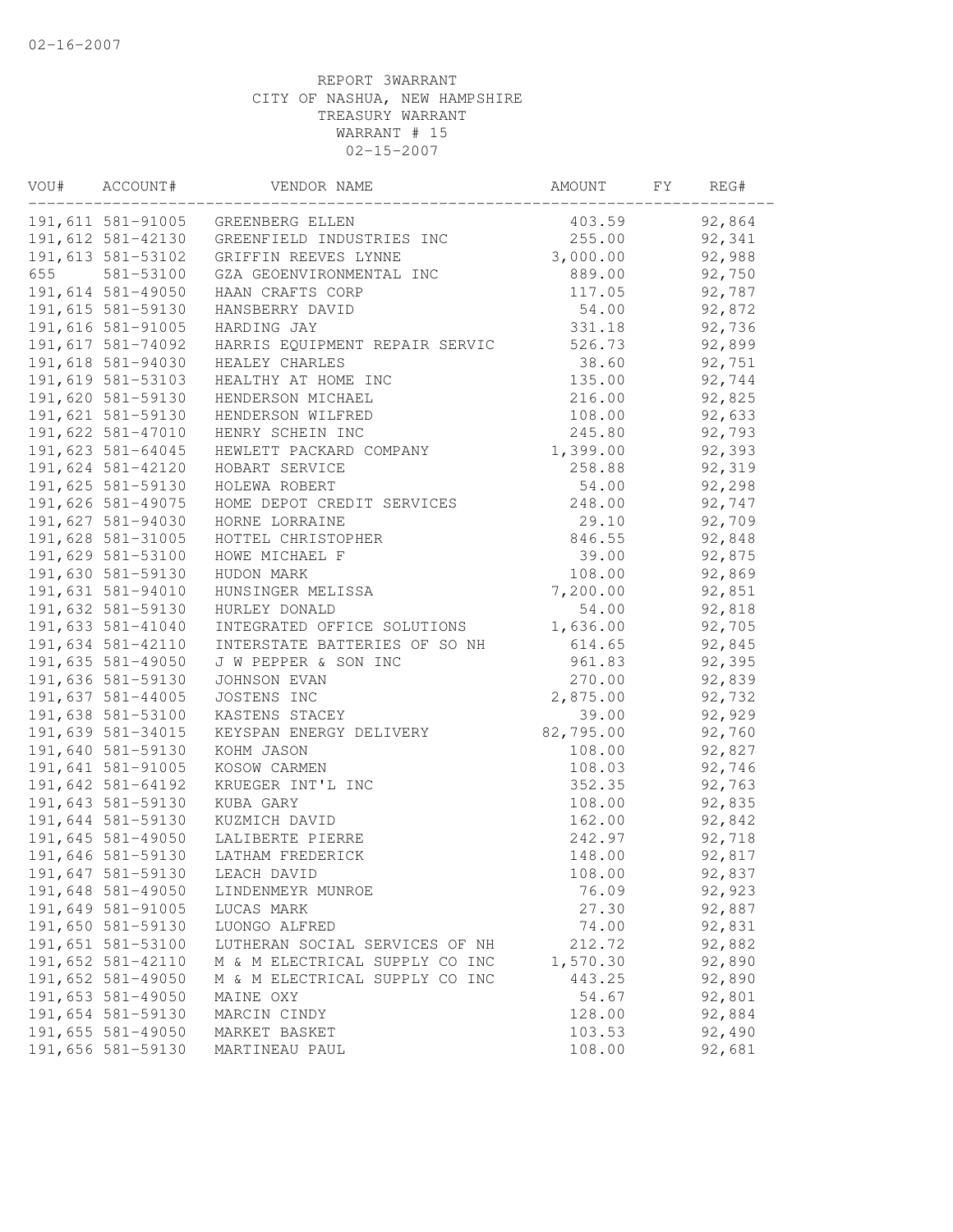| VOU# | ACCOUNT#          | VENDOR NAME                    | AMOUNT    | FY | REG#   |
|------|-------------------|--------------------------------|-----------|----|--------|
|      | 191,657 581-75090 | MARVELL PLATE GLASS INC        | 136.00    |    | 92,308 |
|      | 191,658 581-59130 | MATTHEWS DUNCAN                | 74.00     |    | 92,883 |
|      | 191,659 581-59130 | MCCARTHY PAT                   | 148.00    |    | 92,830 |
| 656  | 581-53103         | MCCARTNEY AMY                  | 4,459.00  |    | 92,259 |
|      | 191,660 581-53103 | MCCARTNEY AMY                  | 5,520.63  |    | 92,977 |
|      | 191,661 581-59130 | MCCORD GREGORY                 | 54.00     |    | 92,824 |
|      | 191,662 581-49035 | MCGRAW HILL COMPANIES          | 2,307.86  |    | 92,431 |
|      | 191,663 581-31005 | MCI                            | 4,405.19  |    | 92,266 |
|      | 191,664 581-94030 | MCKNIGHT MICHEAL               | 179.00    |    | 92,724 |
|      | 191,665 581-51015 | MCNAMEE JAMES M                | 12,711.00 |    | 92,660 |
|      | 191,666 581-59130 | MELANSON DENNIS                | 54.00     |    | 92,307 |
|      | 191,667 581-59130 | MICHAEL BARBARA                | 128.00    |    | 92,816 |
|      | 191,668 581-49910 | MILL METALS CORP               | 138.00    |    | 92,631 |
|      | 191,669 581-49050 | MODERN SCHOOL SUPPLIES INC     | 293.70    |    | 92,463 |
|      | 191,670 581-59130 | MORGAN MICHAEL                 | 108.00    |    | 92,303 |
|      | 191,671 581-59130 | MORIN ARTHUR                   | 108.00    |    | 92,627 |
|      | 191,672 581-49050 | MSC INDUSTRIAL SUPPLY CO INC   | 103.10    |    | 92,745 |
|      | 191,673 581-53100 | MULTI-STATE BILLING            | 10,023.87 |    | 92,810 |
|      | 191,674 581-59130 | MURPHY DENNIS                  | 74.00     |    | 92,435 |
|      | 191,675 581-49050 | NASCO                          | 48.27     |    | 92,917 |
| 657  | 581-45295         | NASHUA SCHOOL DISTRICT #42     | 1,054.00  |    | 301    |
|      | 191,676 581-49075 | NASHUA WALLPAPER & PAINT CO    | 318.45    |    | 92,488 |
|      | 191,677 581-78007 | NASHUA WHOLESALE TIRE INC      | 300.00    |    | 92,430 |
|      | 191,678 581-42010 | NATIONWIDE SALES & SERVICE     | 1,421.75  |    | 92,730 |
|      | 191,679 581-49050 | NBEA                           | 75.00     |    | 93,075 |
|      | 191,680 581-49050 | NELSON PIANO SERVICE/FRANK J N | 90.00     |    | 92,439 |
|      | 191,681 581-53100 | NEOPOST LEASING                | 23.66     |    | 92,792 |
|      | 191,681 581-66005 | NEOPOST LEASING                | 145.22    |    | 92,792 |
|      | 191,682 581-49050 | NEW ENGLAND MATHEMATICS LEAGUE | 120.00    |    | 92,496 |
|      | 191,683 581-49075 | NEW ENGLAND SCHOOL SERVICES IN | 315.00    |    | 92,849 |
|      | 191,684 581-31005 | NEXTEL COMMUNICATIONS          | 909.36    |    | 92,992 |
|      | 191,685 581-59130 | NOON JAMES                     | 74.00     |    | 92,832 |
|      | 191,686 581-49050 | NORTHCENTER FOODSERVICE        | 2,000.08  |    | 92,765 |
|      | 191,687 581-53100 | NORTHEAST MECHANICAL CORP      | 337.50    |    | 92,423 |
|      | 191,688 581-74092 | OFFICE ENVIRONMENTS OF NEW ENG | 375.00    |    | 92,670 |
|      | 191,689 581-49050 | ON TIME SUPPLIES.COM           | 42.85     |    | 92,850 |
|      | 191,690 581-49050 | P J CURRIER LUMBER CO          | 38.66     |    | 92,749 |
|      | 191,691 581-59130 | PAJU WILLIAM                   | 84.00     |    | 92,862 |
|      | 191,692 581-59130 | PALANSKI KEVIN                 | 148.00    |    | 92,828 |
|      | 191,693 581-49050 | PANTHER PRINTS                 | 32.00     |    | 92,976 |
|      | 191,694 581-49075 | PARTY TIME                     | 60.00     |    | 92,980 |
|      | 191,695 581-75023 | PASEK CORP                     | 411.93    |    | 92,694 |
|      | 191,696 581-49050 | PEARSON EDUCATION              | 177.00    |    | 92,796 |
|      | 191,697 581-49050 | PENN STATE INDUSTRIES          | 75.30     |    | 92,822 |
|      | 191,698 581-33005 | PENNICHUCK WATER WORKS INC     | 1,150.36  |    | 92,999 |
|      | 191,699 581-59130 | PETERSON EDWARD                | 74.00     |    | 92,834 |
|      | 191,700 581-43005 | PETTY CASH                     | 51.60     |    | 92,978 |
|      | 191,700 581-49050 | PETTY CASH                     | 14.92     |    | 92,978 |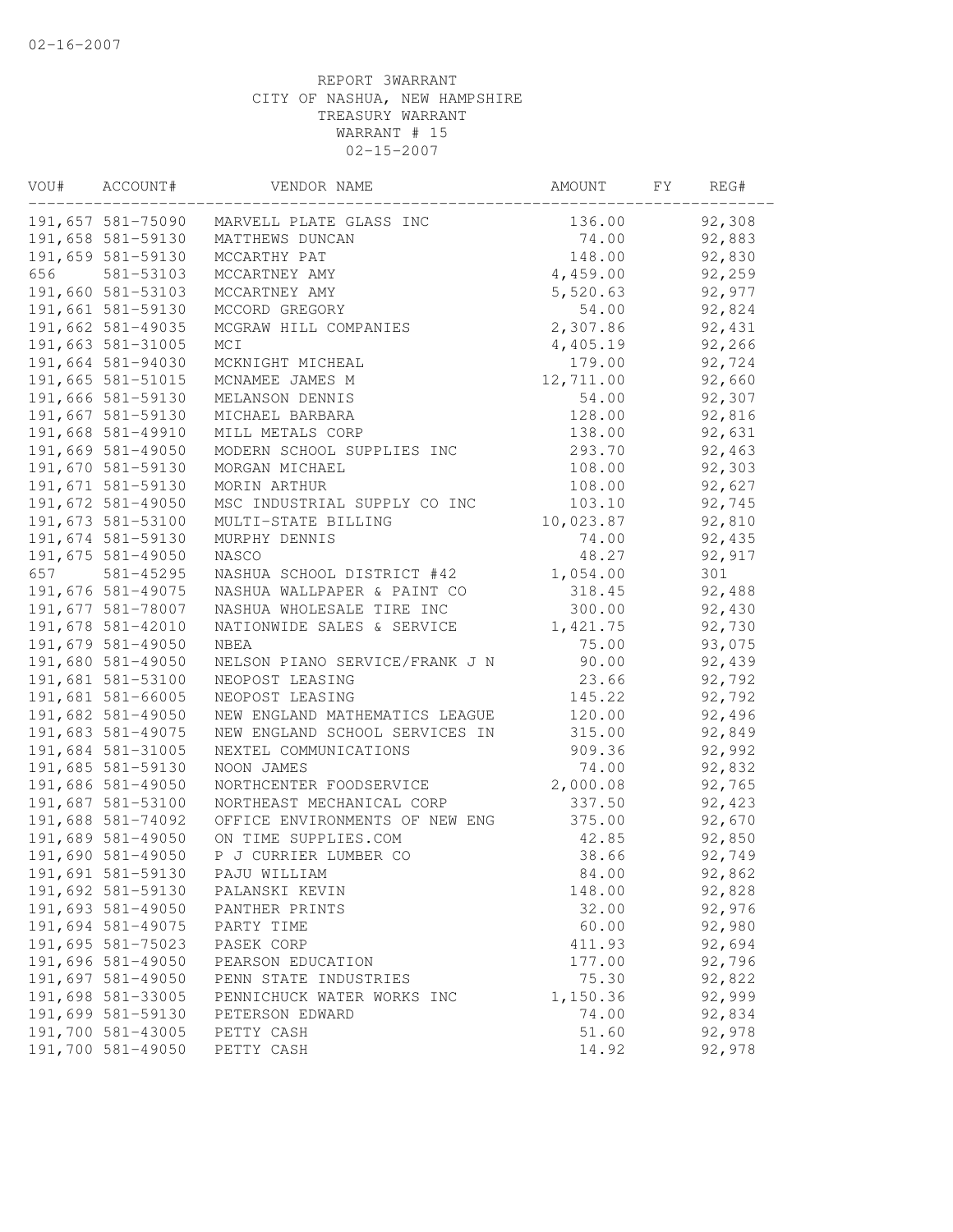| VOU# | ACCOUNT#           | VENDOR NAME                           | AMOUNT    | FΥ | REG#    |
|------|--------------------|---------------------------------------|-----------|----|---------|
|      | 191,701 581-43005  | PETTY CASH                            | 4.64      |    | 92,979  |
|      | 191,701 581-49050  | PETTY CASH                            | 108.75    |    | 92,979  |
|      | 191,701 581-49075  | PETTY CASH                            | 42.86     |    | 92,979  |
|      | 191,702 581-43005  | PETTY CASH                            | 14.80     |    | 92,981  |
|      | 191,702 581-47010  | PETTY CASH                            | 51.30     |    | 92,981  |
|      | 191,702 581-49050  | PETTY CASH                            | 15.63     |    | 92,981  |
|      | 191,703 581-41015  | PETTY CASH                            | 143.47    |    | 92,982  |
|      | 191,704 581-43005  | PETTY CASH                            | 41.79     |    | 92,983  |
|      | 191,704 581-49910  | PETTY CASH                            | 101.38    |    | 92,983  |
|      | 191,705 581-49050  | PETTY CASH                            | 70.66     |    | 92,984  |
|      | 191,705 581-74092  | PETTY CASH                            | 11.91     |    | 92,984  |
|      | 191,706 581-49050  | PIMLEY WILLIAM J                      | 56.37     |    | 92,700  |
|      | 191,707 581-43005  | PITNEY BOWES                          | 2,000.00  |    | 93,074  |
|      | 191,708 581-94010  | PITSILLIDES IRENE                     | 1,416.00  |    | 92,759  |
|      | 191,709 581-53100  | POLAND SPRING WATER                   | 10.00     |    | 93,072  |
|      | 191,710 581-44005  | PREMIER AGENDAS INC                   | 39.00     |    | 92,804  |
|      | 191,710 581-49050  | PREMIER AGENDAS INC                   | 211.80    |    | 92,804  |
|      | 191,711 581-55015  | PROVIDER ENTERPRISES INC<br>(THE)     | 17,327.50 |    | 92,748  |
|      | 191,712 581-94010  | PROVOST HOLLY A                       | 864.00    |    | 92,618  |
|      | 191, 713 581-53101 | PSYCHIATRIC EDUCATION SERVICES        | 132.00    |    | 92,775  |
|      | 191,714 581-32005  | PUBLIC SERVICE OF NH                  | 28,893.64 |    | 93,054  |
|      | 191,714 581-32005  | PUBLIC SERVICE OF NH                  | 15,002.05 |    | 93,055  |
|      | 191,715 581-49050  | PURCHASE ADVANTAGE CARD               | 32.78     |    | 92,844  |
|      | 191,716 581-49050  | QIAGEN INC                            | 178.97    |    | 92,881  |
|      | 191,717 581-59130  | QUAGLIERI ROBERT                      | 84.00     |    | 92,868  |
|      | 191,718 581-53085  | QUIMBY EYE CARE INC                   | 257.50    |    | 92,695  |
|      | 191,719 581-42110  | RALPH PILL ELECTRIC SUPPLY COM        | 469.87    |    | 92,896  |
|      | 191,720 581-42110  | REXEL CLS                             | 1,009.51  |    | 92,852  |
|      | 191,721 581-91005  | REYNOLDS MARGARET                     | 56.95     |    | 92,727  |
|      | 191,722 581-49050  | ROACH DORIS                           | 41.50     |    | 92,731  |
|      | 191,723 581-59130  | ROBICHAUD DARRELL                     | 74.00     |    | 92,836  |
|      | 191,724 581-91005  | RONDEAU MARICIA B                     | 16.01     |    | 92,843  |
|      | 191,725 581-53102  | ROSS WILLIAM III                      | 2,740.00  |    | 92,987  |
|      | 191,726 581-91005  | RYAN DAVID                            | 216.64    |    | 92,854  |
|      | 191,727 581-55015  | SAFEPASSAGE                           | 340.44    |    | 92,716  |
|      |                    | 191,728 581-78007 SANEL AUTO PARTS CO | 590.96    |    | 92, 474 |
|      | 191,729 581-49095  | SCHOLASTIC INCORPORATED               | 321.55    |    | 92,918  |
|      | 191,730 581-47010  | SCHOOL HEALTH CORP                    | 5.18      |    | 92,311  |
|      | 191,731 581-41015  | SCHOOL SPECIALTY                      | 8.75      |    | 92,737  |
|      | 191,731 581-41045  | SCHOOL SPECIALTY                      | 289.10    |    | 92,737  |
|      | 191,731 581-49050  | SCHOOL SPECIALTY                      | 4,003.63  |    | 92,737  |
|      | 191,732 581-59130  | SEDDON RAYMOND                        | 74.00     |    | 92,485  |
|      | 191,733 581-53100  | SEELER COURTNEY                       | 39.00     |    | 92,885  |
|      | 191,734 581-49050  | SEUSING JENNIFER                      | 39.41     |    | 92,710  |
|      | 191,735 581-42130  | SHIFFLER EQUIPMENT SALES INC          | 1,100.01  |    | 92,696  |
|      | 191,736 581-91005  | SICILIA KATHRYN                       | 88.77     |    | 92,861  |
|      | 191,737 581-91005  | SILLICH MOLLY                         | 26.15     |    | 92,757  |
|      | 191,738 581-59130  | SIMONEAU KEVIN                        | 108.00    |    | 92,351  |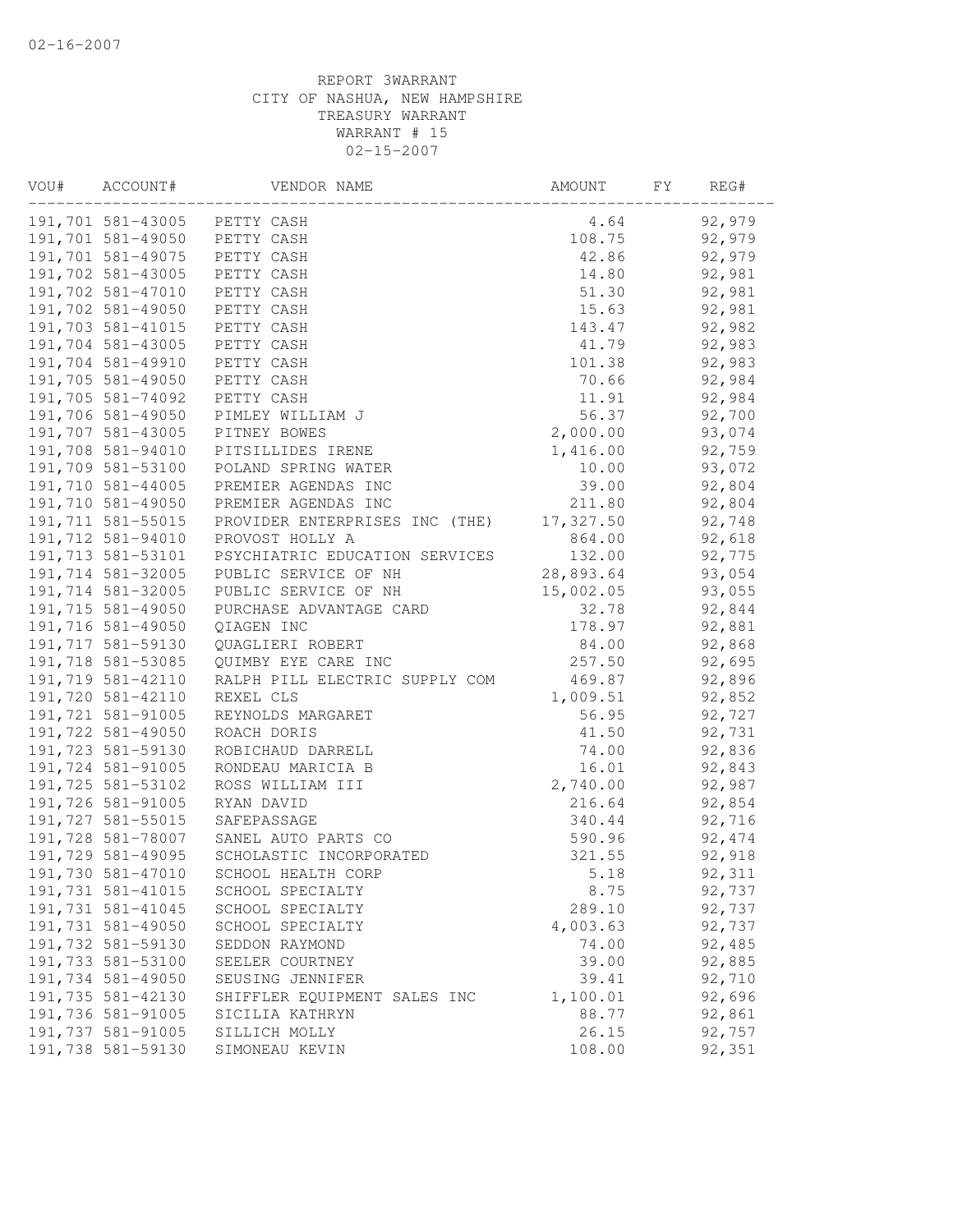| VOU#       | ACCOUNT#          | VENDOR NAME                                                                        | AMOUNT     | FΥ | REG#               |  |
|------------|-------------------|------------------------------------------------------------------------------------|------------|----|--------------------|--|
|            | 191,739 581-53100 | SIMPLEXGRINNELL                                                                    | 223.84     |    | 92,286             |  |
|            | 191,740 581-59130 | SORAGHAN BRIAN                                                                     | 54.00      |    | 92,678             |  |
|            | 191,741 581-53100 | STANLEY ELEVATOR                                                                   | 189.00     |    | 92,661             |  |
|            | 191,742 581-41015 | STAPLES BUSINESS ADVANTAGE                                                         | 686.01     |    | 92,635             |  |
|            | 191,742 581-41045 | STAPLES BUSINESS ADVANTAGE                                                         | 4,042.37   |    | 92,635             |  |
|            | 191,742 581-49050 | STAPLES BUSINESS ADVANTAGE                                                         | 1,417.10   |    | 92,635             |  |
|            | 191,743 581-53100 | STATE OF NH CRIMINAL RECORDS                                                       | 409.50     |    | 92,985             |  |
|            | 191,744 581-49095 | SUPER DUPER PUBLICATIONS                                                           | 280.00     |    | 92,320             |  |
|            | 191,744 581-64040 | SUPER DUPER PUBLICATIONS                                                           | 294.00     |    | 92,320             |  |
|            | 191,745 581-91005 | SWINDELL LORNE                                                                     | 271.75     |    | 92,761             |  |
|            | 191,746 581-49050 | TELEPROCESSING BUSINESS SYSTEM                                                     | 33.34      |    | 92,886             |  |
|            | 191,747 581-53100 | TERMINIX                                                                           | 1,409.00   |    | 92,803             |  |
|            | 191,748 581-49050 | THOMSON LEARNING                                                                   | 178.33     |    | 92,753             |  |
|            | 191,749 581-59130 | THONE JOEL                                                                         | 232.00     |    | 92,833             |  |
|            | 191,750 581-59130 | THORE ZACHORIAH                                                                    | 248.00     |    | 92,829             |  |
|            | 191,751 581-49030 | TOADSTOOL BOOKSHOP                                                                 | 55.44      |    | 92,409             |  |
|            | 191,752 581-49075 | TOBBE GALE                                                                         | 10.00      |    | 92,715             |  |
|            | 191,752 581-91005 | TOBBE GALE                                                                         | 26.92      |    | 92,715             |  |
|            | 191,753 581-75015 | <b>TRANE</b>                                                                       | 469.00     |    | 92,721             |  |
|            | 191,754 581-91005 | TRAVERS SUSAN                                                                      | 88.89      |    | 92,489             |  |
|            | 191,755 581-49050 | TREASURER STATE OF NH                                                              | 135.00     |    | 93,015             |  |
|            | 191,756 581-59130 | TROUPE BRIAN                                                                       | 74.00      |    | 92,287             |  |
|            | 191,757 581-49075 | TWIN STATE//VOICE.DATA.VIDEO.I                                                     | 149.65     |    | 92,780             |  |
|            | 191,757 581-74092 | TWIN STATE//VOICE.DATA.VIDEO.I                                                     | 333.75     |    | 92,780             |  |
|            | 191,758 581-43005 | U S POSTAL SERVICES                                                                | 4,000.00   |    | 92,986             |  |
|            | 191,759 581-74092 | UNITED RENTALS/NORTH AMERICA I                                                     | 897.63     |    | 92,380             |  |
|            | 191,760 581-42120 | UNITED SUPPLY COMPANY INC                                                          | 913.75     |    | 92,914             |  |
|            | 191,761 581-53100 | VARGA DAVID W                                                                      | 39.00      |    | 92,876             |  |
|            | 191,762 581-49050 |                                                                                    | 75.60      |    |                    |  |
|            |                   | VENTURA EDUCATIONAL SYSTEMS                                                        |            |    | 93,076             |  |
|            | 191,763 581-31005 | VERIZON                                                                            | 52.84      |    | 92,994             |  |
|            | 191,764 581-31005 | VERIZON                                                                            | 41.25      |    | 93,063             |  |
|            | 191,765 581-49050 | VORIAS CHARLES                                                                     | 88.66      |    | 92,797             |  |
|            | 191,766 581-42130 | W W GRAINGER INC                                                                   | 3,014.52   |    | 92,392             |  |
|            | 191,767 581-41045 | WALMART COMMUNITY                                                                  | 24.59      |    | 92,688             |  |
|            | 191,767 581-49050 | WALMART COMMUNITY                                                                  | 137.99     |    | 92,688             |  |
|            | 191,768 581-42130 | WATER CHEMICALS INC                                                                | 60.00      |    | 92,512             |  |
|            | 191,768 581-53100 | WATER CHEMICALS INC                                                                | 1,008.00   |    | 92,512             |  |
|            | 191,769 581-49050 | WHELCHEL ELISSA                                                                    | 45.42      |    | 92,847             |  |
|            | 191,770 581-42110 | WILLIAMS COMMUNICATIONS SERVIC                                                     | 620.00     |    | 92,786             |  |
|            | 191,771 581-75023 | WINDOW REPAIR SYSTEMS INC                                                          | 5,104.42   |    | 92,778             |  |
|            | 191,772 581-46040 | WORK N GEAR                                                                        | 881.50     |    | 92,372             |  |
|            | 191,773 581-53101 | YOUTH COUNCIL (THE)                                                                | 8,130.00   |    | 92,779<br>-------- |  |
|            |                   | TOTAL 581 SCHOOL DEPARTMENT                                                        |            |    | 648,806.59         |  |
|            |                   |                                                                                    |            |    |                    |  |
| 658<br>659 |                   | 590-23523 ENVIRONMENTAL SYSTEMS RESEARCH 1,329.00<br>590-23553 BROX INDUSTRIES INC | 62, 527.20 |    | 92,345             |  |
|            |                   |                                                                                    |            |    | 92,338             |  |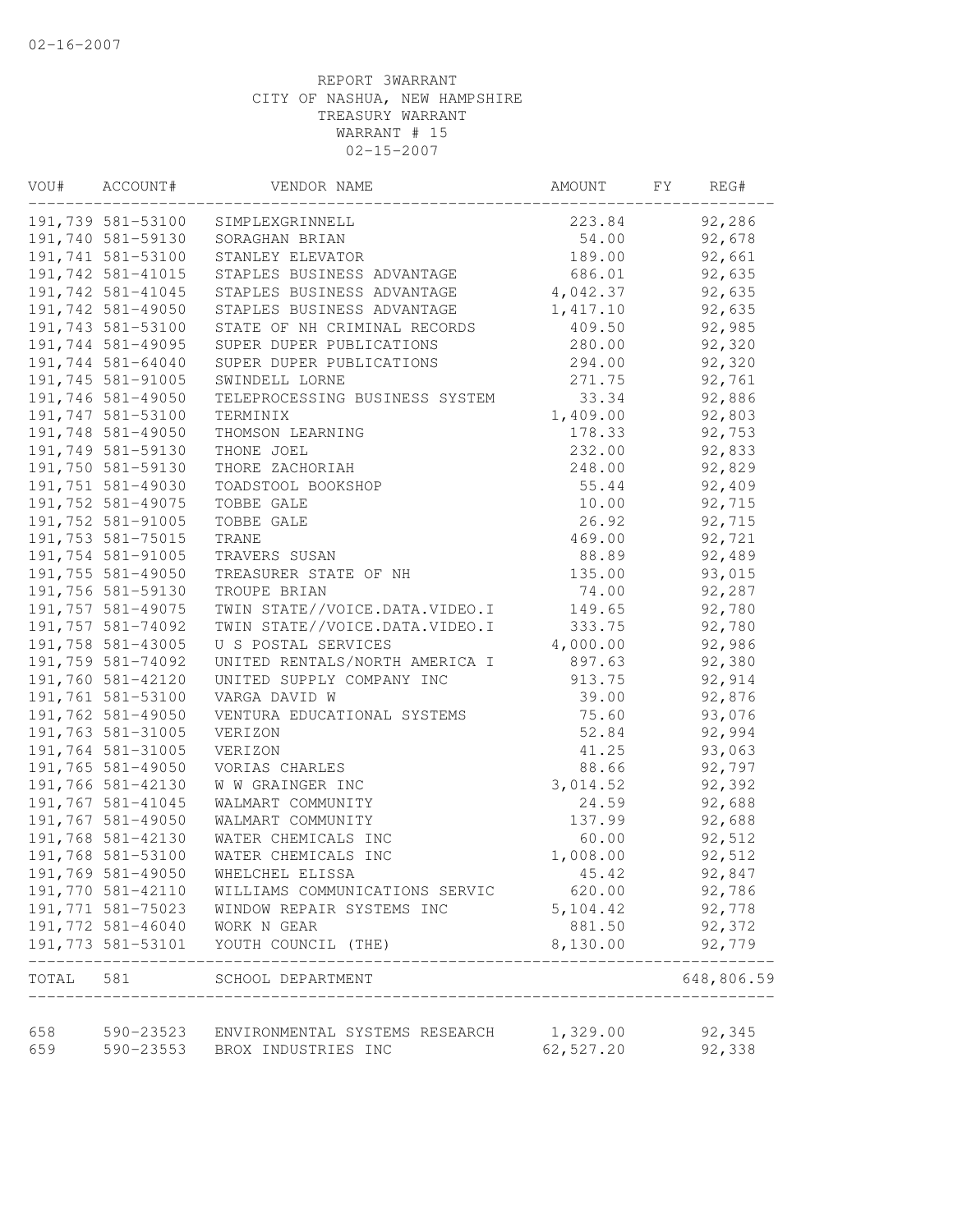| VOU#  | ACCOUNT#          | VENDOR NAME                    | AMOUNT FY | REG#      |
|-------|-------------------|--------------------------------|-----------|-----------|
|       | 191,774 590-23581 | THOMSON LEARNING               | 1,377.73  | 92,753    |
| 660   | 590-24523         | ENVIRONMENTAL SYSTEMS RESEARCH | 1,871.00  | 92,345    |
| 661   | 590-24523         | PICTOMETRY                     | 9,800.00  | 92,391    |
| 662   | 590-24531         | EAGLE POINT GUN/TJ MORRIS & SO | 5,500.40  | 92,388    |
| 663   | 590-24531         | RILEY'S SPORT SHOP INC         | 536.00    | 92,285    |
|       | 191,775 590-24581 | MCGRAW HILL COMPANIES          | $-250.98$ | 92,431    |
|       | 191,776 590-24581 | TERMINIX                       | 375.00    | 92,803    |
| TOTAL |                   | 590 P/Y OBLIGATIONS            |           | 83,065.35 |
|       |                   |                                |           |           |
| 664   | 592-85004         | NIXON PEABODY LLP              | 500.00    | 93,048    |
| TOTAL | 592               | BONDED DEBT SERVICE            |           | 500.00    |
|       |                   |                                |           |           |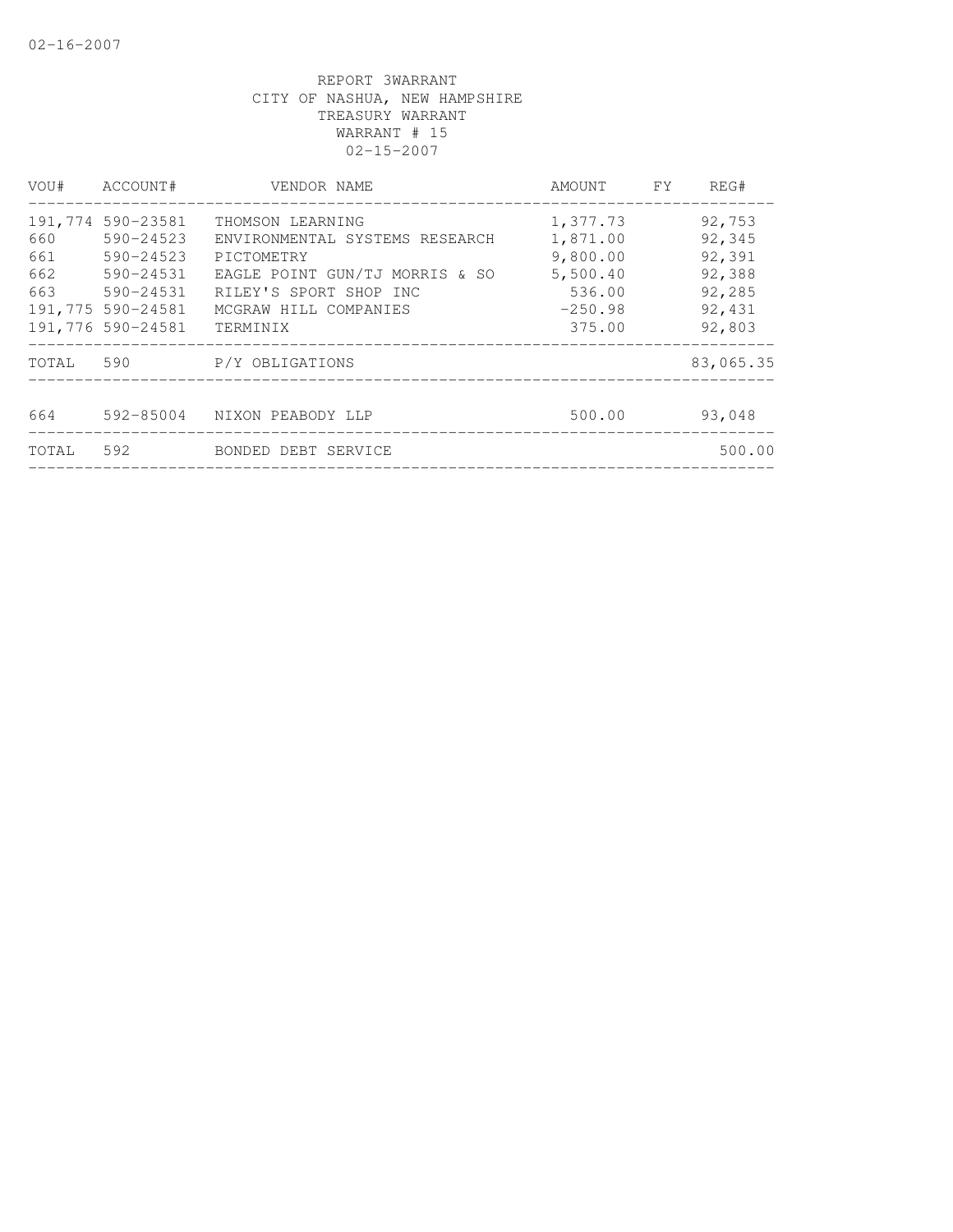| STREET PAVING PROGRAM          |                                                                                                                                                                                                                                                                                                                            | 4,174.91                                                                                                                                |
|--------------------------------|----------------------------------------------------------------------------------------------------------------------------------------------------------------------------------------------------------------------------------------------------------------------------------------------------------------------------|-----------------------------------------------------------------------------------------------------------------------------------------|
|                                |                                                                                                                                                                                                                                                                                                                            | 92,338                                                                                                                                  |
| STREET PAVING PROGRAM FY06     |                                                                                                                                                                                                                                                                                                                            | 2,022.46                                                                                                                                |
|                                |                                                                                                                                                                                                                                                                                                                            | 294                                                                                                                                     |
| STREET PAVING PROGRAM FY07     |                                                                                                                                                                                                                                                                                                                            | 4,382.24                                                                                                                                |
|                                |                                                                                                                                                                                                                                                                                                                            | 92,856                                                                                                                                  |
| DEFERRED MAINT/CAP IMPRVT FY06 |                                                                                                                                                                                                                                                                                                                            | 5,750.00                                                                                                                                |
|                                | VOU# ACCOUNT# VENDOR NAME<br>665 651-37 BROX INDUSTRIES INC<br>TOTAL 651-37 CAP IMP - PWD & ENGINEERS<br>653-07 BROX INDUSTRIES INC<br>TOTAL 653-07 CAP IMP - STREET DEPT<br>653-08 BROX INDUSTRIES INC<br>666 653-08 BROX INDUSTRIES INC/RETAINAGE<br>TOTAL 653-08 CAP IMP - STREET DEPT<br>TOTAL 681-09 CAP IMP - SCHOOL | AMOUNT FY REG#<br>4, 174.91 92, 338<br>2,022.46<br>3, 357.58 92, 338<br>1,024.66<br>191,777 681-09 TURNER BUILDING SCIENCE LLC 5,750.00 |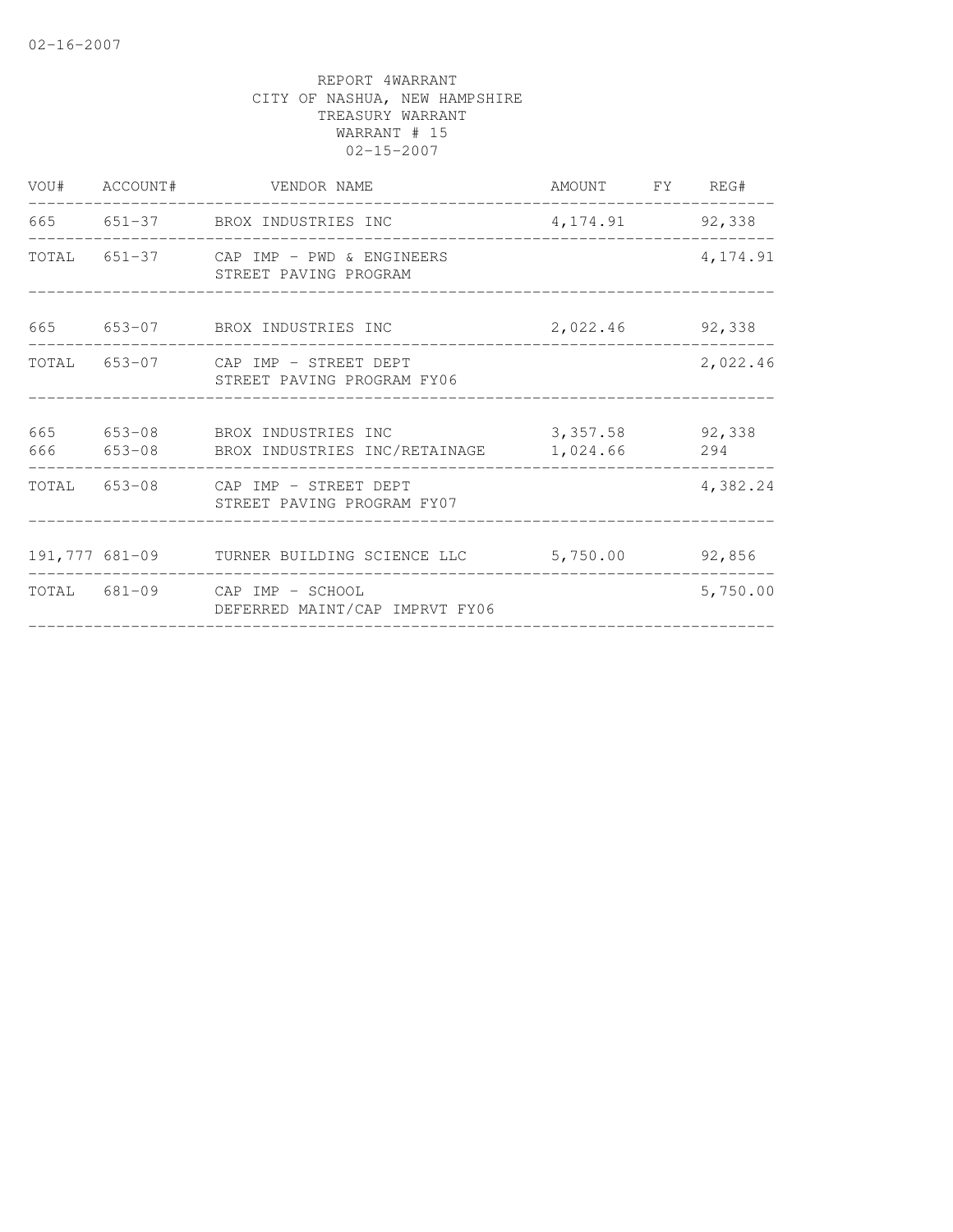| VOU#                            | ACCOUNT# PROGRAM                                                                                                                                                                                                      | VENDOR NAME                                                                                                                                                                                                                                                                                                                                                                                 |                                                                                                                                      | AMOUNT FY REG#                                                                                             |
|---------------------------------|-----------------------------------------------------------------------------------------------------------------------------------------------------------------------------------------------------------------------|---------------------------------------------------------------------------------------------------------------------------------------------------------------------------------------------------------------------------------------------------------------------------------------------------------------------------------------------------------------------------------------------|--------------------------------------------------------------------------------------------------------------------------------------|------------------------------------------------------------------------------------------------------------|
| 667                             |                                                                                                                                                                                                                       | 731-64045 3705 DELL MARKETING LP                                                                                                                                                                                                                                                                                                                                                            |                                                                                                                                      | 12,020.33 92,456                                                                                           |
| TOTAL                           | 731                                                                                                                                                                                                                   | CPF-POLICE DEPARTMENT                                                                                                                                                                                                                                                                                                                                                                       | 12,020.33                                                                                                                            |                                                                                                            |
| 668                             |                                                                                                                                                                                                                       | 751-53075 3731 MCFARLAND-JOHNSON INC                                                                                                                                                                                                                                                                                                                                                        | 30,910.86                                                                                                                            | 92,492                                                                                                     |
| TOTAL                           | 751                                                                                                                                                                                                                   | CPF-PWD & ENGINEERING                                                                                                                                                                                                                                                                                                                                                                       | 30,910.86                                                                                                                            |                                                                                                            |
| 669                             |                                                                                                                                                                                                                       | 771-53025 3750 VANASSE HANGEN BRUSTLIN INC                                                                                                                                                                                                                                                                                                                                                  | 7,948.40                                                                                                                             | 92,276                                                                                                     |
| TOTAL                           | 771                                                                                                                                                                                                                   | CPF - COMM DEVLPMNT DIV                                                                                                                                                                                                                                                                                                                                                                     | 7,948.40                                                                                                                             |                                                                                                            |
| 670                             | 772-62                                                                                                                                                                                                                | 3720 HUDSON PAVING & EXCAVATION INC 248.43 92,912                                                                                                                                                                                                                                                                                                                                           |                                                                                                                                      |                                                                                                            |
| TOTAL                           | 772                                                                                                                                                                                                                   | CPF-PLANNING DEPT                                                                                                                                                                                                                                                                                                                                                                           | 248.43                                                                                                                               |                                                                                                            |
| 671<br>672<br>673<br>674        | 774-01318<br>774-01318<br>774-53095                                                                                                                                                                                   | 3718 MERIDIAN CONSTRUCTION CORP<br>3718 MERIDIAN CONSTRUCTION CORP/RET<br>774-34015 3718 KEYSPAN ENERGY DELIVERY<br>3718 JGI EASTERN INC                                                                                                                                                                                                                                                    | 200,396.00<br>22,266.00<br>905.31<br>434.26                                                                                          | 92,451<br>293<br>93,016<br>92,406                                                                          |
| TOTAL                           | 774                                                                                                                                                                                                                   | CPF-URBAN PROGRAMS                                                                                                                                                                                                                                                                                                                                                                          | 224,001.57                                                                                                                           |                                                                                                            |
| 675<br>TOTAL                    | 191,778 781-01340<br>191,779 781-01340<br>191,780 781-01695<br>191,781 781-53100<br>191,782 781-63085<br>191,782 781-63085<br>191,783 781-63085<br>191,784 781-63085<br>191,784 781-63085<br>191,785 781-63085<br>781 | 3773 OFFICE ENVIRONMENTS OF NEW ENG<br>3773 PIONEER TREE SERVICE/HERMAN ST<br>3774 RIST FROST SHUMWAY ENG PC<br>3773 HAYNER/SWANSON INC<br>3773 BRONZE CRAFT CORP<br>3774 BRONZE CRAFT CORP<br>3774 OFFICE RESOURCES INC<br>3773 SHANAHAN SOUND AND ELECTRONICS<br>3774 SHANAHAN SOUND AND ELECTRONICS<br>3773 ZAX SIGNAGE<br>781-83063 3774 ARGONAUT INSURANCE CO<br>CPF-SCHOOL DEPARTMENT | 4,112.00<br>13,500.00<br>1,013.18<br>675.00<br>1,239.00<br>1,239.00<br>2,580.00<br>298.00<br>298.00<br>7,721.50<br>1.42<br>32,677.10 | 92,670<br>92,920<br>92,385<br>92,347<br>92,447<br>92,447<br>92,798<br>92,838<br>92,838<br>92,397<br>92,755 |
| 676<br>677<br>677<br>678<br>679 | 792-01310<br>792-01310<br>792-01310<br>792-01310<br>792-53030                                                                                                                                                         | 3792 D&C CONSTRUCTION CO INC<br>3798 METHUEN CONSTRUCTION CORP INC<br>3799 METHUEN CONSTRUCTION CORP INC<br>3799 METHUEN CONSTRUCTION CORP INC/<br>3792 MILLER ENGINEERING & TESTING I                                                                                                                                                                                                      | 169,902.50<br>145,037.50<br>666,862.20<br>74,095.80<br>865.45                                                                        | 92,526<br>92,481<br>92,481<br>303<br>92,454                                                                |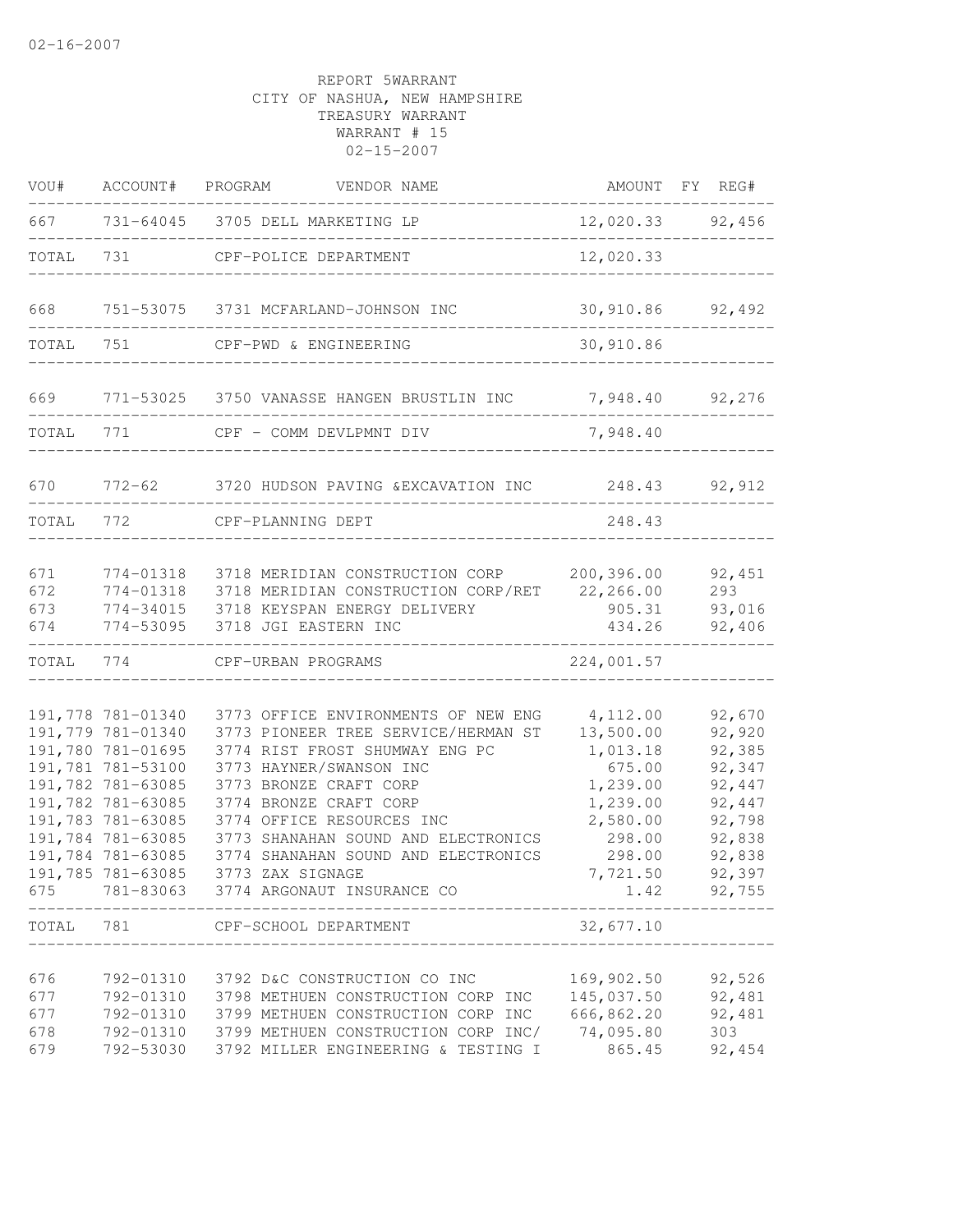| VOU#              | ACCOUNT#                              | PROGRAM<br>VENDOR NAME                                                                   |                                 | AMOUNT FY REG#             |
|-------------------|---------------------------------------|------------------------------------------------------------------------------------------|---------------------------------|----------------------------|
| 680<br>681<br>681 | 792-53180<br>$792 - 74$<br>$792 - 75$ | 3794 BROX INDUSTRIES INC<br>3792 D&C CONSTRUCTION CO INC<br>3792 D&C CONSTRUCTION CO INC | 27,095.00<br>30,199.75<br>74.61 | 92,338<br>92,526<br>92,526 |
| TOTAL             | 792                                   | CPF-WASTEWATER USER FUND                                                                 | 1, 114, 132.81                  |                            |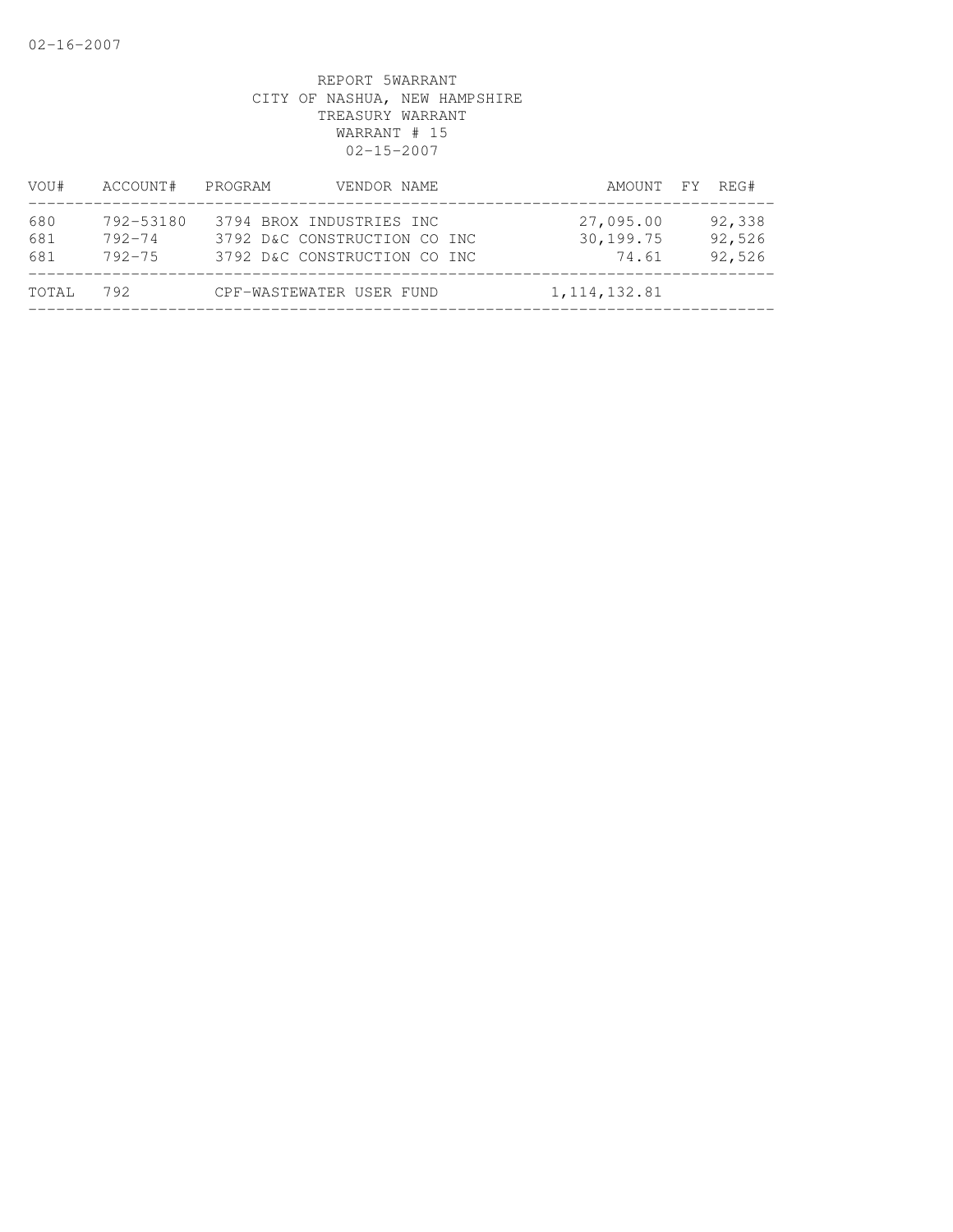| VOU#  | ACCOUNT#         | VENDOR NAME                    | AMOUNT    | FY. | REG#    |
|-------|------------------|--------------------------------|-----------|-----|---------|
| 682   | $801 - 151 - 01$ | NASHUA CORPORATION             | 286.80    |     | 92,570  |
| 683   | 801-31050        | NEXTEL COMMUNICATIONS          | 181.72    |     | 93,002  |
| 684   | 801-34015        | ENERGYNORTH PROPANE            | 1,482.99  |     | 93,012  |
| 685   | 801-41010        | ANCO ENGRAVED SIGNS & STAMPS I | 47.40     |     | 92,629  |
| 686   | 801-41015        | STAPLES BUSINESS ADVANTAGE     | 97.30     |     | 92,685  |
| 687   | 801-42000        | LISAY STEVEN E                 | 720.00    |     | 92,452  |
| 688   | 801-45305        | CHARKIT CHEMICAL CORP          | 8,542.83  |     | 92,422  |
| 689   | 801-46045        | WORK N GEAR                    | 176.40    |     | 92,372  |
| 689   | 801-46045        | WORK N GEAR                    | 101.46    |     | 92,372  |
| 689   | 801-46045        | WORK N GEAR                    | 9.14      |     | 92,372  |
| 690   | 801-53030        | CMA ENGINEERS INC              | 1,390.48  |     | 92,503  |
| 691   | 801-53075        | USDA APHIS                     | 4,900.00  |     | 93,019  |
| 692   | 801-53130        | COLUMBIA ANALYTICAL SERVICES I | 900.00    |     | 92,527  |
| 693   | 801-54020        | TELEGRAPH PUBLISHING COMPANY   | 390.55    |     | 92,913  |
| 694   | 801-54020        | THE LOWELL PUBLISHING CO       | 354.60    |     | 93,009  |
| 695   | 801-54020        | UNION LEADER CORPORATION       | 335.84    |     | 93,001  |
| 696   | 801-59100        | ABLE AIR CORP                  | 1,915.00  |     | 92,437  |
| 697   | 801-59100        | AMHERST APPLIANCE REPAIR/STEVE | 310.00    |     | 93,041  |
| 698   | 801-59238        | ANACOMP INC                    | 15.76     |     | 92,339  |
| 699   | 801-59245        | JENNINGS EXCAVATION INC/DAVID  | 400.00    |     | 92,314  |
| 700   | 801-64045        | CREATIVE INFORMATION SYSTEMS   | 4,745.00  |     | 92,523  |
| $701$ | 801-64192        | BELLETETES INC                 | 53.42     |     | 92,465  |
| 702   | 801-75023        | A-1 STEAM CLEANING INC         | 250.00    |     | 92, 411 |
| 703   | 801-75023        | GZA GEOENVIRONMENTAL INC       | 444.50    |     | 92,750  |
| 704   | 801-75023        | J P CHEMICAL CO INC            | 35.00     |     | 92,455  |
| 705   | 801-77020        | SOUTHWORTH-MILTON INC          | 1,066.65  |     | 92,305  |
| 706   | 801-78065        | MAYNARD & LESIEUR INCORPORATED | 675.75    |     | 92,900  |
| 707   | 801-78100        | LIBERTY INTN'L TRUCKS OF NH LL | 1,313.94  |     | 92,898  |
| 707   | 801-78100        | LIBERTY INTN'L TRUCKS OF NH LL | 46.12     |     | 92,898  |
| 708   | 801-78100        | MCDEVITT TRUCKS INC            | 159.83    |     | 92,680  |
| 709   | 801-78100        | SANEL AUTO PARTS CO            | 124.63    |     | 92, 474 |
| 709   | 801-78100        | SANEL AUTO PARTS CO            | 46.31     |     | 92, 475 |
| 710   | 801-82025        | NH RETIREMENT SYSTEM           | 299.36    |     | 302     |
| 711   | 801-83006        | ANTHEM BLUE CROSS BLUE SHIELD  | 890.79    |     | 295     |
| 711   | 801-83106        | ANTHEM BLUE CROSS BLUE SHIELD  | 8,307.91  |     | 295     |
| 712   | 801-83106        | HARVARD PILGRIM HEALTH CARE    | 202.66    |     | 296     |
| 713   | 801-83106        | NORTHEAST DELTA                | 626.17    |     | 297     |
| 714   | 801-83206        | ANTHEM BLUE CROSS BLUE SHIELD  | 14,401.38 |     | 295     |
| 715   | 801-83206        | NORTHEAST DELTA                | 923.75    |     | 297     |
| 716   | 801-83306        | ANTHEM BLUE CROSS BLUE SHIELD  | 2,740.90  |     | 295     |
| 717   | 801-83306        | HARVARD PILGRIM HEALTH CARE    | 100.08    |     | 296     |
| 718   | 801-83306        | NORTHEAST DELTA                | 241.93    |     | 297     |
| 719   | 801-83406        | ANTHEM BLUE CROSS BLUE SHIELD  | 4,747.56  |     | 295     |
| 720   | 801-83406        | HARVARD PILGRIM HEALTH CARE    | 1,000.79  |     | 296     |
| 721   | 801-83406        | NORTHEAST DELTA                | 334.72    |     | 297     |
| 722   | 801-94005        | NORTHEAST RESOURCE RECOVERY AS | 1,000.00  |     | 93,047  |
| 723   | 801-94005        | TREASURER STATE OF N H         | 50.00     |     | 93,046  |
| 724   | 801-94005        | TREASURER STATE OF NH          | 96.00     |     | 93,006  |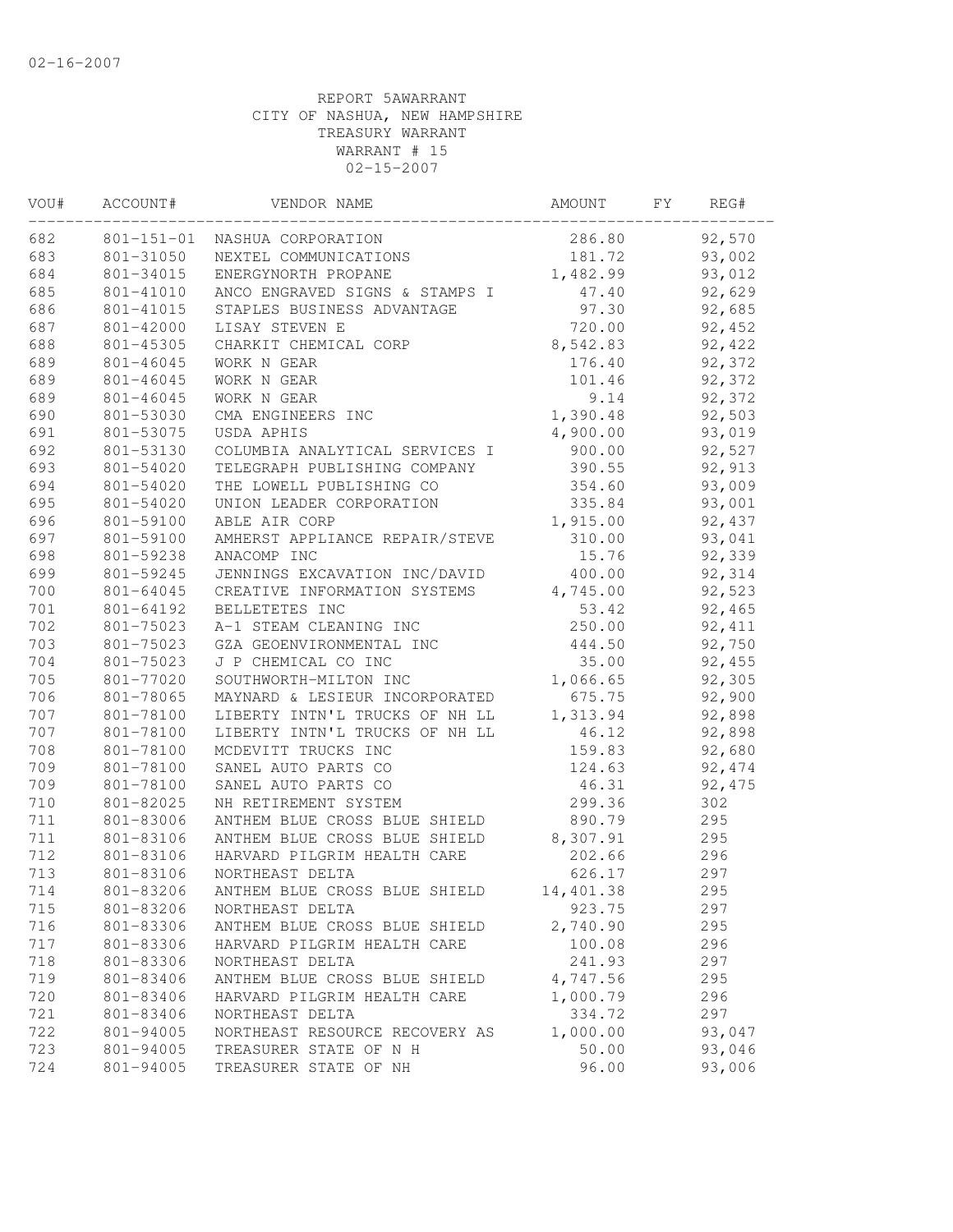| VOU#  | ACCOUNT#         | VENDOR NAME                    | AMOUNT    | FY | REG#      |
|-------|------------------|--------------------------------|-----------|----|-----------|
| 725   | 801-95005        | APWA                           | 322.50    |    | 93,058    |
| 726   | 801-96125        | CMA ENGINEERS INC              | 6,885.61  |    | 92,503    |
| TOTAL | 801              | SOLID WASTE DISPOSAL           |           |    | 74,691.53 |
|       |                  |                                |           |    |           |
| 727   | $802 - 215 - 00$ | ROGERS ELLEN                   | 503.98    |    | 92,261    |
| 728   | 802-31005        | ARCH WIRELESS                  | 29.06     |    | 93,062    |
| 729   | 802-31005        | NEXTEL COMMUNICATIONS          | 117.23    |    | 93,002    |
| 729   | 802-31005        | NEXTEL COMMUNICATIONS          | 217.88    |    | 93,002    |
| 730   | 802-31005        | VERIZON                        | 69.36     |    | 93,033    |
| 731   | 802-32005        | PUBLIC SERVICE OF NH           | 636.98    |    | 93,055    |
| 732   | 802-33005        | PENNICHUCK WATER               | 83.14     |    | 93,018    |
| 733   | 802-34015        | KEYSPAN ENERGY DELIVERY        | 1,850.16  |    | 93,016    |
| 734   | 802-41015        | STAPLES BUSINESS ADVANTAGE     | 360.41    |    | 92,685    |
| 735   | 802-45103        | JCI JONES CHEMICALS INC        | 2,126.30  |    | 92,515    |
| 736   | 802-45106        | KEMIRA WATER SOLUTIONS INC     | 3,527.04  |    | 92,520    |
| 737   | $802 - 452$      | MURRAY JOHN                    | 540.00    |    | 92,569    |
| 738   | 802-46045        | UNIFIRST CORPORATION           | 39.48     |    | 92,668    |
| 738   | 802-46045        | UNIFIRST CORPORATION           | 221.47    |    | 92,668    |
| 739   | $802 - 467$      | HILLSBOROUGH COUNTY TREASURER  | 74.34     |    | 92,910    |
| 740   | 802-49025        | PRINTGRAPHICS OF MAINE         | 1,449.87  |    | 92,371    |
| 741   | 802-49070        | ENVIRONMENTAL RESOURCE ASSOCIA | 317.83    |    | 92,343    |
| 742   | 802-49070        | VWR INTERNATIONAL INC          | 3,390.21  |    | 92,686    |
| 743   | 802-53030        | EASTERN ANALYTICAL INC         | 286.00    |    | 92, 471   |
| 744   | 802-53030        | MILLIPORE CORPORATION          | 3,374.20  |    | 92,378    |
| 745   | 802-59100        | ANSWERING SERVICES OF NH LLC   | 77.00     |    | 92,282    |
| 746   | 802-59100        | GZA GEOENVIRONMENTAL INC       | 63.50     |    | 92,750    |
| 747   | 802-59100        | MONSTER STORAGE                | 570.00    |    | 92,530    |
| 748   | 802-59225        | RESOURCE MANAGEMENT INC        | 26,033.64 |    | 92,281    |
| 749   | 802-59230        | CORRIVEAU ROUTHIER INC         | 32.00     |    | 92,892    |
| 750   | 802-59230        | REDIMIX COMPANIES INC          | 206.00    |    | 92,500    |
| 751   | 802-59238        | ANACOMP INC                    | 189.11    |    | 92,339    |
| 752   | 802-59275        | PENNICHUCK WATER               | 7,531.90  |    | 93,020    |
| 753   | 802-59320        | DOWNTOWN LINCOLN-MERCURY INC   | 300.99    |    | 92,368    |
| 754   | 802-59320        | MAC MULKIN CHEVROLET INC       | 298.35    |    | 92,895    |
| 755   | 802-59320        | MCDEVITT TRUCKS INC            | 996.03    |    | 92,680    |
| 756   | 802-64192        | CUES                           | 2,006.54  |    | 92,425    |
| 757   | 802-64192        | FASTENAL CO                    | 21.58     |    | 92,321    |
| 758   | 802-64192        | FEDEX                          | 100.31    |    | 92,997    |
| 759   | 802-64192        | GRAINGER                       | 494.14    |    | 92,357    |
| 760   | 802-64192        | HOME DEPOT CREDIT SERVICES     | 589.56    |    | 93,011    |
| 761   | 802-64192        | M & M ELECTRICAL SUPPLY CO INC | 67.07     |    | 92,890    |
| 762   | 802-64192        | PINE MOTOR PARTS               | 62.77     |    | 92,902    |
| 763   | 802-66025        | GE CAPITAL INC                 | 105.00    |    | 92,674    |
| 764   | 802-77050        | GRAINGER                       | 511.49    |    | 92,357    |
| 765   | 802-77062        | BEARINGS SPECIALTY CO INC      | 3.94      |    | 92,672    |
| 766   | 802-77063        | VELLANO BROS INC - RAYMOND     | 5,160.00  |    | 92,989    |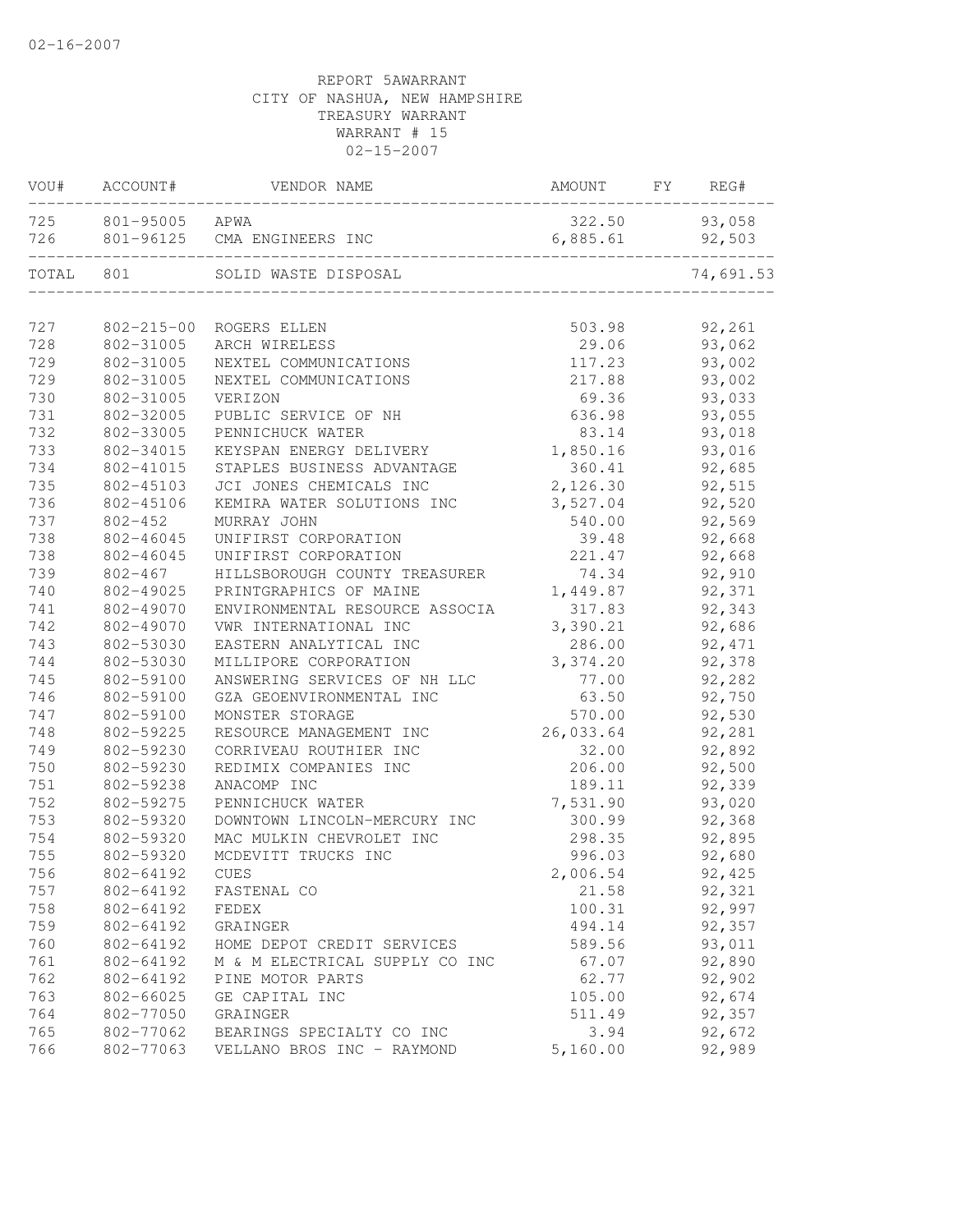| VOU#  | ACCOUNT#  | VENDOR NAME                    | AMOUNT     | FY. | REG#       |
|-------|-----------|--------------------------------|------------|-----|------------|
| 767   | 802-77066 | UNITED SUPPLY COMPANY INC      | 50.04      |     | 92,914     |
| 768   | 802-77069 | GRAINGER                       | 190.26     |     | 92,357     |
| 769   | 802-77069 | HEATING SPECIALTIES OF NH INC  | 95.35      |     | 92,894     |
| 770   | 802-77069 | HOME DEPOT CREDIT SERVICES     | 777.48     |     | 93,011     |
| 771   | 802-77069 | M & M ELECTRICAL SUPPLY CO INC | 50.75      |     | 92,890     |
| 772   | 802-77069 | UNITED SUPPLY COMPANY INC      | 13.35      |     | 92,914     |
| 773   | 802-82025 | NH RETIREMENT SYSTEM           | 489.00     |     | 302        |
| 774   | 802-83006 | ANTHEM BLUE CROSS BLUE SHIELD  | 25,719.31  |     | 295        |
| 775   | 802-83006 | HARVARD PILGRIM HEALTH CARE    | 12,762.53  |     | 296        |
| 776   | 802-83006 | NORTHEAST DELTA                | 2,458.28   |     | 297        |
| 777   | 802-94005 | FRED PRYOR SEMINARS            | 179.00     |     | 93,040     |
| 777   | 802-94005 | FRED PRYOR SEMINARS            | 179.00     |     | 93,040     |
| 778   | 802-95005 | NACWA                          | 6,162.00   |     | 93,042     |
| 779   | 802-95005 | NE BIOSOLIDS & RESIDUALS ASSN  | 1,725.00   |     | 93,035     |
| 780   | 802-95005 | THE WET WEATHER PARTNERSHIP    | 2,500.00   |     | 93,036     |
| 781   | 802-95010 | MSDS ONLINE INC                | 399.00     |     | 92,996     |
| 782   | 802-96004 | ELECTRIC MOTOR SERVICECENTER I | 9,445.00   |     | 92,531     |
| 783   | 802-96004 | GRAINGER                       | 293.22     |     | 92,357     |
| 784   | 802-96004 | MCMASTER-CARR SUPPLY CO        | 628.04     |     | 92,446     |
| 785   | 802-96530 | KRAFT POWER CORP               | 67, 105.31 |     | 92,278     |
| TOTAL | 802       | SEWERAGE DISPOSAL SYSTEM       |            |     | 195,857.78 |
|       |           |                                |            |     |            |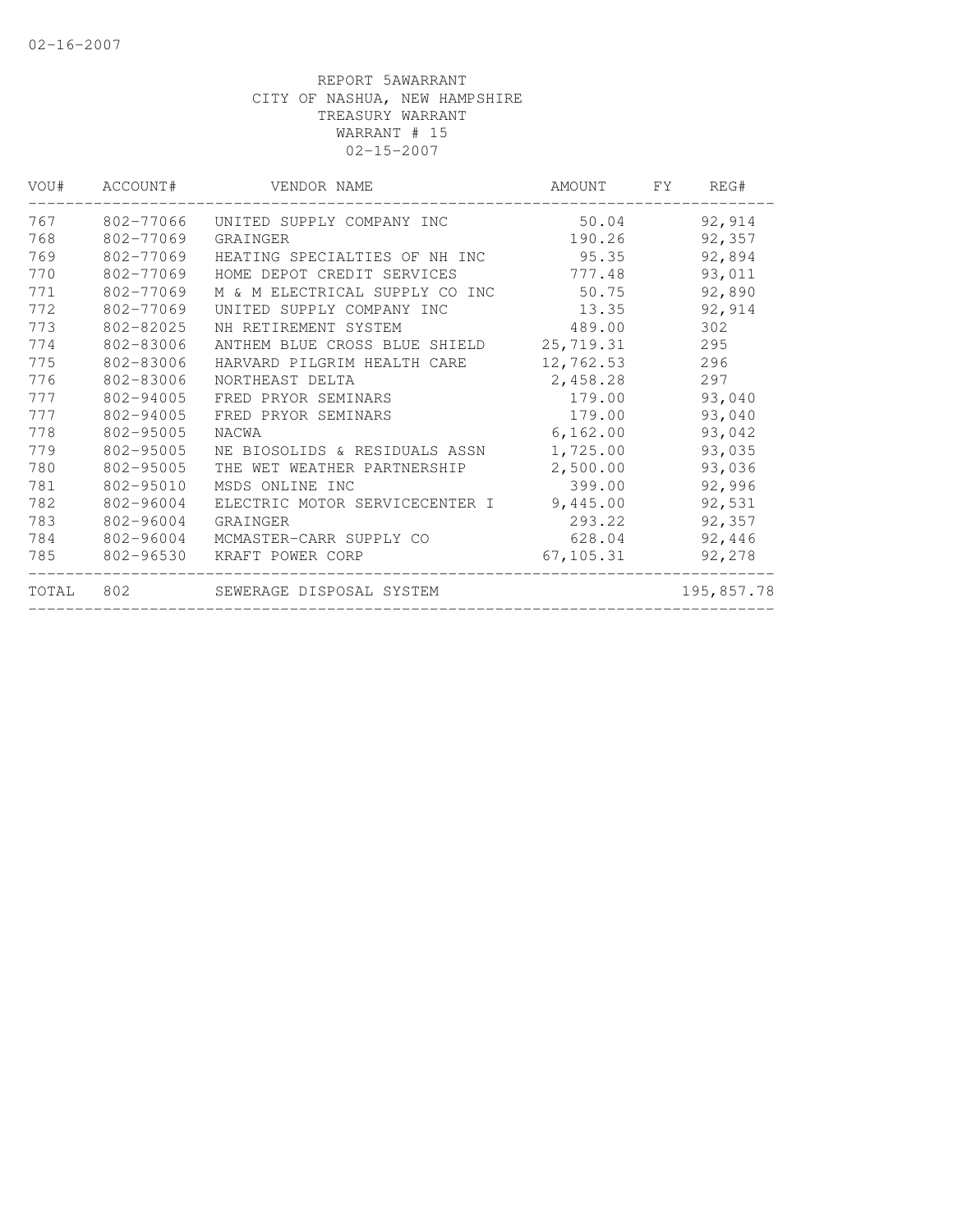| VOU#  | ACCOUNT#       | VENDOR NAME                  | AMOUNT   | <b>FY</b> | REG#     |
|-------|----------------|------------------------------|----------|-----------|----------|
| 786   | 931-64030      | GOVCONNECTION INC            | 179.95   |           | 92,279   |
| TOTAL | 931            | POLICE TRUST FUND            |          |           | 179.95   |
| 787   | 963-75023      | JP BARTLETT CO               | 1,826.54 |           | 92,263   |
| TOTAL | 963            | WOODLAWN CEMETERY TRUST FUND |          |           | 1,826.54 |
|       | 191,78 981-713 | GOVCONNECTION INC            | 347.08   |           | 92,279   |
| TOTAL | 981            | SCHOOL TRUST FUND            |          |           | 347.08   |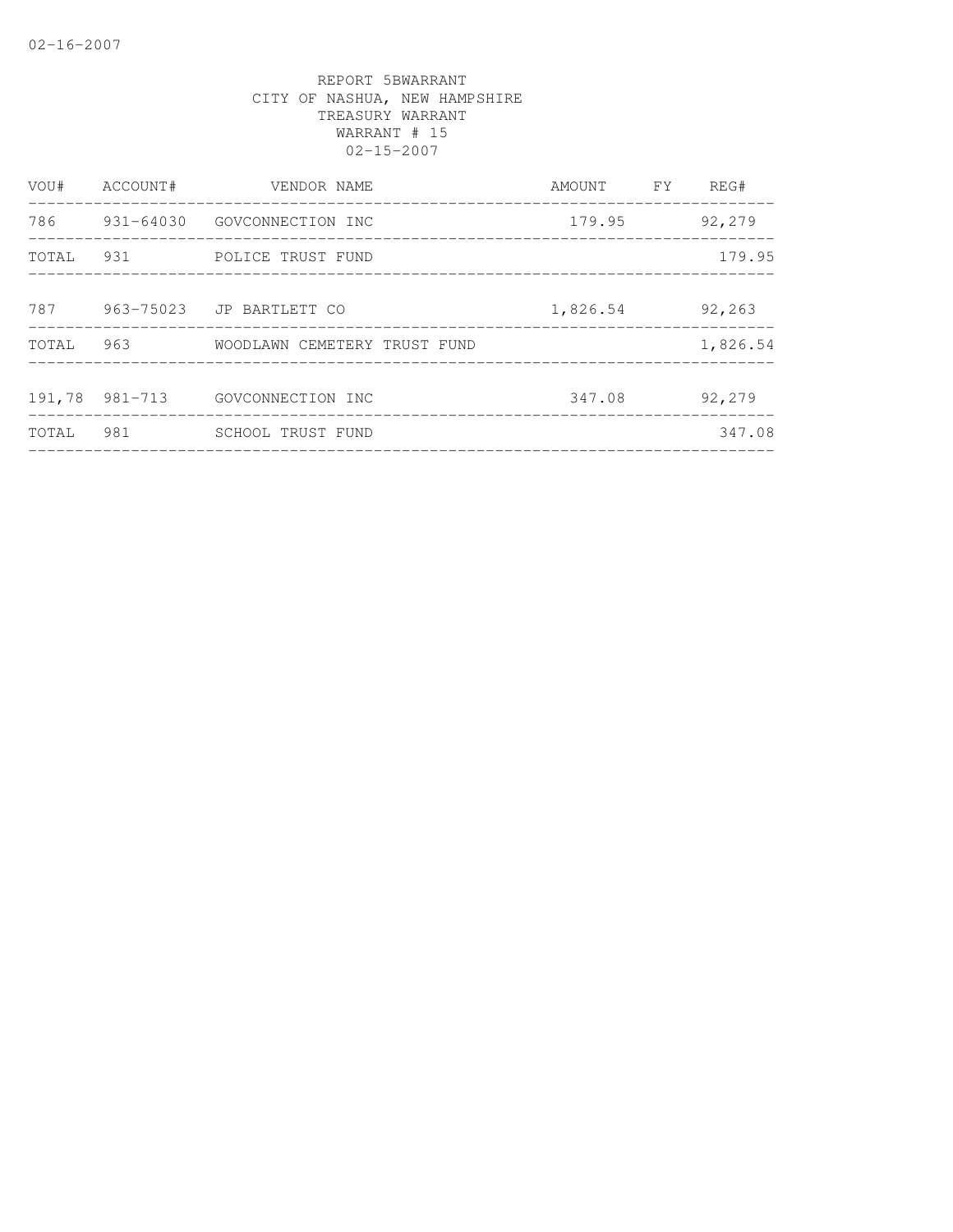|       | ACCOUNT#                               | PAYROLL WEEK ENDING                                         | AMOUNT                       |          |
|-------|----------------------------------------|-------------------------------------------------------------|------------------------------|----------|
|       | $151 - 41$<br>$151 - 41$<br>$151 - 41$ | $03 - FEB - 2007$<br>$10 - FEB - 2007$<br>$27 - JAN - 2007$ | 365.18<br>1,697.50<br>967.87 |          |
| TOTAL | 151                                    | A/R POLICE OVERTIME                                         |                              | 3,030.55 |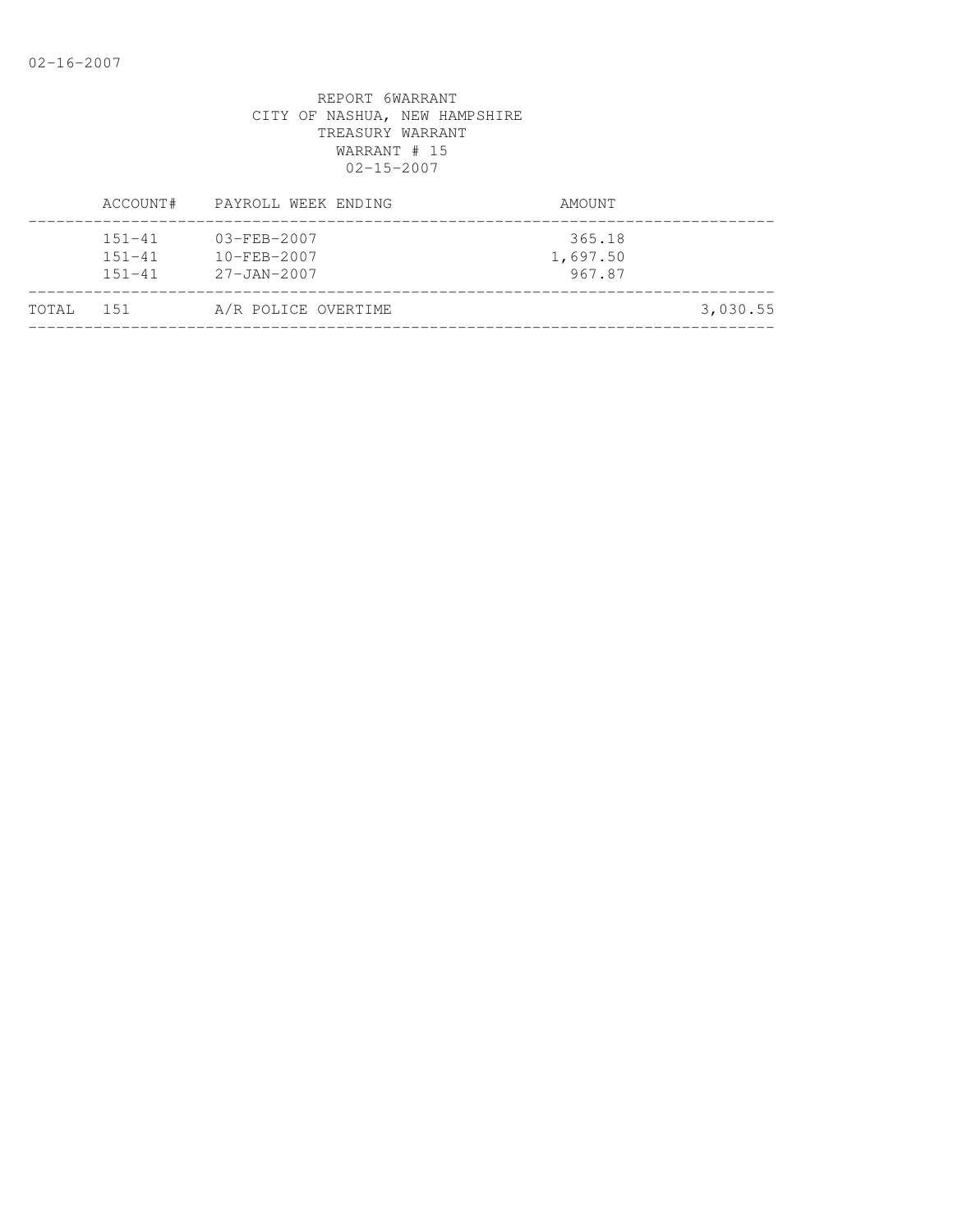|           | ACCOUNT#                 | PAYROLL WEEK ENDING                              | AMOUNT             |           |
|-----------|--------------------------|--------------------------------------------------|--------------------|-----------|
|           |                          | 3037-11515 10-FEB-2007<br>3037-11515 27-JAN-2007 | 696.17<br>696.17   |           |
| TOTAL 303 |                          | ALT - INCENTIVE FUND PROGRAM                     |                    | 1,392.34  |
|           |                          |                                                  |                    |           |
|           | 305-11239                | 03-FEB-2007                                      | 970.72             |           |
|           |                          | 305-11239  10-FEB-2007                           | 970.72             |           |
|           |                          | 305-11239 27-JAN-2007                            | 970.72             |           |
|           |                          | 305-59100 03-FEB-2007                            | 165.00             |           |
| TOTAL 305 |                          | SRF - CIVIC & COMM ACTIVITIES                    |                    | 3,077.16  |
|           | 308-83051                | 03-FEB-2007                                      |                    |           |
|           |                          | 308-83051 10-FEB-2007                            | 1,045.99<br>767.43 |           |
|           | 308-83051                | 27-JAN-2007                                      | 2,056.99           |           |
|           | 308-83052                | 03-FEB-2007                                      | 698.75             |           |
|           | 308-83052                | $10 - FEB - 2007$                                | 1,525.53           |           |
|           | 308-83052                | 27-JAN-2007                                      | 905.38             |           |
|           | 308-83102                | 03-FEB-2007                                      | 1,860.33           |           |
|           | 308-83102                | 10-FEB-2007                                      | 1,860.33           |           |
|           |                          | 308-83102 27-JAN-2007                            | 1,860.33           |           |
| TOTAL     | 308                      | SRF - INSURANCE                                  |                    | 12,581.06 |
|           |                          |                                                  |                    |           |
|           |                          | 3086-11870 10-FEB-2007                           | 2,852.31           |           |
|           |                          | 3086-11870 27-JAN-2007                           | 2,852.31           |           |
|           | 3086-12006               | 10-FEB-2007                                      | 1,812.59           |           |
|           | 3086-12006<br>3086-13032 | 27-JAN-2007<br>03-FEB-2007                       | 1,812.59<br>245.83 |           |
|           |                          | 3086-13032 10-FEB-2007                           | 228.99             |           |
|           |                          | 3086-13032 27-JAN-2007                           | 202.05             |           |
|           |                          | 3086-13133 10-FEB-2007                           | 2,250.00           |           |
|           |                          | 3086-13133 27-JAN-2007                           | 1,269.96           |           |
| TOTAL     | 308                      | JAVITS GRANT PROGRAM                             |                    | 13,526.63 |
|           |                          |                                                  |                    |           |
|           | 3097-11162               | 03-FEB-2007                                      | 1,092.01           |           |
|           | 3097-11162               | 10-FEB-2007                                      | 1,092.01           |           |
|           | 3097-11162               | 27-JAN-2007                                      | 1,092.01           |           |
|           | 3097-11408               | 03-FEB-2007                                      | 721.60             |           |
|           | 3097-11408               | 10-FEB-2007                                      | 721.60             |           |
|           | 3097-11408               | 27-JAN-2007                                      | 721.60             |           |
|           | 3097-12112               | 03-FEB-2007                                      | 3,420.73           |           |
|           | 3097-12112               | 10-FEB-2007                                      | 3,349.16           |           |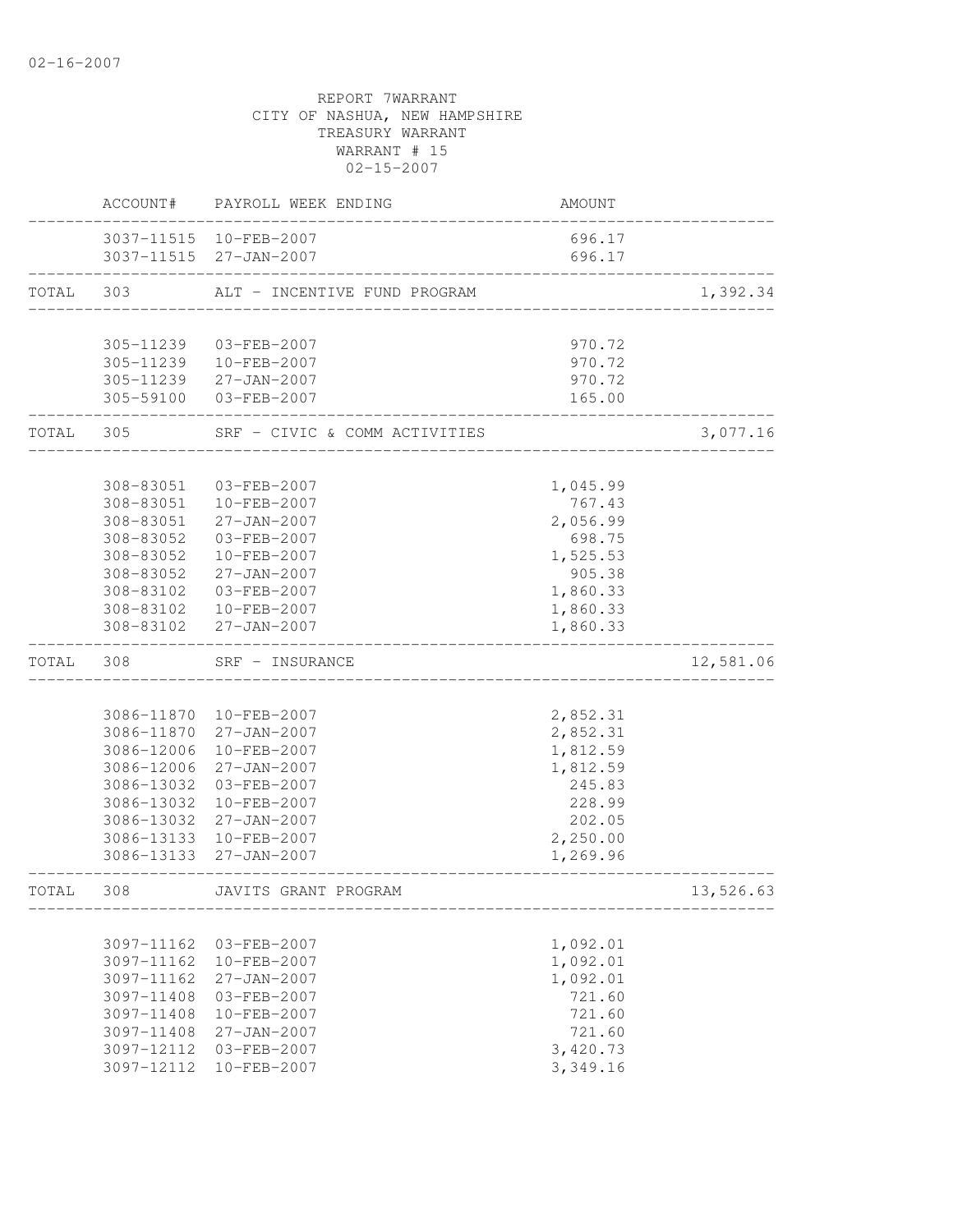|       | ACCOUNT#               | PAYROLL WEEK ENDING                              | AMOUNT               |            |
|-------|------------------------|--------------------------------------------------|----------------------|------------|
|       | 3097-12112             | 27-JAN-2007                                      | 3, 421.78            |            |
|       | 3097-12830             | 03-FEB-2007                                      | 575.23               |            |
|       | 3097-12830             | 10-FEB-2007                                      | 209.36               |            |
|       | 3097-12830             | 27-JAN-2007                                      | 88.50                |            |
|       | 3097-19138             | 10-FEB-2007                                      | 2,755.50             |            |
|       | 3097-19138             | $27 - JAN - 2007$                                | 2,755.51             |            |
|       | 3097-19139             | 10-FEB-2007                                      | 8,158.44             |            |
|       | 3097-19139             | $27 - JAN - 2007$                                | 8,158.45             |            |
|       | 3097-19140             | 03-FEB-2007                                      | 8,770.40             |            |
|       | 3097-19140             | 10-FEB-2007                                      | 8,391.88             |            |
|       | 3097-19140             | $27 - JAN - 2007$                                | 8,699.60             |            |
|       | 3097-19540             | 03-FEB-2007                                      | 20, 441.65           |            |
|       | 3097-19540             | 10-FEB-2007                                      | 21,674.90            |            |
|       | 3097-19540             | 27-JAN-2007                                      | 19,577.29            |            |
|       | 3097-19544             | 03-FEB-2007                                      | 724.38               |            |
|       | 3097-19544             | 10-FEB-2007                                      | 711.09               |            |
|       | 3097-19544             | $27 - JAN - 2007$                                | 733.24               |            |
|       | 3097-19545             | 03-FEB-2007                                      | 1,321.09             |            |
|       | 3097-19545             | 10-FEB-2007                                      | 1,325.80             |            |
|       | 3097-19545             | 27-JAN-2007                                      | 1,188.50             |            |
| TOTAL | 309                    | SRF - FOOD SERVICES                              | __________________   | 131,893.31 |
|       |                        |                                                  |                      |            |
|       |                        | 3117-12006 03-FEB-2007<br>3117-12006 10-FEB-2007 | 393.85               |            |
|       |                        |                                                  | 1,450.00             |            |
|       | 3117-12006             | 27-JAN-2007                                      | 1,500.00             |            |
| TOTAL | 311                    | DRIVER'S EDUCATION                               |                      | 3,343.85   |
|       |                        | 3118-13032 10-FEB-2007                           | 209.46               |            |
|       |                        | 3118-13032 27-JAN-2007                           | 179.51               |            |
|       |                        |                                                  |                      |            |
| TOTAL | 311                    | SUMMER SCHOOL                                    |                      | 388.97     |
|       |                        | 312-11165 03-FEB-2007                            | 745.98               |            |
|       | 312-11165              | $10 - FEB - 2007$                                | 745.98               |            |
|       | 312-11165              | $27 - JAN - 2007$                                | 745.98               |            |
|       |                        |                                                  |                      |            |
|       | 312-11191              | 03-FEB-2007                                      | 703.92               |            |
|       | 312-11191<br>312-11191 | 10-FEB-2007<br>27-JAN-2007                       | 703.93<br>703.92     |            |
|       | 312-11547              | 03-FEB-2007                                      | 1,948.00             |            |
|       | 312-11547              | 10-FEB-2007                                      |                      |            |
|       | 312-11547              | $27 - JAN - 2007$                                | 1,947.99<br>1,947.99 |            |
|       | 312-12010              | 03-FEB-2007                                      | 51.62                |            |
|       | 312-12010              | $10 - FEB - 2007$                                | 86.03                |            |
|       |                        |                                                  |                      |            |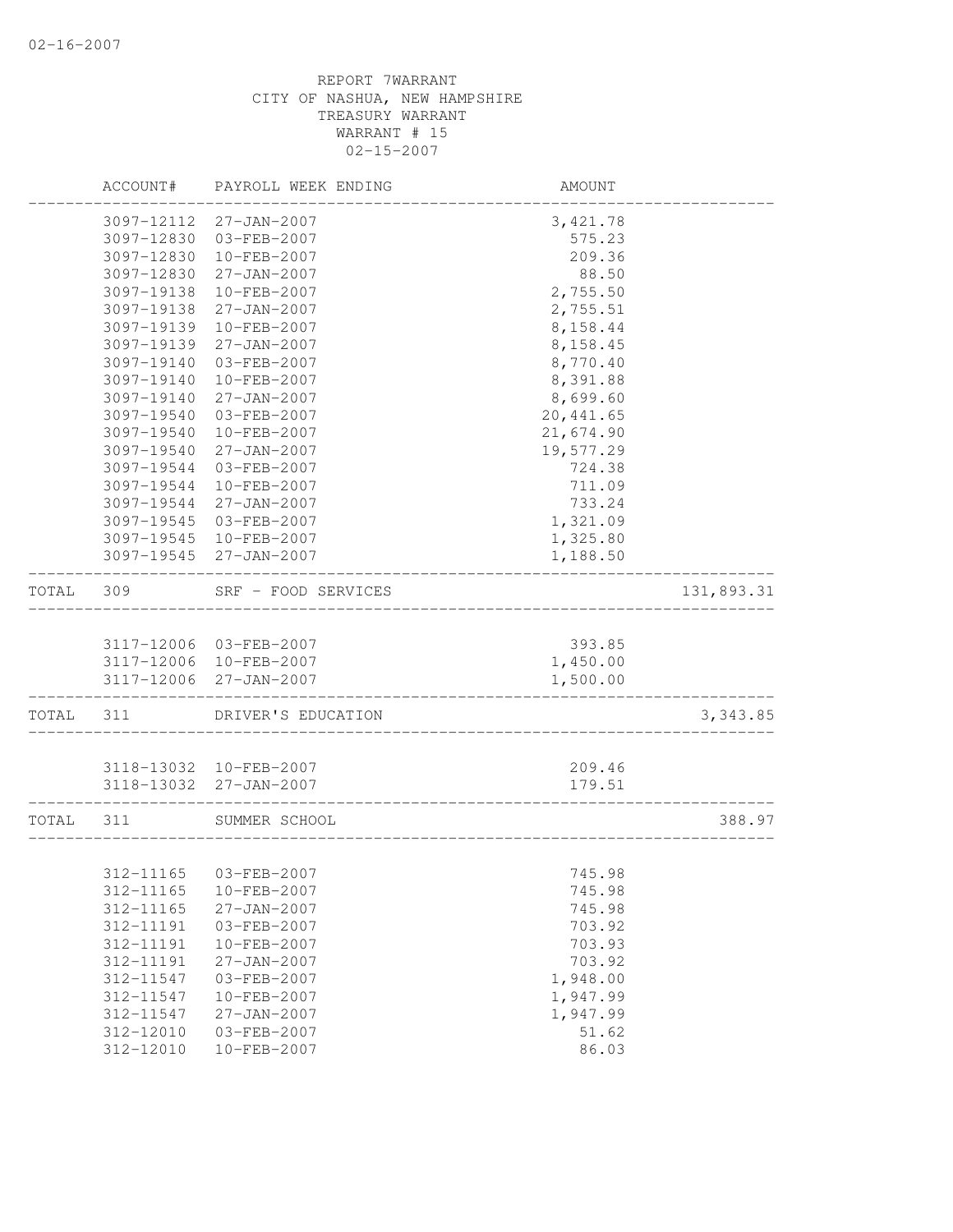|       | ACCOUNT#      | PAYROLL WEEK ENDING                              | AMOUNT   |           |
|-------|---------------|--------------------------------------------------|----------|-----------|
|       | 312-12010     | $27 - JAN - 2007$                                | 120.44   |           |
|       | 312-12116     | 03-FEB-2007                                      | 551.93   |           |
|       | 312-12116     | 10-FEB-2007                                      | 551.93   |           |
|       | 312-12116     | $27 - JAN - 2007$                                | 551.93   |           |
|       | 312-12150     | 03-FEB-2007                                      |          |           |
|       | 312-12150     | 10-FEB-2007                                      | 200.00   |           |
|       | 312-12150     | $27 - JAN - 2007$                                | 160.00   |           |
|       | 312-13004     | 03-FEB-2007                                      | 726.42   |           |
|       | 312-13004     | 10-FEB-2007                                      | 598.73   |           |
|       |               | 312-13004 27-JAN-2007                            | 500.68   |           |
|       |               | 312-17001 10-FEB-2007                            | 100.00   |           |
| TOTAL | 312           | SRF - FINANCIAL SERVICES                         |          | 14,393.40 |
|       |               |                                                  |          |           |
|       |               | 3122-12006 03-FEB-2007<br>3122-12006 10-FEB-2007 | 87.50    |           |
|       |               |                                                  | 2,012.50 |           |
|       |               | 3122-12006 27-JAN-2007                           | 1,262.50 |           |
| TOTAL | 312           | ADULT ED/CONTINUING ED                           |          | 3,362.50  |
|       |               | 3245-11860 10-FEB-2007                           | 1,551.61 |           |
|       |               | 3245-11860 27-JAN-2007                           | 1,551.61 |           |
|       | TOTAL 324     | YOUTH SAFE HAVEN-PAL                             |          | 3,103.22  |
|       |               |                                                  |          |           |
|       | 331-11245     | 03-FEB-2007                                      | 500.00   |           |
|       | 331-11245     | 10-FEB-2007                                      | 500.00   |           |
|       | 331-11245     | $27 - JAN - 2007$                                | 500.00   |           |
|       | 331-11549     | 03-FEB-2007                                      | 676.71   |           |
|       | 331-11549     | $10 - FEB - 2007$                                | 676.71   |           |
|       | 331-11549     | $27 - JAN - 2007$                                | 676.71   |           |
|       | 331-11558     | 03-FEB-2007                                      | 1,053.23 |           |
|       | $331 - 11558$ | $10 - FEB - 2007$                                | 1,053.23 |           |
|       | 331-11558     | $27 - JAN - 2007$                                | 1,053.23 |           |
|       | 331-11567     | $03 - FEB - 2007$                                | 1,263.79 |           |
|       | 331-11567     | 10-FEB-2007                                      | 1,263.79 |           |
|       | 331-11567     | 27-JAN-2007                                      | 1,263.79 |           |
|       | 331-12115     | 03-FEB-2007                                      | 524.61   |           |
|       | 331-12115     | 10-FEB-2007                                      | 524.61   |           |
|       | 331-12115     | $27 - JAN - 2007$                                | 524.61   |           |
|       | 331-13044     | 03-FEB-2007                                      | 2,478.38 |           |
|       | 331-13044     | $10 - FEB - 2007$                                | 2,161.30 |           |
|       | 331-13044     | $27 - JAN - 2007$                                | 2,073.92 |           |
|       | 331-18036     | 03-FEB-2007                                      | 4,655.15 |           |
|       | 331-18036     | 10-FEB-2007                                      | 5,813.88 |           |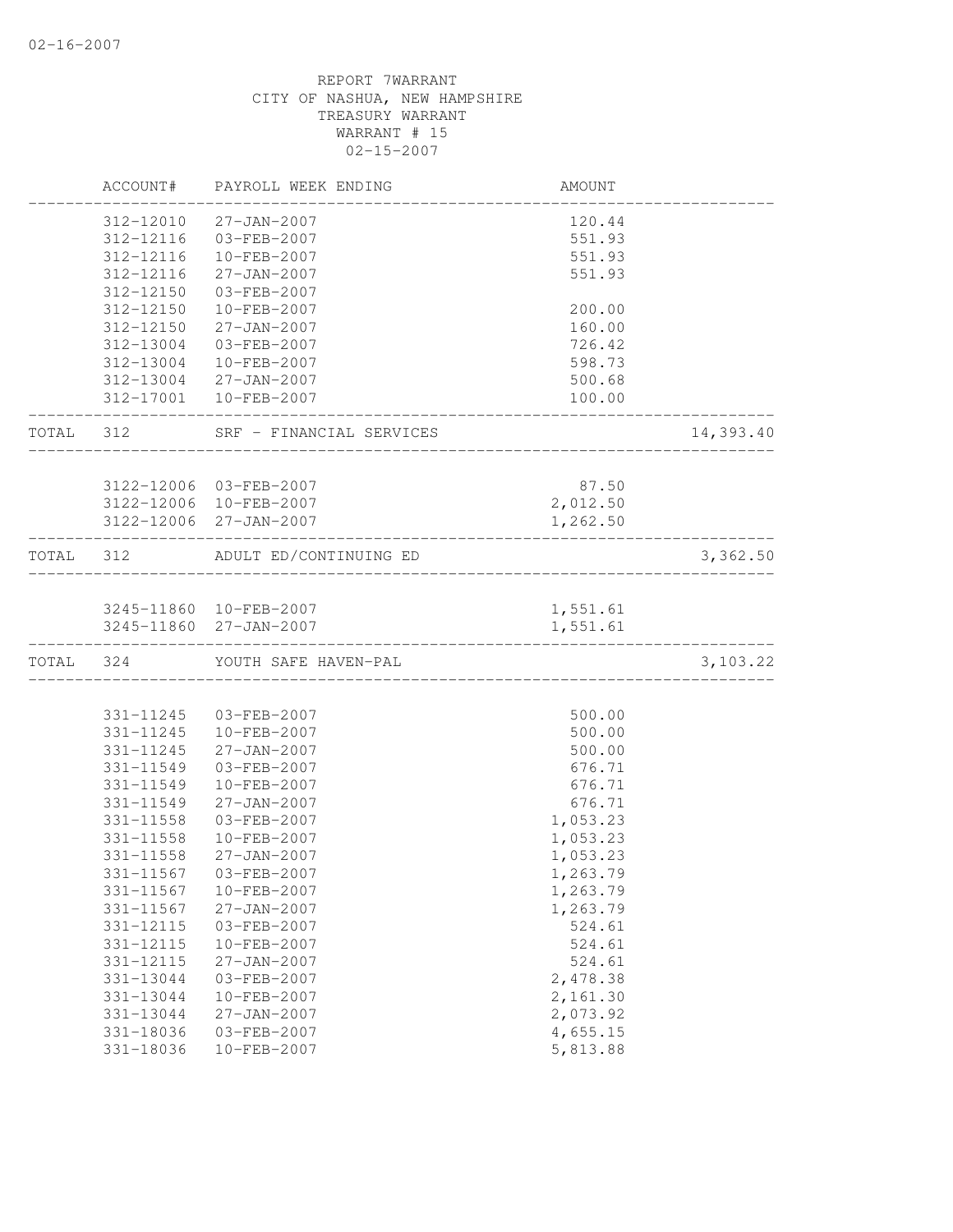|       |            | ACCOUNT# PAYROLL WEEK ENDING                     | AMOUNT                 |           |
|-------|------------|--------------------------------------------------|------------------------|-----------|
|       |            | 331-18036 27-JAN-2007                            | 6,510.09               |           |
|       |            | TOTAL 331 SRF - POLICE DEPARTMENT                |                        | 35,747.74 |
|       |            | 3317-19230 10-FEB-2007                           | 200.00                 |           |
|       |            | 3317-19230 27-JAN-2007                           | 175.00                 |           |
|       |            | TOTAL 331 TITLE I SCHL IMPR-FES                  |                        | 375.00    |
|       | 332-13004  | 03-FEB-2007                                      | 213.07                 |           |
|       |            | 332-13004 10-FEB-2007                            | 191.62                 |           |
|       |            | 332-13004 27-JAN-2007                            | 153.34                 |           |
|       |            | 332-18084 10-FEB-2007                            | 211.03                 |           |
|       |            | 332-18084 27-JAN-2007                            | 194.40                 |           |
|       |            | TOTAL 332 SRF - FIRE DEPARTMENT                  |                        | 963.46    |
|       |            |                                                  |                        |           |
|       |            | 3327-12201 03-FEB-2007<br>3327-19230 03-FEB-2007 | 62.00                  |           |
|       |            | 3327-19230 10-FEB-2007                           | 175.00<br>2,987.50     |           |
|       |            |                                                  |                        |           |
|       |            | TOTAL 332 TITLE I SCHL IMPRV LEDGE ST            |                        | 3,224.50  |
|       |            | 3337-12006 03-FEB-2007                           | 1,001.63               |           |
|       |            | 3337-12201 03-FEB-2007                           | 372.00                 |           |
|       |            | 3337-12201 27-JAN-2007                           | 310.00                 |           |
|       |            | 3337-19230 03-FEB-2007                           | $-186.00$              |           |
|       |            | 3337-19230 10-FEB-2007                           | 218.75                 |           |
|       |            | 3337-19230 27-JAN-2007                           | 186.00<br>------------ |           |
|       | TOTAL 333  | TITLE I SCHL IMPRV MT PLEASANT                   |                        | 1,902.38  |
|       |            | 3340-12078 10-FEB-2007                           | $-1, 200.00$           |           |
|       |            | 3340-12078 27-JAN-2007                           | 1,200.00               |           |
| TOTAL | 334        |                                                  |                        |           |
|       |            |                                                  |                        |           |
|       | 3347-12201 | 03-FEB-2007                                      | 62.00                  |           |
|       | 3347-13133 | 03-FEB-2007                                      | 212.15                 |           |
|       | 3347-13133 | 10-FEB-2007                                      | 1,050.09               |           |
|       | 3347-13133 | 27-JAN-2007                                      | 1,266.39               |           |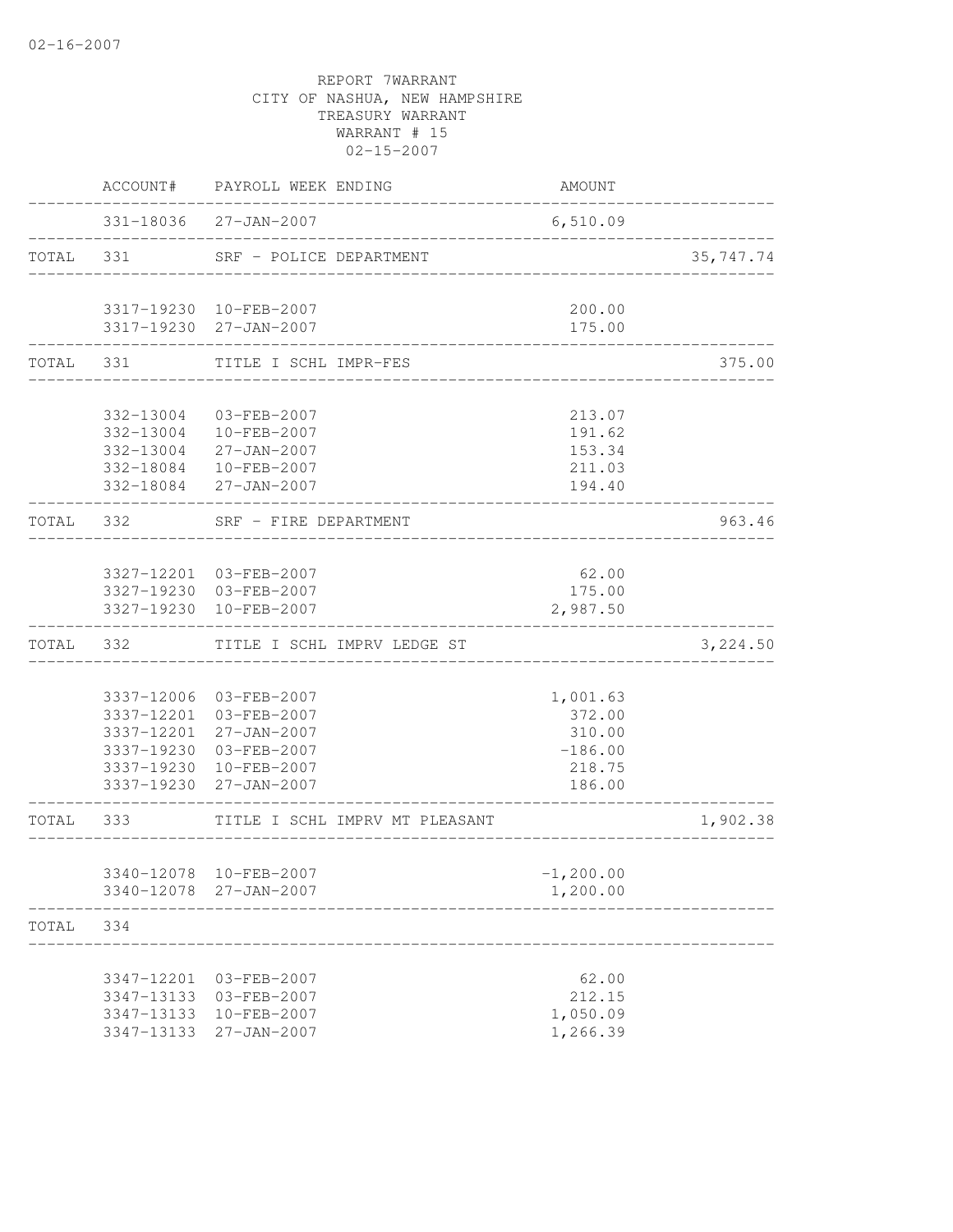|           | ACCOUNT#               | PAYROLL WEEK ENDING                     |                                              |           |
|-----------|------------------------|-----------------------------------------|----------------------------------------------|-----------|
|           |                        | TOTAL 334 TITLE I SCHL IMPRV AMHERST ST | ________________________                     | 2,590.63  |
|           |                        |                                         |                                              |           |
|           |                        | 3357-11870 10-FEB-2007                  | 2,585.34                                     |           |
|           |                        | 3357-11870 27-JAN-2007                  | 2,585.35                                     |           |
|           |                        | 3357-12006 10-FEB-2007                  | 1,143.15                                     |           |
|           | 3357-12006             | 27-JAN-2007                             | 298.20                                       |           |
|           | 3357-12078             | 03-FEB-2007                             | 927.50                                       |           |
|           | 3357-12078             | 10-FEB-2007                             | 1,043.75                                     |           |
|           | 3357-12078             | 27-JAN-2007                             | 1,003.75                                     |           |
|           | 3357-19230             | 03-FEB-2007                             | 68.75                                        |           |
|           |                        | 3357-19230 10-FEB-2007                  | 425.00                                       |           |
|           |                        | 3357-19230 27-JAN-2007                  | 212.50<br>__________________________________ |           |
| TOTAL 335 |                        |                                         |                                              | 10,293.29 |
|           |                        |                                         |                                              |           |
|           |                        | 341-11107 03-FEB-2007                   | 667.81                                       |           |
|           | 341-11107              | 10-FEB-2007                             | 667.80                                       |           |
|           |                        | 341-11107 27-JAN-2007                   | 667.81                                       |           |
|           | 341-11235<br>341-11235 | 03-FEB-2007<br>10-FEB-2007              | 1,871.29<br>1,871.29                         |           |
|           | 341-11235              | 27-JAN-2007                             | 1,871.29                                     |           |
|           | 341-11346              | 03-FEB-2007                             | 210.33                                       |           |
|           | 341-11346              | 10-FEB-2007                             | 210.33                                       |           |
|           | 341-11346              | 27-JAN-2007                             | 210.33                                       |           |
|           | 341-11484              | 03-FEB-2007                             | 1,600.00                                     |           |
|           | 341-11484              | 10-FEB-2007                             | 1,600.00                                     |           |
|           | 341-11484              | 27-JAN-2007                             | 1,600.00                                     |           |
|           | 341-11563              | 03-FEB-2007                             | 904.58                                       |           |
|           | 341-11563              | 10-FEB-2007                             | 904.58                                       |           |
|           | $341 - 11563$          | 27-JAN-2007                             | 904.58                                       |           |
|           | 341-11584              | 03-FEB-2007                             | 88.69                                        |           |
|           | 341-11584              | 10-FEB-2007                             | 118.26                                       |           |
|           | 341-11584              | 27-JAN-2007                             | 118.26                                       |           |
|           | 341-12037              | 03-FEB-2007                             | 100.03                                       |           |
|           |                        | 341-12037 10-FEB-2007                   | 100.03                                       |           |
|           |                        | 341-12037 27-JAN-2007                   | 100.03                                       |           |
|           |                        | 341-12101  03-FEB-2007                  | 371.52                                       |           |
|           |                        | 341-12101  10-FEB-2007                  | 371.52                                       |           |
|           |                        | 341-12101 27-JAN-2007                   | 371.52                                       |           |
|           |                        | TOTAL 341 SRF - COMMUNITY SERVICES      |                                              | 17,501.88 |
|           |                        | 342-11584 03-FEB-2007                   | 1,733.35                                     |           |
|           | 342-11584              | 10-FEB-2007                             | 1,733.35                                     |           |
|           |                        |                                         |                                              |           |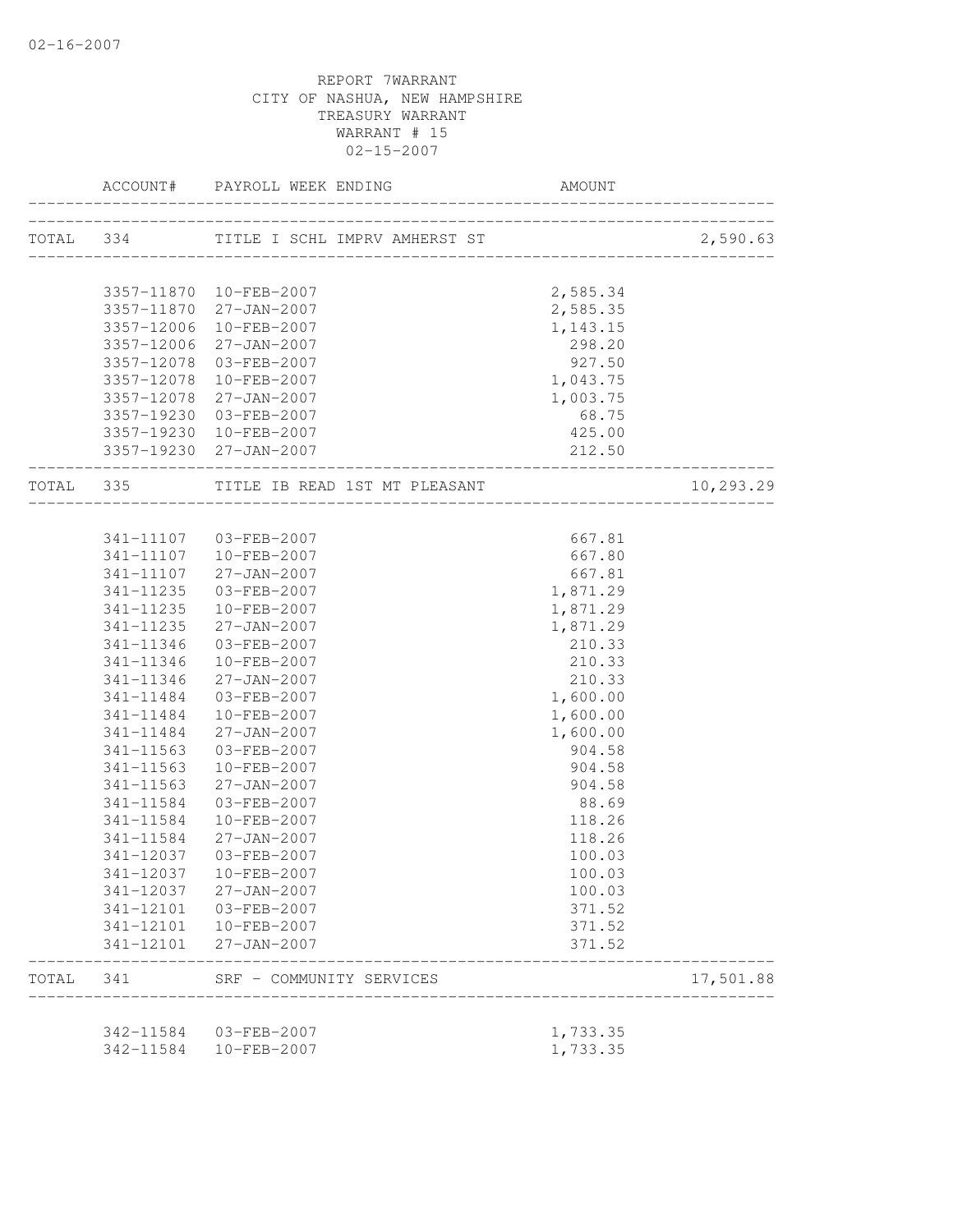|           | ACCOUNT#   | PAYROLL WEEK ENDING       | AMOUNT            |            |
|-----------|------------|---------------------------|-------------------|------------|
|           | 342-11584  | $27 - JAN - 2007$         | 1,733.35          |            |
|           | 342-12000  | 03-FEB-2007               | 645.00            |            |
|           | 342-12000  | 10-FEB-2007               | 615.00            |            |
|           | 342-12000  | $27 - JAN - 2007$         | 615.00            |            |
|           | 342-12040  | 03-FEB-2007               | 888.00            |            |
|           | 342-12040  | 10-FEB-2007               | 888.00            |            |
|           | 342-12040  | $27 - JAN - 2007$         | 888.00            |            |
|           | 342-12081  | $10 - FEB - 2007$         | 80.50             |            |
|           | 342-12081  | $27 - JAN - 2007$         | 57.50             |            |
|           | 342-12113  | 03-FEB-2007               | 189.00            |            |
|           | 342-12113  | 10-FEB-2007               | 189.00            |            |
|           | 342-12113  | 27-JAN-2007               | 189.00            |            |
|           | 342-12582  | 03-FEB-2007               | 234.60            |            |
|           | 342-12582  | 10-FEB-2007               | 234.60            |            |
|           |            | 342-12582 27-JAN-2007     | 234.60            |            |
| TOTAL 342 |            | SRF - COMMUNITY HEALTH    | _________________ | 11, 147.85 |
|           |            |                           |                   |            |
|           |            | 3440-12006 27-JAN-2007    | 112.50            |            |
|           |            | 3440-12078 10-FEB-2007    | 1,200.00          |            |
|           |            | 3440-12078 27-JAN-2007    | 9,300.00          |            |
| TOTAL     | 344        | AFTER SCHOOL PROGRAM      |                   | 10,612.50  |
|           |            |                           |                   |            |
|           | 3447-11162 | 03-FEB-2007               | 547.13            |            |
|           | 3447-11162 | 10-FEB-2007               | 547.13            |            |
|           | 3447-11162 | 27-JAN-2007               | 547.13            |            |
|           | 3447-11860 | 10-FEB-2007               | 5,916.55          |            |
|           | 3447-11860 | 27-JAN-2007               | 5,916.55          |            |
|           | 3447-12006 | 03-FEB-2007               | 472.50            |            |
|           | 3447-12006 | 10-FEB-2007               | 3, 254.38         |            |
|           | 3447-12006 | 27-JAN-2007               | 5,387.51          |            |
| TOTAL     | 344        | TITLE IV SDF 21ST CENTURY | ______________    | 22,588.88  |
|           |            |                           |                   |            |
|           | 3507-11726 | 10-FEB-2007               | 16,028.62         |            |
|           | 3507-11726 | $27 - JAN - 2007$         | 16,732.36         |            |
|           | 3507-11805 | 10-FEB-2007               | 2,492.31          |            |
|           | 3507-11805 | 27-JAN-2007               | 2,492.31          |            |
|           | 3507-12201 | 03-FEB-2007               | 186.00            |            |
|           | 3507-12201 | 10-FEB-2007               | 93.00             |            |
|           | 3507-12201 | $27 - JAN - 2007$         | 372.00            |            |
|           | 3507-13133 | 10-FEB-2007               | 1,350.00          |            |
|           | 3507-13133 | $27 - JAN - 2007$         | 12,000.00         |            |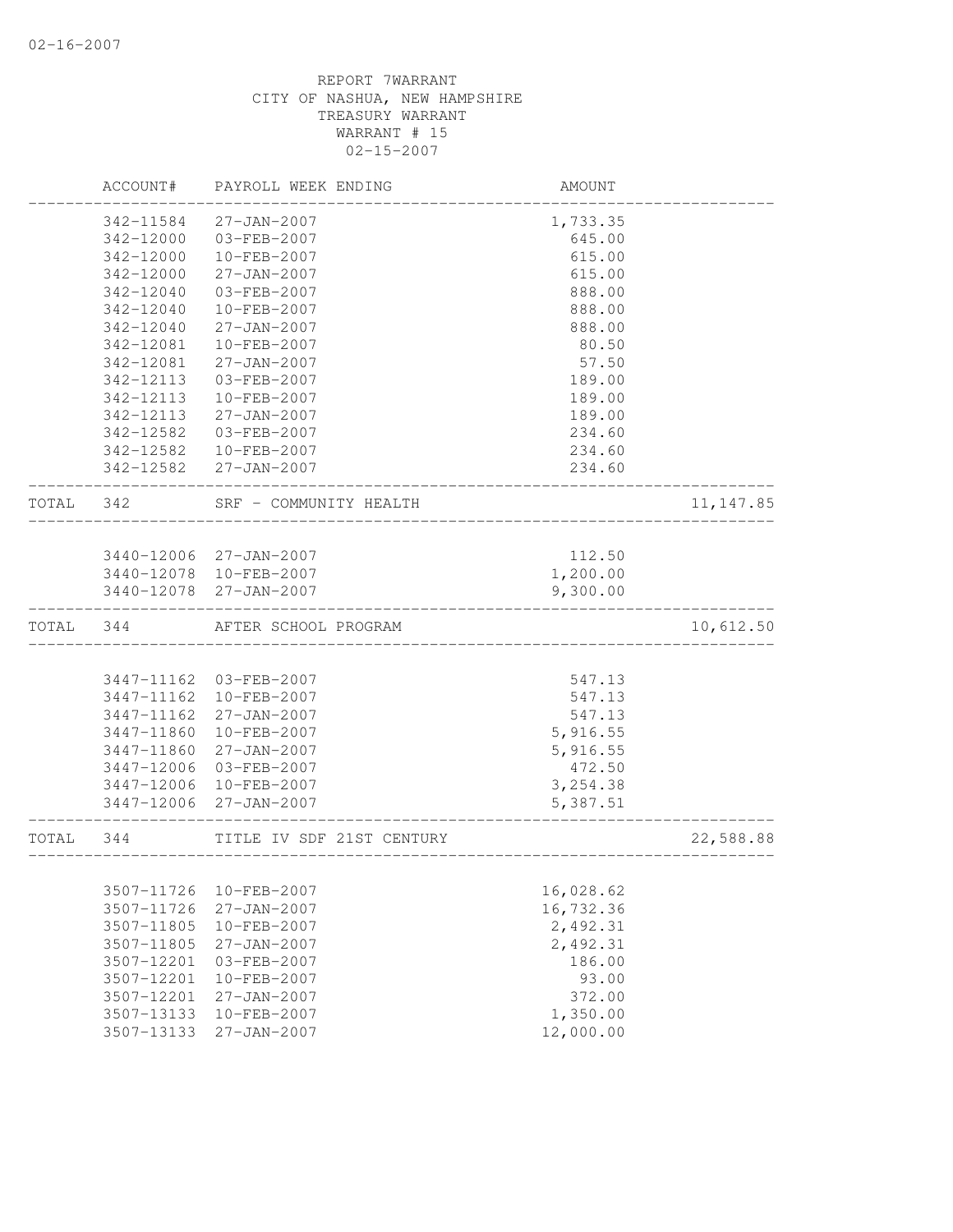|           |                          | ACCOUNT# PAYROLL WEEK ENDING                     | AMOUNT                        |           |
|-----------|--------------------------|--------------------------------------------------|-------------------------------|-----------|
|           |                          | TOTAL 350 TITLE 11A TEACHER QUALITY              | ----------------------------- | 51,746.60 |
|           |                          |                                                  |                               |           |
|           |                          | 3516-11802 10-FEB-2007<br>3516-11802 27-JAN-2007 | 1,672.96<br>1,672.97          |           |
| TOTAL 351 |                          | TITLE IID ENHANCE ED THRU TECH                   |                               | 3,345.93  |
|           | 352-13004                | 10-FEB-2007                                      | 21.12                         |           |
|           |                          | 352-59055 03-FEB-2007                            | 563.20                        |           |
|           |                          | 352-59055 10-FEB-2007                            | 563.19                        |           |
|           |                          | 352-59055 27-JAN-2007                            | 629.20                        |           |
|           |                          | TOTAL 352 SRF - PARKS AND RECREATION             |                               | 1,776.71  |
|           |                          |                                                  |                               |           |
|           | 3557-11870<br>3557-11870 | 10-FEB-2007<br>27-JAN-2007                       | 2,585.34<br>2,585.34          |           |
|           | 3557-12006               | 03-FEB-2007                                      | 1,938.48                      |           |
|           | 3557-12006               | 10-FEB-2007                                      | 1,938.48                      |           |
|           | 3557-12006               | 27-JAN-2007                                      | 1,938.48                      |           |
|           | 3557-12078               | 03-FEB-2007                                      | 300.00                        |           |
|           | 3557-12078               | 10-FEB-2007                                      | 587.50                        |           |
|           | 3557-12078               | 27-JAN-2007                                      | 175.00                        |           |
|           | 3557-12201               | 03-FEB-2007                                      | 186.00                        |           |
|           | 3557-12201               | 10-FEB-2007                                      | 124.00                        |           |
|           | 3557-12201               | $27 - JAN - 2007$                                | 248.00                        |           |
|           | 3557-13004               | 03-FEB-2007                                      | 150.00                        |           |
|           | 3557-13004               | 10-FEB-2007                                      | 225.00                        |           |
|           | 3557-13004               | 27-JAN-2007                                      | 78.75                         |           |
|           |                          | 3557-19230 10-FEB-2007                           | 187.50                        |           |
|           |                          | 3557-19230 27-JAN-2007                           | 1,487.50                      |           |
| TOTAL     | 355                      | TITLE IB READING 1ST FES                         |                               | 14,735.37 |
|           |                          |                                                  |                               |           |
|           | 374-01210                | 03-FEB-2007                                      | 2,562.88                      |           |
|           | 374-01210                | 10-FEB-2007                                      | 2,632.03                      |           |
|           | 374-01210                | 27-JAN-2007                                      | 1,920.67                      |           |
|           | 374-0703P                | 03-FEB-2007                                      | 372.31                        |           |
|           | 374-0703P                | 10-FEB-2007                                      | 304.14                        |           |
|           | 374-0703P                | $27 - JAN - 2007$                                | 254.37                        |           |
|           | 374-0704P                | 03-FEB-2007<br>10-FEB-2007                       | 465.73                        |           |
|           | 374-0704P<br>374-0704P   | 27-JAN-2007                                      | 474.46                        |           |
|           | 374-0705P                | 03-FEB-2007                                      | 347.80<br>859.70              |           |
|           |                          |                                                  |                               |           |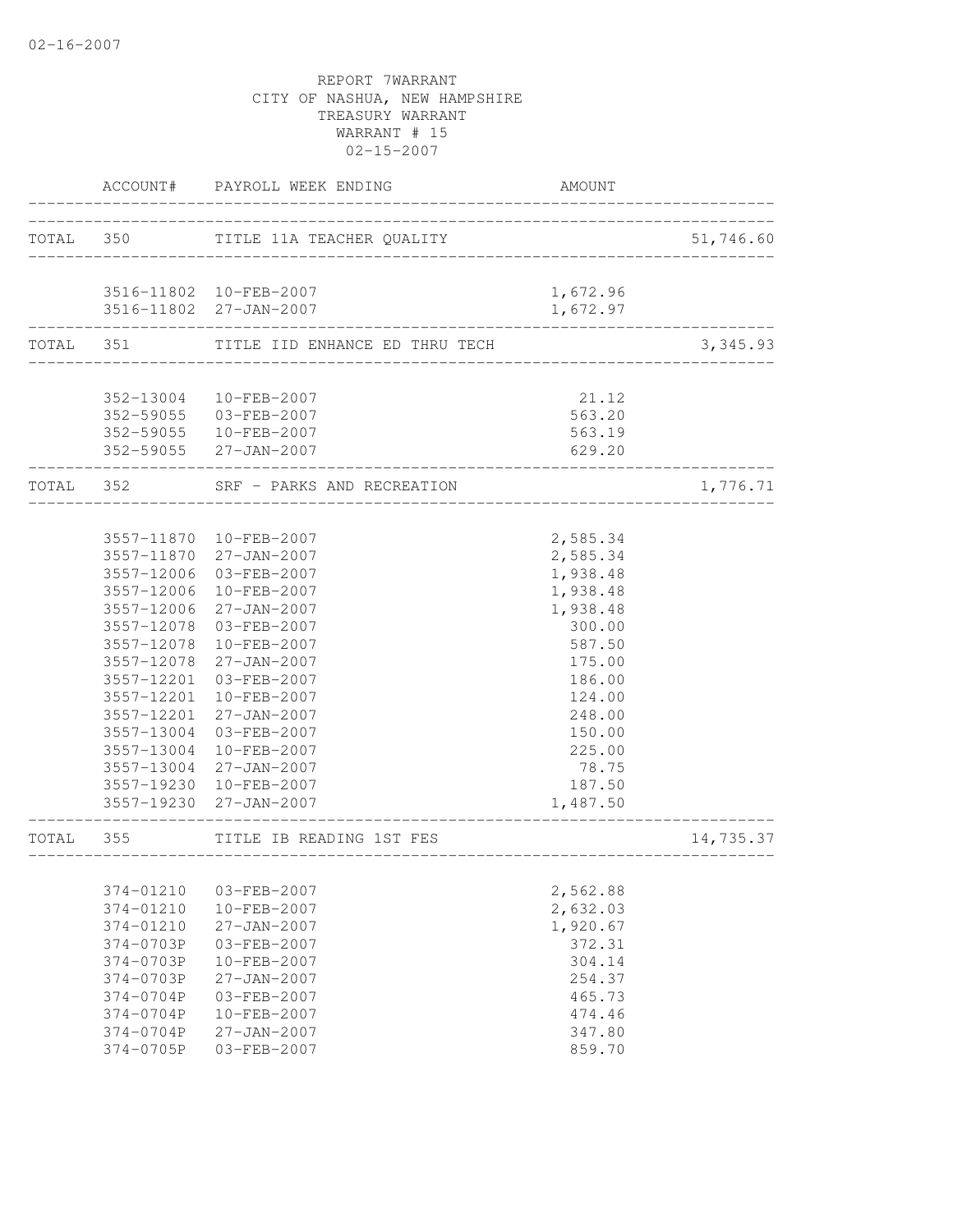|           | ACCOUNT#   | PAYROLL WEEK ENDING    | AMOUNT                                                      |            |
|-----------|------------|------------------------|-------------------------------------------------------------|------------|
|           | 374-0705P  | 10-FEB-2007            | 893.47                                                      |            |
|           | 374-0705P  | 27-JAN-2007            | 731.40                                                      |            |
|           | 374-07235  | 03-FEB-2007            | 668.64                                                      |            |
|           | 374-07235  | 10-FEB-2007            | 636.77                                                      |            |
|           | 374-07235  | 27-JAN-2007            | 1, 111.57                                                   |            |
|           | 374-0734P  | 03-FEB-2007            | 1,034.02                                                    |            |
|           | 374-0734P  | 10-FEB-2007            | 1,022.42                                                    |            |
|           | 374-0734P  | 27-JAN-2007            | 1,517.67                                                    |            |
|           | 374-09003  | 03-FEB-2007            | 106.41                                                      |            |
|           |            | 374-09003  10-FEB-2007 | 106.41                                                      |            |
|           |            | 374-09003 27-JAN-2007  | 186.21                                                      |            |
| TOTAL 374 |            | SRF - URBAN PROGRAMS   | ______________________________<br>,<br>-------------------- | 18,209.08  |
|           |            |                        |                                                             |            |
|           |            | 3767-11726 10-FEB-2007 | 5,262.49                                                    |            |
|           | 3767-11726 | 27-JAN-2007            | 5,262.50                                                    |            |
|           | 3767-11802 | 10-FEB-2007            | 1,831.69                                                    |            |
|           | 3767-11802 | 27-JAN-2007            | 1,831.69                                                    |            |
|           | 3767-11870 | 10-FEB-2007            | 2,619.80                                                    |            |
|           | 3767-11870 | 27-JAN-2007            | 2,619.80                                                    |            |
|           | 3767-12111 | 03-FEB-2007            | 3,102.17                                                    |            |
|           | 3767-12111 | 10-FEB-2007            | 3,388.27                                                    |            |
|           | 3767-12111 | 27-JAN-2007            | 3,806.91                                                    |            |
|           | 3767-12126 | 03-FEB-2007            | 482.70                                                      |            |
|           | 3767-12126 | 10-FEB-2007            | 482.70                                                      |            |
|           | 3767-12126 | 27-JAN-2007            | 482.70                                                      |            |
|           | 3767-12135 | 10-FEB-2007            | 37.12                                                       |            |
|           | 3767-12198 | 10-FEB-2007            | 41,823.09                                                   |            |
|           | 3767-12198 | 27-JAN-2007            | 41,678.95                                                   |            |
|           | 3767-12201 | 03-FEB-2007            | 691.30                                                      |            |
|           | 3767-12201 | 10-FEB-2007            | 567.30                                                      |            |
|           | 3767-12201 | 27-JAN-2007            | 629.30                                                      |            |
|           | 3767-13133 | 10-FEB-2007            | 1,987.93                                                    |            |
|           | 3767-13133 | 27-JAN-2007            | 993.75                                                      |            |
|           | 3767-13137 | 03-FEB-2007            | 35.72                                                       |            |
|           | 3767-13137 | 27-JAN-2007            | 142.88                                                      |            |
|           | 3767-19000 | 03-FEB-2007            | 1,626.83                                                    |            |
|           | 3767-19000 | 10-FEB-2007            | 4,234.48                                                    |            |
|           | 3767-19000 | 27-JAN-2007            | 4,234.48                                                    |            |
| TOTAL     | 376        | TITLE I ESEA           |                                                             | 129,856.55 |
|           |            |                        |                                                             |            |
|           | 3777-13133 | 03-FEB-2007            | 143.75                                                      |            |
|           | 3777-13133 | 10-FEB-2007            | 150.00                                                      |            |
|           | 3777-19230 | 03-FEB-2007            | 355.00                                                      |            |
|           | 3777-19230 | 10-FEB-2007            | 1,946.88                                                    |            |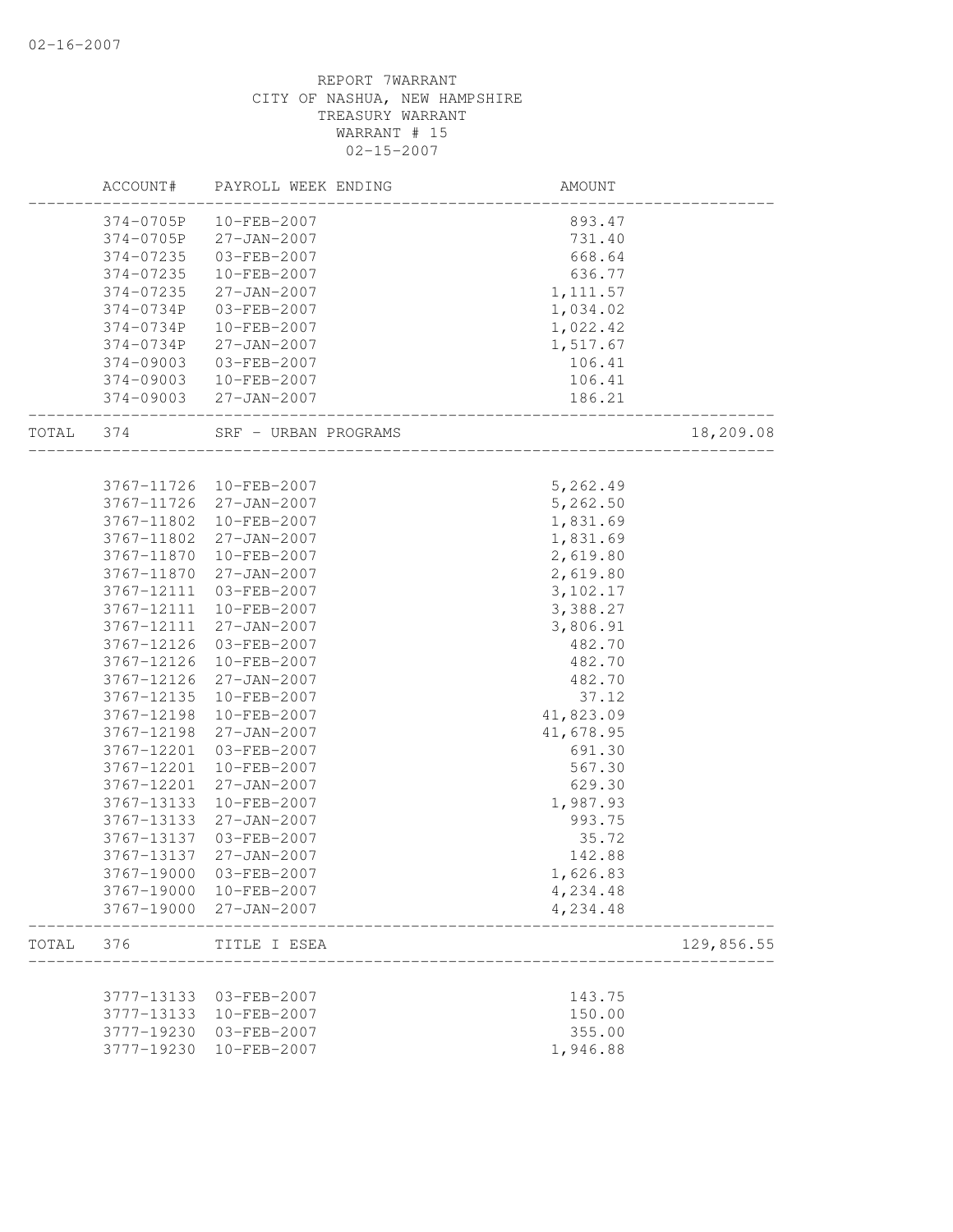|           |                    | ACCOUNT# PAYROLL WEEK ENDING                         | AMOUNT           |             |
|-----------|--------------------|------------------------------------------------------|------------------|-------------|
|           |                    | 3777-19230 27-JAN-2007                               | 1,821.16         |             |
|           |                    | TOTAL 377 TITLE III ENHANCE ENG LANGUAGE             |                  | 4,416.79    |
|           |                    | 3887-11870 10-FEB-2007                               | 53.47            |             |
|           |                    | 3887-11870 27-JAN-2007                               | 53.47            |             |
|           |                    | 3887-12126 03-FEB-2007                               | 179.70           |             |
|           |                    | 3887-12126 10-FEB-2007<br>3887-12126 27-JAN-2007     | 179.70<br>134.77 |             |
|           | . <u>.</u> .       | TOTAL 388 TITLE V INNOVATIVE PROGRAMS                |                  | 601.11      |
|           |                    | 3907-12198 10-FEB-2007                               | 652.09           |             |
|           |                    | 3907-12198 27-JAN-2007                               | 652.09           |             |
|           |                    | 3907-13133 27-JAN-2007                               | 125.00           |             |
|           | TOTAL 390          | VOC ED SECONDARY PERKINS<br>________________________ |                  | 1,429.18    |
|           |                    |                                                      |                  |             |
|           |                    | 3927-13133 27-JAN-2007                               | 275.00           |             |
| TOTAL 392 |                    | CULINARY ARTS                                        |                  | 275.00      |
|           |                    | 3937-19000 10-FEB-2007                               | 735.39           |             |
|           |                    | 3937-19000 27-JAN-2007                               | 735.39           |             |
|           | TOTAL 393 DAY CARE |                                                      |                  | 1,470.78    |
|           |                    | 3957-11726 10-FEB-2007                               | 62,797.65        |             |
|           |                    | 3957-11726 27-JAN-2007                               | 61,586.21        |             |
|           |                    | 3957-12078 27-JAN-2007                               | 375.00           |             |
|           | 3957-12201         | 03-FEB-2007                                          | 155.00           |             |
|           | 3957-12201         | $10 - FEB - 2007$                                    | 112.00           |             |
|           | 3957-12201         | $27 - JAN - 2007$                                    | 187.00           |             |
| TOTAL     | 395                | IDEA BASIC SPEC ED                                   |                  | 125, 212.86 |
|           |                    | 3967-12111 03-FEB-2007                               | 1,555.86         |             |
|           | 3967-12111         | 10-FEB-2007                                          | 1,485.00         |             |
|           | 3967-12111         | $27 - JAN - 2007$                                    | 1,555.85         |             |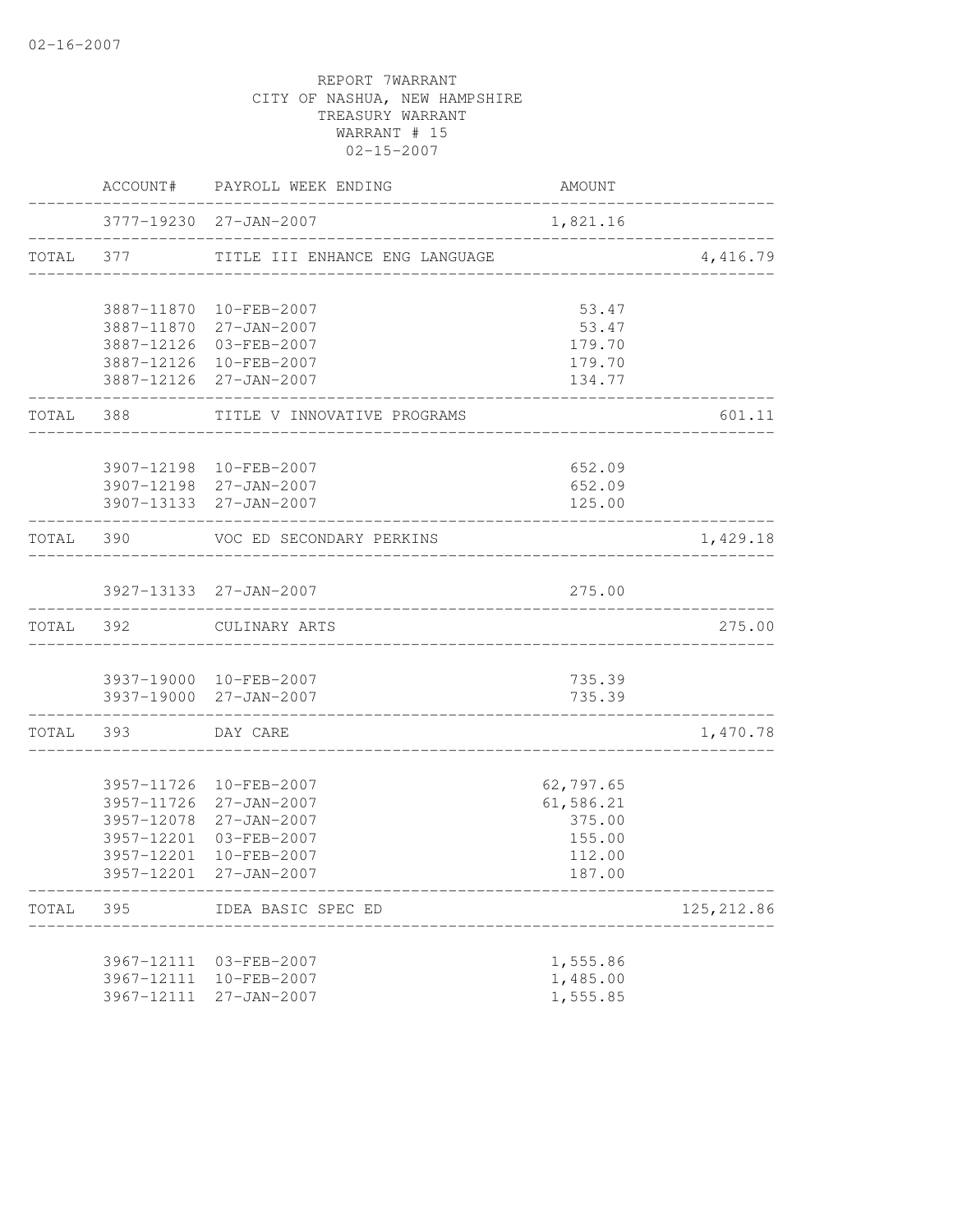|       |       | ACCOUNT# PAYROLL WEEK ENDING                                               | AMOUNT                           |           |
|-------|-------|----------------------------------------------------------------------------|----------------------------------|-----------|
| TOTAL | 396 — | IDEA PRESCHOOL SPEC ED                                                     |                                  | 4,596.71  |
|       |       | 3977-12111 03-FEB-2007<br>3977-12111 10-FEB-2007<br>3977-12111 27-JAN-2007 | 7,497.45<br>7,423.43<br>6,878.54 |           |
| TOTAL | 397   | SPECIAL ED LOCAL                                                           |                                  | 21,799.42 |
|       |       |                                                                            |                                  |           |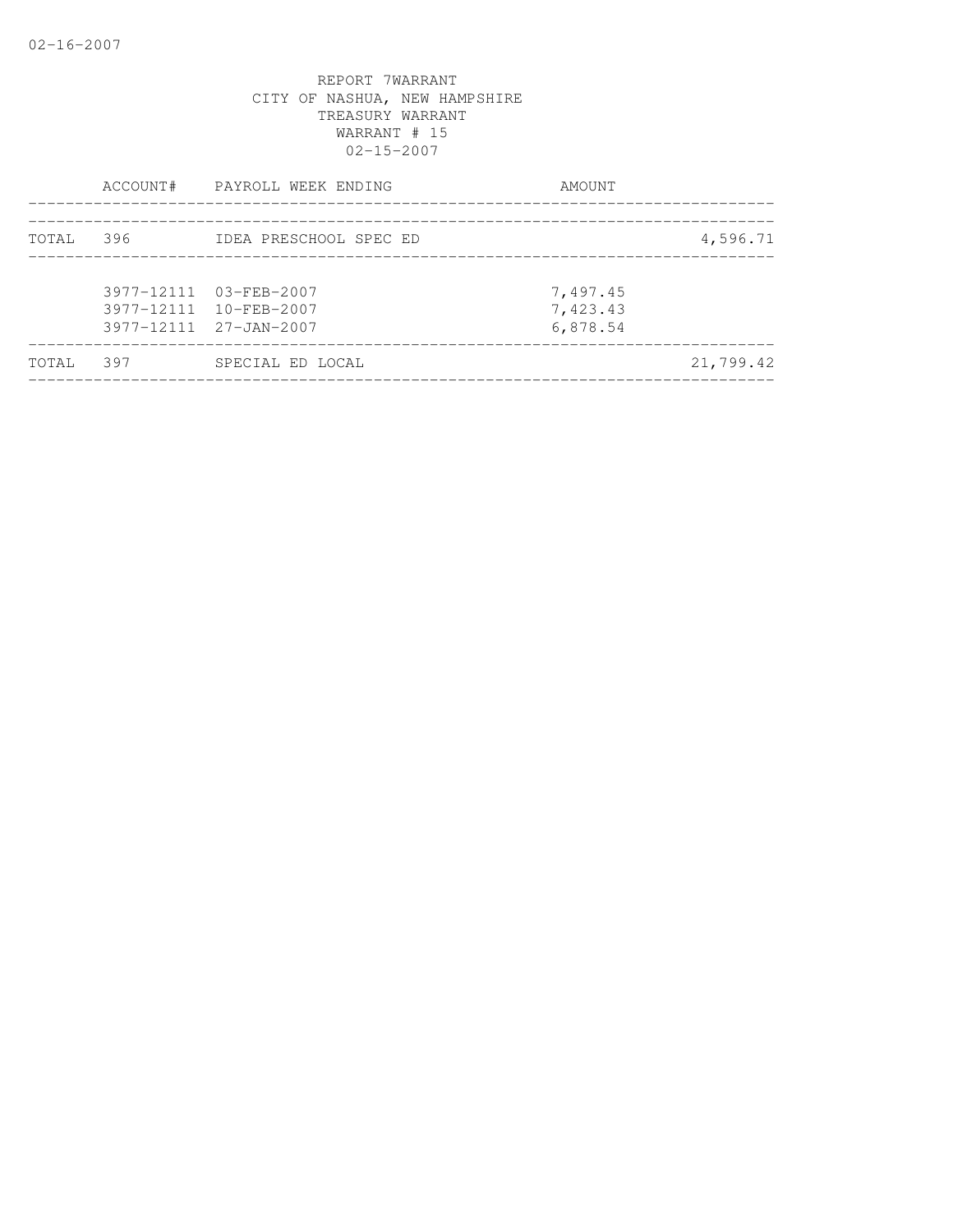|       | ACCOUNT#      | PAYROLL WEEK ENDING    | AMOUNT   |           |
|-------|---------------|------------------------|----------|-----------|
|       | 501-11033     | 03-FEB-2007            | 999.84   |           |
|       | $501 - 11033$ | 10-FEB-2007            | 999.84   |           |
|       | 501-11033     | $27 - JAN - 2007$      | 999.84   |           |
|       | 501-11370     | 03-FEB-2007            | 676.42   |           |
|       | 501-11370     | 10-FEB-2007            | 676.42   |           |
|       | 501-11370     | $27 - JAN - 2007$      | 676.42   |           |
|       | 501-11471     | 03-FEB-2007            | 1,808.81 |           |
|       | 501-11471     | 10-FEB-2007            | 1,808.81 |           |
|       | 501-11471     | $27 - JAN - 2007$      | 1,808.81 |           |
|       | 501-11472     | 03-FEB-2007            | 970.78   |           |
|       | 501-11472     | 10-FEB-2007            | 970.78   |           |
|       | 501-11472     | 27-JAN-2007            | 970.78   |           |
|       | 501-11611     | 03-FEB-2007            | 471.06   |           |
|       | 501-11611     | 10-FEB-2007            | 471.06   |           |
|       | 501-11611     | $27 - JAN - 2007$      | 471.06   |           |
| TOTAL | 501           | MAYOR'S OFFICE         |          | 14,780.73 |
|       |               |                        |          |           |
|       | 502-11113     | 03-FEB-2007            | 1,404.16 |           |
|       | 502-11113     | 10-FEB-2007            | 1,404.16 |           |
|       | 502-11113     | $27 - JAN - 2007$      | 1,404.16 |           |
|       | 502-11195     | 03-FEB-2007            | 1,871.29 |           |
|       | 502-11195     | $10 - FEB - 2007$      | 1,871.29 |           |
|       | $502 - 11195$ | $27 - JAN - 2007$      | 1,871.29 |           |
|       | 502-11219     | 03-FEB-2007            | 1,651.74 |           |
|       | 502-11219     | 10-FEB-2007            | 1,651.74 |           |
|       | 502-11219     | 27-JAN-2007            | 1,651.74 |           |
|       | 502-11518     | 03-FEB-2007            | 1,496.51 |           |
|       | 502-11518     | 10-FEB-2007            | 1,496.51 |           |
|       | 502-11518     | 27-JAN-2007            | 1,496.51 |           |
| TOTAL | 502           | LEGAL DEPARTMENT       |          | 19,271.10 |
|       |               |                        |          |           |
|       | 503-11071     | 503-11071  03-FEB-2007 | 1,097.88 |           |
|       |               | 10-FEB-2007            | 1,097.88 |           |
|       | 503-11071     | 27-JAN-2007            | 1,097.88 |           |
|       | 503-12092     | 03-FEB-2007            | 452.27   |           |
|       | 503-12092     | 10-FEB-2007            | 452.27   |           |
|       | 503-12092     | $27 - JAN - 2007$      | 452.27   |           |
| TOTAL | 503           | BOARD OF ALDERMEN      |          | 4,650.45  |
|       | 511-11103     | 03-FEB-2007            | 844.02   |           |
|       | 511-11103     | $10 - FEB - 2007$      | 844.02   |           |
|       | 511-11103     | $27 - JAN - 2007$      | 844.01   |           |
|       |               |                        |          |           |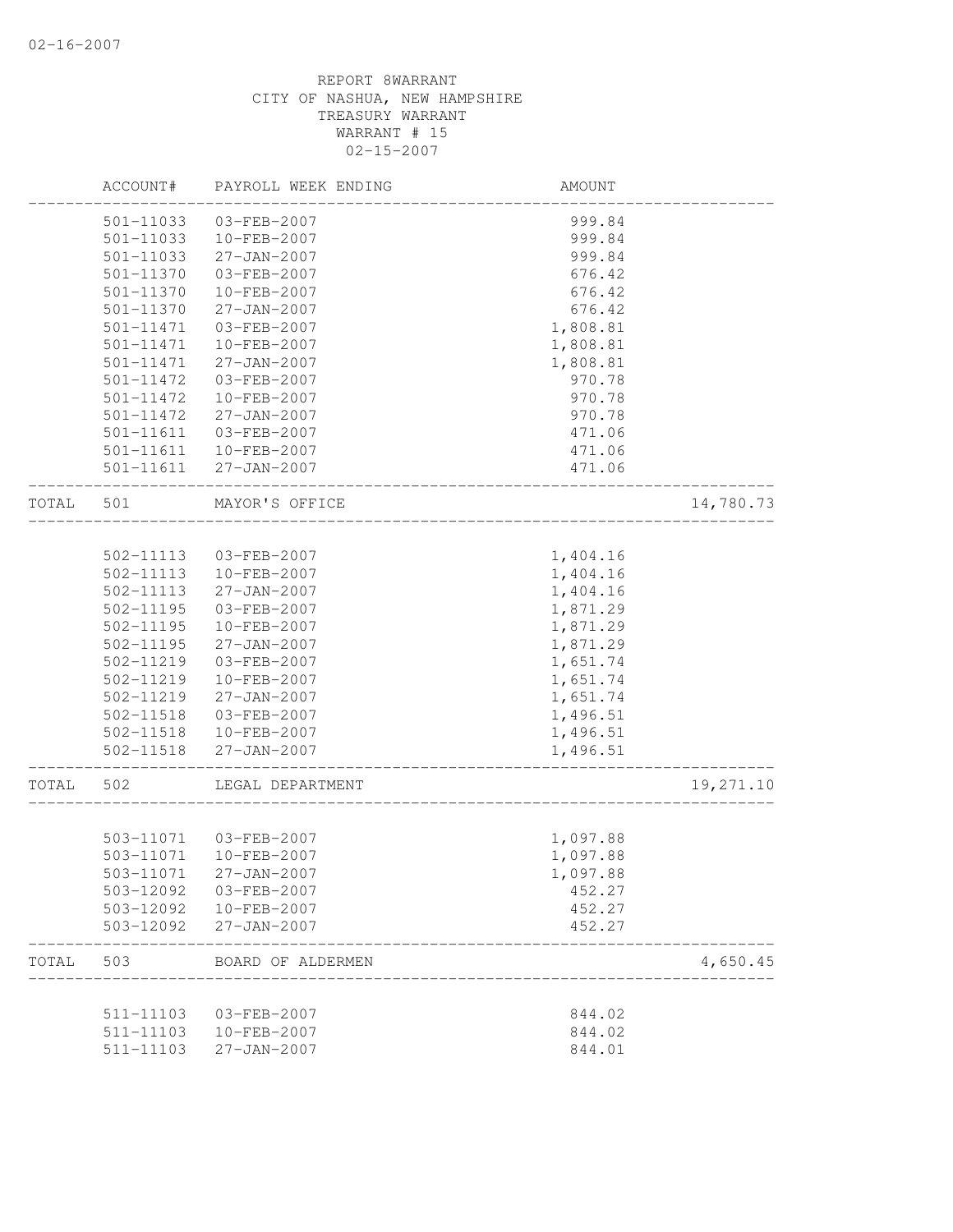|                        |                                                                                                                                                                                                                                    | AMOUNT               |          |
|------------------------|------------------------------------------------------------------------------------------------------------------------------------------------------------------------------------------------------------------------------------|----------------------|----------|
|                        | 511-11234 03-FEB-2007                                                                                                                                                                                                              | 1,613.99             |          |
|                        | $\frac{1}{1}$ , 013.99                                                                                                                                                                                                             |                      |          |
|                        | $511-11234$ $27-JAN-2007$ $1,543.82$<br>Let $511$ a notice the contract of the contract of the contract of the contract of the contract of the contract of the contract of the contract of the contract of the contract of the con |                      |          |
|                        | TOTAL 511 ADMINISTRATIVE SERVICES                                                                                                                                                                                                  |                      | 7,303.84 |
|                        |                                                                                                                                                                                                                                    |                      |          |
|                        | 512-11005 03-FEB-2007                                                                                                                                                                                                              | 772.08               |          |
|                        | 512-11005 10-FEB-2007                                                                                                                                                                                                              | 772.08               |          |
|                        | 512-11005 27-JAN-2007                                                                                                                                                                                                              | 772.08               |          |
| 512-11008              | 03-FEB-2007                                                                                                                                                                                                                        | 255.38               |          |
| 512-11008              | 10-FEB-2007                                                                                                                                                                                                                        | 255.38               |          |
| 512-11008              | $27 - JAN - 2007$                                                                                                                                                                                                                  | 255.38               |          |
| 512-11050              | 03-FEB-2007                                                                                                                                                                                                                        | 631.46               |          |
| 512-11050              | 10-FEB-2007                                                                                                                                                                                                                        | 631.46               |          |
| 512-11050              | $27 - JAN - 2007$                                                                                                                                                                                                                  | 631.46               |          |
| 512-11064              | 03-FEB-2007                                                                                                                                                                                                                        | 917.31               |          |
| 512-11064              | 10-FEB-2007                                                                                                                                                                                                                        | 917.31               |          |
| 512-11064              | 27-JAN-2007                                                                                                                                                                                                                        | 917.31               |          |
| 512-11073              | 03-FEB-2007                                                                                                                                                                                                                        | 2,009.56             |          |
| 512-11073              | 10-FEB-2007                                                                                                                                                                                                                        | 2,009.56             |          |
| 512-11073              | $27 - JAN - 2007$                                                                                                                                                                                                                  | 2,009.56             |          |
| 512-11165              | 03-FEB-2007                                                                                                                                                                                                                        | 773.44               |          |
| 512-11165              | 10-FEB-2007                                                                                                                                                                                                                        | 762.10               |          |
| 512-11165              | 27-JAN-2007<br>03-FEB-2007                                                                                                                                                                                                         | 731.35               |          |
| 512-11173<br>512-11173 |                                                                                                                                                                                                                                    | 1,272.29             |          |
| 512-11173              | 10-FEB-2007<br>$27 - JAN - 2007$                                                                                                                                                                                                   | 1,272.29<br>1,272.29 |          |
| 512-11177              | 03-FEB-2007                                                                                                                                                                                                                        | 1,816.79             |          |
| 512-11177              | 10-FEB-2007                                                                                                                                                                                                                        | 1,816.79             |          |
| 512-11177              | $27 - JAN - 2007$                                                                                                                                                                                                                  | 1,816.79             |          |
| 512-11222              | 03-FEB-2007                                                                                                                                                                                                                        | 892.85               |          |
| 512-11222              | 10-FEB-2007                                                                                                                                                                                                                        | 892.85               |          |
| 512-11222              | $27 - JAN - 2007$                                                                                                                                                                                                                  | 892.85               |          |
| 512-11224              | 03-FEB-2007                                                                                                                                                                                                                        | 850.75               |          |
|                        | 512-11224 10-FEB-2007                                                                                                                                                                                                              | 850.75               |          |
| 512-11224              | 27-JAN-2007                                                                                                                                                                                                                        | 850.75               |          |
| 512-11232              | 03-FEB-2007                                                                                                                                                                                                                        | 899.91               |          |
| 512-11232              | 10-FEB-2007                                                                                                                                                                                                                        | 899.90               |          |
| 512-11232              | $27 - JAN - 2007$                                                                                                                                                                                                                  | 899.90               |          |
| 512-11265              | 03-FEB-2007                                                                                                                                                                                                                        | 772.39               |          |
| 512-11265              | 10-FEB-2007                                                                                                                                                                                                                        | 772.39               |          |
| 512-11265              | 27-JAN-2007                                                                                                                                                                                                                        | 772.39               |          |
| 512-11531              | 03-FEB-2007                                                                                                                                                                                                                        | 1,434.83             |          |
| 512-11531              | $10 - FEB - 2007$                                                                                                                                                                                                                  | 1,434.83             |          |
| 512-11531              | $27 - JAN - 2007$                                                                                                                                                                                                                  | 1,434.81             |          |
| 512-11581              | 03-FEB-2007                                                                                                                                                                                                                        | 647.25               |          |
| 512-11581              | 10-FEB-2007                                                                                                                                                                                                                        | 647.25               |          |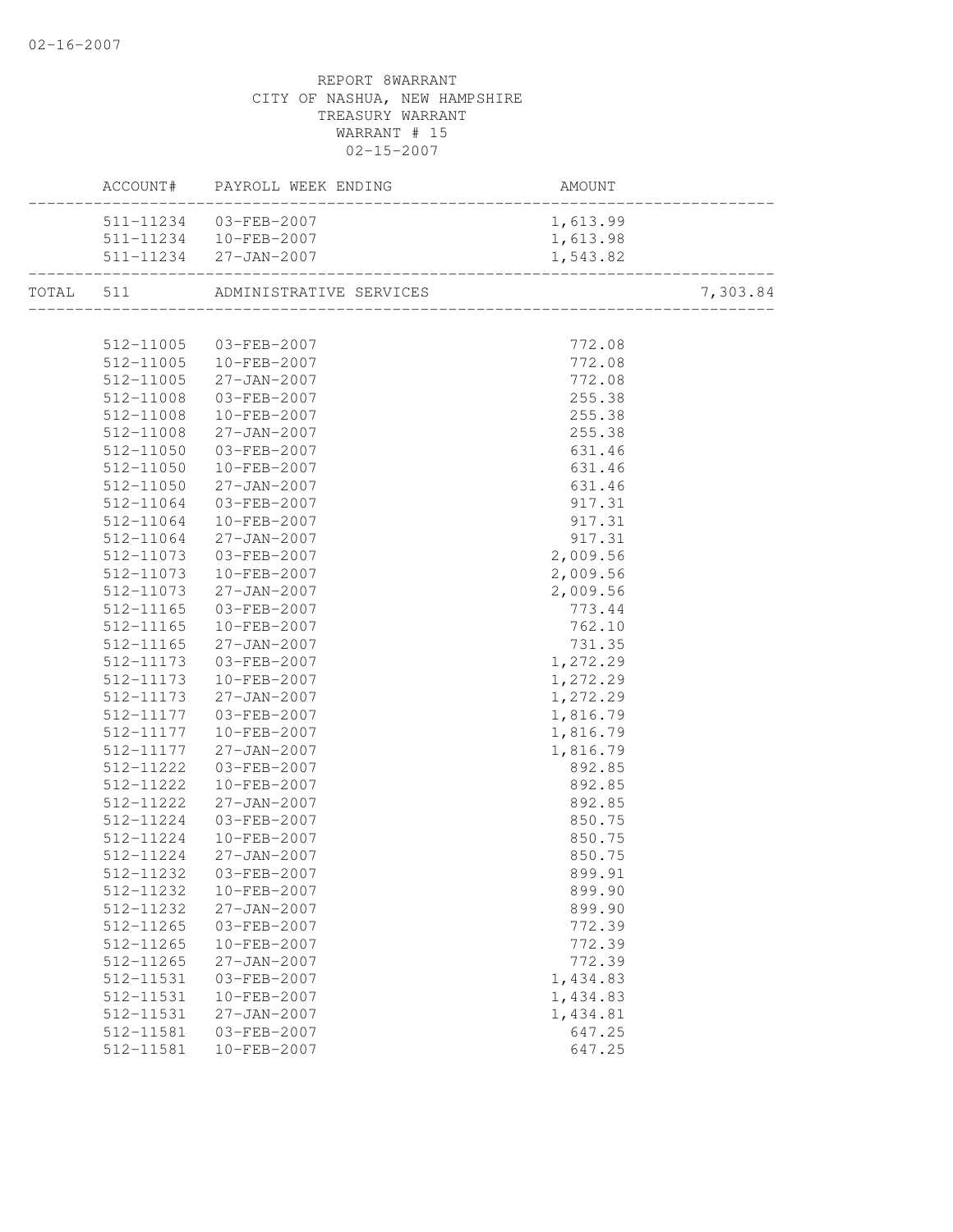|       |           | ACCOUNT# PAYROLL WEEK ENDING                             | <b>AMOUNT</b>                              |           |
|-------|-----------|----------------------------------------------------------|--------------------------------------------|-----------|
|       | 512-11581 | 27-JAN-2007                                              | 647.25                                     |           |
|       | 512-11714 | 03-FEB-2007                                              | 915.40                                     |           |
|       | 512-11714 | 10-FEB-2007                                              | 915.39                                     |           |
|       | 512-11714 | 27-JAN-2007                                              | 915.39                                     |           |
|       | 512-11740 | 03-FEB-2007                                              | 1,471.26                                   |           |
|       | 512-11740 | 10-FEB-2007                                              | 1,471.26                                   |           |
|       | 512-11740 | $27 - JAN - 2007$                                        | 1,471.26                                   |           |
|       | 512-12010 | 03-FEB-2007                                              | 154.85                                     |           |
|       | 512-12010 | $10 - FEB - 2007$                                        | 258.08                                     |           |
|       | 512-12010 | 27-JAN-2007                                              | 361.30                                     |           |
|       | 512-12017 | 03-FEB-2007                                              | 633.10                                     |           |
|       | 512-12017 | 10-FEB-2007                                              | 675.31                                     |           |
|       | 512-12017 | $27 - JAN - 2007$                                        | 633.10                                     |           |
|       | 512-12019 | 03-FEB-2007                                              | 214.17                                     |           |
|       | 512-12019 | 10-FEB-2007                                              | 240.93                                     |           |
|       | 512-12019 | 27-JAN-2007                                              | 214.16                                     |           |
|       | 512-12033 | $03 - FEB - 2007$                                        | 647.13                                     |           |
|       | 512-12033 | 10-FEB-2007                                              | 431.40                                     |           |
|       | 512-12033 | $27 - JAN - 2007$                                        | 539.28                                     |           |
|       | 512-12052 | 03-FEB-2007                                              | 711.21                                     |           |
|       | 512-12052 | 10-FEB-2007                                              | 697.59                                     |           |
|       | 512-12052 | $27 - JAN - 2007$                                        | 730.55                                     |           |
|       | 512-12167 | 03-FEB-2007                                              | 575.62                                     |           |
|       | 512-12167 | 10-FEB-2007                                              | 575.62                                     |           |
|       | 512-12167 | 27-JAN-2007                                              | 575.62                                     |           |
|       |           | 512-13004 03-FEB-2007                                    | 30.22                                      |           |
|       |           | 512-13004 27-JAN-2007                                    | 16.32<br>- -<br>-------------------------- |           |
| TOTAL | 512       | FINANCIAL SERVICES<br>---------------------------------- |                                            | 57,860.92 |
|       |           |                                                          |                                            |           |
|       |           | 513-11117  03-FEB-2007                                   | 1,431.98                                   |           |
|       | 513-11117 | 10-FEB-2007                                              | 1,431.98                                   |           |
|       | 513-11117 | $27 - JAN - 2007$                                        | 1,431.98                                   |           |
|       | 513-11171 | 03-FEB-2007                                              | 2,459.28                                   |           |
|       | 513-11171 | $10 - FEB - 2007$                                        | 2,459.28                                   |           |
|       | 513-11171 | 27-JAN-2007                                              | 2,459.28                                   |           |
|       |           | 513-11213 03-FEB-2007                                    | 1,103.01                                   |           |
|       | 513-11213 | 10-FEB-2007                                              | 1,103.01                                   |           |
|       | 513-11213 | 27-JAN-2007                                              | 1,103.01                                   |           |
|       | 513-11223 | 03-FEB-2007                                              | 757.67                                     |           |
|       | 513-11223 | 10-FEB-2007                                              | 757.67                                     |           |
|       | 513-11223 | 27-JAN-2007                                              | 757.67                                     |           |
| TOTAL | 513       | CITY CLERK'S OFFICE                                      |                                            | 17,255.82 |

515-11031 03-FEB-2007 970.72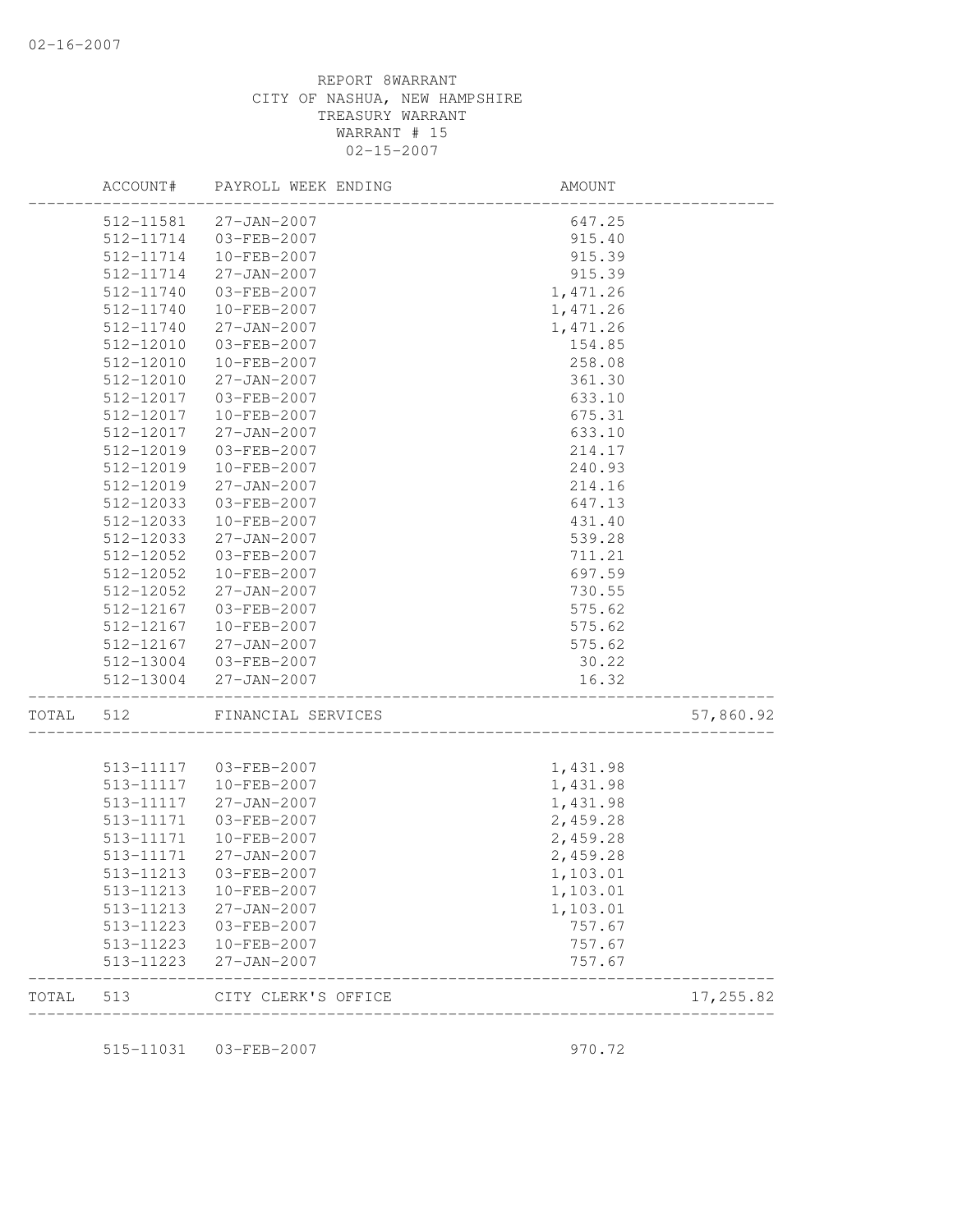|       | ACCOUNT#  | PAYROLL WEEK ENDING    | AMOUNT   |           |
|-------|-----------|------------------------|----------|-----------|
|       |           | 515-11031  10-FEB-2007 | 970.72   |           |
|       | 515-11031 | 27-JAN-2007            | 970.72   |           |
|       | 515-11350 | 03-FEB-2007            | 837.71   |           |
|       | 515-11350 | 10-FEB-2007            | 837.71   |           |
|       | 515-11350 | 27-JAN-2007            | 837.71   |           |
|       | 515-11447 | 03-FEB-2007            | 1,560.86 |           |
|       | 515-11447 | 10-FEB-2007            | 1,560.86 |           |
|       | 515-11447 | $27 - JAN - 2007$      | 1,560.86 |           |
|       | 515-12001 | 03-FEB-2007            | 614.96   |           |
|       |           | 515-12001 10-FEB-2007  | 614.96   |           |
|       |           | 515-12001 27-JAN-2007  | 614.95   |           |
| TOTAL | 515       | HUMAN RESOURCES        |          | 11,952.74 |
|       |           |                        |          |           |
|       | 516-11147 | 03-FEB-2007            | 597.30   |           |
|       | 516-11147 | 10-FEB-2007            | 612.62   |           |
|       | 516-11147 | 27-JAN-2007            | 597.30   |           |
|       | 516-11148 | 03-FEB-2007            | 805.64   |           |
|       | 516-11148 | 10-FEB-2007            | 805.64   |           |
|       | 516-11148 | $27 - JAN - 2007$      | 805.64   |           |
|       | 516-11459 | 03-FEB-2007            | 1,431.98 |           |
|       | 516-11459 | 10-FEB-2007            | 1,431.98 |           |
|       | 516-11459 | 27-JAN-2007            | 1,431.98 |           |
|       | 516-11573 | 03-FEB-2007            | 799.04   |           |
|       | 516-11573 | 10-FEB-2007            | 799.04   |           |
|       |           | 516-11573 27-JAN-2007  | 799.04   |           |
| TOTAL | 516       | PURCHASING DEPARTMENT  |          | 10,917.20 |
|       |           |                        |          |           |
|       | 517-11198 | 03-FEB-2007            | 555.62   |           |
|       | 517-11198 | 10-FEB-2007            | 555.62   |           |
|       | 517-11198 | 27-JAN-2007            | 555.62   |           |
|       | 517-11201 | 03-FEB-2007            | 568.44   |           |
|       | 517-11201 | 10-FEB-2007            | 568.44   |           |
|       | 517-11201 | 27-JAN-2007            | 568.44   |           |
|       | 517-11203 | 03-FEB-2007            | 468.75   |           |
|       | 517-11203 | 10-FEB-2007            | 515.62   |           |
|       | 517-11203 | $27 - JAN - 2007$      | 535.71   |           |
|       | 517-11420 | $03 - FEB - 2007$      | 751.61   |           |
|       | 517-11420 | 10-FEB-2007            | 751.62   |           |
|       | 517-11420 | $27 - JAN - 2007$      | 751.62   |           |
|       | 517-12063 | $03 - FEB - 2007$      | 255.20   |           |
|       | 517-12063 | 10-FEB-2007            | 255.19   |           |
|       | 517-12063 | 27-JAN-2007            | 255.19   |           |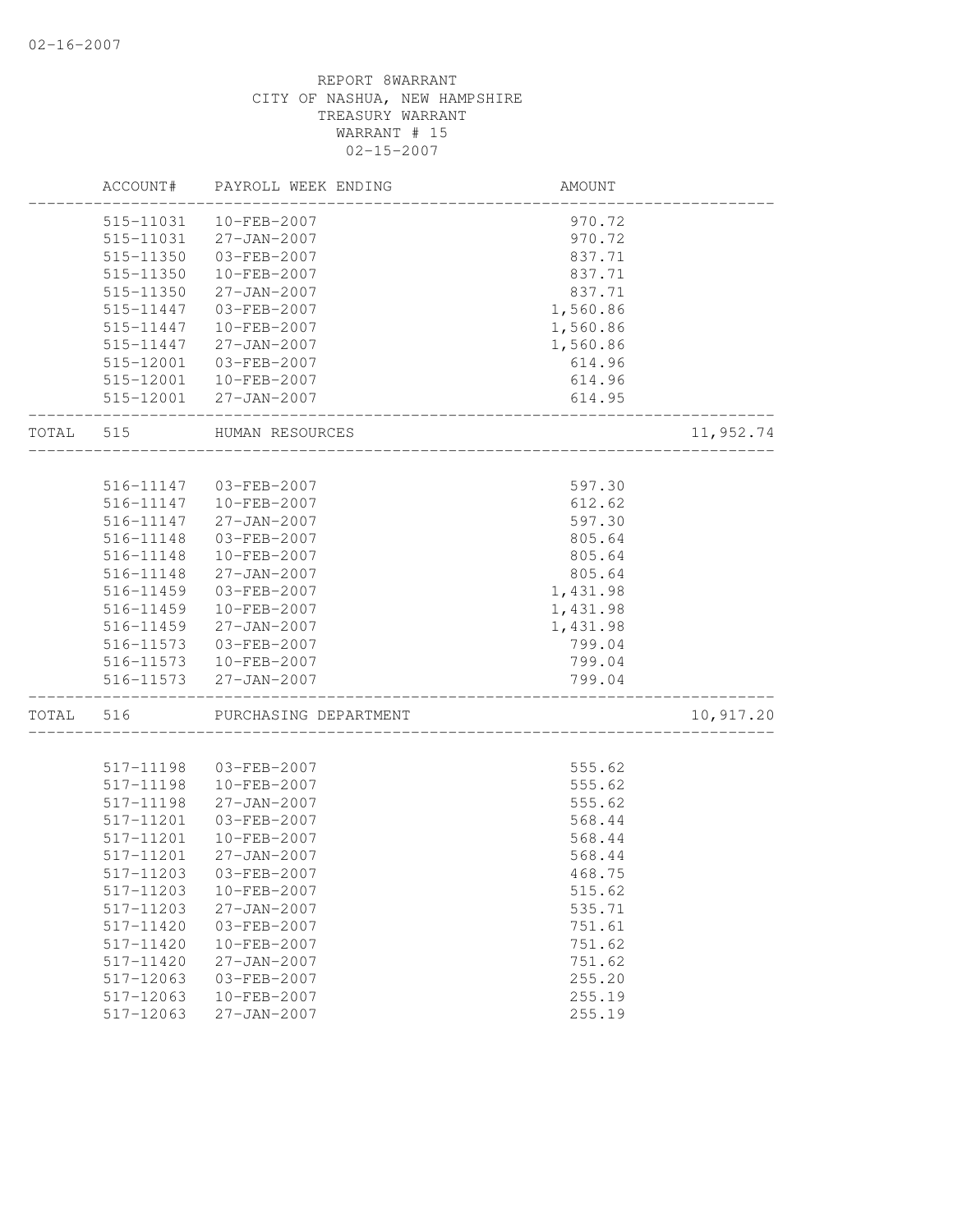|                        |                                      |                  | 7,912.69  |
|------------------------|--------------------------------------|------------------|-----------|
|                        |                                      |                  |           |
|                        | 518-11441  03-FEB-2007               | 257.30           |           |
|                        | 518-11441  10-FEB-2007               | 257.30           |           |
|                        | 518-11441 27-JAN-2007                | 514.60           |           |
| 518-11442              | 03-FEB-2007                          | 1,125.01         |           |
| 518-11442              | 10-FEB-2007                          | 1,125.01         |           |
| 518-11442              | 27-JAN-2007                          | 1,125.01         |           |
| 518-11578              | 03-FEB-2007                          | 844.02           |           |
| 518-11578              | 10-FEB-2007                          | 844.02           |           |
|                        | 518-11578 27-JAN-2007                | 844.01           |           |
| 518-11590              | 03-FEB-2007                          | 749.90           |           |
| 518-11590              | 10-FEB-2007                          | 749.90           |           |
| 518-11590              | $27 - JAN - 2007$                    | 749.90           |           |
| 518-11608              | $03 - FEB - 2007$                    | 1,012.79         |           |
|                        | $518 - 11608$ $10 - FEB - 2007$      | 1,012.79         |           |
|                        | 518-11608 27-JAN-2007                | 1,012.79         |           |
|                        | TOTAL 518 INSURANCE - ADMINISTRATION |                  | 12,224.35 |
|                        |                                      |                  |           |
|                        | 519-11014 03-FEB-2007                | 954.40           |           |
|                        | 519-11014  10-FEB-2007               | 954.40           |           |
|                        | 519-11014 27-JAN-2007                | 954.40           |           |
| 519-11016              | 03-FEB-2007                          | 830.36           |           |
| 519-11016              | 10-FEB-2007                          | 830.36           |           |
| 519-11016              | $27 - JAN - 2007$                    | 830.36           |           |
| 519-11017              | 03-FEB-2007                          | 698.13           |           |
| 519-11017              | 10-FEB-2007                          | 698.14           |           |
| 519-11017              | 27-JAN-2007                          | 698.14           |           |
| 519-11115              | 03-FEB-2007                          | 1,701.29         |           |
| 519-11115              | 10-FEB-2007                          | 1,701.30         |           |
| 519-11115              | $27 - JAN - 2007$                    | 1,701.30         |           |
| 519-11146              | 03-FEB-2007                          | 742.35           |           |
| 519-11146              | 10-FEB-2007                          | 742.35           |           |
|                        | 519-11146 27-JAN-2007                | 742.35           |           |
| 519-11153              | 03-FEB-2007                          | 534.90           |           |
| 519-11153              | 10-FEB-2007                          | 534.90           |           |
| 519-11153              | 27-JAN-2007                          | 534.90           |           |
| 519-11154              | 03-FEB-2007                          | 545.73           |           |
| 519-11154<br>519-11154 | 10-FEB-2007<br>$27 - JAN - 2007$     | 545.73           |           |
| 519-11205              | 03-FEB-2007                          | 545.73<br>680.07 |           |
| 519-11205              | $10 - FEB - 2007$                    | 680.08           |           |
| 519-11205              | $27 - JAN - 2007$                    | 680.08           |           |
| 519-11241              | 03-FEB-2007                          | 1,238.34         |           |
|                        |                                      |                  |           |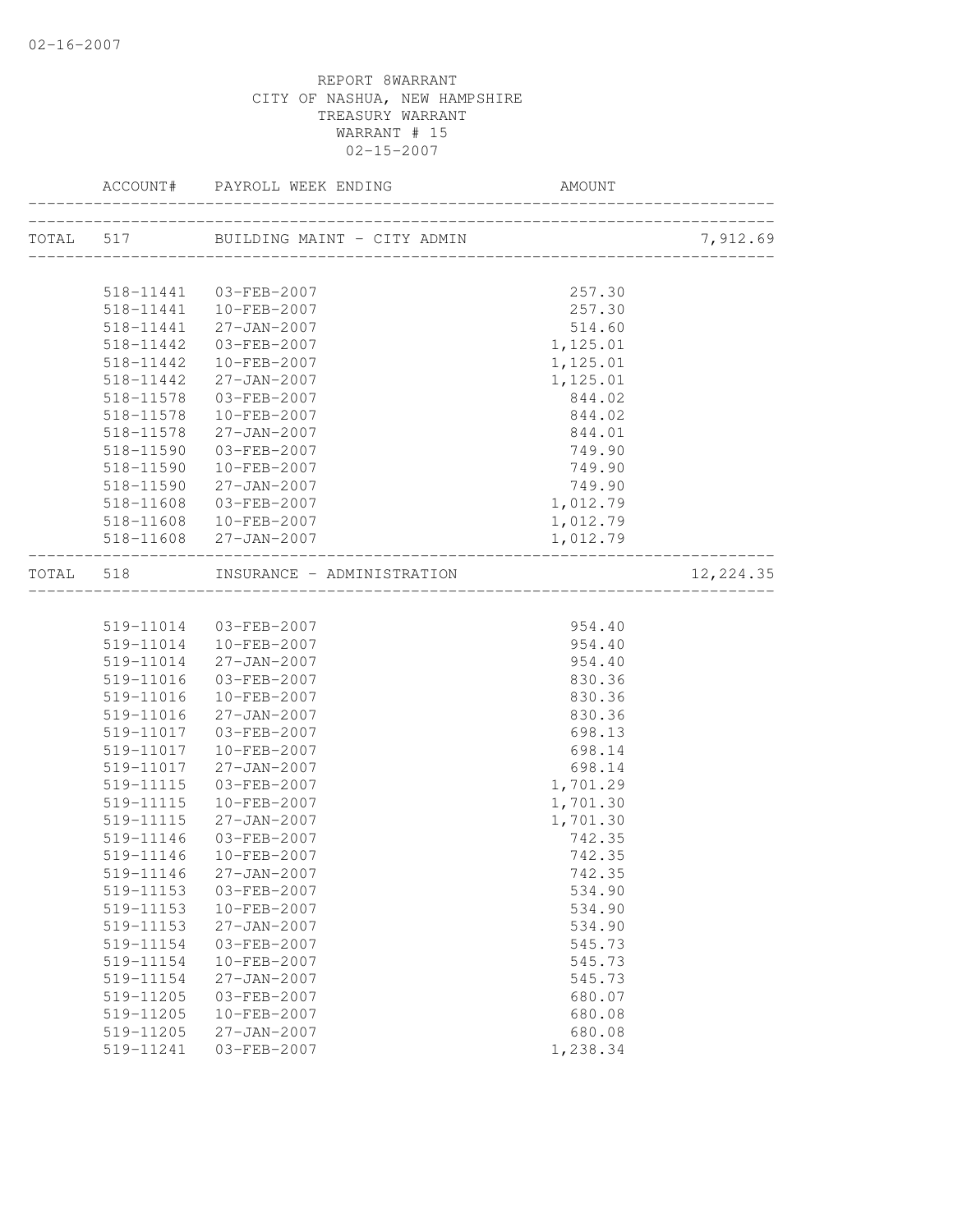|           |               | ACCOUNT# PAYROLL WEEK ENDING                 | AMOUNT   |           |
|-----------|---------------|----------------------------------------------|----------|-----------|
|           |               | 519-11241  10-FEB-2007                       | 1,238.34 |           |
|           |               | 519-11241 27-JAN-2007                        | 1,238.34 |           |
| TOTAL     | 519           | ASSESSORS<br>_______________________________ |          | 23,776.77 |
|           |               |                                              |          |           |
|           | 522-11142     | 03-FEB-2007                                  | 1,104.29 |           |
|           | 522-11142     | 10-FEB-2007                                  | 1,104.29 |           |
|           | 522-11142     | 27-JAN-2007                                  | 1,104.29 |           |
|           | 522-11429     | 03-FEB-2007                                  | 1,651.74 |           |
|           | 522-11429     | 10-FEB-2007                                  | 1,651.74 |           |
|           | 522-11429     | 27-JAN-2007                                  | 1,651.74 |           |
|           | 522-11488     | 03-FEB-2007                                  | 1,438.68 |           |
|           | 522-11488     | 10-FEB-2007                                  | 1,438.68 |           |
|           | 522-11488     | $27 - JAN - 2007$                            | 1,438.68 |           |
|           | 522-11641     | 03-FEB-2007                                  | 1,245.58 |           |
|           | 522-11641     | 10-FEB-2007                                  | 1,245.58 |           |
|           | 522-11641     | 27-JAN-2007                                  | 1,245.58 |           |
|           | 522-11652     | 03-FEB-2007                                  | 1,349.78 |           |
|           | $522 - 11652$ | 10-FEB-2007                                  | 1,349.78 |           |
|           | 522-11652     | 27-JAN-2007                                  | 1,349.78 |           |
|           | 522-11721     | 03-FEB-2007                                  | 1,322.71 |           |
|           | 522-11721     | 10-FEB-2007                                  | 1,322.71 |           |
|           | 522-11721     | 27-JAN-2007                                  | 1,322.71 |           |
|           | 522-11724     | 03-FEB-2007                                  | 1,205.29 |           |
|           | 522-11724     | 10-FEB-2007                                  | 1,205.29 |           |
|           | 522-11724     | 27-JAN-2007                                  | 1,205.29 |           |
|           |               | 522-11729 03-FEB-2007                        | 2,329.06 |           |
|           |               | 522-11729  10-FEB-2007                       | 2,588.78 |           |
|           |               | 522-11729 27-JAN-2007                        | 2,647.81 |           |
| TOTAL 522 |               | INFORMATION TECHNOLOGY                       |          | 35,519.86 |
|           |               |                                              |          |           |
|           | 523-11332     | 03-FEB-2007                                  | 852.60   |           |
|           |               | 523-11332 10-FEB-2007                        | 852.60   |           |
|           |               | 523-11332 27-JAN-2007                        | 852.60   |           |
| TOTAL     | 523           | GIS                                          |          | 2,557.80  |
|           |               |                                              |          |           |
|           | 531-11065     | 03-FEB-2007                                  | 1,003.00 |           |
|           | 531-11065     | 10-FEB-2007                                  | 1,003.00 |           |
|           | 531-11065     | 27-JAN-2007                                  | 1,003.00 |           |
|           | 531-11085     | 03-FEB-2007                                  | 783.88   |           |
|           | 531-11085     | 10-FEB-2007                                  | 783.88   |           |
|           | 531-11085     | 27-JAN-2007                                  | 783.88   |           |
|           | 531-11114     | 03-FEB-2007                                  | 2,062.65 |           |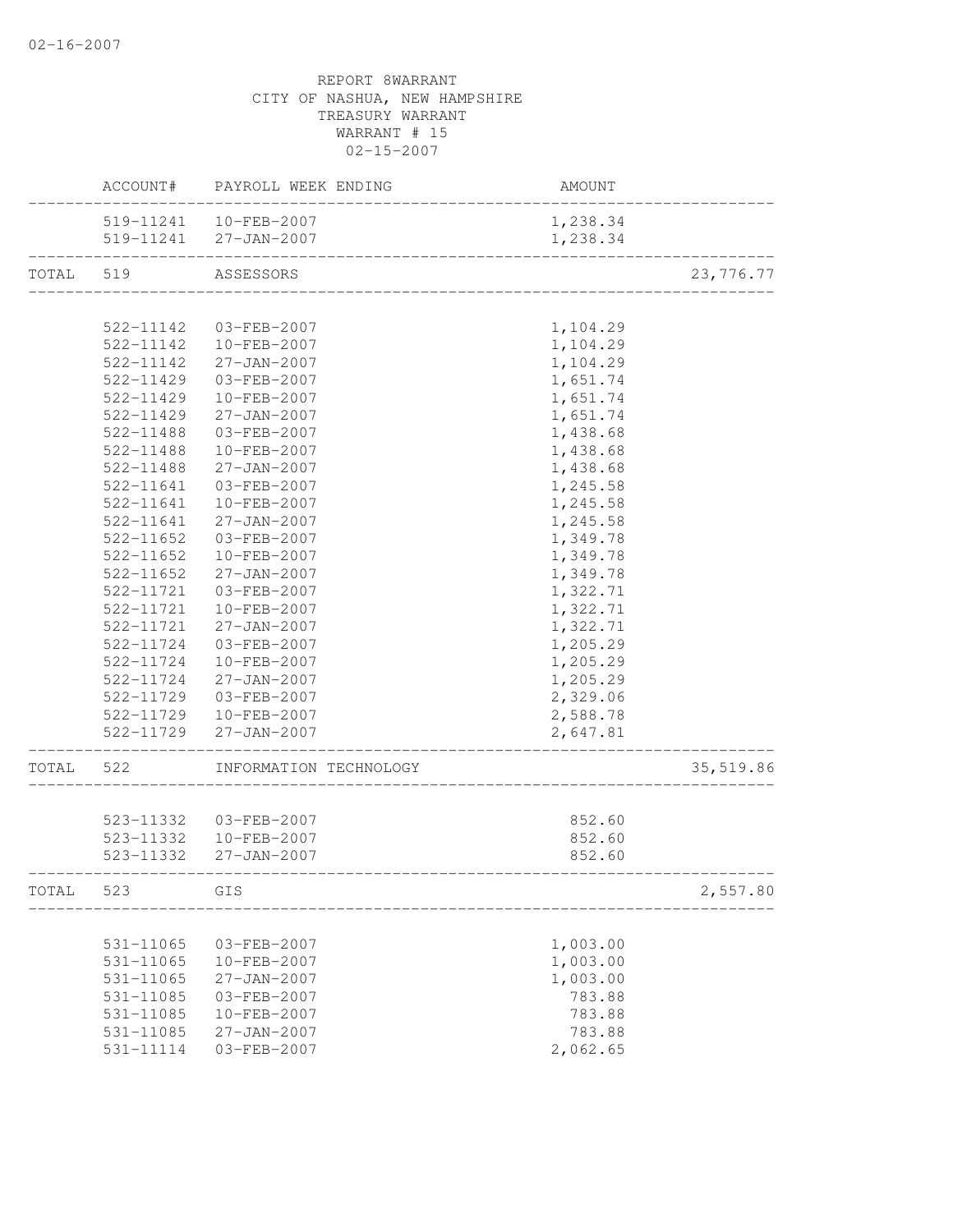| ACCOUNT#  | PAYROLL WEEK ENDING   | AMOUNT    |
|-----------|-----------------------|-----------|
|           | 531-11114 10-FEB-2007 | 2,062.65  |
| 531-11114 | 27-JAN-2007           | 2,062.65  |
| 531-11118 | 03-FEB-2007           | 870.05    |
| 531-11118 | 10-FEB-2007           | 870.05    |
| 531-11118 | $27 - JAN - 2007$     | 870.05    |
| 531-11129 | 03-FEB-2007           | 1,826.57  |
| 531-11129 | 10-FEB-2007           | 1,252.16  |
| 531-11129 | $27 - JAN - 2007$     | 1,826.57  |
| 531-11201 | 03-FEB-2007           | 1,231.74  |
| 531-11201 | 10-FEB-2007           | 1,231.74  |
| 531-11201 | 27-JAN-2007           | 1,231.73  |
| 531-11203 | 03-FEB-2007           | 551.70    |
| 531-11203 | 10-FEB-2007           | 551.70    |
| 531-11203 | $27 - JAN - 2007$     | 551.70    |
| 531-11206 | 03-FEB-2007           | 1,914.13  |
| 531-11206 | 10-FEB-2007           | 1,914.13  |
| 531-11206 | $27 - JAN - 2007$     | 1,914.13  |
| 531-11226 | 03-FEB-2007           | 740.51    |
| 531-11226 | 10-FEB-2007           | 740.51    |
| 531-11226 | 27-JAN-2007           | 740.51    |
| 531-11245 | 03-FEB-2007           | 15.52     |
| 531-11245 | 27-JAN-2007           | 15.52     |
| 531-11398 | 10-FEB-2007           | 574.42    |
| 531-11477 | 03-FEB-2007           | 1,230.65  |
| 531-11477 | 10-FEB-2007           | 1,230.65  |
| 531-11477 | 27-JAN-2007           | 1,230.65  |
| 531-11489 | 03-FEB-2007           | 1,045.06  |
| 531-11489 | 10-FEB-2007           | 1,045.06  |
| 531-11489 | $27 - JAN - 2007$     | 1,045.06  |
| 531-11490 | 03-FEB-2007           | 844.15    |
| 531-11490 | 10-FEB-2007           | 844.15    |
| 531-11490 | $27 - JAN - 2007$     | 844.15    |
| 531-11498 | 03-FEB-2007           | 769.07    |
| 531-11498 | 10-FEB-2007           | 769.06    |
| 531-11498 | $27 - JAN - 2007$     | 769.07    |
| 531-11516 | 03-FEB-2007           | 786.25    |
| 531-11516 | 10-FEB-2007           | 786.25    |
| 531-11516 | 27-JAN-2007           | 786.25    |
| 531-11534 | 03-FEB-2007           | 1,238.34  |
| 531-11534 | 10-FEB-2007           | 1,238.34  |
| 531-11534 | 27-JAN-2007           | 1,238.34  |
| 531-11535 | 03-FEB-2007           | 11,718.42 |
| 531-11535 | 10-FEB-2007           | 11,718.42 |
| 531-11535 | 27-JAN-2007           | 11,718.42 |
| 531-11537 | 03-FEB-2007           | 12,316.00 |
| 531-11537 | 10-FEB-2007           | 12,315.99 |
| 531-11537 | $27 - JAN - 2007$     | 12,316.01 |
| 531-11538 | 03-FEB-2007           | 5,207.53  |
|           |                       |           |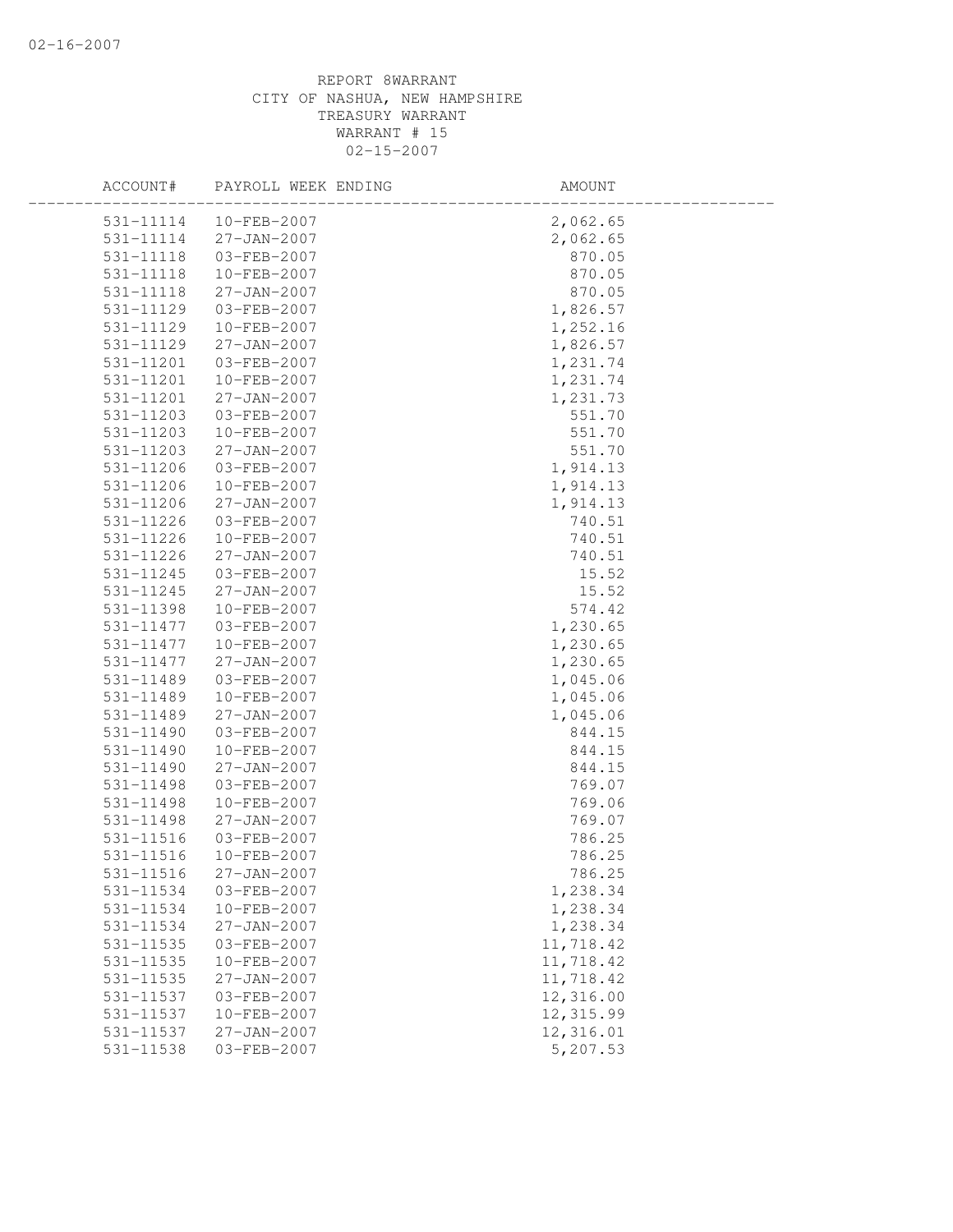| ACCOUNT#      | PAYROLL WEEK ENDING | AMOUNT     |
|---------------|---------------------|------------|
| 531-11538     | $10 - FEB - 2007$   | 837.71     |
| 531-11538     | 27-JAN-2007         | 783.89     |
| 531-11539     | 03-FEB-2007         | 1,390.27   |
| 531-11539     | 10-FEB-2007         | 1,390.27   |
| 531-11539     | 27-JAN-2007         | 1,390.27   |
| 531-11544     | 03-FEB-2007         | 1,869.10   |
| 531-11544     | 10-FEB-2007         | 1,869.10   |
| 531-11544     | $27 - JAN - 2007$   | 1,869.10   |
| 531-11549     | 03-FEB-2007         | 5,575.32   |
| 531-11549     | 10-FEB-2007         | 5,575.30   |
| 531-11549     | 27-JAN-2007         | 5,575.30   |
| 531-11550     | 03-FEB-2007         | 769.30     |
| 531-11550     | 10-FEB-2007         | 769.30     |
| 531-11550     | 27-JAN-2007         | 769.30     |
| 531-11552     | 03-FEB-2007         | 6, 167.35  |
| 531-11552     | 10-FEB-2007         | 6, 167.35  |
| 531-11552     | $27 - JAN - 2007$   | 6, 167.35  |
| 531-11555     | 03-FEB-2007         | 25, 478.59 |
| 531-11555     | 10-FEB-2007         | 25,753.00  |
| $531 - 11555$ | 27-JAN-2007         | 25,753.00  |
| 531-11558     | 03-FEB-2007         | 69,129.38  |
| 531-11558     | 10-FEB-2007         | 65,701.11  |
| 531-11558     | 27-JAN-2007         | 66,812.25  |
| 531-11561     | 03-FEB-2007         | 12,298.59  |
| 531-11561     | 10-FEB-2007         | 12,298.59  |
| 531-11561     | $27 - JAN - 2007$   | 12,298.59  |
| 531-11567     | 03-FEB-2007         | 27,803.54  |
| 531-11567     | 10-FEB-2007         | 27,803.54  |
| 531-11567     | 27-JAN-2007         | 27,803.54  |
| 531-11569     | 03-FEB-2007         | 1,032.13   |
| 531-11569     | 10-FEB-2007         | 1,032.13   |
| 531-11569     | $27 - JAN - 2007$   | 1,032.13   |
| 531-11585     | 03-FEB-2007         | 1,554.70   |
| 531-11585     | 10-FEB-2007         | 1,056.87   |
| 531-11585     | $27 - JAN - 2007$   | 1,554.70   |
| 531-11587     | 03-FEB-2007         | 1,717.59   |
| 531-11587     | 10-FEB-2007         | 1,717.59   |
| 531-11587     | 27-JAN-2007         | 1,717.59   |
| 531-11618     | 03-FEB-2007         | 1,626.13   |
| $531 - 11618$ | 10-FEB-2007         | 1,641.64   |
| $531 - 11618$ | 27-JAN-2007         | 1,626.12   |
| 531-11622     | 03-FEB-2007         | 2,738.69   |
| 531-11622     | 10-FEB-2007         | 2,738.71   |
| $531 - 11622$ | $27 - JAN - 2007$   | 2,738.69   |
| 531-11632     | 03-FEB-2007         | 610.55     |
| 531-11632     | $10 - FEB - 2007$   | 610.55     |
| 531-11632     | 27-JAN-2007         | 610.55     |
| 531-11633     | 03-FEB-2007         | 2,407.93   |
|               |                     |            |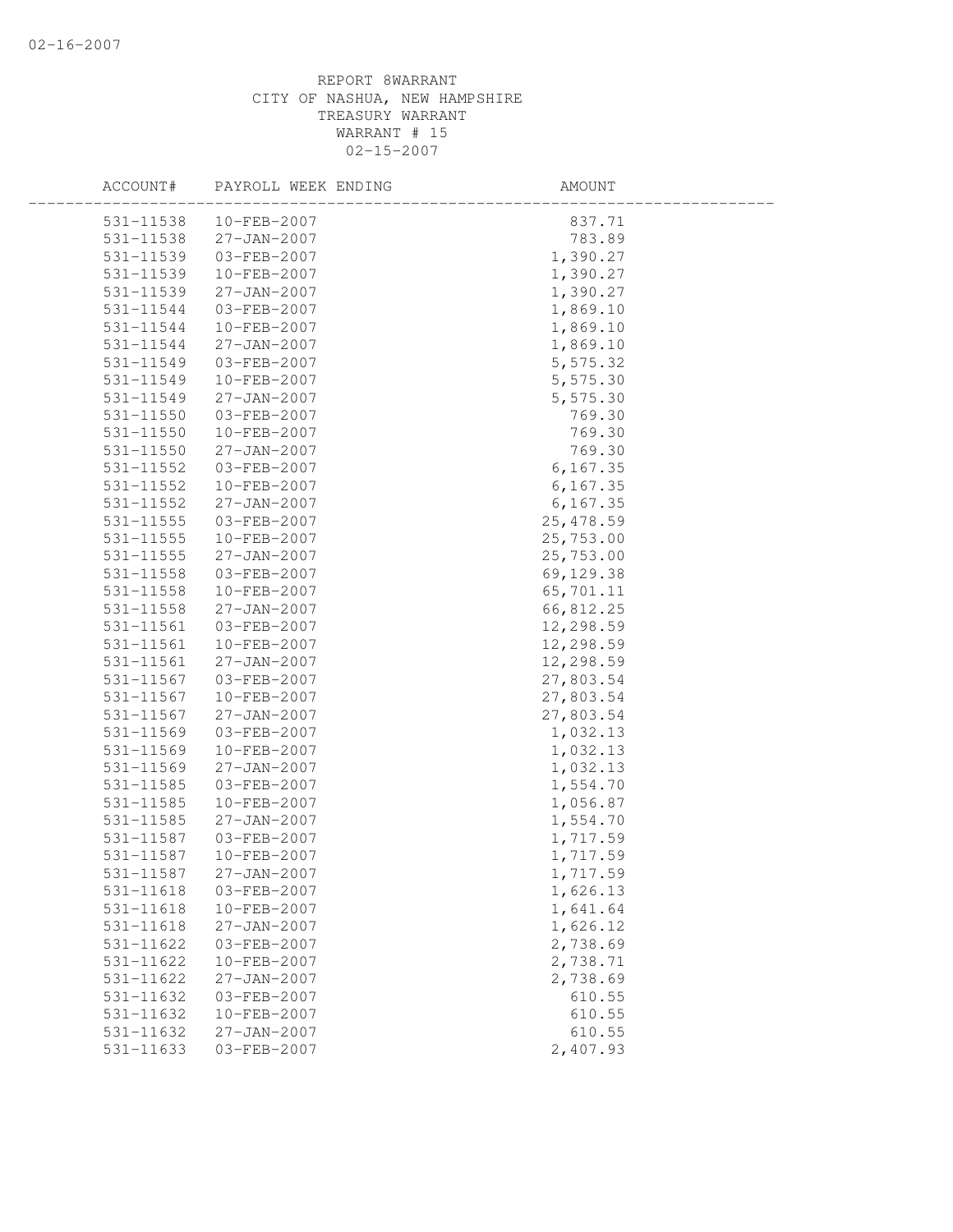| ACCOUNT#      | PAYROLL WEEK ENDING | AMOUNT   |
|---------------|---------------------|----------|
| 531-11633     | 10-FEB-2007         | 2,804.10 |
| 531-11633     | 27-JAN-2007         | 2,709.55 |
| 531-11635     | 03-FEB-2007         | 803.90   |
| 531-11635     | 10-FEB-2007         | 803.90   |
| 531-11635     | $27 - JAN - 2007$   | 803.90   |
| 531-11664     | 03-FEB-2007         | 1,003.00 |
| 531-11664     | 10-FEB-2007         | 1,003.00 |
| 531-11664     | $27 - JAN - 2007$   | 1,003.00 |
| 531-11665     | 03-FEB-2007         | 719.43   |
| 531-11665     | 10-FEB-2007         | 719.43   |
| $531 - 11665$ | 27-JAN-2007         | 719.43   |
| 531-11699     | 03-FEB-2007         | 837.71   |
| 531-11699     | 10-FEB-2007         | 837.71   |
| 531-11699     | $27 - JAN - 2007$   | 837.71   |
| 531-11719     | 03-FEB-2007         | 795.35   |
| 531-11719     | 10-FEB-2007         | 795.34   |
| 531-11719     | $27 - JAN - 2007$   | 795.34   |
| 531-11722     | 03-FEB-2007         | 546.35   |
| 531-11722     | $10-FEB-2007$       | 546.35   |
| 531-11722     | $27 - JAN - 2007$   | 546.35   |
| 531-11732     | 03-FEB-2007         | 572.05   |
| 531-11732     | 10-FEB-2007         | 572.05   |
| 531-11732     | $27 - JAN - 2007$   | 572.05   |
| 531-11733     | 03-FEB-2007         | 2,088.55 |
| 531-11733     | 10-FEB-2007         | 2,088.55 |
| 531-11733     | $27 - JAN - 2007$   | 2,088.55 |
| 531-12020     | 03-FEB-2007         | 875.51   |
| 531-12020     | 10-FEB-2007         | 875.50   |
| 531-12020     | $27 - JAN - 2007$   | 875.50   |
| 531-12042     | 03-FEB-2007         | 1,343.06 |
| 531-12042     | 10-FEB-2007         | 1,478.08 |
| 531-12042     | $27 - JAN - 2007$   | 971.68   |
| 531-12066     | 03-FEB-2007         | 629.36   |
| 531-12066     | 10-FEB-2007         | 629.36   |
| 531-12066     | $27 - JAN - 2007$   | 629.36   |
| 531-12067     | 03-FEB-2007         | 659.14   |
| 531-12067     | 10-FEB-2007         | 659.14   |
| 531-12067     | 27-JAN-2007         | 659.14   |
| 531-12068     | 03-FEB-2007         | 1,311.74 |
| 531-12068     | 10-FEB-2007         | 1,311.74 |
| 531-12068     | $27 - JAN - 2007$   | 1,311.74 |
| 531-12071     | 03-FEB-2007         | 229.50   |
| 531-12071     | 10-FEB-2007         | 229.51   |
| 531-12071     | $27 - JAN - 2007$   | 229.50   |
| 531-13004     | 03-FEB-2007         | 4,071.63 |
| 531-13004     | 10-FEB-2007         | 3,976.30 |
| 531-13004     | $27 - JAN - 2007$   | 4,533.95 |
| 531-13038     | 03-FEB-2007         | 2,894.37 |
|               |                     |          |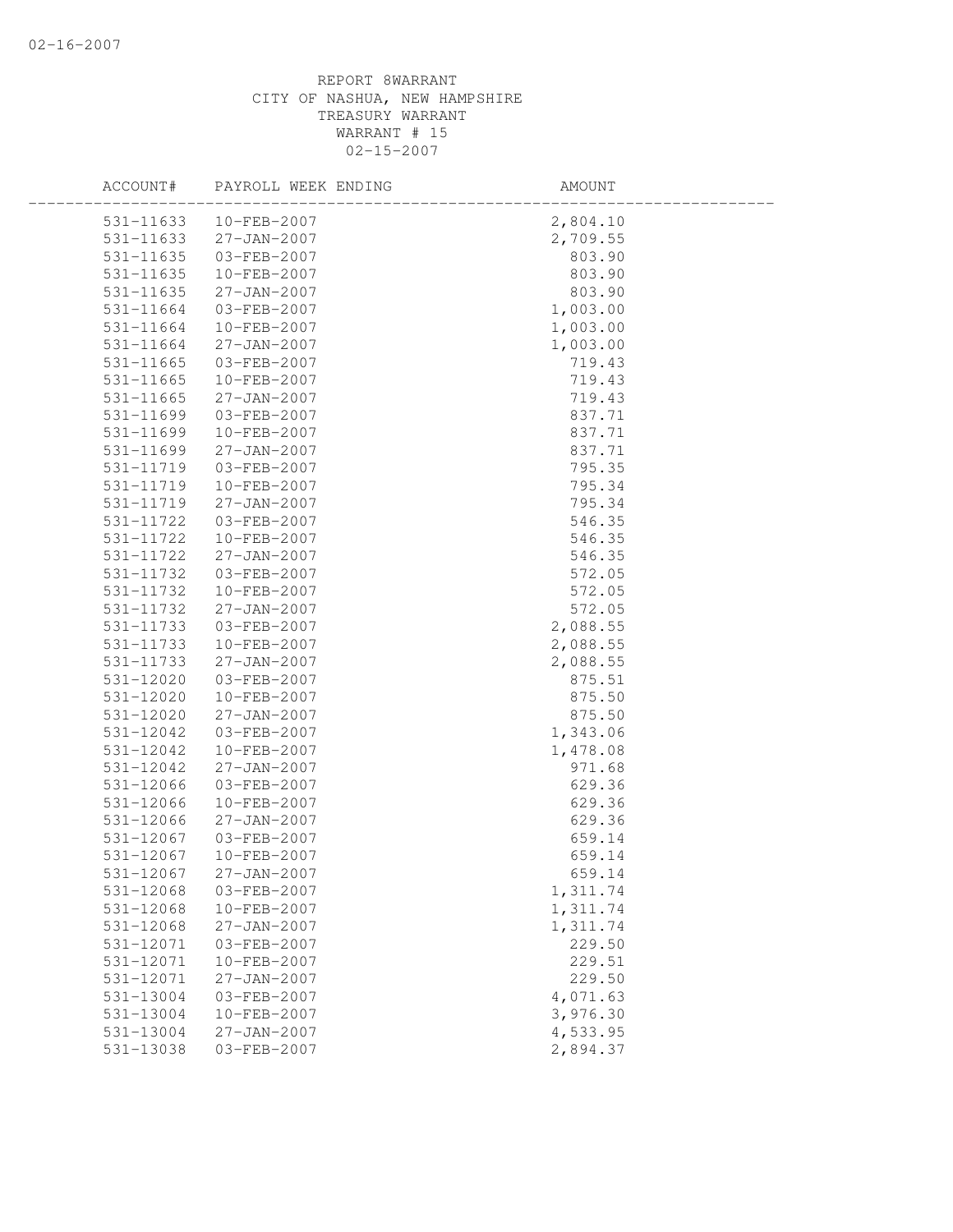|       | ACCOUNT#  | PAYROLL WEEK ENDING   | AMOUNT     |             |
|-------|-----------|-----------------------|------------|-------------|
|       | 531-13038 | $10 - FEB - 2007$     | 2,759.33   |             |
|       | 531-13038 | 27-JAN-2007           | 345.82     |             |
|       | 531-13040 | 03-FEB-2007           | 3, 413.47  |             |
|       | 531-13040 | 10-FEB-2007           | 3,499.95   |             |
|       | 531-13040 | 27-JAN-2007           | 3,608.97   |             |
|       | 531-13044 | 03-FEB-2007           | 3, 271.12  |             |
|       | 531-13044 | 10-FEB-2007           | 2,724.83   |             |
|       | 531-13044 | 27-JAN-2007           | 3,752.83   |             |
|       | 531-13047 | 03-FEB-2007           | 12,910.99  |             |
|       | 531-13047 | 10-FEB-2007           | 21,741.95  |             |
|       | 531-13047 | 27-JAN-2007           | 22, 315.07 |             |
|       | 531-13048 | 03-FEB-2007           | 2,388.43   |             |
|       | 531-13048 | 10-FEB-2007           | 5,066.12   |             |
|       | 531-13048 | 27-JAN-2007           | 18,599.64  |             |
|       | 531-17001 | 03-FEB-2007           | 100.00     |             |
|       |           | 531-17006 27-JAN-2007 | 1,250.00   |             |
| TOTAL | 531       | POLICE DEPARTMENT     |            | 771, 415.34 |
|       |           |                       |            |             |
|       | 532-11024 | 03-FEB-2007           | 1,911.10   |             |
|       | 532-11024 | 10-FEB-2007           | 1,911.09   |             |
|       | 532-11024 | 27-JAN-2007           | 1,911.10   |             |
|       | 532-11040 | 03-FEB-2007           | 62,325.09  |             |
|       | 532-11040 | 27-JAN-2007           | 1,793.53   |             |
|       | 532-11063 | 03-FEB-2007           | 1,242.12   |             |
|       | 532-11063 | 10-FEB-2007           | 1,242.12   |             |
|       | 532-11063 | 27-JAN-2007           | 1,242.12   |             |
|       | 532-11066 | 03-FEB-2007           | 1,205.58   |             |
|       | 532-11066 | 10-FEB-2007           | 1,205.57   |             |
|       | 532-11066 | 27-JAN-2007           | 1,205.58   |             |
|       | 532-11069 | 03-FEB-2007           | 2,435.38   |             |
|       | 532-11069 | 10-FEB-2007           | 2,435.39   |             |
|       | 532-11069 | $27 - JAN - 2007$     | 2,435.39   |             |
|       | 532-11111 | 03-FEB-2007           | 1,999.17   |             |
|       | 532-11111 | 10-FEB-2007           | 1,999.17   |             |
|       | 532-11111 | 27-JAN-2007           | 1,999.17   |             |
|       |           |                       | 4,479.35   |             |
|       | 532-11207 | 10-FEB-2007           | 4,479.36   |             |
|       | 532-11207 | $27 - JAN - 2007$     | 4,479.35   |             |
|       | 532-11281 | 03-FEB-2007           | 854.92     |             |
|       | 532-11281 | 10-FEB-2007           | 854.92     |             |
|       | 532-11281 | 27-JAN-2007           | 854.92     |             |
|       | 532-11284 | 03-FEB-2007           | 1,555.42   |             |
|       | 532-11284 | $10 - FEB - 2007$     | 1,703.56   |             |
|       | 532-11284 | $27 - JAN - 2007$     | 1,555.42   |             |
|       | 532-11285 | 03-FEB-2007           | 7,440.47   |             |
|       | 532-11285 | $10 - FEB - 2007$     | 7,440.48   |             |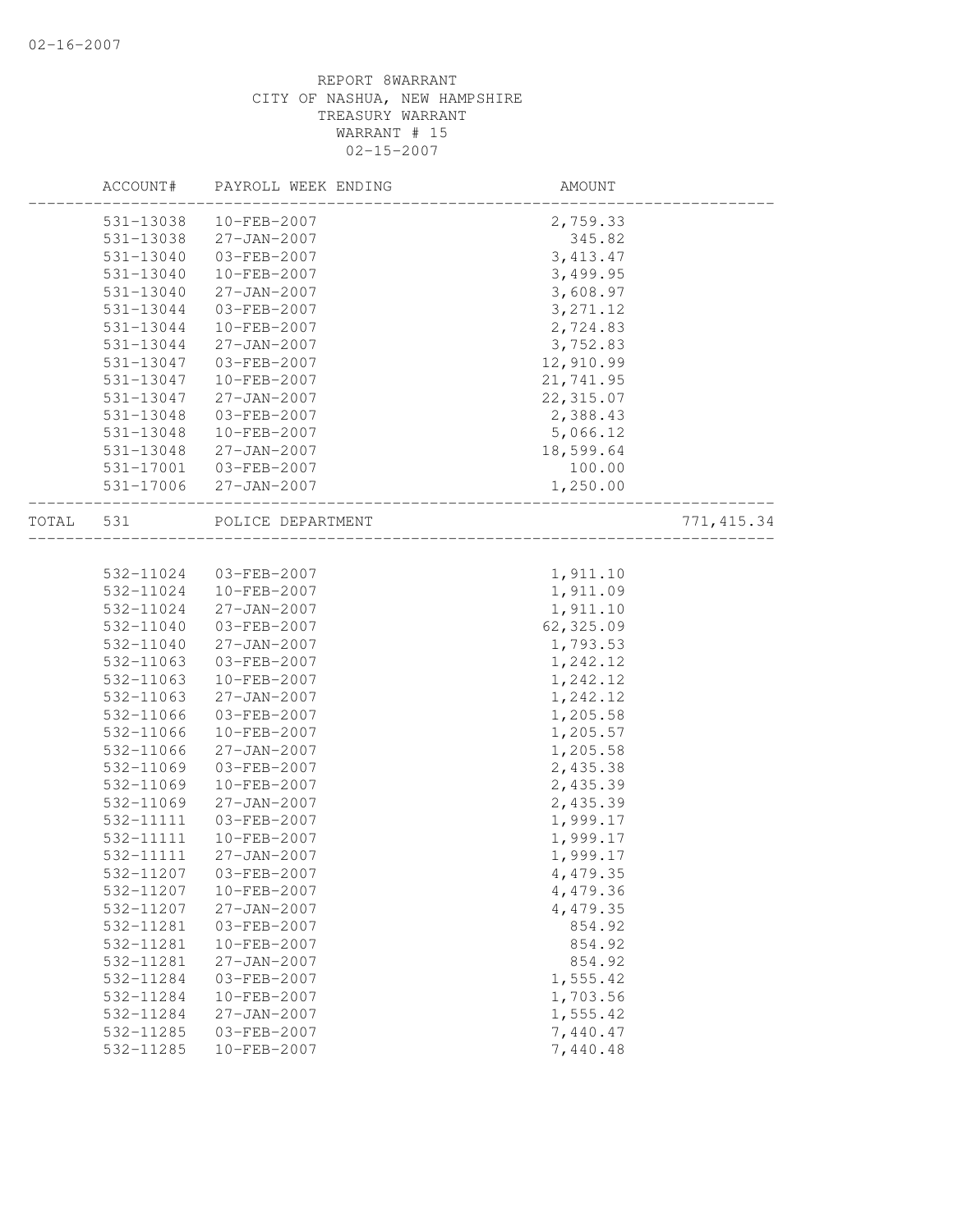| ACCOUNT#  | PAYROLL WEEK ENDING | AMOUNT     |  |
|-----------|---------------------|------------|--|
| 532-11285 | $27 - JAN - 2007$   | 7,440.47   |  |
| 532-11291 | 03-FEB-2007         | 6, 153.50  |  |
| 532-11291 | 10-FEB-2007         | 6,157.96   |  |
| 532-11291 | $27 - JAN - 2007$   | 6,373.57   |  |
| 532-11298 | 03-FEB-2007         | 1,246.12   |  |
| 532-11298 | 10-FEB-2007         | 1,246.12   |  |
| 532-11298 | $27 - JAN - 2007$   | 986.51     |  |
| 532-11300 | 03-FEB-2007         | 35,282.69  |  |
| 532-11300 | 10-FEB-2007         | 33, 226.48 |  |
| 532-11300 | 27-JAN-2007         | 33, 226.47 |  |
| 532-11303 | 03-FEB-2007         | 1,090.35   |  |
| 532-11303 | 10-FEB-2007         | 1,090.35   |  |
| 532-11303 | 27-JAN-2007         | 1,090.35   |  |
| 532-11305 | 03-FEB-2007         | 4,757.90   |  |
| 532-11305 | 10-FEB-2007         | 4,394.45   |  |
| 532-11305 | $27 - JAN - 2007$   | 4,394.45   |  |
| 532-11309 | 03-FEB-2007         | 101,224.63 |  |
| 532-11309 | $10 - FEB - 2007$   | 98,980.65  |  |
| 532-11309 | 27-JAN-2007         | 98,980.66  |  |
| 532-11660 | 03-FEB-2007         | 1,385.40   |  |
| 532-11660 | 10-FEB-2007         | 1,385.40   |  |
| 532-11660 | 27-JAN-2007         | 1,385.40   |  |
| 532-11663 | 03-FEB-2007         | 1,344.65   |  |
| 532-11663 | 10-FEB-2007         | 1,344.65   |  |
| 532-11663 | $27 - JAN - 2007$   | 1,344.65   |  |
| 532-11666 | 03-FEB-2007         | 1,331.35   |  |
| 532-11666 | 10-FEB-2007         | 1,331.35   |  |
| 532-11666 | 27-JAN-2007         | 1,331.35   |  |
| 532-11669 | 03-FEB-2007         | 931.77     |  |
| 532-11669 | 10-FEB-2007         | 931.77     |  |
| 532-11669 | $27 - JAN - 2007$   | 931.77     |  |
| 532-12070 | 03-FEB-2007         | 10,949.81  |  |
| 532-12070 | 10-FEB-2007         | 16,365.50  |  |
| 532-12070 | $27 - JAN - 2007$   | 13,094.70  |  |
| 532-13003 | $03 - FEB - 2007$   | 1,898.96   |  |
| 532-13003 | 10-FEB-2007         | 21.45      |  |
| 532-13003 | $27 - JAN - 2007$   | 872.18     |  |
| 532-13004 | 03-FEB-2007         | 3, 314.56  |  |
| 532-13004 | 10-FEB-2007         | 918.30     |  |
| 532-13004 | 27-JAN-2007         | 1,085.69   |  |
| 532-13018 | 03-FEB-2007         | 1,057.29   |  |
| 532-13018 | 10-FEB-2007         | 1,382.09   |  |
| 532-13018 | $27 - JAN - 2007$   | 878.47     |  |
| 532-13024 | 03-FEB-2007         | 520.13     |  |
| 532-13024 | 10-FEB-2007         | 1,220.04   |  |
| 532-13024 | $27 - JAN - 2007$   | 484.17     |  |
| 532-13050 | 03-FEB-2007         | 5,157.66   |  |
| 532-13050 | 10-FEB-2007         | 5,422.47   |  |
|           |                     |            |  |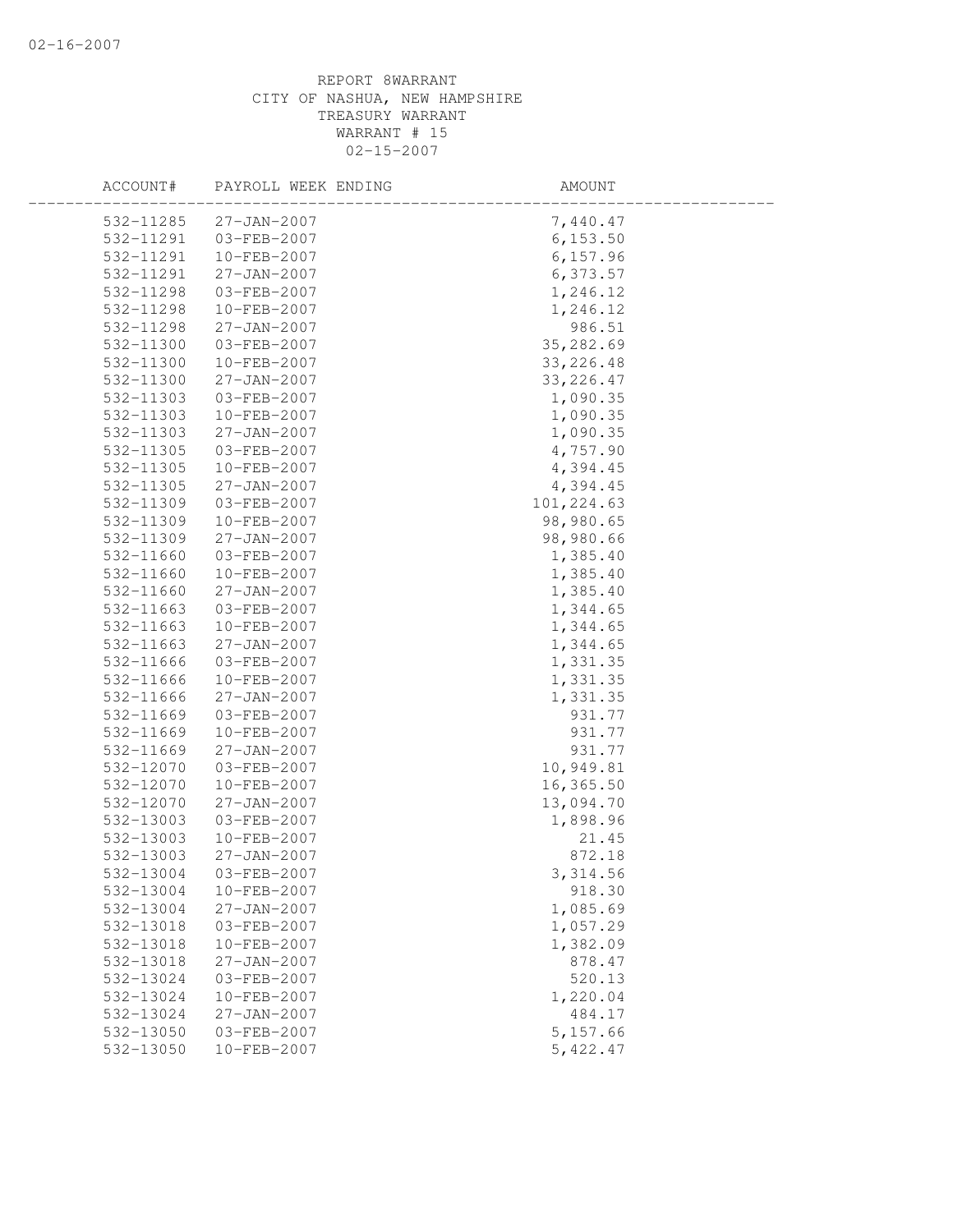|       | ACCOUNT#  | PAYROLL WEEK ENDING     | AMOUNT    |            |
|-------|-----------|-------------------------|-----------|------------|
|       | 532-13050 | 27-JAN-2007             | 5,561.40  |            |
|       | 532-16010 | 27-JAN-2007             | 337.02    |            |
|       | 532-19231 | 03-FEB-2007             | 1,152.45  |            |
|       | 532-19231 | $10 - FEB - 2007$       | 1,152.45  |            |
|       | 532-19231 | 27-JAN-2007             | 1, 152.45 |            |
|       | 532-19232 | 03-FEB-2007             | 1,654.06  |            |
|       | 532-19232 | 10-FEB-2007             | 1,654.06  |            |
|       | 532-19232 | $27 - JAN - 2007$       | 1,654.06  |            |
|       | 532-19233 | 03-FEB-2007             | 2,670.07  |            |
|       | 532-19233 | $10 - FEB - 2007$       | 2,670.07  |            |
|       | 532-19233 | $27 - JAN - 2007$       | 2,670.07  |            |
|       | 532-19234 | 03-FEB-2007             | 1,679.65  |            |
|       | 532-19234 | 10-FEB-2007             | 1,679.65  |            |
|       |           | 532-19234 27-JAN-2007   | 1,679.65  |            |
|       |           | 532-46045 27-JAN-2007   | 400.00    |            |
| TOTAL | 532       | FIRE DEPARTMENT         |           | 680,930.61 |
|       |           |                         |           |            |
|       |           | 535-81023  03-FEB-2007  | 96.15     |            |
|       |           | 535-81023  10-FEB-2007  | 96.15     |            |
|       | 535-81023 | $27 - JAN - 2007$       | 387.82    |            |
| TOTAL | 535       | EMERGENCY MANAGEMENT    |           | 580.12     |
|       |           |                         |           |            |
|       | 536-11178 | 03-FEB-2007             | 1,272.29  |            |
|       | 536-11178 | 10-FEB-2007             | 1,272.30  |            |
|       | 536-11178 | 27-JAN-2007             | 1,272.29  |            |
|       |           | 536-13004 03-FEB-2007   | 390.82    |            |
|       | 536-13004 | 27-JAN-2007             | 156.33    |            |
| TOTAL | 536       | CITYWIDE COMMUNICATIONS |           | 4,364.03   |
|       |           |                         |           |            |
|       | 541-11008 | 03-FEB-2007             | 629.82    |            |
|       | 541-11008 | 10-FEB-2007             | 629.82    |            |
|       | 541-11008 | $27 - JAN - 2007$       | 629.82    |            |
|       | 541-11048 | 03-FEB-2007             | 888.34    |            |
|       | 541-11048 | 10-FEB-2007             | 888.34    |            |
|       | 541-11048 | 27-JAN-2007             | 888.34    |            |
|       | 541-11104 | 03-FEB-2007             | 914.99    |            |
|       | 541-11104 | 10-FEB-2007             | 914.99    |            |
|       | 541-11104 | $27 - JAN - 2007$       | 914.99    |            |
|       | 541-11240 | 03-FEB-2007             | 1,763.87  |            |
|       | 541-11240 | 10-FEB-2007             | 1,411.10  |            |
|       | 541-11240 | $27 - JAN - 2007$       | 1,763.87  |            |
|       | 541-11346 | 03-FEB-2007             | 408.29    |            |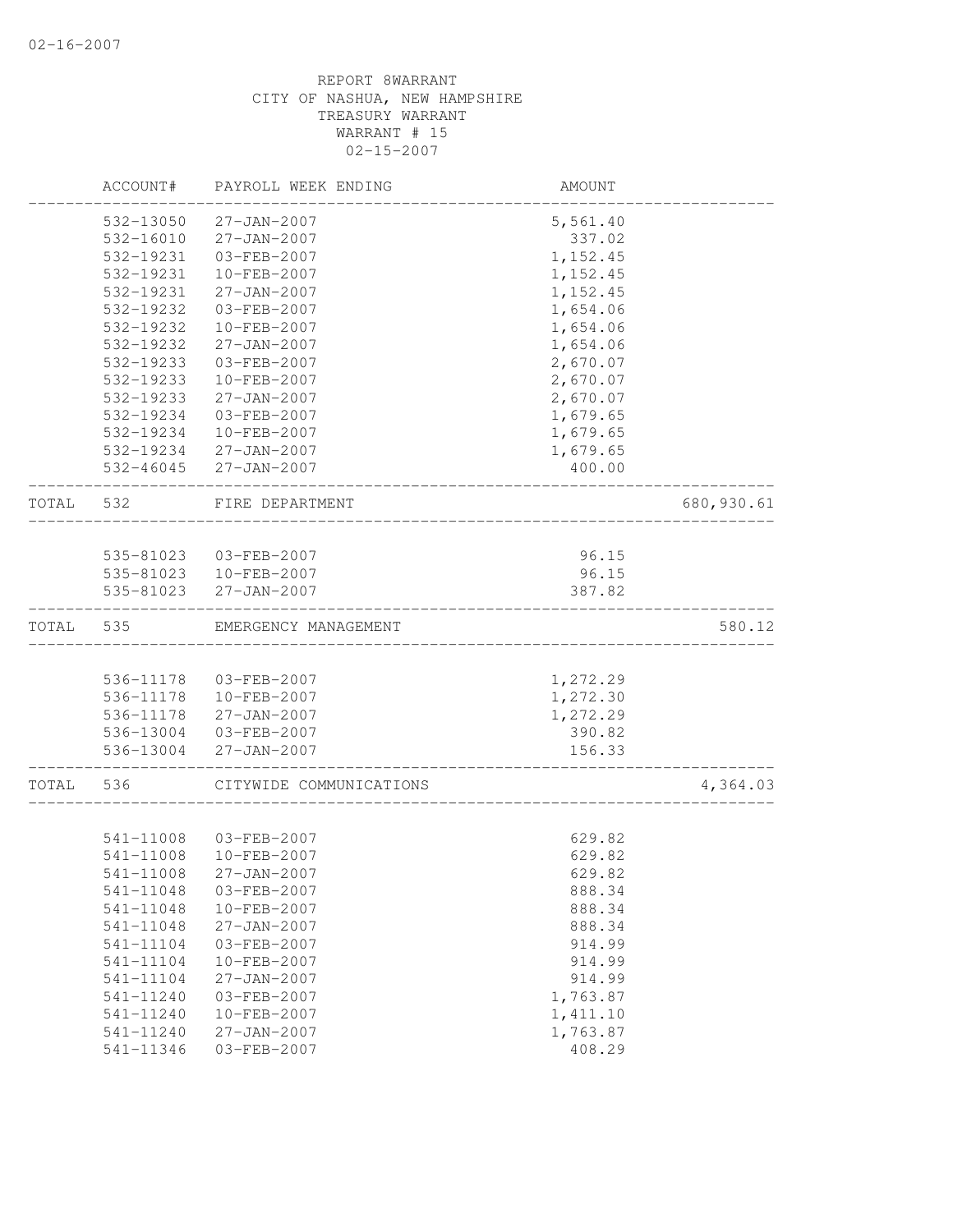|           |                        | ACCOUNT# PAYROLL WEEK ENDING                    | <b>AMOUNT</b>                          |           |
|-----------|------------------------|-------------------------------------------------|----------------------------------------|-----------|
|           |                        | 541-11346  10-FEB-2007                          | 408.29                                 |           |
|           |                        | 541-11346 27-JAN-2007                           | 408.29                                 |           |
|           |                        | TOTAL 541 COMMUNITY SERVICES DIVISION           | ______________________________________ | 13,463.16 |
|           |                        |                                                 |                                        |           |
|           |                        | 542-11426 03-FEB-2007                           | 1,226.25                               |           |
|           | 542-11426              | 10-FEB-2007                                     | 1,226.25                               |           |
|           | 542-11426<br>542-11584 | $27 - JAN - 2007$                               | 1,226.25                               |           |
|           | 542-11584              | 03-FEB-2007<br>10-FEB-2007                      | 2,489.42<br>2,600.64                   |           |
|           | 542-11584              | 27-JAN-2007                                     | 2,600.64                               |           |
|           | 542-12109              | 03-FEB-2007                                     | 198.00                                 |           |
|           | 542-12109              | 10-FEB-2007                                     | 216.00                                 |           |
|           | 542-12109              | $27 - JAN - 2007$                               | 198.00                                 |           |
|           | 542-12582              | 03-FEB-2007                                     | 899.90                                 |           |
|           |                        | 542-12582 10-FEB-2007                           | 899.90                                 |           |
|           |                        | 542-12582 27-JAN-2007                           | 899.90                                 |           |
| TOTAL 542 |                        | COMMUNITY HEALTH                                |                                        | 14,681.15 |
|           |                        |                                                 |                                        |           |
|           |                        | 543-11380 03-FEB-2007                           | 840.29                                 |           |
|           |                        | 543-11380  10-FEB-2007                          | 840.29                                 |           |
|           | 543-11380              | 27-JAN-2007                                     | 840.30                                 |           |
|           | 543-11438              | 03-FEB-2007                                     | 1,390.27                               |           |
|           | 543-11438              | 10-FEB-2007                                     | 1,390.27                               |           |
|           | 543-11438              | $27 - JAN - 2007$                               | 1,390.27                               |           |
|           | 543-11601              | 03-FEB-2007                                     | 1,136.10                               |           |
|           | 543-11601              | 10-FEB-2007                                     | 1,136.10                               |           |
|           | 543-11601              | $27 - JAN - 2007$                               | 1,136.10                               |           |
|           | 543-11602              | 03-FEB-2007                                     | 795.57                                 |           |
|           | 543-11602              | 10-FEB-2007                                     | 795.56                                 |           |
|           | 543-11602              | 27-JAN-2007                                     | 795.56                                 |           |
|           | 543-11604              | 03-FEB-2007                                     | 749.90                                 |           |
|           | 543-11604              | 10-FEB-2007                                     | 749.89<br>749.90                       |           |
|           | 543-11604              | 27-JAN-2007                                     |                                        |           |
|           |                        | 543-11605 03-FEB-2007<br>543-11605  10-FEB-2007 | 856.19                                 |           |
|           |                        | 543-11605 27-JAN-2007                           | 856.19<br>856.19                       |           |
| TOTAL 543 |                        | ENVIRONMENTAL HEALTH DEPT.                      |                                        | 17,304.94 |
|           |                        |                                                 |                                        |           |
|           | 544-11008              | 03-FEB-2007                                     | 668.17                                 |           |
|           | 544-11008              | 10-FEB-2007                                     | 668.17                                 |           |
|           | 544-11008              | 27-JAN-2007                                     | 668.17                                 |           |
|           | 544-11099              | 03-FEB-2007                                     | 1,989.89                               |           |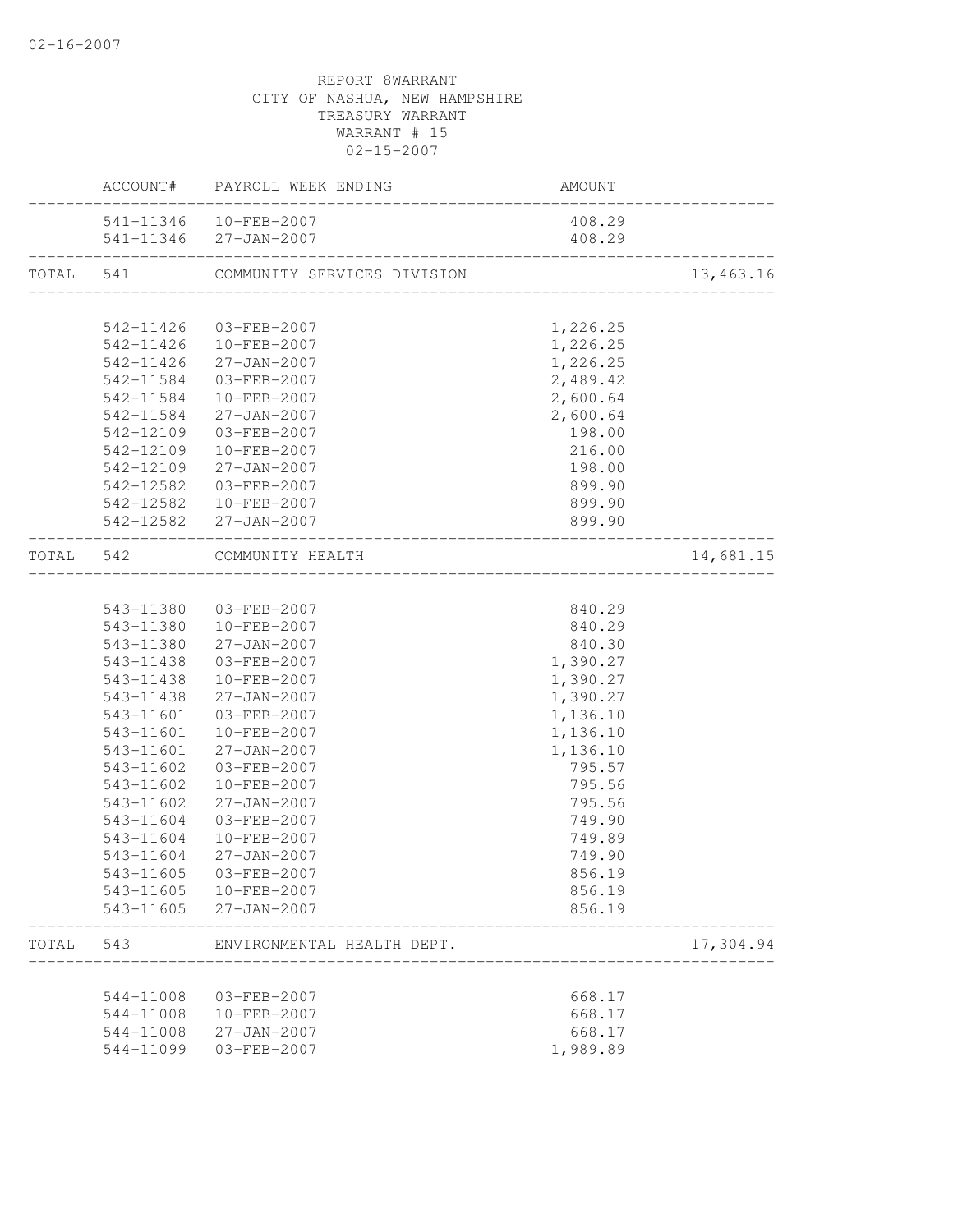|               | ACCOUNT# PAYROLL WEEK ENDING     | AMOUNT                           |           |
|---------------|----------------------------------|----------------------------------|-----------|
|               | 544-11099 10-FEB-2007            | 1,989.90                         |           |
|               | 544-11099 27-JAN-2007            | 1,989.90                         |           |
| 544-11112     | 03-FEB-2007                      | 755.52                           |           |
| 544-11112     | 10-FEB-2007                      | 755.51                           |           |
| 544-11112     | 27-JAN-2007                      | 755.51                           |           |
| 544-11367     | 03-FEB-2007                      | 749.90                           |           |
| 544-11367     | 10-FEB-2007                      | 749.90                           |           |
| 544-11367     | 27-JAN-2007                      | 749.90                           |           |
| 544-11777     | 03-FEB-2007                      | 1,167.25                         |           |
|               | 544-11777  10-FEB-2007           | 1,167.25                         |           |
| 544-11777     | 27-JAN-2007                      | 1,167.25                         |           |
| 544-12101     | 03-FEB-2007                      | 242.92                           |           |
|               | 544-12101 10-FEB-2007            | 242.92                           |           |
|               | 544-12101 27-JAN-2007            | 242.92<br>______________________ |           |
|               | TOTAL 544 WELFARE ADMINISTRATION |                                  | 16,720.95 |
|               |                                  |                                  |           |
| 551-11008     | 03-FEB-2007                      | 612.62                           |           |
|               | 551-11008 10-FEB-2007            | 612.62                           |           |
| $551 - 11008$ | 27-JAN-2007                      | 612.62                           |           |
| 551-11028     | 03-FEB-2007                      | 526.86                           |           |
| 551-11028     | 10-FEB-2007                      | 526.86                           |           |
| 551-11028     | $27 - JAN - 2007$                | 526.86                           |           |
| 551-11057     | 03-FEB-2007                      | 783.39                           |           |
| 551-11057     | 10-FEB-2007                      | 783.38                           |           |
| 551-11057     | 27-JAN-2007                      | 783.38                           |           |
| 551-11094     | 03-FEB-2007                      | 266.72                           |           |
| 551-11094     | 10-FEB-2007                      | 266.72                           |           |
| 551-11094     | 27-JAN-2007                      | 266.72                           |           |
| 551-11208     | 03-FEB-2007                      | 728.76                           |           |
| 551-11208     | $10 - FEB - 2007$                | 728.76                           |           |
| 551-11208     | 27-JAN-2007                      | 728.76                           |           |
| 551-11212     | 03-FEB-2007                      | 1,313.75                         |           |
| 551-11212     | 10-FEB-2007                      | 1,313.75                         |           |
| 551-11212     | 27-JAN-2007                      | 1,313.75                         |           |
| 551-11249     | 03-FEB-2007                      | 1,544.27                         |           |
| 551-11249     | 10-FEB-2007                      | 1,544.27                         |           |
| 551-11249     | 27-JAN-2007                      | 1,544.27                         |           |
| 551-11273     | 03-FEB-2007                      | 2,382.01                         |           |
| 551-11273     | 10-FEB-2007                      | 2,382.02                         |           |
| 551-11273     | $27 - JAN - 2007$                | 2,382.03                         |           |
| 551-11435     | 03-FEB-2007                      | 825.87                           |           |
| 551-11435     | 10-FEB-2007                      | 825.87                           |           |
| 551-11435     | $27 - JAN - 2007$                | 825.87                           |           |
| 551-11462     | 03-FEB-2007                      | 919.25                           |           |
| $551 - 11462$ | 10-FEB-2007                      | 919.26                           |           |
| $551 - 11462$ | $27 - JAN - 2007$                | 919.25                           |           |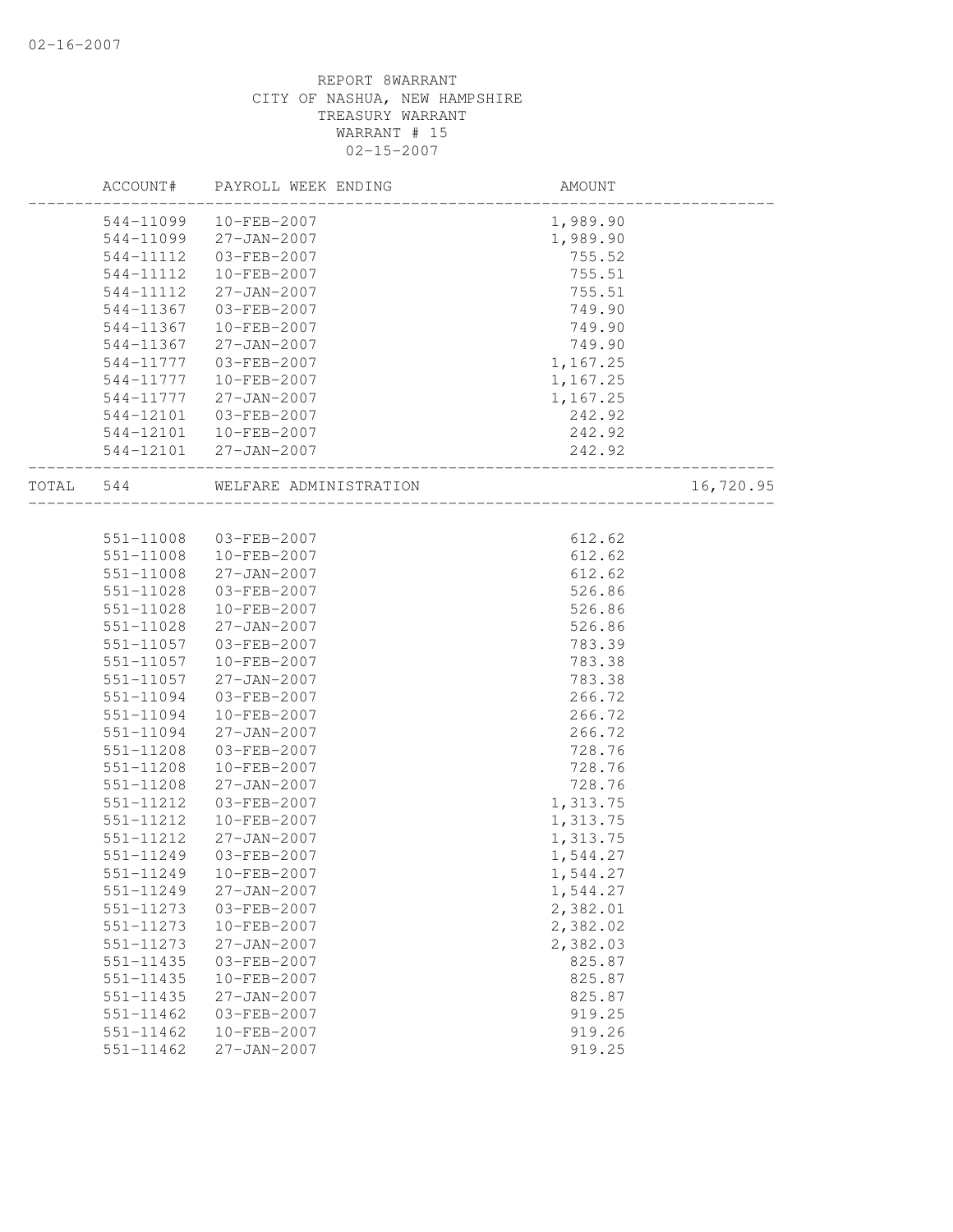|           | ACCOUNT# PAYROLL WEEK ENDING             | AMOUNT   |           |
|-----------|------------------------------------------|----------|-----------|
|           | 551-11638 03-FEB-2007                    | 1,064.08 |           |
|           | 551-11638 10-FEB-2007                    | 1,064.09 |           |
| 551-11638 | $27 - JAN - 2007$                        | 1,064.08 |           |
|           | 551-13004 03-FEB-2007                    | 22.97    |           |
|           | 551-13004 27-JAN-2007                    | 22.97    |           |
|           | TOTAL 551 PUBLIC WORKS DIV & ENGINEERING |          | 32,948.71 |
|           |                                          |          |           |
|           | 552-11051 03-FEB-2007                    | 1,275.49 |           |
| 552-11051 | $10 - FEB - 2007$                        | 1,275.49 |           |
| 552-11051 | $27 - JAN - 2007$                        | 1,275.49 |           |
| 552-11052 | 03-FEB-2007                              | 116.34   |           |
| 552-11052 | 10-FEB-2007                              | 116.34   |           |
| 552-11052 | 27-JAN-2007                              | 116.34   |           |
| 552-11077 | 03-FEB-2007                              | 1,170.18 |           |
| 552-11077 | 10-FEB-2007                              | 1,170.19 |           |
| 552-11077 | $27 - JAN - 2007$                        | 1,170.18 |           |
| 552-11087 | 03-FEB-2007                              | 746.80   |           |
| 552-11087 | 10-FEB-2007                              | 746.80   |           |
| 552-11087 | 27-JAN-2007                              | 784.72   |           |
| 552-11143 | 03-FEB-2007                              | 784.00   |           |
| 552-11143 | 10-FEB-2007                              | 784.00   |           |
| 552-11324 | 03-FEB-2007                              | 3,604.93 |           |
| 552-11324 | 10-FEB-2007                              | 3,604.94 |           |
| 552-11324 | $27 - JAN - 2007$                        | 3,604.93 |           |
| 552-11339 | 03-FEB-2007                              | 2,689.60 |           |
| 552-11339 | 10-FEB-2007                              | 2,689.60 |           |
| 552-11339 | $27 - JAN - 2007$                        | 2,629.60 |           |
| 552-11342 | 03-FEB-2007                              | 706.00   |           |
| 552-11342 | $10 - FEB - 2007$                        | 706.00   |           |
| 552-11342 | 27-JAN-2007                              | 706.00   |           |
| 552-11343 | 03-FEB-2007                              | 1,568.00 |           |
| 552-11343 | 10-FEB-2007                              | 1,680.80 |           |
| 552-11343 | $27 - JAN - 2007$                        | 2,050.40 |           |
| 552-11407 | 03-FEB-2007                              | 4,884.00 |           |
| 552-11407 | $10 - FEB - 2007$                        | 4,884.00 |           |
| 552-11407 | 27-JAN-2007                              | 4,884.00 |           |
| 552-11492 | 03-FEB-2007                              | 468.24   |           |
| 552-11492 | 10-FEB-2007                              | 746.80   |           |
| 552-11492 | $27 - JAN - 2007$                        | 259.33   |           |
| 552-11548 | 03-FEB-2007                              | 916.14   |           |
| 552-11548 | 10-FEB-2007                              | 916.13   |           |
| 552-11548 | $27 - JAN - 2007$                        | 916.14   |           |
| 552-11580 | 03-FEB-2007                              | 772.39   |           |
| 552-11580 | 10-FEB-2007                              | 772.39   |           |
| 552-11580 | $27 - JAN - 2007$                        | 772.39   |           |
| 552-11618 | 03-FEB-2007                              | 568.26   |           |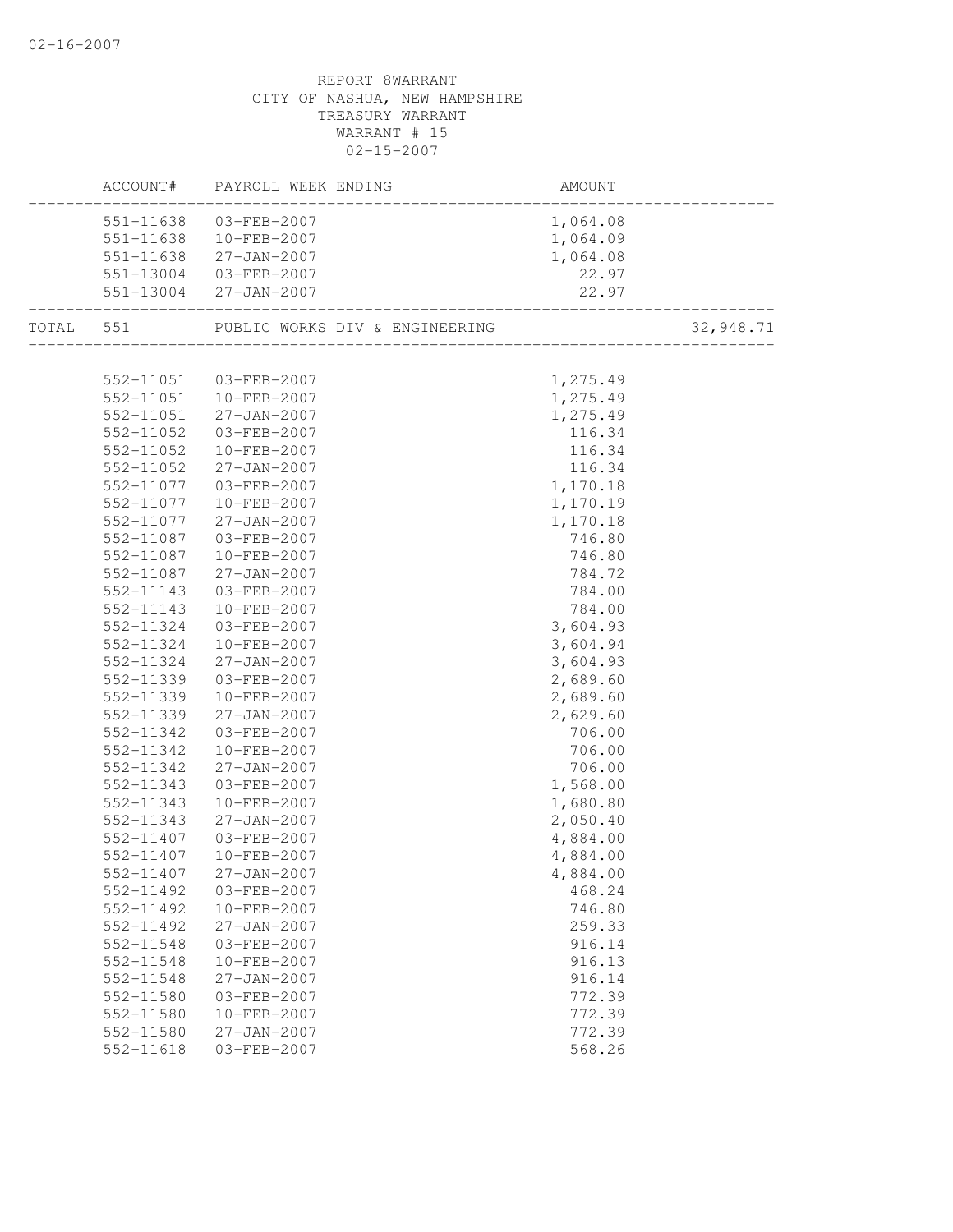| 568.25<br>552-11618<br>$10 - FEB - 2007$<br>552-11618<br>$27 - JAN - 2007$<br>568.25<br>552-11750<br>03-FEB-2007<br>717.60<br>552-11750<br>10-FEB-2007<br>717.60<br>552-11750<br>$27 - JAN - 2007$<br>717.60<br>236.60<br>552-13004<br>03-FEB-2007<br>552-13004<br>10-FEB-2007<br>236.60<br>552-13004<br>$27 - JAN - 2007$<br>236.60<br>552-13009<br>03-FEB-2007<br>1,785.43<br>552-13009<br>$27 - JAN - 2007$<br>1,546.51<br>552-13067<br>03-FEB-2007<br>5,284.77<br>552-13067<br>10-FEB-2007<br>3,747.03<br>552-13067<br>$27 - JAN - 2007$<br>3,326.54<br>552-17002<br>500.00<br>03-FEB-2007<br>552-59050<br>03-FEB-2007<br>2,518.00<br>552-59050<br>10-FEB-2007<br>$-308.00$<br>552<br>PARKS AND RECREATION<br>81,932.75<br>________________<br>553-11041<br>03-FEB-2007<br>897.56<br>553-11041<br>10-FEB-2007<br>897.56<br>553-11041<br>$27 - JAN - 2007$<br>897.56<br>553-11078<br>03-FEB-2007<br>1,353.16<br>553-11078<br>10-FEB-2007<br>1,353.16<br>553-11078<br>$27 - JAN - 2007$<br>1,353.16<br>553-11098<br>03-FEB-2007<br>937.65<br>553-11098<br>10-FEB-2007<br>937.65<br>553-11098<br>$27 - JAN - 2007$<br>937.65<br>553-11192<br>03-FEB-2007<br>833.00<br>553-11192<br>10-FEB-2007<br>833.00<br>553-11192<br>833.01<br>$27 - JAN - 2007$<br>553-11279<br>5,488.00<br>03-FEB-2007<br>553-11279<br>10-FEB-2007<br>5,488.00<br>553-11279<br>$27 - JAN - 2007$<br>5,488.00<br>3,604.93<br>553-11327<br>03-FEB-2007<br>553-11327<br>10-FEB-2007<br>3,604.94<br>553-11327<br>27-JAN-2007<br>2,703.70<br>553-11336<br>03-FEB-2007<br>967.44<br>967.44<br>553-11336<br>10-FEB-2007<br>967.45<br>27-JAN-2007<br>553-11336<br>1,748.24<br>553-11375<br>03-FEB-2007<br>2,017.20<br>10-FEB-2007<br>553-11375<br>$27 - JAN - 2007$<br>1,888.32<br>553-11375<br>2,994.64<br>553-11465<br>03-FEB-2007<br>3,009.52<br>10-FEB-2007<br>553-11465<br>553-11465<br>$27 - JAN - 2007$<br>2,987.20<br>4,208.00<br>553-11474<br>03-FEB-2007 |       | ACCOUNT# | PAYROLL WEEK ENDING | AMOUNT |  |
|-----------------------------------------------------------------------------------------------------------------------------------------------------------------------------------------------------------------------------------------------------------------------------------------------------------------------------------------------------------------------------------------------------------------------------------------------------------------------------------------------------------------------------------------------------------------------------------------------------------------------------------------------------------------------------------------------------------------------------------------------------------------------------------------------------------------------------------------------------------------------------------------------------------------------------------------------------------------------------------------------------------------------------------------------------------------------------------------------------------------------------------------------------------------------------------------------------------------------------------------------------------------------------------------------------------------------------------------------------------------------------------------------------------------------------------------------------------------------------------------------------------------------------------------------------------------------------------------------------------------------------------------------------------------------------------------------------------------------------------------------------------------------------------------------------------------------------------------------------------------------------------------------------------------------------------|-------|----------|---------------------|--------|--|
|                                                                                                                                                                                                                                                                                                                                                                                                                                                                                                                                                                                                                                                                                                                                                                                                                                                                                                                                                                                                                                                                                                                                                                                                                                                                                                                                                                                                                                                                                                                                                                                                                                                                                                                                                                                                                                                                                                                                   |       |          |                     |        |  |
|                                                                                                                                                                                                                                                                                                                                                                                                                                                                                                                                                                                                                                                                                                                                                                                                                                                                                                                                                                                                                                                                                                                                                                                                                                                                                                                                                                                                                                                                                                                                                                                                                                                                                                                                                                                                                                                                                                                                   |       |          |                     |        |  |
|                                                                                                                                                                                                                                                                                                                                                                                                                                                                                                                                                                                                                                                                                                                                                                                                                                                                                                                                                                                                                                                                                                                                                                                                                                                                                                                                                                                                                                                                                                                                                                                                                                                                                                                                                                                                                                                                                                                                   |       |          |                     |        |  |
|                                                                                                                                                                                                                                                                                                                                                                                                                                                                                                                                                                                                                                                                                                                                                                                                                                                                                                                                                                                                                                                                                                                                                                                                                                                                                                                                                                                                                                                                                                                                                                                                                                                                                                                                                                                                                                                                                                                                   |       |          |                     |        |  |
|                                                                                                                                                                                                                                                                                                                                                                                                                                                                                                                                                                                                                                                                                                                                                                                                                                                                                                                                                                                                                                                                                                                                                                                                                                                                                                                                                                                                                                                                                                                                                                                                                                                                                                                                                                                                                                                                                                                                   |       |          |                     |        |  |
|                                                                                                                                                                                                                                                                                                                                                                                                                                                                                                                                                                                                                                                                                                                                                                                                                                                                                                                                                                                                                                                                                                                                                                                                                                                                                                                                                                                                                                                                                                                                                                                                                                                                                                                                                                                                                                                                                                                                   |       |          |                     |        |  |
|                                                                                                                                                                                                                                                                                                                                                                                                                                                                                                                                                                                                                                                                                                                                                                                                                                                                                                                                                                                                                                                                                                                                                                                                                                                                                                                                                                                                                                                                                                                                                                                                                                                                                                                                                                                                                                                                                                                                   |       |          |                     |        |  |
|                                                                                                                                                                                                                                                                                                                                                                                                                                                                                                                                                                                                                                                                                                                                                                                                                                                                                                                                                                                                                                                                                                                                                                                                                                                                                                                                                                                                                                                                                                                                                                                                                                                                                                                                                                                                                                                                                                                                   |       |          |                     |        |  |
|                                                                                                                                                                                                                                                                                                                                                                                                                                                                                                                                                                                                                                                                                                                                                                                                                                                                                                                                                                                                                                                                                                                                                                                                                                                                                                                                                                                                                                                                                                                                                                                                                                                                                                                                                                                                                                                                                                                                   |       |          |                     |        |  |
|                                                                                                                                                                                                                                                                                                                                                                                                                                                                                                                                                                                                                                                                                                                                                                                                                                                                                                                                                                                                                                                                                                                                                                                                                                                                                                                                                                                                                                                                                                                                                                                                                                                                                                                                                                                                                                                                                                                                   |       |          |                     |        |  |
|                                                                                                                                                                                                                                                                                                                                                                                                                                                                                                                                                                                                                                                                                                                                                                                                                                                                                                                                                                                                                                                                                                                                                                                                                                                                                                                                                                                                                                                                                                                                                                                                                                                                                                                                                                                                                                                                                                                                   |       |          |                     |        |  |
|                                                                                                                                                                                                                                                                                                                                                                                                                                                                                                                                                                                                                                                                                                                                                                                                                                                                                                                                                                                                                                                                                                                                                                                                                                                                                                                                                                                                                                                                                                                                                                                                                                                                                                                                                                                                                                                                                                                                   |       |          |                     |        |  |
|                                                                                                                                                                                                                                                                                                                                                                                                                                                                                                                                                                                                                                                                                                                                                                                                                                                                                                                                                                                                                                                                                                                                                                                                                                                                                                                                                                                                                                                                                                                                                                                                                                                                                                                                                                                                                                                                                                                                   |       |          |                     |        |  |
|                                                                                                                                                                                                                                                                                                                                                                                                                                                                                                                                                                                                                                                                                                                                                                                                                                                                                                                                                                                                                                                                                                                                                                                                                                                                                                                                                                                                                                                                                                                                                                                                                                                                                                                                                                                                                                                                                                                                   |       |          |                     |        |  |
|                                                                                                                                                                                                                                                                                                                                                                                                                                                                                                                                                                                                                                                                                                                                                                                                                                                                                                                                                                                                                                                                                                                                                                                                                                                                                                                                                                                                                                                                                                                                                                                                                                                                                                                                                                                                                                                                                                                                   |       |          |                     |        |  |
|                                                                                                                                                                                                                                                                                                                                                                                                                                                                                                                                                                                                                                                                                                                                                                                                                                                                                                                                                                                                                                                                                                                                                                                                                                                                                                                                                                                                                                                                                                                                                                                                                                                                                                                                                                                                                                                                                                                                   |       |          |                     |        |  |
|                                                                                                                                                                                                                                                                                                                                                                                                                                                                                                                                                                                                                                                                                                                                                                                                                                                                                                                                                                                                                                                                                                                                                                                                                                                                                                                                                                                                                                                                                                                                                                                                                                                                                                                                                                                                                                                                                                                                   | TOTAL |          |                     |        |  |
|                                                                                                                                                                                                                                                                                                                                                                                                                                                                                                                                                                                                                                                                                                                                                                                                                                                                                                                                                                                                                                                                                                                                                                                                                                                                                                                                                                                                                                                                                                                                                                                                                                                                                                                                                                                                                                                                                                                                   |       |          |                     |        |  |
|                                                                                                                                                                                                                                                                                                                                                                                                                                                                                                                                                                                                                                                                                                                                                                                                                                                                                                                                                                                                                                                                                                                                                                                                                                                                                                                                                                                                                                                                                                                                                                                                                                                                                                                                                                                                                                                                                                                                   |       |          |                     |        |  |
|                                                                                                                                                                                                                                                                                                                                                                                                                                                                                                                                                                                                                                                                                                                                                                                                                                                                                                                                                                                                                                                                                                                                                                                                                                                                                                                                                                                                                                                                                                                                                                                                                                                                                                                                                                                                                                                                                                                                   |       |          |                     |        |  |
|                                                                                                                                                                                                                                                                                                                                                                                                                                                                                                                                                                                                                                                                                                                                                                                                                                                                                                                                                                                                                                                                                                                                                                                                                                                                                                                                                                                                                                                                                                                                                                                                                                                                                                                                                                                                                                                                                                                                   |       |          |                     |        |  |
|                                                                                                                                                                                                                                                                                                                                                                                                                                                                                                                                                                                                                                                                                                                                                                                                                                                                                                                                                                                                                                                                                                                                                                                                                                                                                                                                                                                                                                                                                                                                                                                                                                                                                                                                                                                                                                                                                                                                   |       |          |                     |        |  |
|                                                                                                                                                                                                                                                                                                                                                                                                                                                                                                                                                                                                                                                                                                                                                                                                                                                                                                                                                                                                                                                                                                                                                                                                                                                                                                                                                                                                                                                                                                                                                                                                                                                                                                                                                                                                                                                                                                                                   |       |          |                     |        |  |
|                                                                                                                                                                                                                                                                                                                                                                                                                                                                                                                                                                                                                                                                                                                                                                                                                                                                                                                                                                                                                                                                                                                                                                                                                                                                                                                                                                                                                                                                                                                                                                                                                                                                                                                                                                                                                                                                                                                                   |       |          |                     |        |  |
|                                                                                                                                                                                                                                                                                                                                                                                                                                                                                                                                                                                                                                                                                                                                                                                                                                                                                                                                                                                                                                                                                                                                                                                                                                                                                                                                                                                                                                                                                                                                                                                                                                                                                                                                                                                                                                                                                                                                   |       |          |                     |        |  |
|                                                                                                                                                                                                                                                                                                                                                                                                                                                                                                                                                                                                                                                                                                                                                                                                                                                                                                                                                                                                                                                                                                                                                                                                                                                                                                                                                                                                                                                                                                                                                                                                                                                                                                                                                                                                                                                                                                                                   |       |          |                     |        |  |
|                                                                                                                                                                                                                                                                                                                                                                                                                                                                                                                                                                                                                                                                                                                                                                                                                                                                                                                                                                                                                                                                                                                                                                                                                                                                                                                                                                                                                                                                                                                                                                                                                                                                                                                                                                                                                                                                                                                                   |       |          |                     |        |  |
|                                                                                                                                                                                                                                                                                                                                                                                                                                                                                                                                                                                                                                                                                                                                                                                                                                                                                                                                                                                                                                                                                                                                                                                                                                                                                                                                                                                                                                                                                                                                                                                                                                                                                                                                                                                                                                                                                                                                   |       |          |                     |        |  |
|                                                                                                                                                                                                                                                                                                                                                                                                                                                                                                                                                                                                                                                                                                                                                                                                                                                                                                                                                                                                                                                                                                                                                                                                                                                                                                                                                                                                                                                                                                                                                                                                                                                                                                                                                                                                                                                                                                                                   |       |          |                     |        |  |
|                                                                                                                                                                                                                                                                                                                                                                                                                                                                                                                                                                                                                                                                                                                                                                                                                                                                                                                                                                                                                                                                                                                                                                                                                                                                                                                                                                                                                                                                                                                                                                                                                                                                                                                                                                                                                                                                                                                                   |       |          |                     |        |  |
|                                                                                                                                                                                                                                                                                                                                                                                                                                                                                                                                                                                                                                                                                                                                                                                                                                                                                                                                                                                                                                                                                                                                                                                                                                                                                                                                                                                                                                                                                                                                                                                                                                                                                                                                                                                                                                                                                                                                   |       |          |                     |        |  |
|                                                                                                                                                                                                                                                                                                                                                                                                                                                                                                                                                                                                                                                                                                                                                                                                                                                                                                                                                                                                                                                                                                                                                                                                                                                                                                                                                                                                                                                                                                                                                                                                                                                                                                                                                                                                                                                                                                                                   |       |          |                     |        |  |
|                                                                                                                                                                                                                                                                                                                                                                                                                                                                                                                                                                                                                                                                                                                                                                                                                                                                                                                                                                                                                                                                                                                                                                                                                                                                                                                                                                                                                                                                                                                                                                                                                                                                                                                                                                                                                                                                                                                                   |       |          |                     |        |  |
|                                                                                                                                                                                                                                                                                                                                                                                                                                                                                                                                                                                                                                                                                                                                                                                                                                                                                                                                                                                                                                                                                                                                                                                                                                                                                                                                                                                                                                                                                                                                                                                                                                                                                                                                                                                                                                                                                                                                   |       |          |                     |        |  |
|                                                                                                                                                                                                                                                                                                                                                                                                                                                                                                                                                                                                                                                                                                                                                                                                                                                                                                                                                                                                                                                                                                                                                                                                                                                                                                                                                                                                                                                                                                                                                                                                                                                                                                                                                                                                                                                                                                                                   |       |          |                     |        |  |
|                                                                                                                                                                                                                                                                                                                                                                                                                                                                                                                                                                                                                                                                                                                                                                                                                                                                                                                                                                                                                                                                                                                                                                                                                                                                                                                                                                                                                                                                                                                                                                                                                                                                                                                                                                                                                                                                                                                                   |       |          |                     |        |  |
|                                                                                                                                                                                                                                                                                                                                                                                                                                                                                                                                                                                                                                                                                                                                                                                                                                                                                                                                                                                                                                                                                                                                                                                                                                                                                                                                                                                                                                                                                                                                                                                                                                                                                                                                                                                                                                                                                                                                   |       |          |                     |        |  |
|                                                                                                                                                                                                                                                                                                                                                                                                                                                                                                                                                                                                                                                                                                                                                                                                                                                                                                                                                                                                                                                                                                                                                                                                                                                                                                                                                                                                                                                                                                                                                                                                                                                                                                                                                                                                                                                                                                                                   |       |          |                     |        |  |
|                                                                                                                                                                                                                                                                                                                                                                                                                                                                                                                                                                                                                                                                                                                                                                                                                                                                                                                                                                                                                                                                                                                                                                                                                                                                                                                                                                                                                                                                                                                                                                                                                                                                                                                                                                                                                                                                                                                                   |       |          |                     |        |  |
|                                                                                                                                                                                                                                                                                                                                                                                                                                                                                                                                                                                                                                                                                                                                                                                                                                                                                                                                                                                                                                                                                                                                                                                                                                                                                                                                                                                                                                                                                                                                                                                                                                                                                                                                                                                                                                                                                                                                   |       |          |                     |        |  |
|                                                                                                                                                                                                                                                                                                                                                                                                                                                                                                                                                                                                                                                                                                                                                                                                                                                                                                                                                                                                                                                                                                                                                                                                                                                                                                                                                                                                                                                                                                                                                                                                                                                                                                                                                                                                                                                                                                                                   |       |          |                     |        |  |
|                                                                                                                                                                                                                                                                                                                                                                                                                                                                                                                                                                                                                                                                                                                                                                                                                                                                                                                                                                                                                                                                                                                                                                                                                                                                                                                                                                                                                                                                                                                                                                                                                                                                                                                                                                                                                                                                                                                                   |       |          |                     |        |  |
|                                                                                                                                                                                                                                                                                                                                                                                                                                                                                                                                                                                                                                                                                                                                                                                                                                                                                                                                                                                                                                                                                                                                                                                                                                                                                                                                                                                                                                                                                                                                                                                                                                                                                                                                                                                                                                                                                                                                   |       |          |                     |        |  |
|                                                                                                                                                                                                                                                                                                                                                                                                                                                                                                                                                                                                                                                                                                                                                                                                                                                                                                                                                                                                                                                                                                                                                                                                                                                                                                                                                                                                                                                                                                                                                                                                                                                                                                                                                                                                                                                                                                                                   |       |          |                     |        |  |
|                                                                                                                                                                                                                                                                                                                                                                                                                                                                                                                                                                                                                                                                                                                                                                                                                                                                                                                                                                                                                                                                                                                                                                                                                                                                                                                                                                                                                                                                                                                                                                                                                                                                                                                                                                                                                                                                                                                                   |       |          |                     |        |  |
|                                                                                                                                                                                                                                                                                                                                                                                                                                                                                                                                                                                                                                                                                                                                                                                                                                                                                                                                                                                                                                                                                                                                                                                                                                                                                                                                                                                                                                                                                                                                                                                                                                                                                                                                                                                                                                                                                                                                   |       |          |                     |        |  |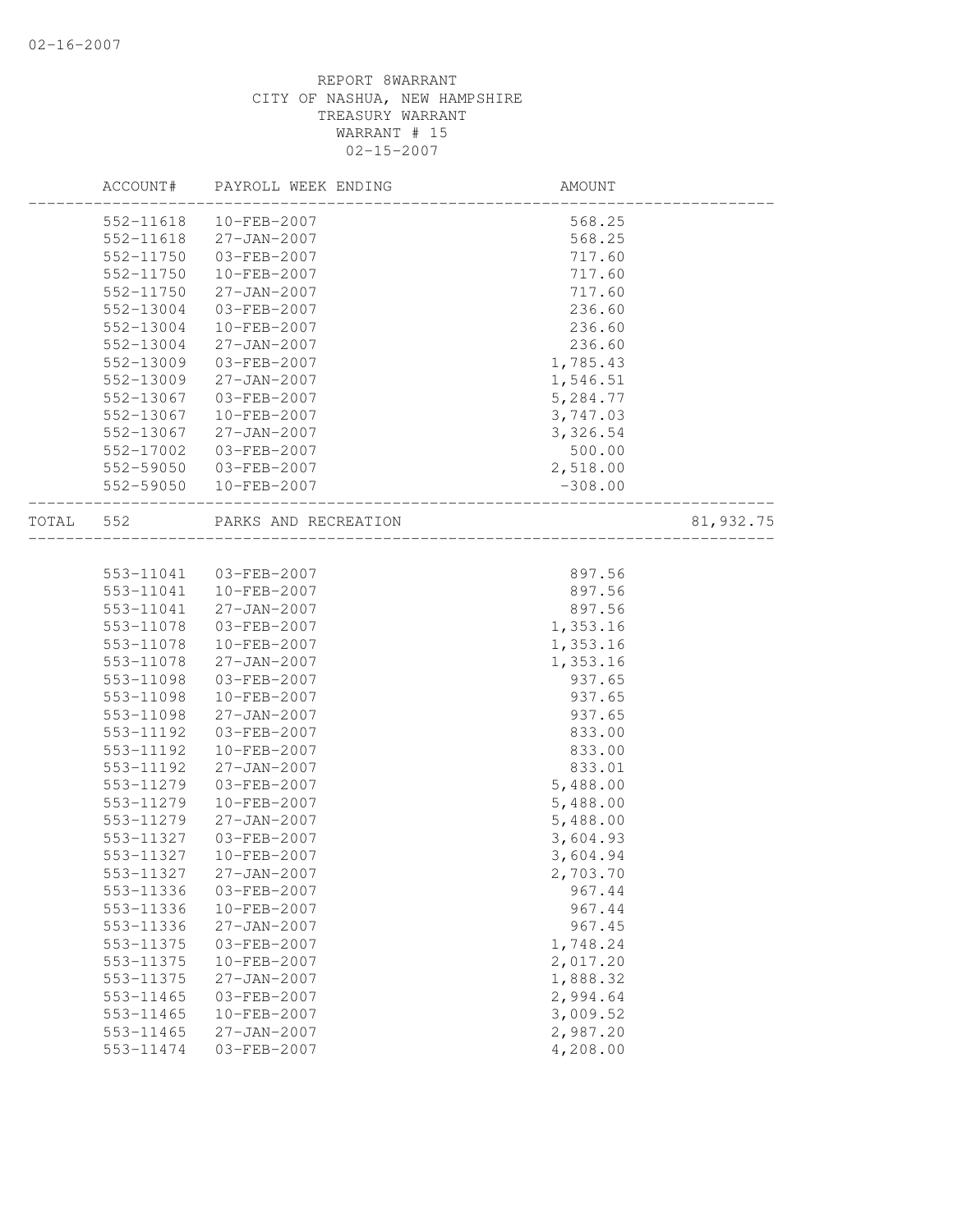|       | ACCOUNT#               | PAYROLL WEEK ENDING                    | AMOUNT    |            |
|-------|------------------------|----------------------------------------|-----------|------------|
|       | 553-11474              | $10 - FEB - 2007$                      | 4,208.00  |            |
|       | 553-11474              | 27-JAN-2007                            | 4,231.57  |            |
|       | 553-11475              | 03-FEB-2007                            | 1,707.20  |            |
|       | 553-11475              | 10-FEB-2007                            | 1,707.20  |            |
|       | 553-11475              | 27-JAN-2007                            | 1,704.80  |            |
|       | 553-11630              | 03-FEB-2007                            | 1,435.20  |            |
|       | 553-11630              | 10-FEB-2007                            | 1,435.20  |            |
|       | 553-11630              | 27-JAN-2007                            | 1,435.20  |            |
|       | 553-11648              | 03-FEB-2007                            | 732.23    |            |
|       | 553-11648              | 10-FEB-2007                            | 732.23    |            |
|       | 553-11648              | 27-JAN-2007                            | 732.24    |            |
|       | 553-11678              | 03-FEB-2007                            | 1,515.40  |            |
|       | 553-11678              | 10-FEB-2007                            | 1,515.40  |            |
|       | 553-11678              | 27-JAN-2007                            | 1,515.40  |            |
|       | 553-11759              | 03-FEB-2007                            | 10,843.76 |            |
|       | 553-11759              | 10-FEB-2007                            | 11,556.17 |            |
|       | 553-11759              | $27 - JAN - 2007$                      | 11,711.85 |            |
|       | 553-11768              | 03-FEB-2007                            | 713.60    |            |
|       | 553-11768              | 10-FEB-2007                            | 713.60    |            |
|       | 553-11768              | 27-JAN-2007                            | 695.76    |            |
|       | 553-11771              | 03-FEB-2007                            | 1,683.20  |            |
|       | 553-11771              | 10-FEB-2007                            | 1,683.20  |            |
|       | 553-11771              | 27-JAN-2007                            | 1,683.20  |            |
|       | 553-12128              | 03-FEB-2007                            | 353.97    |            |
|       | 553-12128              | 10-FEB-2007                            | 270.85    |            |
|       | 553-12128              | $27 - JAN - 2007$                      | 313.95    |            |
|       | 553-13004              | 03-FEB-2007                            | 2,094.48  |            |
|       | 553-13004              | 10-FEB-2007                            | 1,671.22  |            |
|       | 553-13004              | $27 - JAN - 2007$                      | 2,232.37  |            |
|       | 553-13009              | 03-FEB-2007                            | 37,401.63 |            |
|       | 553-13009              | 10-FEB-2007                            | 929.50    |            |
|       | 553-13009              | $27 - JAN - 2007$                      | 20,028.89 |            |
|       | 553-13901              | 03-FEB-2007                            | 10,103.35 |            |
|       | 553-13901              | 10-FEB-2007                            | 10,476.00 |            |
|       | 553-13901              | $27 - JAN - 2007$                      | 9,404.43  |            |
| TOTAL | 553                    | STREET DEPARTMENT                      |           | 221,369.39 |
|       |                        |                                        |           |            |
|       |                        | 03-FEB-2007                            |           |            |
|       | 555-11024              |                                        | 663.48    |            |
|       | 555-11024<br>555-11024 | $10 - FEB - 2007$<br>$27 - JAN - 2007$ | 663.48    |            |
|       |                        |                                        | 663.48    |            |
|       | 555-11058              | 03-FEB-2007                            | 888.73    |            |
|       | 555-11058              | $10 - FEB - 2007$                      | 888.73    |            |
|       | 555-11058              | $27 - JAN - 2007$                      | 888.73    |            |
|       | 555-11461              | $03 - FEB - 2007$                      | 1,349.78  |            |
|       | 555-11461              | 10-FEB-2007                            | 1,349.78  |            |
|       | 555-11461              | $27 - JAN - 2007$                      | 1,349.77  |            |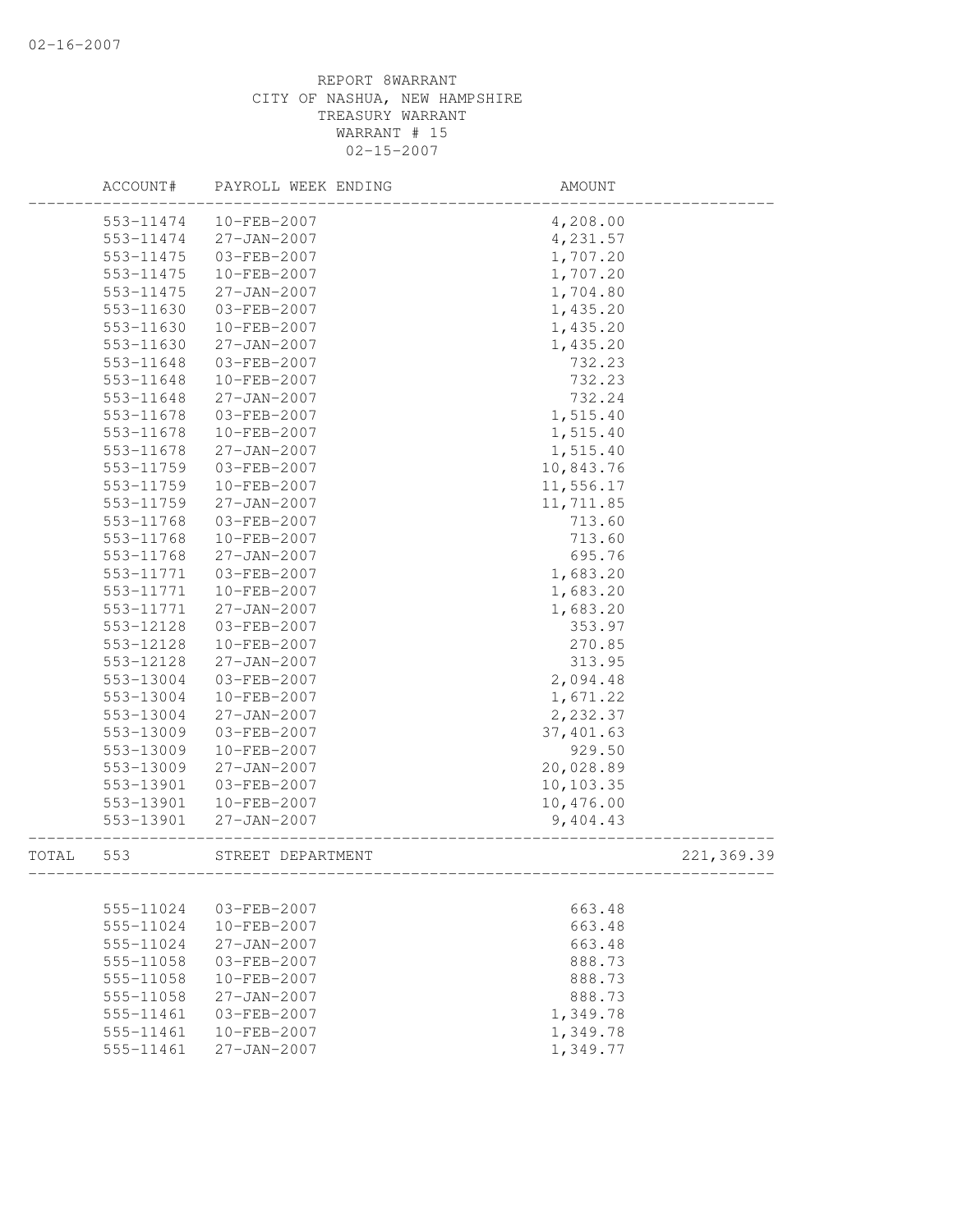| TOTAL 561 |               | EDGEWOOD CEMETERY     | -------------------------------------- | 8,599.83  |
|-----------|---------------|-----------------------|----------------------------------------|-----------|
|           | 561-11658     | $27 - JAN - 2007$     | 915.39                                 |           |
|           | 561-11658     | 10-FEB-2007           | 915.39                                 |           |
|           | 561-11658     | 03-FEB-2007           | 915.39                                 |           |
|           | $561 - 11651$ | 27-JAN-2007           | 751.62                                 |           |
|           | 561-11651     | 10-FEB-2007           | 751.62                                 |           |
|           |               | 561-11651 03-FEB-2007 | 751.62                                 |           |
|           | 561-11345     | $27 - JAN - 2007$     | 1,199.60                               |           |
|           | 561-11345     | $10 - FEB - 2007$     | 1,199.60                               |           |
|           | 561-11345     | 03-FEB-2007           | 1,199.60                               |           |
|           |               |                       |                                        |           |
| TOTAL     | 557           | PARKING LOTS          |                                        | 2,786.50  |
|           | 557-13009     | 27-JAN-2007           | 224.04                                 |           |
|           | 557-13009     | 03-FEB-2007           | 322.06                                 |           |
|           | 557-11161     | 27-JAN-2007           | 746.80                                 |           |
|           | 557-11161     | 10-FEB-2007           | 746.80                                 |           |
|           |               | 557-11161 03-FEB-2007 | 746.80                                 |           |
| TOTAL     | 555           | TRAFFIC DEPARTMENT    |                                        | 24,926.92 |
|           | 555-13004     | 27-JAN-2007           | 99.00                                  |           |
|           | 555-13004     | 10-FEB-2007           | 206.25                                 |           |
|           | 555-13004     | $03 - FEB - 2007$     | 222.05                                 |           |
|           | 555-11746     | $27 - JAN - 2007$     | 999.84                                 |           |
|           | 555-11746     | $10 - FEB - 2007$     | 999.84                                 |           |
|           | 555-11746     | 03-FEB-2007           | 999.84                                 |           |
|           | 555-11745     | 27-JAN-2007           | 738.80                                 |           |
|           | 555-11745     | $10 - FEB - 2007$     | 738.80                                 |           |
|           | 555-11745     | 03-FEB-2007           | 738.80                                 |           |
|           | 555-11738     | $27 - JAN - 2007$     | 880.00                                 |           |
|           | 555-11738     | 10-FEB-2007           | 880.00                                 |           |
|           | 555-11738     | 03-FEB-2007           | 880.00                                 |           |
|           | 555-11640     | $27 - JAN - 2007$     | 695.60                                 |           |
|           | 555-11640     | 10-FEB-2007           | 695.60                                 |           |
|           | 555-11640     | 03-FEB-2007           | 695.60                                 |           |
|           | 555-11639     | $27 - JAN - 2007$     | 746.80                                 |           |
|           | 555-11639     | $10 - FEB - 2007$     | 746.80                                 |           |
|           | 555-11639     | 03-FEB-2007           | 746.80                                 |           |
|           | 555-11505     | $27 - JAN - 2007$     | 1,170.18                               |           |
|           | 555-11505     | 10-FEB-2007           | 1,170.18                               |           |
|           | 555-11505     | 03-FEB-2007           | 1,170.18                               |           |
|           | ACCOUNT#      | PAYROLL WEEK ENDING   | AMOUNT                                 |           |
|           |               |                       |                                        |           |

563-11345 03-FEB-2007 1,033.45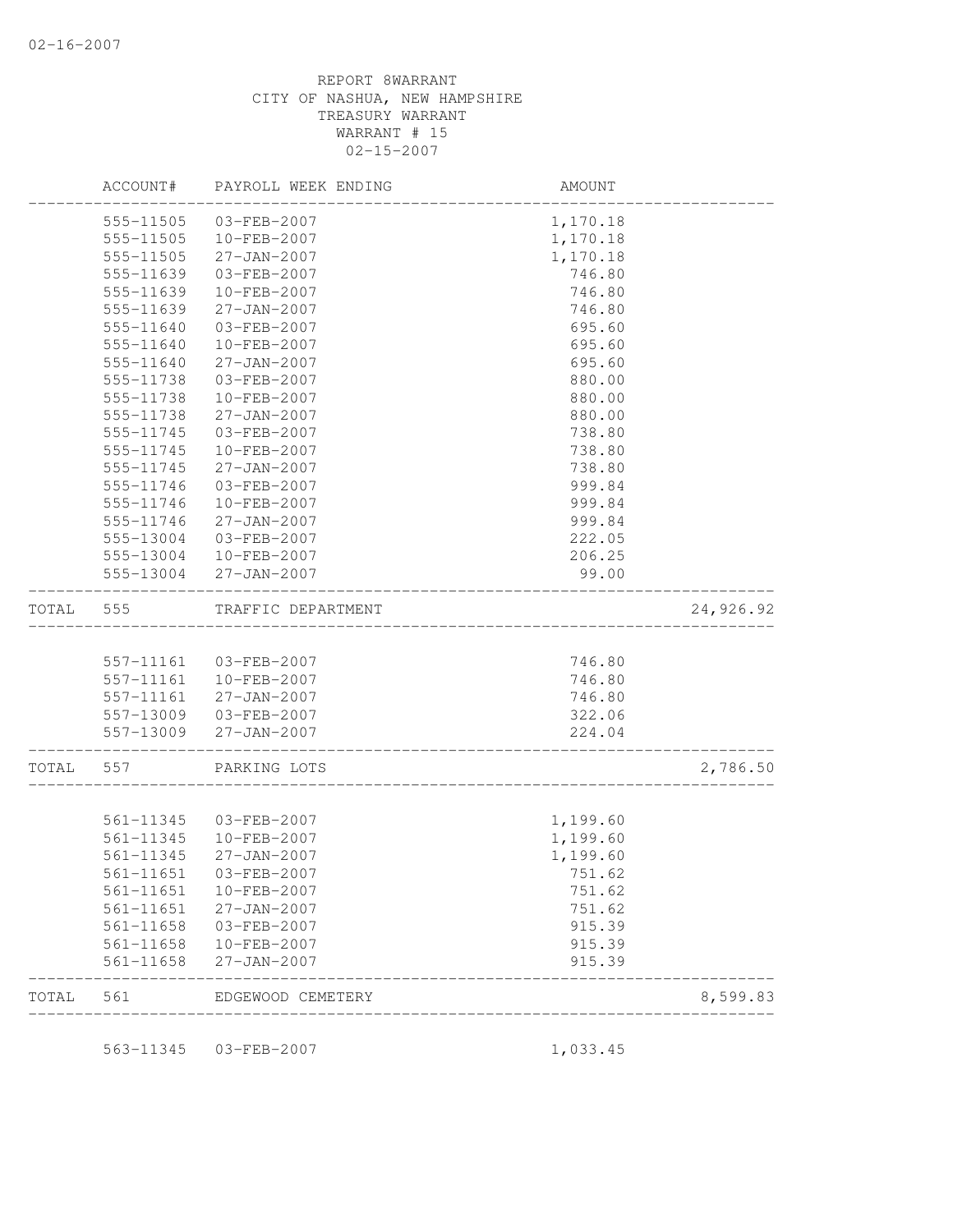|       | ACCOUNT#  | PAYROLL WEEK ENDING   | AMOUNT   |          |
|-------|-----------|-----------------------|----------|----------|
|       | 563-11345 | 10-FEB-2007           | 1,033.45 |          |
|       | 563-11345 | $27 - JAN - 2007$     | 1,033.45 |          |
|       | 563-11651 | 03-FEB-2007           | 687.84   |          |
|       | 563-11651 | 10-FEB-2007           | 687.84   |          |
|       | 563-11651 | 27-JAN-2007           | 687.84   |          |
|       | 563-11657 | 03-FEB-2007           | 862.84   |          |
|       | 563-11657 | 10-FEB-2007           | 862.84   |          |
|       | 563-11657 | 27-JAN-2007           | 862.84   |          |
|       |           | 563-13004 10-FEB-2007 | 58.13    |          |
|       |           | 563-13004 27-JAN-2007 | 58.13    |          |
| TOTAL | 563       | WOODLAWN CEMETERY     |          | 7,868.65 |
|       |           |                       |          |          |
|       | 571-11174 | 03-FEB-2007           | 773.32   |          |
|       | 571-11174 | 10-FEB-2007           | 773.33   |          |
|       | 571-11174 | 27-JAN-2007           | 773.33   |          |
|       | 571-11237 | 03-FEB-2007           | 1,816.79 |          |
|       | 571-11237 | 10-FEB-2007           | 1,816.79 |          |
|       | 571-11237 | 27-JAN-2007           | 1,816.79 |          |
| TOTAL | 571       | COMMUNITY DEVELOPMENT |          | 7,770.35 |
|       | 572-11024 | 03-FEB-2007           | 457.57   |          |
|       | 572-11024 | 10-FEB-2007           | 457.57   |          |
|       | 572-11024 | 27-JAN-2007           | 457.57   |          |
|       | 572-11215 | 03-FEB-2007           | 3,359.48 |          |
|       | 572-11215 | 10-FEB-2007           | 3,359.47 |          |
|       | 572-11215 | 27-JAN-2007           | 3,359.47 |          |
|       | 572-11238 | 03-FEB-2007           | 750.83   |          |
|       | 572-11238 | $10 - FEB - 2007$     | 750.83   |          |
|       | 572-11238 | 27-JAN-2007           | 750.83   |          |
|       | 572-11450 | 03-FEB-2007           | 1,560.86 |          |
|       |           | 10-FEB-2007           |          |          |
|       | 572-11450 |                       | 1,560.86 |          |
|       | 572-11450 | 27-JAN-2007           | 1,560.86 |          |
|       | 572-11522 | 03-FEB-2007           | 742.35   |          |
|       | 572-11522 | 10-FEB-2007           | 742.35   |          |
|       | 572-11522 | 27-JAN-2007           | 742.34   |          |
|       | 572-11525 | 03-FEB-2007           | 916.14   |          |
|       | 572-11525 | 10-FEB-2007           | 916.14   |          |
|       | 572-11525 | $27 - JAN - 2007$     | 916.14   |          |
|       | 572-58005 | 03-FEB-2007           | 300.00   |          |
|       | 572-58005 | 27-JAN-2007           | 100.00   |          |
|       | 572-98045 | $03 - FEB - 2007$     | 100.00   |          |
|       | 572-98045 | 10-FEB-2007           | 48.33    |          |
|       | 572-98046 | 10-FEB-2007           | 100.00   |          |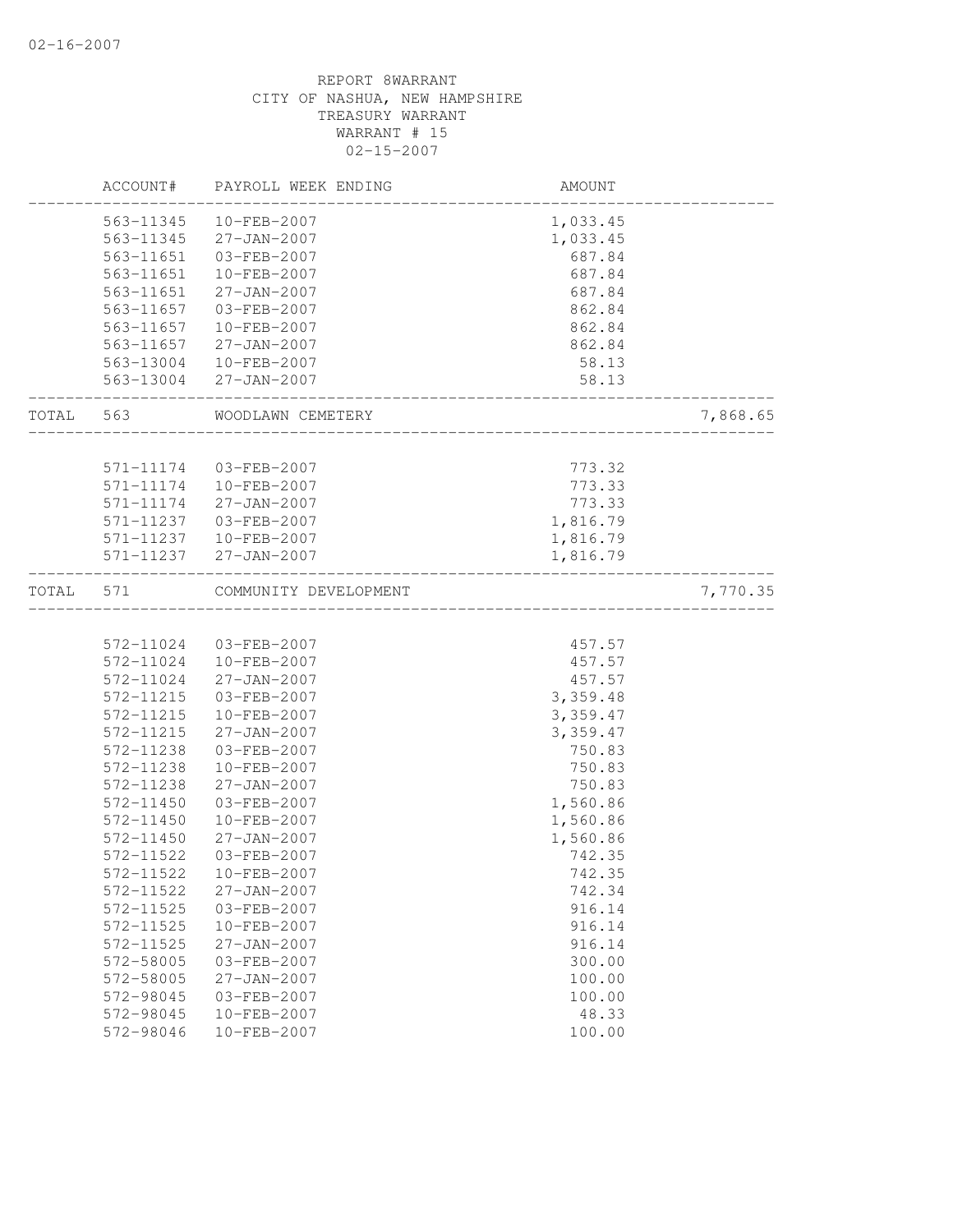|           | ACCOUNT# PAYROLL WEEK ENDING   | AMOUNT    |           |
|-----------|--------------------------------|-----------|-----------|
|           | TOTAL 572 PLANNING DEPARTMENT  |           | 24,009.99 |
|           |                                |           |           |
|           | 573-11444 03-FEB-2007          | 1,373.57  |           |
|           | 573-11444   10-FEB-2007        | 1,373.56  |           |
|           | 573-11444 27-JAN-2007          | 1,373.56  |           |
|           | 573-12029 03-FEB-2007          | 300.64    |           |
|           | 573-12029  10-FEB-2007         | 300.64    |           |
|           | 573-12029 27-JAN-2007          | 300.64    |           |
|           | TOTAL 573 ECONOMIC DEVELOPMENT |           | 5,022.61  |
|           |                                |           |           |
|           | 575-11032 03-FEB-2007          | 643.17    |           |
|           | 575-11032 10-FEB-2007          | 643.16    |           |
| 575-11032 | $27 - JAN - 2007$              | 643.17    |           |
| 575-11062 | 03-FEB-2007                    | 559.14    |           |
| 575-11062 | 10-FEB-2007                    | 559.14    |           |
| 575-11062 | 27-JAN-2007                    | 559.14    |           |
| 575-11189 | 03-FEB-2007                    | 981.92    |           |
| 575-11189 | 10-FEB-2007                    | 981.93    |           |
|           | 575-11189 27-JAN-2007          | 981.92    |           |
| 575-11246 | 03-FEB-2007                    | 1,763.87  |           |
| 575-11246 | 10-FEB-2007                    | 3,429.41  |           |
| 575-11246 | 27-JAN-2007                    | 1,763.87  |           |
|           | 575-11387 03-FEB-2007          | 5,320.90  |           |
| 575-11387 | 10-FEB-2007                    | 5,320.89  |           |
| 575-11387 | 27-JAN-2007                    | 5,320.91  |           |
| 575-11393 | 03-FEB-2007                    | 3,321.62  |           |
| 575-11393 | 10-FEB-2007                    | 3, 321.62 |           |
| 575-11393 | 27-JAN-2007                    | 3,321.62  |           |
| 575-11400 | 03-FEB-2007                    | 6,994.85  |           |
| 575-11400 | 10-FEB-2007                    | 6,994.87  |           |
| 575-11400 | 27-JAN-2007                    | 6,994.86  |           |
| 575-11401 | 03-FEB-2007                    | 4,595.34  |           |
| 575-11401 | 10-FEB-2007                    | 4,595.33  |           |
|           | 575-11401 27-JAN-2007          | 4,595.33  |           |
| 575-11403 | 03-FEB-2007                    | 772.38    |           |
| 575-11403 | 10-FEB-2007                    | 772.39    |           |
| 575-11403 | 27-JAN-2007                    | 772.39    |           |
| 575-11404 | 03-FEB-2007                    | 694.68    |           |
| 575-11404 | 10-FEB-2007                    | 694.68    |           |
| 575-11404 | 27-JAN-2007                    | 694.68    |           |
| 575-12087 | 03-FEB-2007                    | 421.07    |           |
| 575-12087 | 10-FEB-2007                    | 421.07    |           |
| 575-12087 | $27 - JAN - 2007$              | 421.07    |           |
| 575-12090 | 03-FEB-2007                    | 771.86    |           |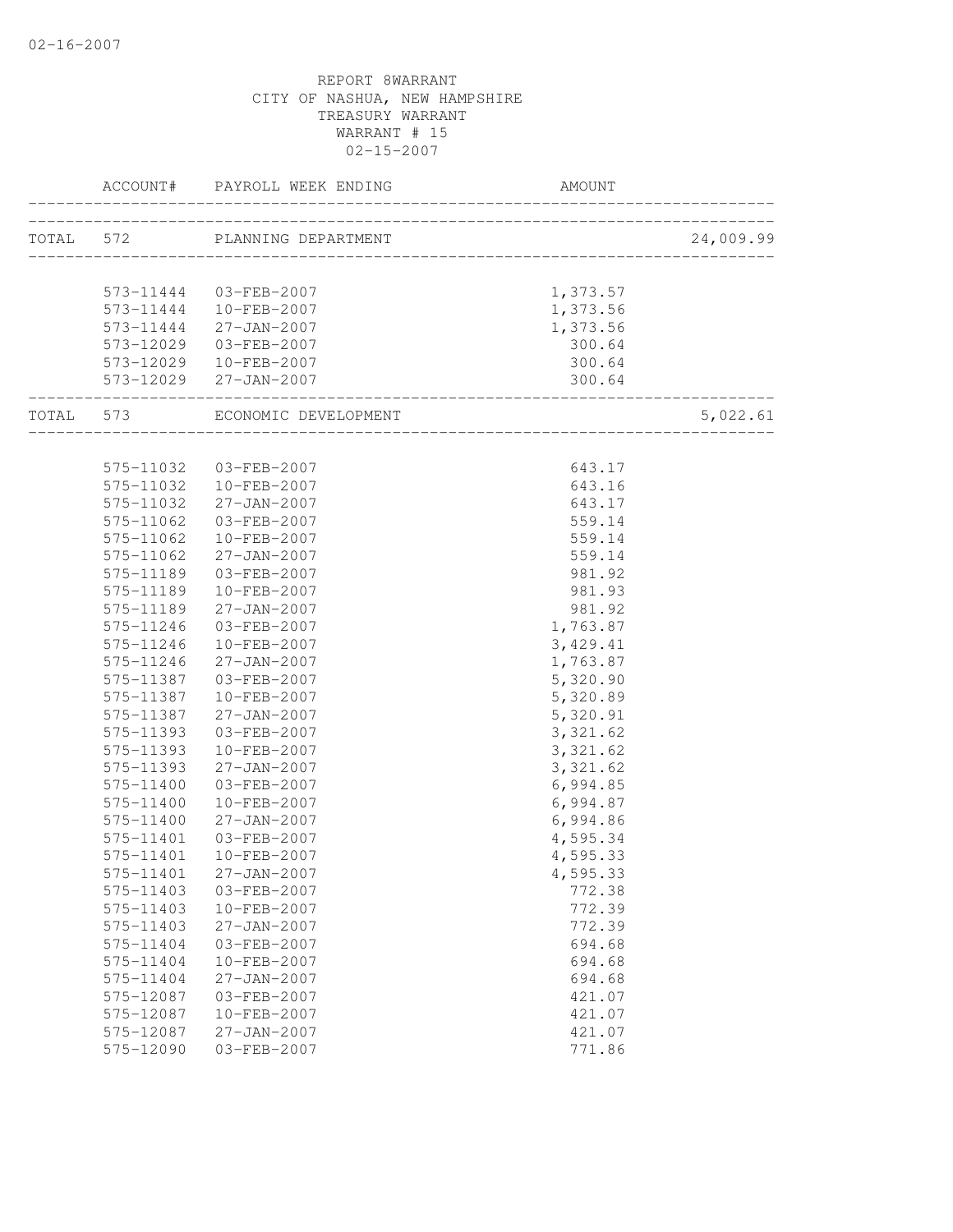# REPORT 8WARRANT CITY OF NASHUA, NEW HAMPSHIRE TREASURY WARRANT WARRANT # 15 02-15-2007 ACCOUNT# PAYROLL WEEK ENDING AMOUNT -------------------------------------------------------------------------------- 575-12090 10-FEB-2007 1,141.06 575-12090 27-JAN-2007 744.78 575-12114 03-FEB-2007 922.34 575-12114 10-FEB-2007 969.75 575-12114 27-JAN-2007 1,146.46 575-13035 10-FEB-2007 52.10 575-13035 27-JAN-2007 52.10 -------------------------------------------------------------------------------- TOTAL 575 PUBLIC LIBRARIES 85,672.84 -------------------------------------------------------------------------------- 576-11059 03-FEB-2007 1,238.34 576-11059 10-FEB-2007 1,238.34 576-11059 27-JAN-2007 1,238.34 576-11138 03-FEB-2007 214.83 576-11138 10-FEB-2007 259.47 576-11138 27-JAN-2007 253.89 576-11221 03-FEB-2007 983.88 576-11221 10-FEB-2007 578.04 576-11221 27-JAN-2007 983.88 576-11315 03-FEB-2007 598.60 576-11315 10-FEB-2007 598.60<br>576-11315 27-JAN-2007 598.60 576-11315 27-JAN-2007 576-11361 03-FEB-2007 3,688.67 576-11361 10-FEB-2007 4,699.82 576-11361 27-JAN-2007 3,710.52 576-11362 03-FEB-2007 1,228.99 576-11362 10-FEB-2007 1,205.17 576-11362 27-JAN-2007 1,222.19 -------------------------------------------------------------------------------- TOTAL 576 BUILDING DEPARTMENT 24,540.17 -------------------------------------------------------------------------------- 577-11067 03-FEB-2007 1,072.97 577-11067 10-FEB-2007 1,072.97 577-11067 27-JAN-2007 1,072.97 577-11163 03-FEB-2007 844.14 577-11163 10-FEB-2007 844.13 577-11163 27-JAN-2007 844.14 577-11183 03-FEB-2007 937.65 577-11183 10-FEB-2007 937.65 577-11183 27-JAN-2007 937.65 -------------------------------------------------------------------------------- TOTAL 577 CODE ENFORCEMENT 8,564.27 -------------------------------------------------------------------------------- 581-11012 10-FEB-2007 5,170.35 581-11012 27-JAN-2007 5,170.35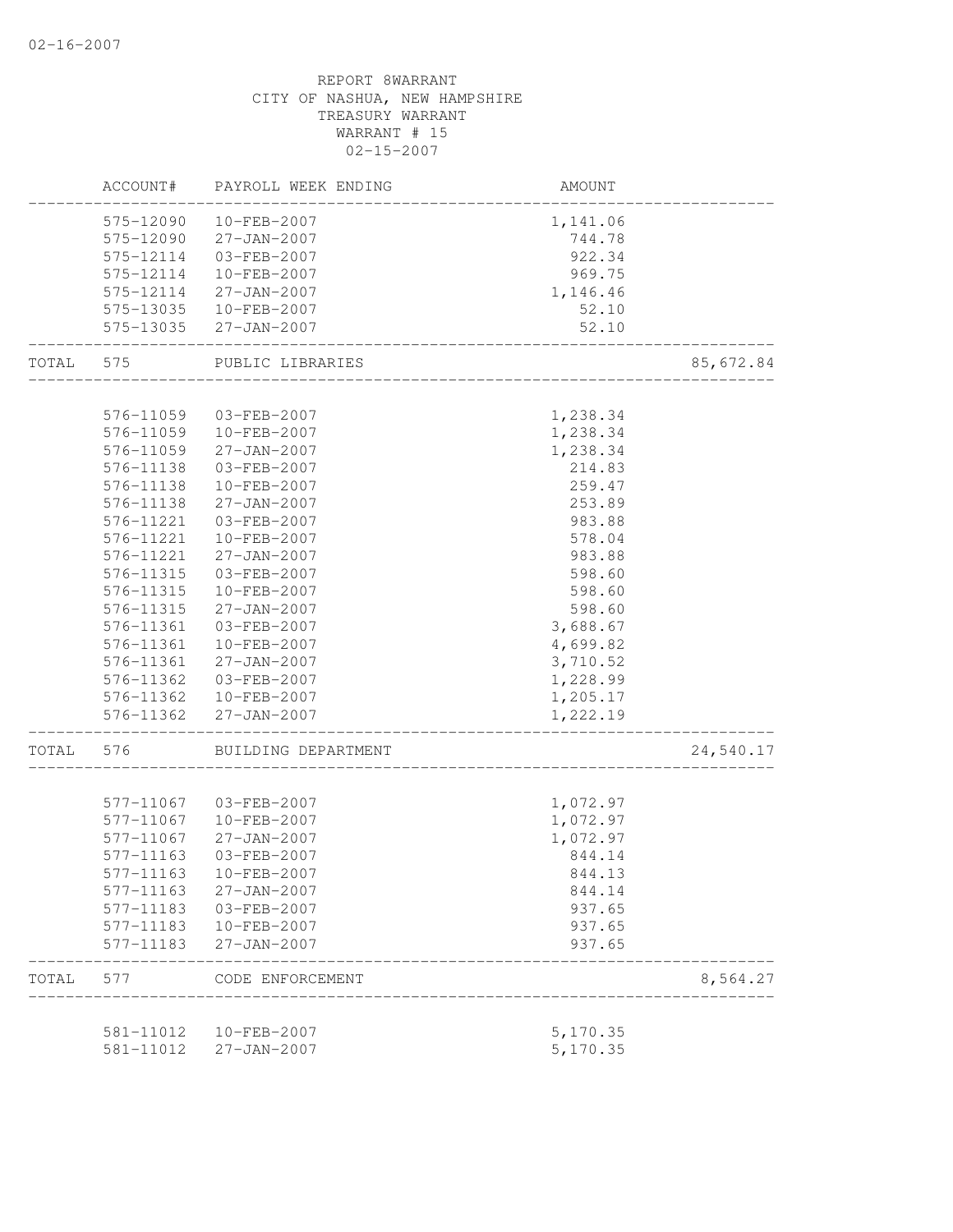| ACCOUNT#      | PAYROLL WEEK ENDING | AMOUNT       |  |
|---------------|---------------------|--------------|--|
| 581-11075     | 10-FEB-2007         | 3,916.00     |  |
| 581-11075     | 27-JAN-2007         | 3,916.00     |  |
| 581-11081     | 10-FEB-2007         | 1,962.35     |  |
| 581-11081     | $27 - JAN - 2007$   | 1,962.34     |  |
| 581-11162     | 03-FEB-2007         | 48, 212.67   |  |
| 581-11162     | 10-FEB-2007         | 48,290.09    |  |
| 581-11162     | 27-JAN-2007         | 50,430.94    |  |
| 581-11204     | 03-FEB-2007         | 11,629.60    |  |
| 581-11204     | 10-FEB-2007         | 11,629.60    |  |
| 581-11204     | $27 - JAN - 2007$   | 11,675.17    |  |
| 581-11348     | 10-FEB-2007         | 75, 375.54   |  |
| 581-11348     | $27 - JAN - 2007$   | 71,601.55    |  |
| 581-11366     | 03-FEB-2007         | 49,667.57    |  |
| 581-11366     | 10-FEB-2007         | 48,036.55    |  |
| 581-11366     | $27 - JAN - 2007$   | 43, 385.45   |  |
| 581-11396     | 10-FEB-2007         | 34, 378.22   |  |
| 581-11396     | 27-JAN-2007         | 31,866.57    |  |
| 581-11408     | 03-FEB-2007         | 14,186.40    |  |
| 581-11408     | 10-FEB-2007         | 15,077.59    |  |
| 581-11408     | 27-JAN-2007         | 14,832.14    |  |
| 581-11486     | 10-FEB-2007         | 33,667.63    |  |
| 581-11486     | 27-JAN-2007         | 33,667.66    |  |
| 581-11515     | 10-FEB-2007         | 1,231.75     |  |
| 581-11515     | $27 - JAN - 2007$   | 1,231.75     |  |
| 581-11570     | 10-FEB-2007         | 54,972.50    |  |
| 581-11570     | 27-JAN-2007         | 54, 972.52   |  |
| 581-11572     | 10-FEB-2007         | 45, 954.10   |  |
| 581-11572     | 27-JAN-2007         | 45, 954.10   |  |
| 581-11579     | 03-FEB-2007         | 648.66       |  |
| 581-11579     | $10 - FEB - 2007$   | 33,837.07    |  |
| 581-11579     | $27 - JAN - 2007$   | 33,837.05    |  |
| 581-11628     | 03-FEB-2007         | 1,215.20     |  |
| 581-11628     | 10-FEB-2007         | 1,215.21     |  |
| $581 - 11628$ | $27 - JAN - 2007$   | 1,124.07     |  |
| 581-11675     | 10-FEB-2007         | 4,807.69     |  |
| 581-11675     | 27-JAN-2007         | 4,807.69     |  |
| 581-11709     | 10-FEB-2007         | 8,831.16     |  |
| 581-11709     | 27-JAN-2007         | 8,831.16     |  |
| 581-11711     | 10-FEB-2007         | 2,461.54     |  |
| 581-11711     | $27 - JAN - 2007$   | 2,461.54     |  |
| 581-11726     | 10-FEB-2007         | 1,463,847.07 |  |
| 581-11726     | 27-JAN-2007         | 1,456,470.69 |  |
| 581-11800     | 10-FEB-2007         | 26,949.79    |  |
| 581-11800     | $27 - JAN - 2007$   | 26,949.80    |  |
| 581-11801     | $10 - FEB - 2007$   | 14,935.91    |  |
| 581-11801     | 27-JAN-2007         | 17,709.79    |  |
| 581-11802     | 10-FEB-2007         | 12, 128.59   |  |
| 581-11802     | $27 - JAN - 2007$   | 12, 128.59   |  |
|               |                     |              |  |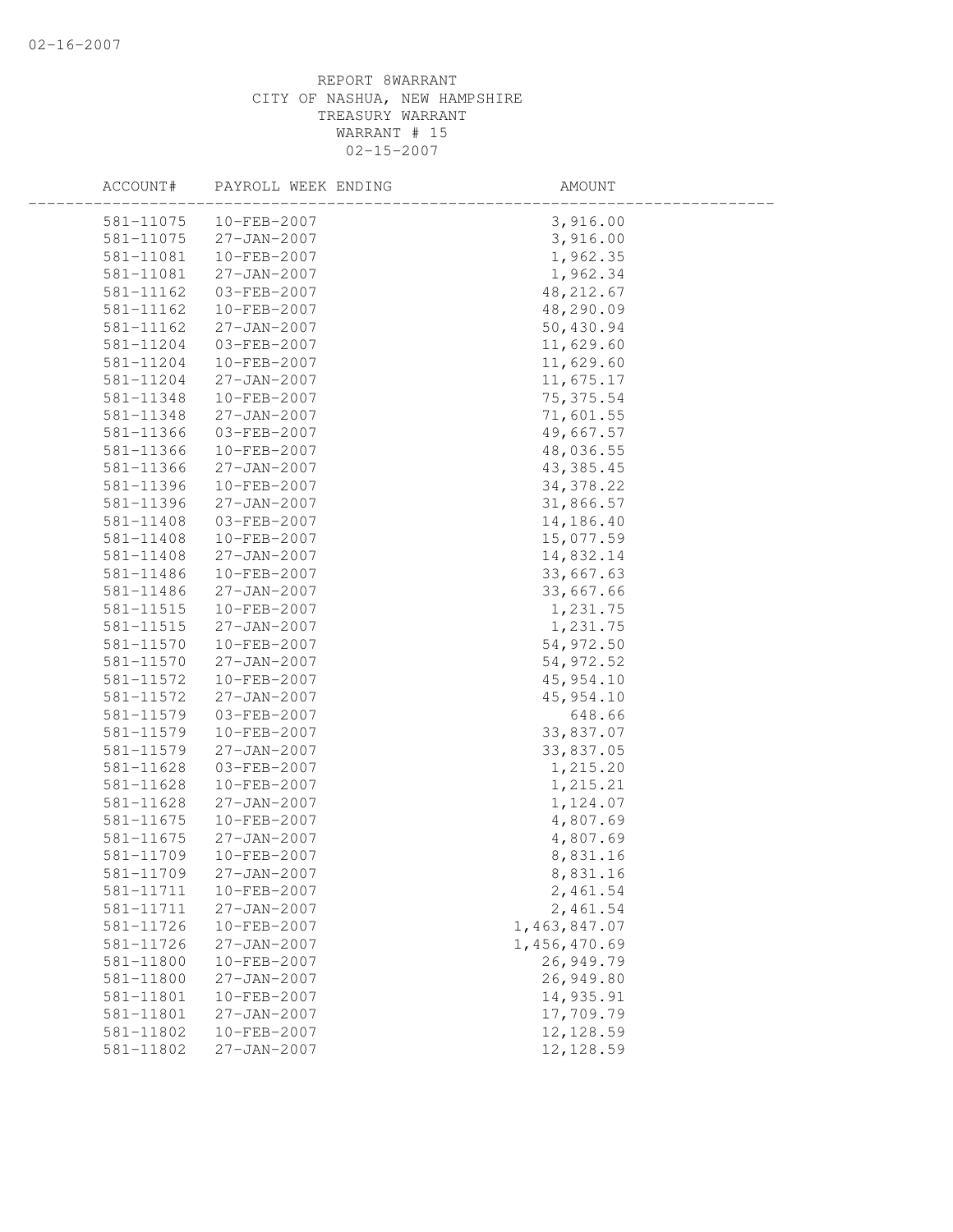| ACCOUNT#  | PAYROLL WEEK ENDING | AMOUNT      |  |
|-----------|---------------------|-------------|--|
| 581-11803 | $03 - FEB - 2007$   | 640.25      |  |
| 581-11803 | 10-FEB-2007         | 13, 416.74  |  |
| 581-11803 | 27-JAN-2007         | 14,005.47   |  |
| 581-11804 | 10-FEB-2007         | 15,463.28   |  |
| 581-11804 | $27 - JAN - 2007$   | 15,463.29   |  |
| 581-11805 | 10-FEB-2007         | 30,262.90   |  |
| 581-11805 | 27-JAN-2007         | 33, 347.34  |  |
| 581-11812 | 10-FEB-2007         | 2,086.42    |  |
| 581-11812 | 27-JAN-2007         | 2,086.42    |  |
| 581-11830 | 10-FEB-2007         | 1,560.58    |  |
| 581-11830 | 27-JAN-2007         | 1,560.58    |  |
| 581-11850 | 03-FEB-2007         | 3,345.58    |  |
| 581-11850 | 10-FEB-2007         | 3,345.58    |  |
| 581-11850 | 27-JAN-2007         | 3,345.58    |  |
| 581-11860 | 10-FEB-2007         | 6,057.01    |  |
| 581-11860 | $27 - JAN - 2007$   | 9,562.49    |  |
| 581-12006 | 10-FEB-2007         | 1,287.50    |  |
| 581-12006 | 27-JAN-2007         | 21,539.50   |  |
| 581-12021 | 10-FEB-2007         | 1,129.88    |  |
| 581-12021 | $27 - JAN - 2007$   | 2,699.63    |  |
| 581-12060 | 03-FEB-2007         | 2,844.97    |  |
| 581-12060 | 10-FEB-2007         | 2,795.23    |  |
| 581-12060 | 27-JAN-2007         | 2,719.81    |  |
| 581-12078 | 03-FEB-2007         | 425.00      |  |
| 581-12078 | 10-FEB-2007         | 3,283.75    |  |
| 581-12078 | $27 - JAN - 2007$   | 3,637.25    |  |
| 581-12081 | 10-FEB-2007         | 662.85      |  |
| 581-12081 | 27-JAN-2007         | 662.84      |  |
| 581-12084 | 03-FEB-2007         | 1,175.00    |  |
| 581-12084 | 10-FEB-2007         | 2,075.00    |  |
| 581-12084 | $27 - JAN - 2007$   | 2,712.50    |  |
| 581-12087 | 03-FEB-2007         | 984.75      |  |
| 581-12087 | 10-FEB-2007         | 1,078.92    |  |
| 581-12087 | $27 - JAN - 2007$   | 1,651.68    |  |
| 581-12111 | 03-FEB-2007         | 121,890.11  |  |
| 581-12111 | 10-FEB-2007         | 122,819.81  |  |
| 581-12111 | $27 - JAN - 2007$   | 122, 154.76 |  |
| 581-12112 | 03-FEB-2007         | 6,664.24    |  |
| 581-12112 | 10-FEB-2007         | 6,406.76    |  |
| 581-12112 | $27 - JAN - 2007$   | 6,109.93    |  |
| 581-12126 | 03-FEB-2007         | 4,163.56    |  |
| 581-12126 | 10-FEB-2007         | 4,231.00    |  |
| 581-12126 | 27-JAN-2007         | 4,161.46    |  |
| 581-12135 | 03-FEB-2007         | 3,974.91    |  |
| 581-12135 | 10-FEB-2007         | 4,646.59    |  |
| 581-12135 | 27-JAN-2007         | 4,224.11    |  |
| 581-12136 | 03-FEB-2007         | 464.31      |  |
| 581-12136 | 10-FEB-2007         | 538.14      |  |
|           |                     |             |  |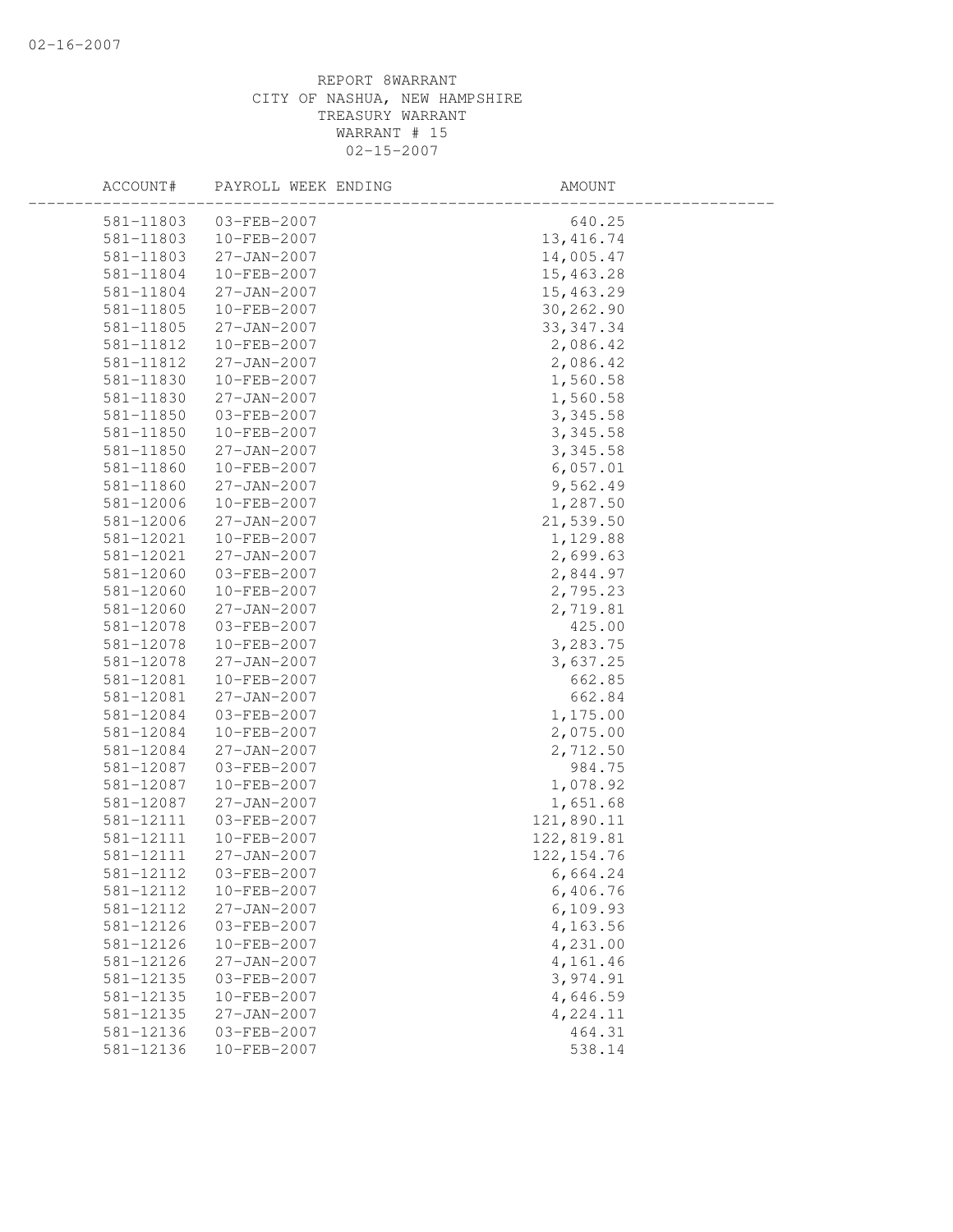|       | ACCOUNT#  | PAYROLL WEEK ENDING        | AMOUNT    |              |
|-------|-----------|----------------------------|-----------|--------------|
|       | 581-12136 | $27 - JAN - 2007$          | 594.14    |              |
|       | 581-12138 | 03-FEB-2007                | 449.25    |              |
|       | 581-12138 | 10-FEB-2007                | 449.25    |              |
|       | 581-12138 | $27 - JAN - 2007$          | 449.25    |              |
|       | 581-12141 | 03-FEB-2007                | 400.32    |              |
|       | 581-12141 | 10-FEB-2007                | 450.00    |              |
|       | 581-12141 | $27 - JAN - 2007$          | 300.32    |              |
|       | 581-12153 | 10-FEB-2007                | 73.50     |              |
|       | 581-12153 | 27-JAN-2007                | 147.00    |              |
|       | 581-12198 | 10-FEB-2007                | 13,824.06 |              |
|       | 581-12198 | $27 - JAN - 2007$          | 12,856.31 |              |
|       | 581-12201 | 03-FEB-2007                | 22,368.48 |              |
|       | 581-12201 | 10-FEB-2007                | 22,098.05 |              |
|       | 581-12201 | 27-JAN-2007                | 25,824.75 |              |
|       | 581-13004 | 03-FEB-2007                | 470.00    |              |
|       | 581-13004 | $10 - FEB - 2007$          | 2,180.00  |              |
|       | 581-13004 | $27 - JAN - 2007$          | 2,282.75  |              |
|       | 581-13021 | 03-FEB-2007                | 781.30    |              |
|       | 581-13021 | $10 - FEB - 2007$          | 1,226.19  |              |
|       | 581-13021 | $27 - JAN - 2007$          | 617.76    |              |
|       | 581-13032 | 03-FEB-2007                | 3,104.78  |              |
|       | 581-13032 | 10-FEB-2007                | 927.13    |              |
|       | 581-13032 | 27-JAN-2007                | 509.15    |              |
|       | 581-13120 | 03-FEB-2007                | 4,065.05  |              |
|       | 581-13120 | 10-FEB-2007                | 6,225.09  |              |
|       | 581-13120 | $27 - JAN - 2007$          | 3, 177.55 |              |
|       | 581-13133 | 03-FEB-2007                | 200.00    |              |
|       | 581-13133 | 10-FEB-2007                | 1,218.75  |              |
|       | 581-13133 | $27 - JAN - 2007$          | 1,600.00  |              |
|       | 581-13137 | 03-FEB-2007                |           |              |
|       |           | 10-FEB-2007                | 350.00    |              |
|       | 581-13137 |                            | 1,134.10  |              |
|       | 581-13137 | 27-JAN-2007<br>10-FEB-2007 | 975.00    |              |
|       | 581-17010 |                            |           |              |
|       | 581-19000 | $03 - FEB - 2007$          | 218.75    |              |
|       | 581-19000 | 10-FEB-2007                | 10,680.57 |              |
|       | 581-19000 | $27 - JAN - 2007$          | 11,224.80 |              |
|       | 581-19230 | 03-FEB-2007                | 1,991.85  |              |
|       | 581-19230 | $10 - FEB - 2007$          | 36,998.07 |              |
|       | 581-19230 | $27 - JAN - 2007$          | 3,309.69  |              |
|       | 581-19240 | 10-FEB-2007                | 976.17    |              |
|       | 581-19240 | $27 - JAN - 2007$          | 2,651.37  |              |
|       | 581-91010 | 10-FEB-2007                | 854.00    |              |
| TOTAL | 581       | SCHOOL DEPARTMENT          |           | 4,830,823.13 |
|       | 590-23575 | 03-FEB-2007                | 827.26    |              |
|       | 590-23575 | 10-FEB-2007                | 868.25    |              |
|       |           |                            |           |              |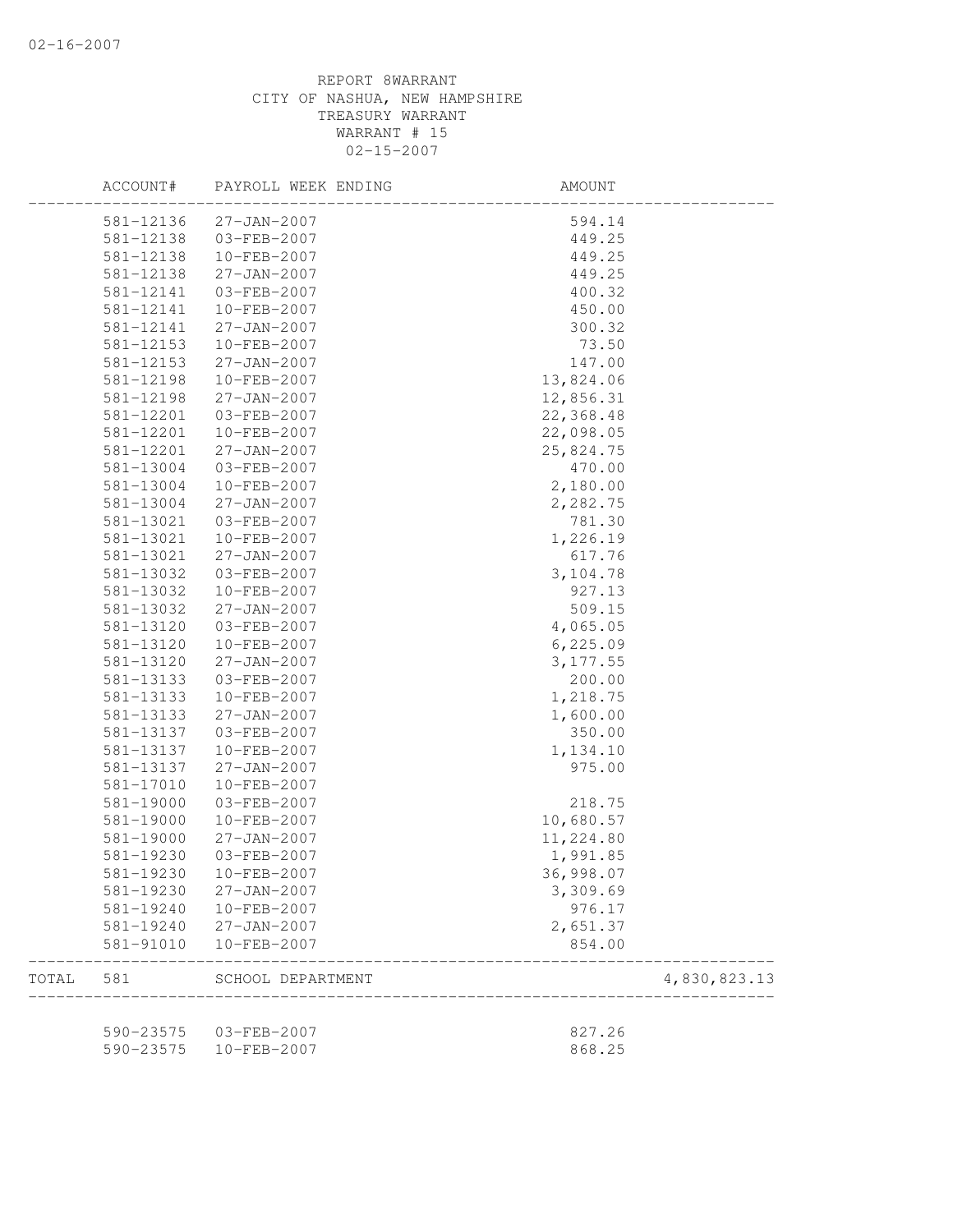|       |     | ACCOUNT# PAYROLL WEEK ENDING    | AMOUNT |          |
|-------|-----|---------------------------------|--------|----------|
|       |     | $590 - 23575$ $27 - JAN - 2007$ | 951.20 |          |
| TOTAL | 590 | P/Y OBLIGATIONS                 |        | 2,646.71 |

02-16-2007

|           | ACCOUNT# PAYROLL WEEK ENDING |  | AMOUNT |
|-----------|------------------------------|--|--------|
|           |                              |  |        |
| TOTAL 951 |                              |  |        |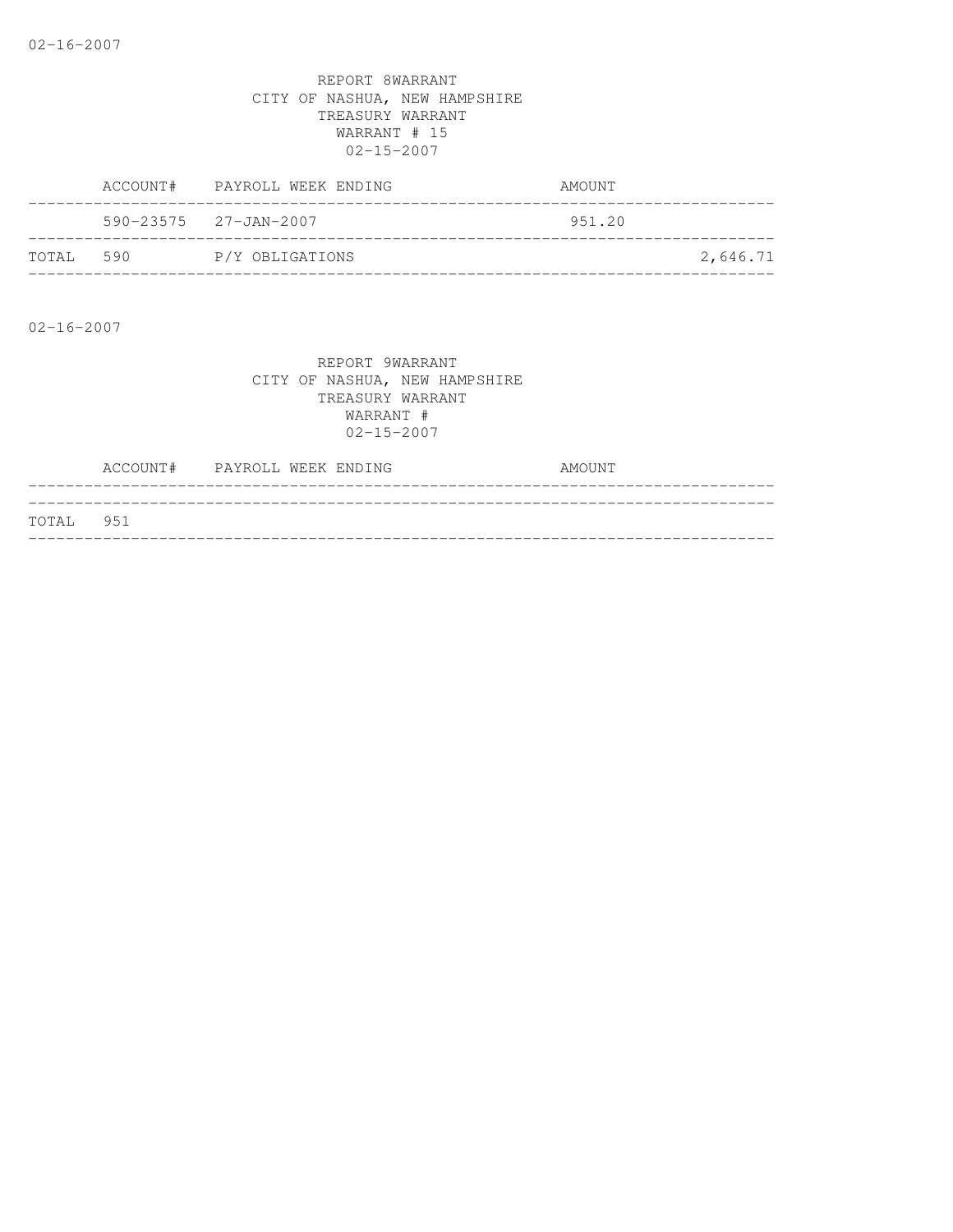| ACCOUNT#               | PAYROLL WEEK ENDING | AMOUNT    |
|------------------------|---------------------|-----------|
| 801-11008              | 03-FEB-2007         | 509.14    |
| 801-11008              | $10 - FEB - 2007$   | 509.13    |
| 801-11008              | 27-JAN-2007         | 509.14    |
| 801-11094              | 03-FEB-2007         | 88.91     |
| 801-11094              | 10-FEB-2007         | 88.91     |
| 801-11094              | $27 - JAN - 2007$   | 88.91     |
| 801-11101              | 03-FEB-2007         | 1,732.80  |
| 801-11101              | $10 - FEB - 2007$   | 1,732.80  |
| 801-11101              | $27 - JAN - 2007$   | 1,732.80  |
| 801-11193              | 03-FEB-2007         | 871.66    |
| 801-11193              | 10-FEB-2007         | 871.65    |
| 801-11193              | 27-JAN-2007         | 871.66    |
| 801-11208              | 03-FEB-2007         | 88.87     |
| 801-11208              | 10-FEB-2007         | 88.87     |
| 801-11208              | $27 - JAN - 2007$   | 88.87     |
| 801-11222              | 03-FEB-2007         | 191.32    |
| 801-11222              | 10-FEB-2007         | 191.32    |
| 801-11222              | $27 - JAN - 2007$   | 191.32    |
| 801-11249              | 03-FEB-2007         | 127.18    |
| 801-11249              | 10-FEB-2007         | 127.18    |
| 801-11249              | 27-JAN-2007         | 127.18    |
| 801-11271              | 03-FEB-2007         | 942.44    |
| 801-11271              | 10-FEB-2007         | 942.44    |
| 801-11271              | $27 - JAN - 2007$   | 942.44    |
| 801-11276              | 03-FEB-2007         | 2,352.00  |
| 801-11276              | 10-FEB-2007         | 2,352.00  |
| 801-11276              | 27-JAN-2007         | 2,352.00  |
| 801-11321              | 03-FEB-2007         | 1,033.09  |
| 801-11321              | 10-FEB-2007         | 1,033.09  |
| 801-11321              | $27 - JAN - 2007$   | 1,033.09  |
| 801-11334              | 03-FEB-2007         | 901.23    |
| 801-11334              | 10-FEB-2007         | 901.23    |
| 801-11334              | 27-JAN-2007         | 901.23    |
| 801-11435              | 03-FEB-2007         | 247.76    |
| 801-11435              | 10-FEB-2007         | 247.76    |
| 801-11435              | 27-JAN-2007         | 247.76    |
| 801-11595              | 03-FEB-2007         | 5,936.00  |
| 801-11595              | 03-FEB-2007         | 2,968.00  |
| 801-11595              | 10-FEB-2007         | 5,936.00  |
| 801-11595              | 10-FEB-2007         | 2,968.00  |
| 801-11595              | 27-JAN-2007         | 5,944.40  |
| 801-11595              | 27-JAN-2007         | 2,968.00  |
| 801-11596              | 03-FEB-2007         | 3,223.39  |
| 801-11596              | 10-FEB-2007         | 2,665.60  |
| 801-11596              | 27-JAN-2007         | 3, 157.85 |
| 801-11598<br>801-11598 | 03-FEB-2007         | 898.84    |
|                        | 10-FEB-2007         | 776.80    |
| 801-11598              | 27-JAN-2007         | 672.40    |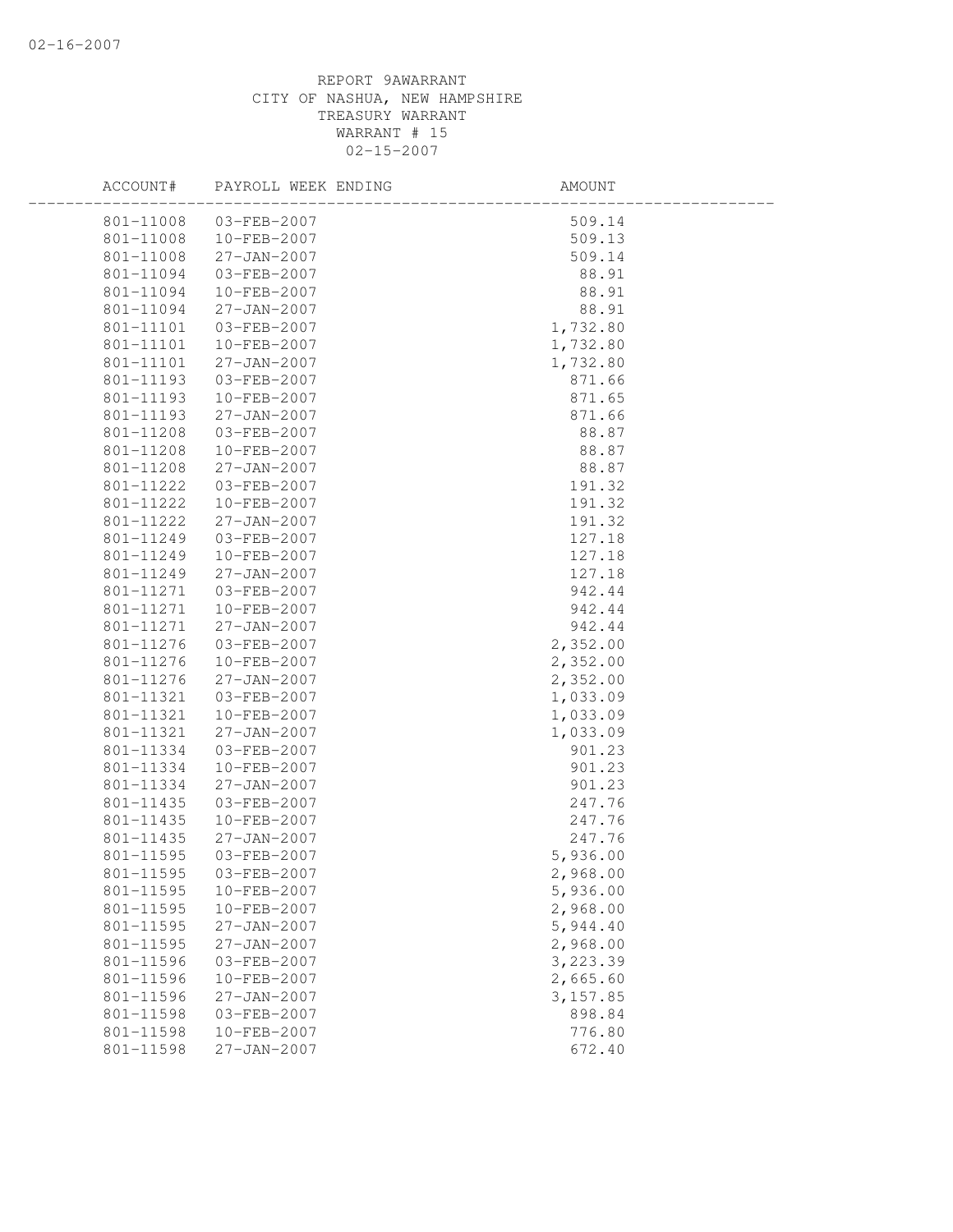|       | ACCOUNT#  | PAYROLL WEEK ENDING   | AMOUNT                             |           |
|-------|-----------|-----------------------|------------------------------------|-----------|
|       | 801-11606 | 03-FEB-2007           | 629.46                             |           |
|       | 801-11606 | 10-FEB-2007           | 629.46                             |           |
|       | 801-11606 | $27 - JAN - 2007$     | 629.46                             |           |
|       | 801-11618 | 03-FEB-2007           | 551.85                             |           |
|       | 801-11618 | 10-FEB-2007           | 534.44                             |           |
|       | 801-11618 | $27 - JAN - 2007$     | 534.44                             |           |
|       | 801-11647 | 03-FEB-2007           | 208.54                             |           |
|       | 801-11647 | 10-FEB-2007           | 208.54                             |           |
|       | 801-11647 | 27-JAN-2007           | 208.54                             |           |
|       | 801-11765 | 03-FEB-2007           | 428.16                             |           |
|       | 801-11765 | 10-FEB-2007           | 713.60                             |           |
|       | 801-11765 | $27 - JAN - 2007$     | 570.88                             |           |
|       | 801-13004 | 03-FEB-2007           | 3,960.64                           |           |
|       | 801-13004 | 03-FEB-2007           | 196.63                             |           |
|       | 801-13004 | 03-FEB-2007           | 11.65                              |           |
|       | 801-13004 | 03-FEB-2007           | 194.78                             |           |
|       | 801-13004 | 10-FEB-2007           | 3,377.02                           |           |
|       | 801-13004 | 10-FEB-2007           | 799.13                             |           |
|       | 801-13004 | 10-FEB-2007           | 115.00                             |           |
|       | 801-13004 | $27 - JAN - 2007$     | 3,383.42                           |           |
|       | 801-13004 | $27 - JAN - 2007$     | 401.54                             |           |
|       | 801-13004 | 27-JAN-2007           | 105.22                             |           |
|       | 801-17002 | $27 - JAN - 2007$     | 500.00                             |           |
|       | 801-59236 | 03-FEB-2007           | 350.34                             |           |
|       | 801-59236 | 10-FEB-2007           | 350.34                             |           |
|       | 801-59236 | $27 - JAN - 2007$     | 350.34                             |           |
|       | 801-59237 | 03-FEB-2007           | 337.45                             |           |
|       | 801-59237 | 10-FEB-2007           | 337.45                             |           |
|       | 801-59237 | $27 - JAN - 2007$     | 337.46                             |           |
|       | 801-59240 | 03-FEB-2007           | 131.05                             |           |
|       | 801-59240 | 10-FEB-2007           | 131.05                             |           |
|       | 801-59240 | $27 - JAN - 2007$     | 131.05<br>________________________ |           |
| TOTAL | 801       | SOLID WASTE DISPOSAL  |                                    | 86,723.39 |
|       |           |                       |                                    |           |
|       | 802-11028 | 03-FEB-2007           | 358.26                             |           |
|       |           | 802-11028 03-FEB-2007 | 168.59                             |           |
|       | 802-11028 | 10-FEB-2007           | 358.26                             |           |
|       | 802-11028 | 10-FEB-2007           | 168.59                             |           |
|       | 802-11028 | 27-JAN-2007           | 358.26                             |           |
|       | 802-11028 | 27-JAN-2007           | 168.59                             |           |
|       | 802-11064 | 03-FEB-2007           | 131.05                             |           |
|       | 802-11064 | 03-FEB-2007           | 131.05                             |           |
|       | 802-11064 | 10-FEB-2007           | 131.05                             |           |
|       | 802-11064 | 10-FEB-2007           | 131.05                             |           |
|       | 802-11064 | $27 - JAN - 2007$     | 131.05                             |           |
|       | 802-11064 | 27-JAN-2007           | 131.05                             |           |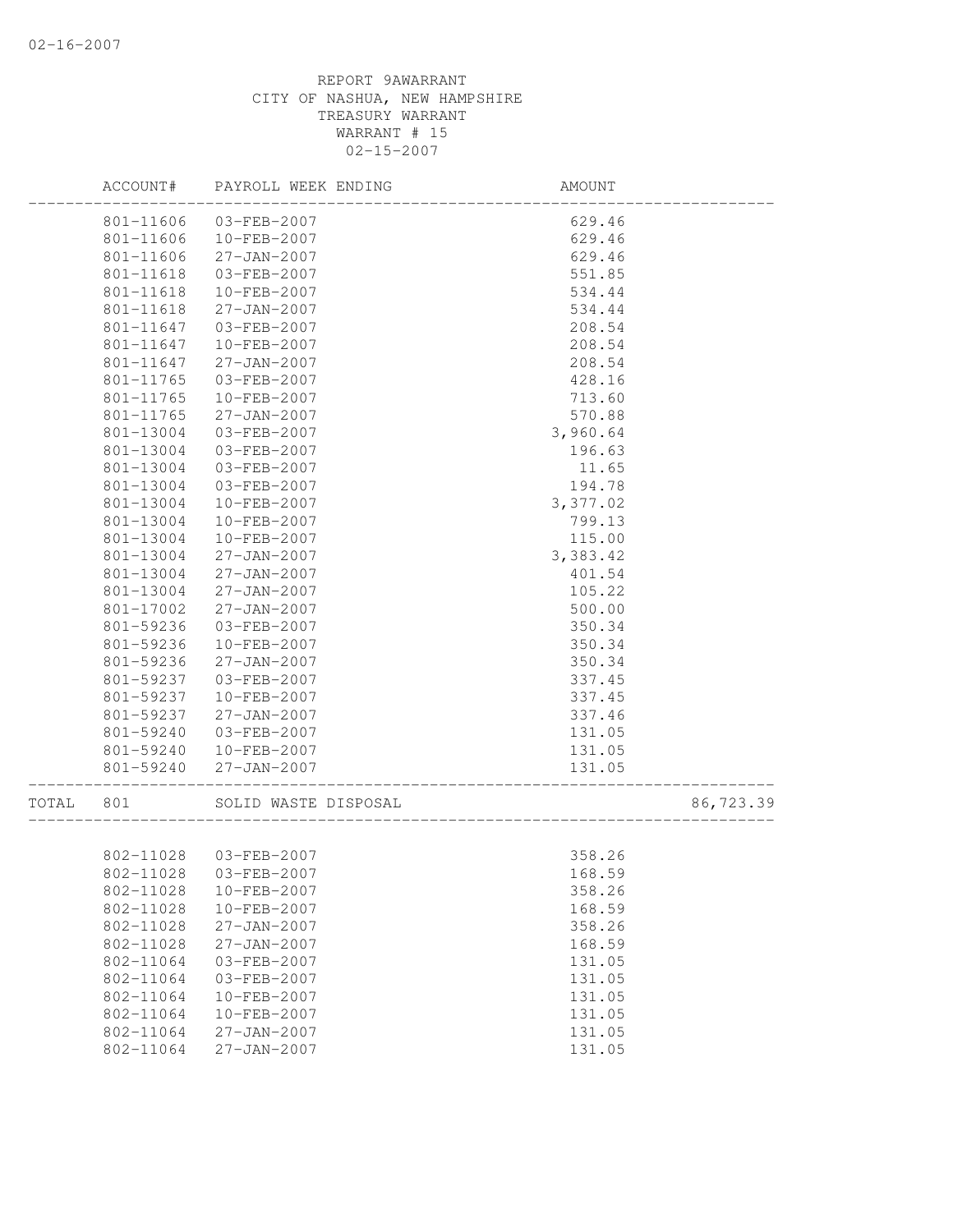| ACCOUNT#  | PAYROLL WEEK ENDING | AMOUNT   |  |
|-----------|---------------------|----------|--|
| 802-11091 | 03-FEB-2007         | 999.84   |  |
| 802-11091 | 10-FEB-2007         | 999.84   |  |
| 802-11091 | 27-JAN-2007         | 999.84   |  |
| 802-11094 | 03-FEB-2007         | 266.71   |  |
| 802-11094 | 03-FEB-2007         | 266.72   |  |
| 802-11094 | 10-FEB-2007         | 266.71   |  |
| 802-11094 | 10-FEB-2007         | 266.72   |  |
| 802-11094 | $27 - JAN - 2007$   | 266.71   |  |
| 802-11094 | 27-JAN-2007         | 266.72   |  |
| 802-11096 | 03-FEB-2007         | 816.65   |  |
| 802-11096 | 10-FEB-2007         | 816.65   |  |
| 802-11096 | 27-JAN-2007         | 816.65   |  |
| 802-11102 | 03-FEB-2007         | 789.31   |  |
| 802-11102 | 10-FEB-2007         | 789.31   |  |
| 802-11102 | $27 - JAN - 2007$   | 789.31   |  |
| 802-11105 | 03-FEB-2007         | 879.36   |  |
| 802-11105 | 10-FEB-2007         | 2,669.84 |  |
| 802-11105 | $27 - JAN - 2007$   | 879.36   |  |
| 802-11155 | $03 - FEB - 2007$   | 892.02   |  |
| 802-11155 | $10 - FEB - 2007$   | 905.50   |  |
| 802-11155 | 27-JAN-2007         | 904.01   |  |
| 802-11157 | 03-FEB-2007         | 2,352.00 |  |
| 802-11157 | 10-FEB-2007         | 2,352.00 |  |
| 802-11157 | $27 - JAN - 2007$   | 2,352.00 |  |
| 802-11158 | 03-FEB-2007         | 1,683.20 |  |
| 802-11158 | 10-FEB-2007         | 1,683.20 |  |
| 802-11158 | 27-JAN-2007         | 1,677.94 |  |
| 802-11208 | 03-FEB-2007         | 35.55    |  |
| 802-11208 | 03-FEB-2007         | 35.55    |  |
| 802-11208 | 10-FEB-2007         | 35.55    |  |
| 802-11208 | 10-FEB-2007         | 35.55    |  |
| 802-11208 | $27 - JAN - 2007$   | 35.55    |  |
| 802-11208 | $27 - JAN - 2007$   | 35.55    |  |
| 802-11222 | 03-FEB-2007         | 191.32   |  |
| 802-11222 | $10 - FEB - 2007$   | 191.32   |  |
| 802-11222 | 27-JAN-2007         | 191.32   |  |
| 802-11249 | 03-FEB-2007         | 72.67    |  |
| 802-11249 | 03-FEB-2007         | 72.67    |  |
| 802-11249 | 10-FEB-2007         | 72.67    |  |
| 802-11249 | 10-FEB-2007         | 72.67    |  |
| 802-11249 | $27 - JAN - 2007$   | 72.67    |  |
| 802-11249 | $27 - JAN - 2007$   | 72.67    |  |
| 802-11260 | $03 - FEB - 2007$   | 880.00   |  |
| 802-11260 | 10-FEB-2007         | 880.00   |  |
| 802-11260 | $27 - JAN - 2007$   | 880.00   |  |
| 802-11270 | 03-FEB-2007         | 944.44   |  |
| 802-11270 | 10-FEB-2007         | 944.44   |  |
| 802-11270 | $27 - JAN - 2007$   | 944.44   |  |
|           |                     |          |  |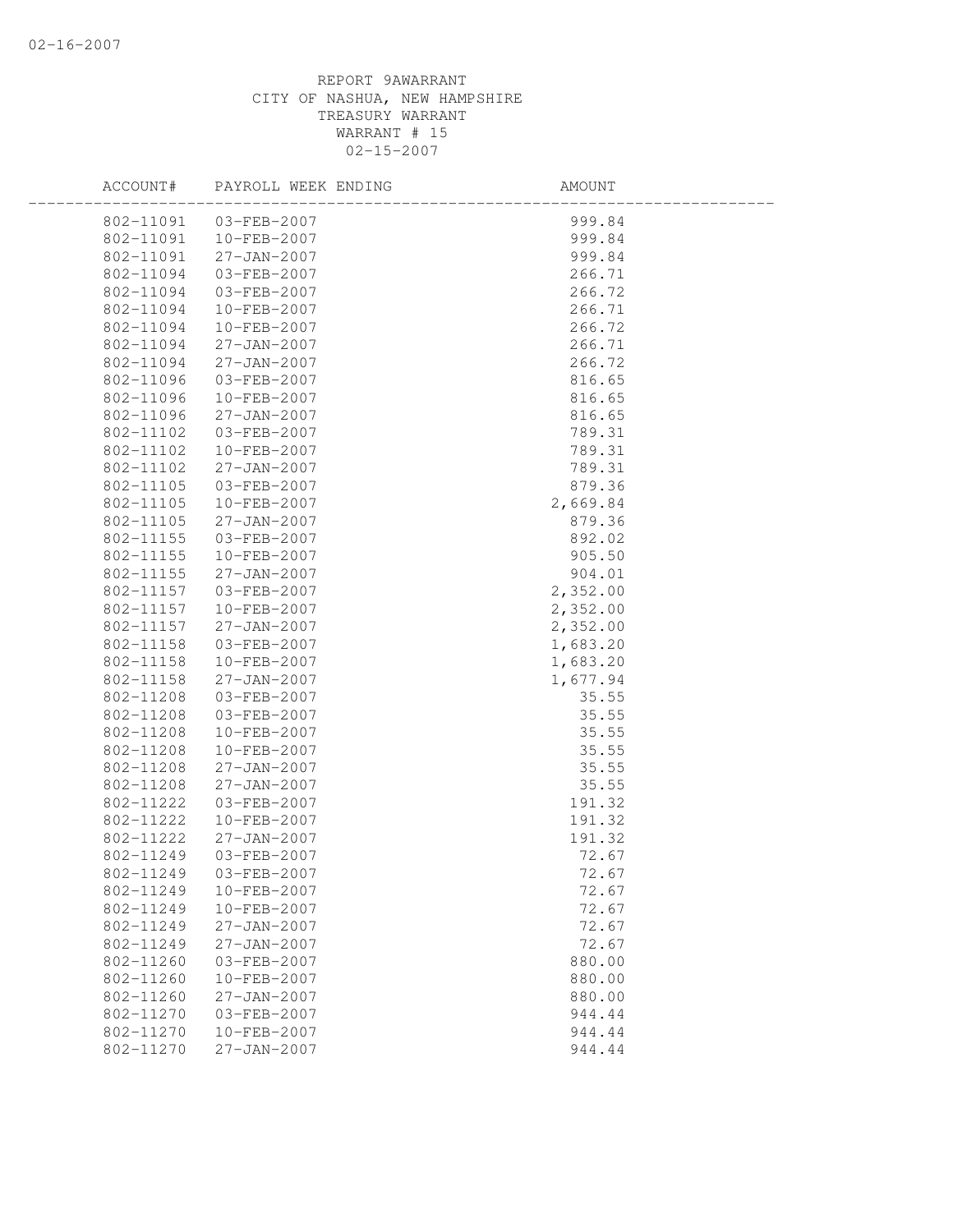| ACCOUNT#  | PAYROLL WEEK ENDING | AMOUNT   |
|-----------|---------------------|----------|
| 802-11330 | 03-FEB-2007         | 967.45   |
| 802-11330 | $10 - FEB - 2007$   | 967.45   |
| 802-11330 | 27-JAN-2007         | 967.45   |
| 802-11333 | 03-FEB-2007         | 948.48   |
| 802-11333 | 10-FEB-2007         | 948.48   |
| 802-11333 | $27 - JAN - 2007$   | 948.48   |
| 802-11435 | 03-FEB-2007         | 412.94   |
| 802-11435 | 03-FEB-2007         | 165.17   |
| 802-11435 | 10-FEB-2007         | 412.94   |
| 802-11435 | 10-FEB-2007         | 165.17   |
| 802-11435 | 27-JAN-2007         | 412.94   |
| 802-11435 | 27-JAN-2007         | 165.17   |
| 802-11480 | 03-FEB-2007         | 3,366.40 |
| 802-11480 | 10-FEB-2007         | 3,198.08 |
| 802-11480 | $27 - JAN - 2007$   | 3,497.70 |
| 802-11507 | 03-FEB-2007         | 746.80   |
| 802-11507 | 10-FEB-2007         | 746.80   |
| 802-11507 | 27-JAN-2007         | 746.80   |
| 802-11513 | 03-FEB-2007         | 5,946.40 |
| 802-11513 | 10-FEB-2007         | 5,973.38 |
| 802-11513 | 27-JAN-2007         | 5,950.40 |
| 802-11514 | 03-FEB-2007         | 1,764.80 |
| 802-11514 | 10-FEB-2007         | 1,764.80 |
| 802-11514 | $27 - JAN - 2007$   | 1,776.90 |
| 802-11681 | 03-FEB-2007         | 285.68   |
| 802-11681 | 03-FEB-2007         | 1,142.73 |
| 802-11681 | 10-FEB-2007         | 285.68   |
| 802-11681 | 10-FEB-2007         | 1,142.73 |
| 802-11681 | $27 - JAN - 2007$   | 285.68   |
| 802-11681 | $27 - JAN - 2007$   | 1,142.73 |
| 802-11693 | 03-FEB-2007         | 1,046.17 |
| 802-11693 | 10-FEB-2007         | 1,046.17 |
| 802-11693 | 27-JAN-2007         | 1,046.17 |
| 802-11763 | 03-FEB-2007         | 159.11   |
| 802-11763 | 03-FEB-2007         | 636.45   |
| 802-11763 | 10-FEB-2007         | 159.11   |
| 802-11763 | 10-FEB-2007         | 636.45   |
| 802-11763 | 27-JAN-2007         | 159.11   |
| 802-11763 | $27 - JAN - 2007$   | 636.45   |
| 802-11764 | 03-FEB-2007         | 1,070.88 |
| 802-11764 | 10-FEB-2007         | 1,070.89 |
| 802-11764 | $27 - JAN - 2007$   | 1,070.88 |
| 802-13004 | 03-FEB-2007         | 284.64   |
| 802-13004 | 03-FEB-2007         | 2,289.48 |
| 802-13004 | 10-FEB-2007         | 891.96   |
| 802-13004 | $27 - JAN - 2007$   | 294.00   |
| 802-13004 | $27 - JAN - 2007$   | 1,957.60 |
| 802-59236 | 03-FEB-2007         | 350.33   |
|           |                     |          |